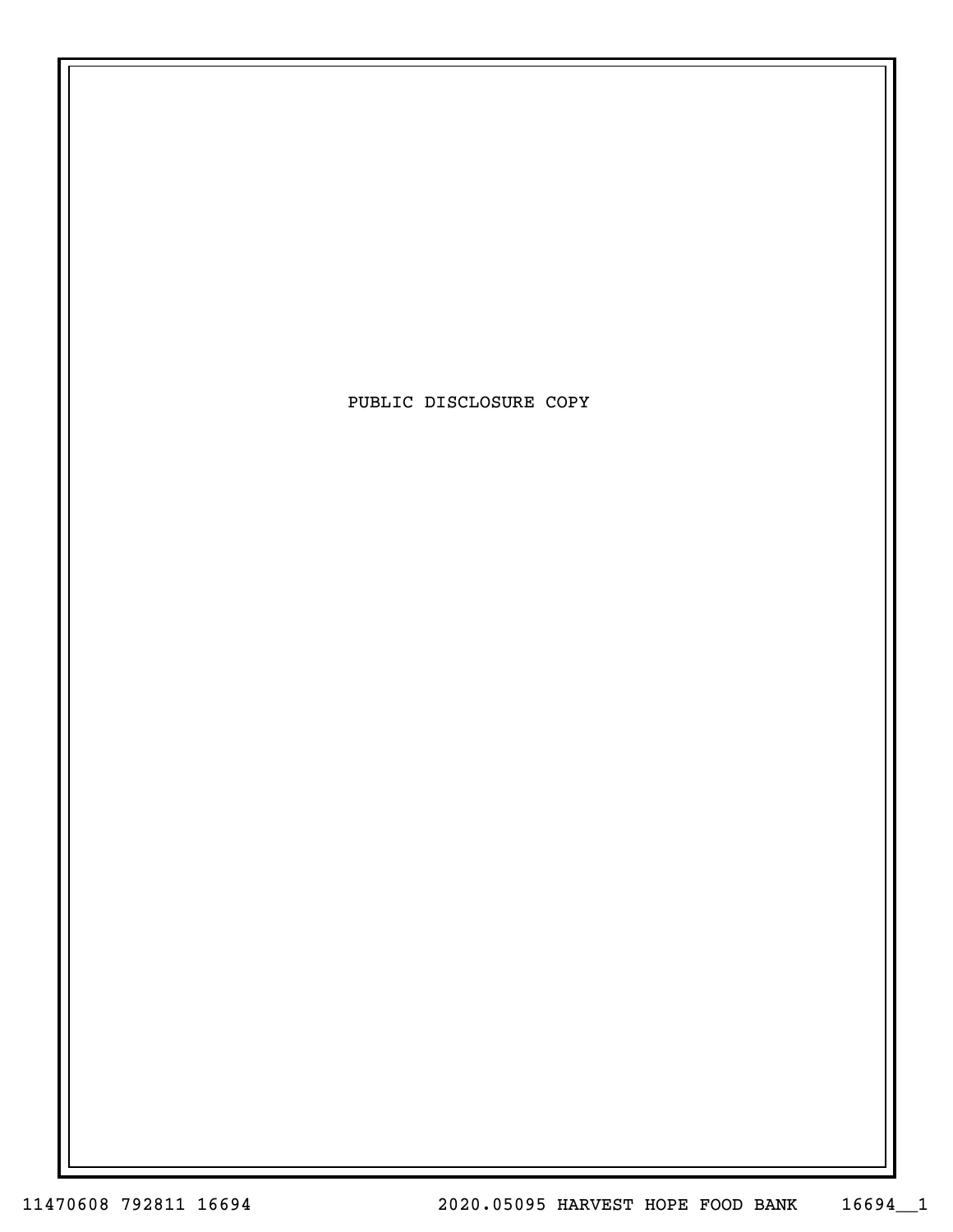|                                                      | Form 990<br>Department of the Treasury            |                                                                                               | <b>Return of Organization Exempt From Income Tax</b><br>Under section 501(c), 527, or 4947(a)(1) of the Internal Revenue Code (except private foundations)<br>Do not enter social security numbers on this form as it may be made public. |             |                              |                             |                 |            |                                  |                                                     | OMB No. 1545-0047<br><b>Open to Public</b>                             |
|------------------------------------------------------|---------------------------------------------------|-----------------------------------------------------------------------------------------------|-------------------------------------------------------------------------------------------------------------------------------------------------------------------------------------------------------------------------------------------|-------------|------------------------------|-----------------------------|-----------------|------------|----------------------------------|-----------------------------------------------------|------------------------------------------------------------------------|
|                                                      | Internal Revenue Service                          |                                                                                               | Go to www.irs.gov/Form990 for instructions and the latest information.                                                                                                                                                                    |             |                              |                             |                 |            |                                  |                                                     | <b>Inspection</b>                                                      |
|                                                      |                                                   |                                                                                               | A For the 2020 calendar year, or tax year beginning                                                                                                                                                                                       | JUL 1,      |                              | 2020                        |                 |            | and ending JUN 30, 2021          |                                                     |                                                                        |
| <b>B</b> Check if<br>applicable:                     |                                                   | <b>C</b> Name of organization                                                                 |                                                                                                                                                                                                                                           |             |                              |                             |                 |            |                                  |                                                     | D Employer identification number                                       |
| Address<br>change<br>Name                            |                                                   | Doing business as                                                                             | HARVEST HOPE FOOD BANK                                                                                                                                                                                                                    |             |                              |                             |                 |            |                                  | 57-0725560                                          |                                                                        |
| change<br>Initial<br>return<br> Final                |                                                   | 2220 SHOP ROAD                                                                                | Number and street (or P.O. box if mail is not delivered to street address)                                                                                                                                                                |             |                              |                             |                 | Room/suite |                                  | E Telephone number<br>$(803)$ 254-4432              |                                                                        |
| Ireturn/<br>termin-<br>ated                          | Amended                                           |                                                                                               | City or town, state or province, country, and ZIP or foreign postal code                                                                                                                                                                  |             |                              |                             |                 |            | G Gross receipts \$              |                                                     | $\overline{52}$ , 907, 942.                                            |
| ∣return<br> Applica-                                 |                                                   | COLUMBIA, SC                                                                                  | 29202<br>F Name and address of principal officer: ERINN ROWE                                                                                                                                                                              |             |                              |                             |                 |            |                                  | H(a) Is this a group return                         | $\sqrt{}$ Yes $\sqrt{}$ X $\sqrt{}$ No                                 |
| tion<br>pending                                      |                                                   | SAME AS C ABOVE                                                                               |                                                                                                                                                                                                                                           |             |                              |                             |                 |            |                                  | for subordinates?                                   |                                                                        |
|                                                      | Tax-exempt status: $\boxed{\mathbf{X}}$ 501(c)(3) |                                                                                               |                                                                                                                                                                                                                                           |             |                              |                             |                 |            | 527                              |                                                     | $H(b)$ Are all subordinates included? $\Box$ Yes                       |
|                                                      |                                                   | J Website: WWW.HARVESTHOPE.ORG                                                                | $501(c)$ (                                                                                                                                                                                                                                |             | $\triangleleft$ (insert no.) |                             | $4947(a)(1)$ or |            |                                  |                                                     | If "No," attach a list. See instructions                               |
|                                                      |                                                   | K Form of organization: X Corporation                                                         | Trust                                                                                                                                                                                                                                     | Association |                              | Other $\blacktriangleright$ |                 |            |                                  | $H(c)$ Group exemption number $\blacktriangleright$ | L Year of formation: $1981$ M State of legal domicile: SC              |
| Part I                                               | Summary                                           |                                                                                               |                                                                                                                                                                                                                                           |             |                              |                             |                 |            |                                  |                                                     |                                                                        |
| 1.                                                   |                                                   |                                                                                               | Briefly describe the organization's mission or most significant activities: SEE SCHEDULE O.                                                                                                                                               |             |                              |                             |                 |            |                                  |                                                     |                                                                        |
| 4<br>5                                               |                                                   |                                                                                               |                                                                                                                                                                                                                                           |             |                              |                             |                 |            |                                  | 4<br>$\overline{5}$                                 |                                                                        |
| 8<br>9                                               |                                                   | Contributions and grants (Part VIII, line 1h)<br>Program service revenue (Part VIII, line 2g) |                                                                                                                                                                                                                                           |             |                              |                             |                 |            | <b>Prior Year</b><br>58,813,019. | $\bf 6$<br>7a<br>7b<br>640, 308.                    | 7000<br><b>Current Year</b><br>$\overline{51}$ , 559, 496.<br>507,914. |
| 10                                                   |                                                   |                                                                                               |                                                                                                                                                                                                                                           |             |                              |                             |                 |            |                                  | 6,022.                                              | 27,567.                                                                |
| 11                                                   |                                                   |                                                                                               | Other revenue (Part VIII, column (A), lines 5, 6d, 8c, 9c, 10c, and 11e)                                                                                                                                                                  |             |                              |                             |                 |            |                                  | 248,707.                                            | 812,965.                                                               |
| 12                                                   |                                                   |                                                                                               | Total revenue - add lines 8 through 11 (must equal Part VIII, column (A), line 12)                                                                                                                                                        |             |                              |                             |                 |            | 59,708,056.                      |                                                     | 52,907,942.                                                            |
| 13                                                   |                                                   |                                                                                               | Grants and similar amounts paid (Part IX, column (A), lines 1-3)                                                                                                                                                                          |             |                              |                             |                 |            |                                  | $0$ .                                               |                                                                        |
| 14                                                   |                                                   |                                                                                               |                                                                                                                                                                                                                                           |             |                              |                             |                 |            |                                  | $0$ .                                               |                                                                        |
|                                                      |                                                   |                                                                                               | 15 Salaries, other compensation, employee benefits (Part IX, column (A), lines 5-10)                                                                                                                                                      |             |                              |                             |                 |            |                                  | 3,432,812.                                          | 3,106,797.                                                             |
|                                                      |                                                   |                                                                                               |                                                                                                                                                                                                                                           |             |                              |                             |                 |            |                                  | 0.                                                  |                                                                        |
|                                                      |                                                   |                                                                                               | <b>b</b> Total fundraising expenses (Part IX, column (D), line 25)                                                                                                                                                                        |             |                              |                             | 375,765.        |            |                                  |                                                     |                                                                        |
| 17                                                   |                                                   |                                                                                               |                                                                                                                                                                                                                                           |             |                              |                             |                 |            | 50, 222, 033.                    |                                                     | 44,160,664.                                                            |
| 18                                                   |                                                   |                                                                                               | Total expenses. Add lines 13-17 (must equal Part IX, column (A), line 25)                                                                                                                                                                 |             |                              |                             |                 |            | $\overline{53,654,845}$ .        |                                                     | 47, 267, 461.                                                          |
| 19                                                   |                                                   |                                                                                               | Revenue less expenses. Subtract line 18 from line 12                                                                                                                                                                                      |             |                              |                             |                 |            |                                  | 6,053,211.                                          | 5,640,481.                                                             |
|                                                      |                                                   |                                                                                               |                                                                                                                                                                                                                                           |             |                              |                             |                 |            | <b>Beginning of Current Year</b> |                                                     | <b>End of Year</b>                                                     |
| Activities & Governance<br>Revenue<br>Expenses<br>20 |                                                   | Total assets (Part X, line 16)                                                                |                                                                                                                                                                                                                                           |             |                              |                             |                 |            | 14, 296, 480.                    |                                                     | 18, 459, 507.                                                          |
| 21                                                   |                                                   | Total liabilities (Part X, line 26)                                                           |                                                                                                                                                                                                                                           |             |                              |                             |                 |            |                                  | 3,520,095.                                          | 2,042,641.                                                             |
| t Assets or<br>d Balances<br>-22                     |                                                   |                                                                                               |                                                                                                                                                                                                                                           |             |                              |                             |                 |            | 10,776,385.                      |                                                     | 16,416,866.                                                            |

| Sign<br>Here | Signature of officer<br>ERINN ROWE, CEO                                                                              |               | Date                                       |  |  |  |  |  |  |  |  |
|--------------|----------------------------------------------------------------------------------------------------------------------|---------------|--------------------------------------------|--|--|--|--|--|--|--|--|
|              | Type or print name and title                                                                                         |               |                                            |  |  |  |  |  |  |  |  |
|              | Print/Type preparer's name<br>Preparer's signature                                                                   | Date          | <b>PTIN</b><br>Check                       |  |  |  |  |  |  |  |  |
| Paid         | UANICE A RATICA                                                                                                      | atica<br>ance | P00358837<br>$06/08/22$ self-employed      |  |  |  |  |  |  |  |  |
| Preparer     | Firm's name ELLIOTT DAVIS, LLC/PLLC                                                                                  |               | $I$ Firm's EIN $\triangleright$ 57-0381582 |  |  |  |  |  |  |  |  |
| Use Only     | Firm's address 500 EAST MOREHEAD STREET, SUITE 700                                                                   |               |                                            |  |  |  |  |  |  |  |  |
|              | CHARLOTTE, NC 28202                                                                                                  |               | Phone no. $(704)$ 333-8881                 |  |  |  |  |  |  |  |  |
|              | May the IRS discuss this return with the preparer shown above? See instructions                                      |               | $\mathbf{X}$<br>No<br>Yes                  |  |  |  |  |  |  |  |  |
|              | Form 990 (2020)<br><b>I HA For Paperwork Reduction Act Notice, see the separate instructions.</b><br>032001 12-23-20 |               |                                            |  |  |  |  |  |  |  |  |

032001 12-23-20 LHA For Paperwork Reduction Act Notice, see the separate instructions.<br>SEE SCHEDULE O FOR ORGANIZATION MISSION STATEMENT CONTINUATION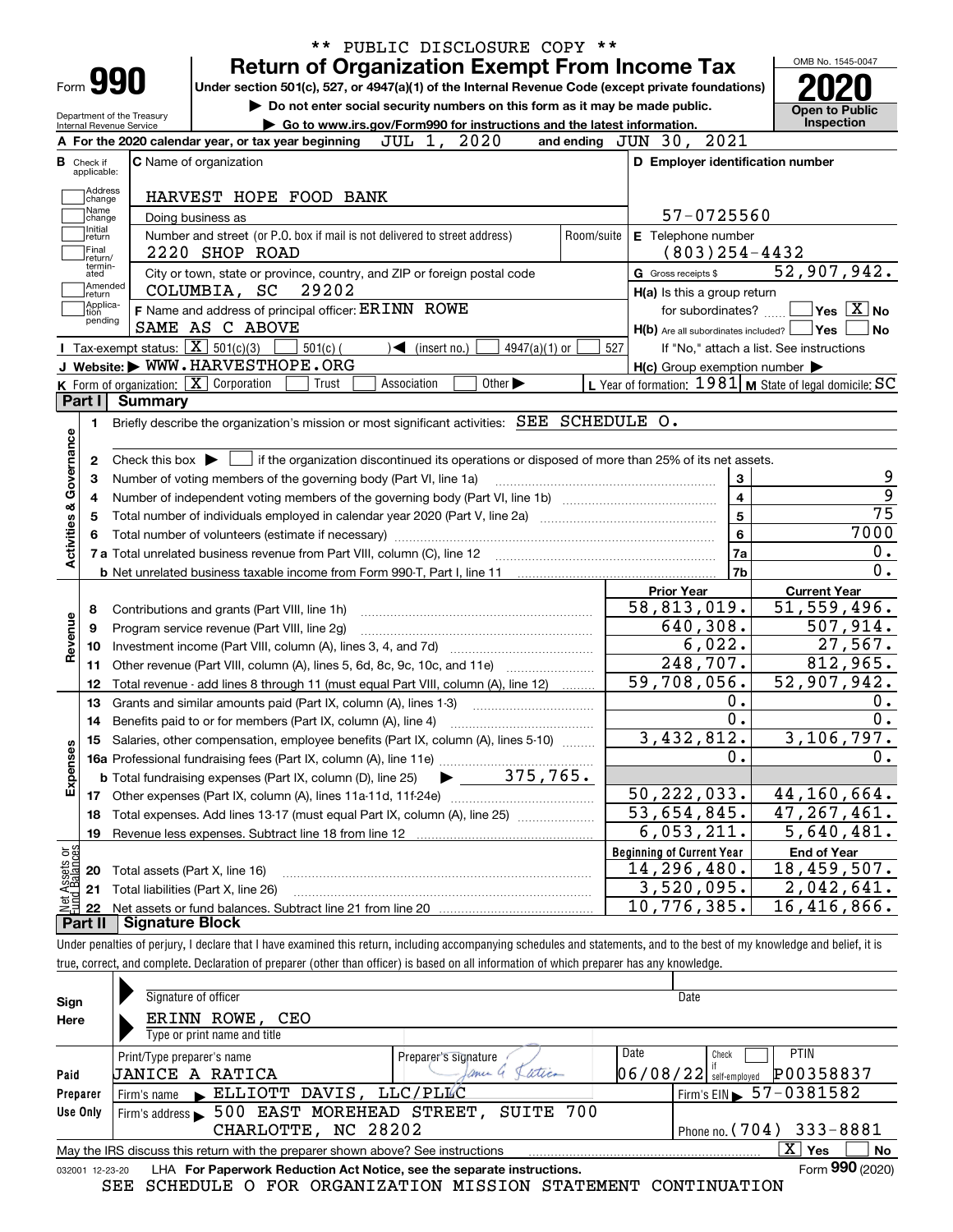|    | <b>Part III   Statement of Program Service Accomplishments</b>                                                                               |                        | $\overline{\mathtt{x}}$                 |
|----|----------------------------------------------------------------------------------------------------------------------------------------------|------------------------|-----------------------------------------|
|    |                                                                                                                                              |                        |                                         |
| 1. | Briefly describe the organization's mission:                                                                                                 |                        |                                         |
|    | SEE SCHEDULE O.                                                                                                                              |                        |                                         |
|    |                                                                                                                                              |                        |                                         |
|    |                                                                                                                                              |                        |                                         |
|    |                                                                                                                                              |                        |                                         |
| 2  | Did the organization undertake any significant program services during the year which were not listed on the                                 |                        |                                         |
|    | prior Form 990 or 990-EZ?                                                                                                                    |                        | $\exists$ Yes $\boxed{\text{X}}$ No     |
|    | If "Yes," describe these new services on Schedule O.                                                                                         |                        |                                         |
| 3  | Did the organization cease conducting, or make significant changes in how it conducts, any program services?                                 |                        | $\Box$ Yes $[\overline{\mathrm{X}}]$ No |
|    | If "Yes," describe these changes on Schedule O.                                                                                              |                        |                                         |
| 4  | Describe the organization's program service accomplishments for each of its three largest program services, as measured by expenses.         |                        |                                         |
|    | Section 501(c)(3) and 501(c)(4) organizations are required to report the amount of grants and allocations to others, the total expenses, and |                        |                                         |
|    | revenue, if any, for each program service reported.                                                                                          |                        |                                         |
| 4a | 37, 612, 456. including grants of \$<br>(Expenses \$<br>(Code:<br>) (Revenue \$                                                              |                        | 507, 914.                               |
|    | HARVEST HOPE BEGAN IN 1981 AS THE RESULT OF A SHARED VISION OF BUSINESS                                                                      |                        |                                         |
|    | LEADERS AND THE FAITH COMMUNITY, WHO SET OUT TO PROVIDE FOR THE HUNGRY                                                                       |                        |                                         |
|    | IN COLUMBIA. SINCE THEN, HARVEST HOPE HAS INCREASED ITS MISSION TO FEED                                                                      |                        |                                         |
|    | THE HUNGRY ACROSS 20 COUNTIES IN SOUTH CAROLINA.                                                                                             |                        |                                         |
|    |                                                                                                                                              |                        |                                         |
|    | WE RESCUE FOOD FROM STORES THROUGHOUT THE STATE AND DISTRIBUTE IT TO                                                                         |                        |                                         |
|    | FOOD PANTRIES, SHELTERS, AND SOUP KITCHENS. WE OPERATE PROGRAMS THAT                                                                         |                        |                                         |
|    | PROVIDE FOOD FOR OUR MOST VULNERABLE CITIZENS                                                                                                | CHILDREN, SENIORS, AND |                                         |
|    | RURAL RESIDENTS WHO DON'T HAVE ACCESS TO GROCERY STORES. WE ALSO                                                                             |                        |                                         |
|    | OPERATE TWO EMERGENCY FOOD PANTRIES IN RICHLAND AND GREENVILLE COUNTIES                                                                      |                        |                                         |
|    | WHERE ANYONE IN NEED CAN GET A WEEK'S SUPPLY OF GROCERIES FOR FREE.                                                                          |                        |                                         |
|    |                                                                                                                                              |                        |                                         |
|    |                                                                                                                                              |                        |                                         |
| 4b | $1,557,536$ and including grants of \$<br>(Expenses \$<br>) (Revenue \$<br>(Code:                                                            |                        | 812,965.                                |
|    | HARVEST HOPE PROVIDES SUPPLEMENTARY NUTRITIOUS MEALS TO CHILDREN FACING                                                                      |                        |                                         |
|    | HUNGER OR FOOD INSECURITY THROUGH THE BACKPACK PROGRAM FIRST                                                                                 |                        |                                         |
|    | ESTABLISHED BY FEEDING AMERICA. HARVEST HOPE ALSO PROVIDES                                                                                   |                        |                                         |
|    | SUPPLEMENTARY FOOD ASSISTANCE TO SENIORS THROUGH THE U.S. DEPARTMENT OF                                                                      |                        |                                         |
|    | AGRICULTURE COMMODITY SUPPLEMENTAL FOOD PROGRAM.                                                                                             |                        |                                         |
|    |                                                                                                                                              |                        |                                         |
|    | FOR THE BACKPACK CHILD FEEDING PROGRAM HARVEST HOPE PROVIDED BULK                                                                            |                        |                                         |
|    | PURCHASED FOOD ITEMS MONTHLY TO PACKING PARTNERS TO SORT, PACK, AND                                                                          |                        |                                         |
|    | TRANSPORT, WEEKLY BACKPACKS TO LOCAL PARTICIPANT SCHOOLS. SCHOOL                                                                             |                        |                                         |
|    | PERSONNEL, INCLUDING SOCIAL WORKERS, COUNSELORS, AND/OR TEACHERS,                                                                            |                        |                                         |
|    | DISTRIBUTE THE WEEKLY BACKPACKS ON FRIDAY TO THE CHILDREN PARTICIPATING                                                                      |                        |                                         |
|    | IN THE PROGRAM.                                                                                                                              |                        |                                         |
| 4c | $7,311,925.$ including grants of \$<br>(Expenses \$<br>(Code:                                                                                | (Revenue \$            |                                         |
|    | HARVEST HOPE HAS TWO (2) ON-SITE EMERGENCY FOOD PANTRIES, ONE IN THE                                                                         |                        |                                         |
|    | MIDLANDS AND ONE IN THE UPSTATE, AND AN EMERGENCY BOX PROGRAM IN THE                                                                         |                        |                                         |
|    | PEE DEE TO PROVIDE IMMEDIATE HUNGER RELIEF ASSISTANCE TO FAMILIES AND                                                                        |                        |                                         |
|    | INDIVIDUALS OF ALL AGES AND BACKGROUNDS. C RECEIVE ASSISTANCE, CLIENTS                                                                       |                        |                                         |
|    | VISIT FROM COUNTIES EXCEEDING THE TWENTY COUNTIES IN OUR SERVICE AREA,                                                                       |                        |                                         |
|    | TO RECEIVE SHELF STABLE GOODS, FRESH PRODUCE, MEAT, DAIRY, FROZEN                                                                            |                        |                                         |
|    | GOODS, BAKED GOODS, AND PERSONAL HYGIENE OR BABY ITEMS WHEN AVAILABLE.                                                                       |                        |                                         |
|    | HARVEST HOPE RECORDS INFORMATION SUCH AS AGE, GENDER, ZIP CODE, AND                                                                          |                        |                                         |
|    | REASON FOR SEEKING HELP. MOST CLIENTS ARE EXPERIENCING HUNGER DUE TO                                                                         |                        |                                         |
|    | UNEMPLOYMENT, UNDEREMPLOYMENT, NEEDING TO MAKE TRADEOFFS BETWEEN                                                                             |                        |                                         |
|    | MEDICINES, HEALTHCARE, HOUSING, AND FOOD. WE PROVIDE RESOURCES TO HELP                                                                       |                        |                                         |
|    | WITH THOSE ISSUES AND ASSIST THEM IN ACCESSING SERVICES,                                                                                     | INCLUDING THE          |                                         |
|    | 4d Other program services (Describe on Schedule O.)                                                                                          |                        |                                         |
|    | (Expenses \$<br>including grants of \$<br>(Revenue \$                                                                                        |                        |                                         |
|    | 46, 481, 917.<br>4e Total program service expenses                                                                                           |                        |                                         |
|    |                                                                                                                                              |                        | Form 990 (2020)                         |
|    |                                                                                                                                              |                        |                                         |
|    | SEE SCHEDULE O FOR CONTINUATION(S)<br>032002 12-23-20                                                                                        |                        |                                         |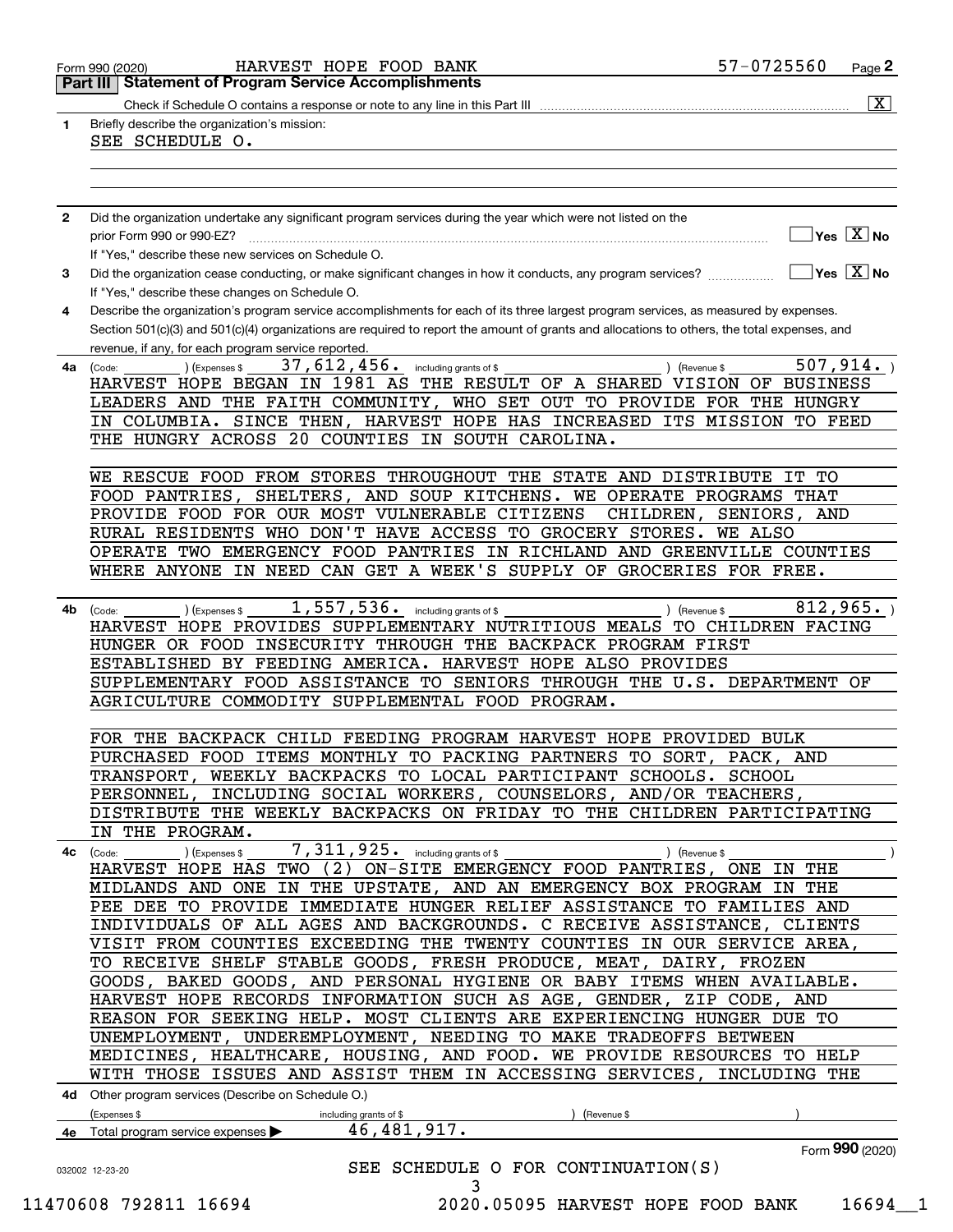|  | Form 990 (2020) |
|--|-----------------|
|  |                 |

Form 990 (2020) Page **3Part IV Checklist of Required Schedules** HARVEST HOPE FOOD BANK 57-0725560

|     |                                                                                                                                       |                 | Yes                     | No              |
|-----|---------------------------------------------------------------------------------------------------------------------------------------|-----------------|-------------------------|-----------------|
| 1.  | Is the organization described in section $501(c)(3)$ or $4947(a)(1)$ (other than a private foundation)?                               |                 |                         |                 |
|     |                                                                                                                                       | 1.              | X                       |                 |
| 2   |                                                                                                                                       | $\overline{2}$  | $\overline{\mathbf{x}}$ |                 |
| 3   | Did the organization engage in direct or indirect political campaign activities on behalf of or in opposition to candidates for       |                 |                         |                 |
|     |                                                                                                                                       | 3               |                         | x               |
| 4   | Section 501(c)(3) organizations. Did the organization engage in lobbying activities, or have a section 501(h) election in effect      |                 |                         |                 |
|     |                                                                                                                                       | 4               |                         | x               |
| 5   | Is the organization a section 501(c)(4), 501(c)(5), or 501(c)(6) organization that receives membership dues, assessments, or          |                 |                         |                 |
|     |                                                                                                                                       | 5               |                         | X               |
| 6   | Did the organization maintain any donor advised funds or any similar funds or accounts for which donors have the right to             |                 |                         |                 |
|     | provide advice on the distribution or investment of amounts in such funds or accounts? If "Yes," complete Schedule D, Part I          | 6               |                         | X               |
| 7   | Did the organization receive or hold a conservation easement, including easements to preserve open space,                             |                 |                         |                 |
|     |                                                                                                                                       | $\overline{7}$  |                         | x               |
| 8   | Did the organization maintain collections of works of art, historical treasures, or other similar assets? If "Yes," complete          |                 |                         | x               |
|     |                                                                                                                                       | 8               |                         |                 |
| 9   | Did the organization report an amount in Part X, line 21, for escrow or custodial account liability, serve as a custodian for         |                 |                         |                 |
|     | amounts not listed in Part X; or provide credit counseling, debt management, credit repair, or debt negotiation services?             |                 |                         | x               |
|     |                                                                                                                                       | 9               |                         |                 |
| 10  | Did the organization, directly or through a related organization, hold assets in donor-restricted endowments                          | 10              |                         | x               |
| 11  | If the organization's answer to any of the following questions is "Yes," then complete Schedule D, Parts VI, VII, VIII, IX, or X      |                 |                         |                 |
|     | as applicable.                                                                                                                        |                 |                         |                 |
|     | a Did the organization report an amount for land, buildings, and equipment in Part X, line 10? If "Yes," complete Schedule D,         |                 |                         |                 |
|     |                                                                                                                                       | 11a             | X                       |                 |
|     | <b>b</b> Did the organization report an amount for investments - other securities in Part X, line 12, that is 5% or more of its total |                 |                         |                 |
|     |                                                                                                                                       | 11b             |                         | х               |
|     | c Did the organization report an amount for investments - program related in Part X, line 13, that is 5% or more of its total         |                 |                         |                 |
|     |                                                                                                                                       | 11c             |                         | х               |
|     | d Did the organization report an amount for other assets in Part X, line 15, that is 5% or more of its total assets reported in       |                 |                         |                 |
|     |                                                                                                                                       | 11d             |                         | х               |
|     | e Did the organization report an amount for other liabilities in Part X, line 25? If "Yes," complete Schedule D, Part X               | <b>11e</b>      | $\mathbf X$             |                 |
| f   | Did the organization's separate or consolidated financial statements for the tax year include a footnote that addresses               |                 |                         |                 |
|     | the organization's liability for uncertain tax positions under FIN 48 (ASC 740)? If "Yes," complete Schedule D, Part X                | 11f             | X                       |                 |
|     | 12a Did the organization obtain separate, independent audited financial statements for the tax year? If "Yes," complete               |                 |                         |                 |
|     |                                                                                                                                       | 12a             | X                       |                 |
|     | <b>b</b> Was the organization included in consolidated, independent audited financial statements for the tax year?                    |                 |                         |                 |
|     | If "Yes," and if the organization answered "No" to line 12a, then completing Schedule D, Parts XI and XII is optional                 | 12D             | ▵                       |                 |
| 13  |                                                                                                                                       | 13              |                         | X               |
| 14a | Did the organization maintain an office, employees, or agents outside of the United States?                                           | 14a             |                         | $\mathbf x$     |
|     | <b>b</b> Did the organization have aggregate revenues or expenses of more than \$10,000 from grantmaking, fundraising, business,      |                 |                         |                 |
|     | investment, and program service activities outside the United States, or aggregate foreign investments valued at \$100,000            |                 |                         |                 |
|     |                                                                                                                                       | 14b             |                         | x               |
| 15  | Did the organization report on Part IX, column (A), line 3, more than \$5,000 of grants or other assistance to or for any             |                 |                         |                 |
|     |                                                                                                                                       | 15              |                         | x               |
| 16  | Did the organization report on Part IX, column (A), line 3, more than \$5,000 of aggregate grants or other assistance to              |                 |                         |                 |
|     |                                                                                                                                       | 16              |                         | X               |
| 17  | Did the organization report a total of more than \$15,000 of expenses for professional fundraising services on Part IX,               |                 |                         |                 |
|     |                                                                                                                                       | 17              |                         | x               |
| 18  | Did the organization report more than \$15,000 total of fundraising event gross income and contributions on Part VIII, lines          |                 |                         |                 |
|     |                                                                                                                                       | 18              |                         | х               |
| 19  | Did the organization report more than \$15,000 of gross income from gaming activities on Part VIII, line 9a? If "Yes."                |                 |                         |                 |
|     |                                                                                                                                       | 19              |                         | X               |
|     |                                                                                                                                       | 20a             |                         | $\mathbf X$     |
|     | b If "Yes" to line 20a, did the organization attach a copy of its audited financial statements to this return?                        | 20 <sub>b</sub> |                         |                 |
| 21  | Did the organization report more than \$5,000 of grants or other assistance to any domestic organization or                           |                 |                         |                 |
|     |                                                                                                                                       | 21              |                         | X.              |
|     | 032003 12-23-20                                                                                                                       |                 |                         | Form 990 (2020) |

032003 12-23-20

4 11470608 792811 16694 2020.05095 HARVEST HOPE FOOD BANK 16694\_\_1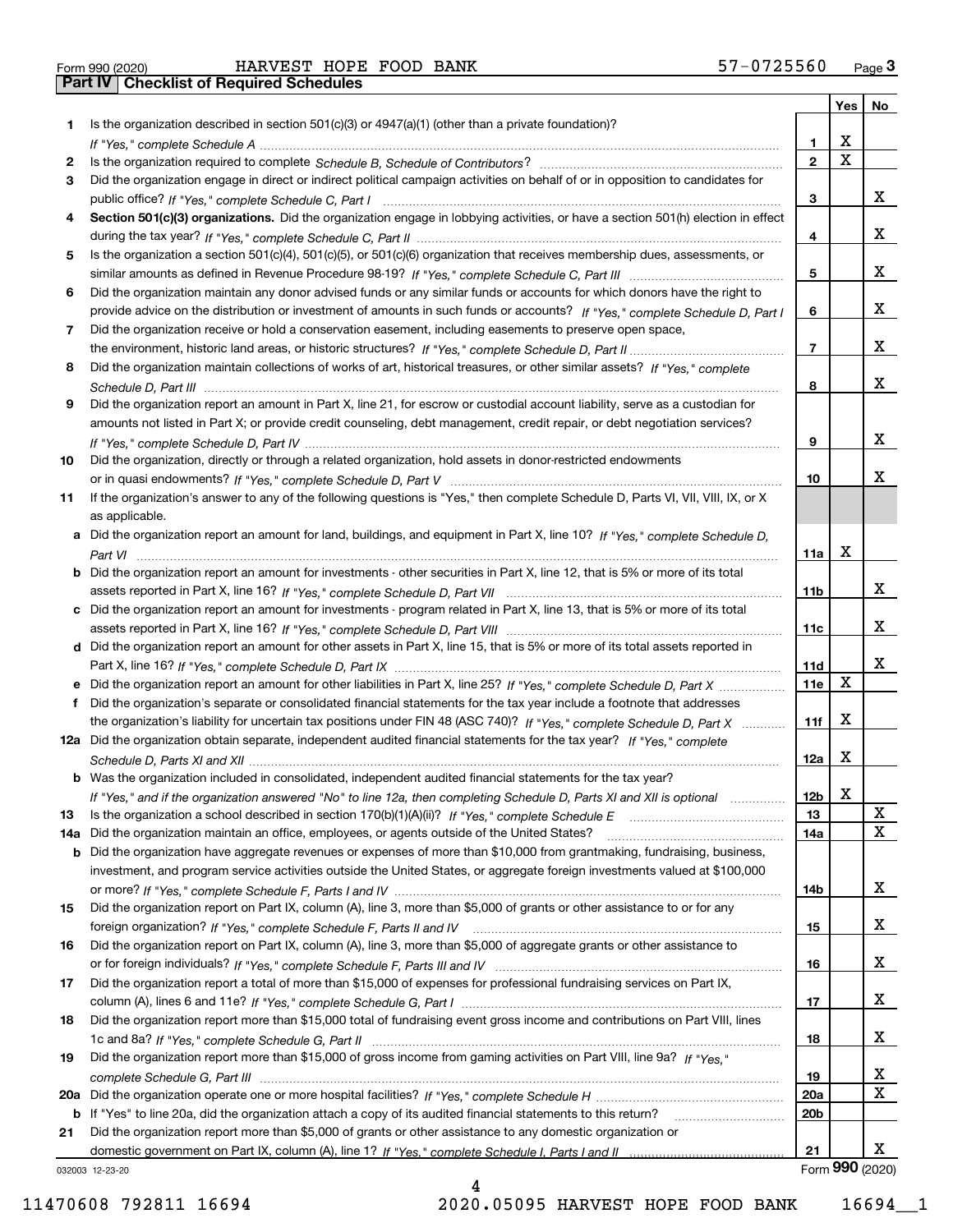*(continued)*

|               |                                                                                                                                    |                 | Yes | No              |
|---------------|------------------------------------------------------------------------------------------------------------------------------------|-----------------|-----|-----------------|
| 22            | Did the organization report more than \$5,000 of grants or other assistance to or for domestic individuals on                      |                 |     |                 |
|               |                                                                                                                                    | 22              |     | x               |
| 23            | Did the organization answer "Yes" to Part VII, Section A, line 3, 4, or 5 about compensation of the organization's current         |                 |     |                 |
|               | and former officers, directors, trustees, key employees, and highest compensated employees? If "Yes," complete                     |                 |     |                 |
|               |                                                                                                                                    | 23              |     | x               |
|               | 24a Did the organization have a tax-exempt bond issue with an outstanding principal amount of more than \$100,000 as of the        |                 |     |                 |
|               | last day of the year, that was issued after December 31, 2002? If "Yes," answer lines 24b through 24d and complete                 |                 |     |                 |
|               |                                                                                                                                    | 24a             |     | x               |
|               | <b>b</b> Did the organization invest any proceeds of tax-exempt bonds beyond a temporary period exception?                         | 24b             |     |                 |
|               | c Did the organization maintain an escrow account other than a refunding escrow at any time during the year to defease             |                 |     |                 |
|               |                                                                                                                                    | 24c             |     |                 |
|               |                                                                                                                                    | 24d             |     |                 |
|               | 25a Section 501(c)(3), 501(c)(4), and 501(c)(29) organizations. Did the organization engage in an excess benefit                   |                 |     |                 |
|               |                                                                                                                                    | 25a             |     | x               |
|               | b Is the organization aware that it engaged in an excess benefit transaction with a disqualified person in a prior year, and       |                 |     |                 |
|               | that the transaction has not been reported on any of the organization's prior Forms 990 or 990-EZ? If "Yes," complete              |                 |     |                 |
|               | Schedule L. Part I                                                                                                                 | 25b             |     | x               |
| 26            | Did the organization report any amount on Part X, line 5 or 22, for receivables from or payables to any current                    |                 |     |                 |
|               | or former officer, director, trustee, key employee, creator or founder, substantial contributor, or 35%                            |                 |     |                 |
|               |                                                                                                                                    | 26              |     | x               |
| 27            | Did the organization provide a grant or other assistance to any current or former officer, director, trustee, key employee,        |                 |     |                 |
|               | creator or founder, substantial contributor or employee thereof, a grant selection committee member, or to a 35% controlled        |                 |     |                 |
|               | entity (including an employee thereof) or family member of any of these persons? If "Yes," complete Schedule L, Part III           | 27              |     | х               |
| 28            | Was the organization a party to a business transaction with one of the following parties (see Schedule L, Part IV                  |                 |     |                 |
|               | instructions, for applicable filing thresholds, conditions, and exceptions):                                                       |                 |     |                 |
|               | a A current or former officer, director, trustee, key employee, creator or founder, or substantial contributor? If                 |                 |     |                 |
|               |                                                                                                                                    | 28a             |     | x               |
|               |                                                                                                                                    | 28 <sub>b</sub> |     | X               |
|               | c A 35% controlled entity of one or more individuals and/or organizations described in lines 28a or 28b? If                        |                 |     |                 |
|               |                                                                                                                                    | 28c             |     | х               |
| 29            |                                                                                                                                    | 29              | X   |                 |
| 30            | Did the organization receive contributions of art, historical treasures, or other similar assets, or qualified conservation        |                 |     |                 |
|               |                                                                                                                                    | 30              |     | x               |
| 31            | Did the organization liquidate, terminate, or dissolve and cease operations? If "Yes," complete Schedule N, Part I                 | 31              |     | $\mathbf x$     |
| 32            | Did the organization sell, exchange, dispose of, or transfer more than 25% of its net assets? If "Yes." complete                   |                 |     |                 |
|               | Schedule N, Part II                                                                                                                | 32              |     | х               |
| 33            | Did the organization own 100% of an entity disregarded as separate from the organization under Regulations                         |                 |     |                 |
|               |                                                                                                                                    | 33              | X   |                 |
| 34            | Was the organization related to any tax-exempt or taxable entity? If "Yes," complete Schedule R, Part II, III, or IV, and          |                 |     |                 |
|               |                                                                                                                                    | 34              |     | X               |
|               | 35a Did the organization have a controlled entity within the meaning of section 512(b)(13)?                                        | 35a             |     | X               |
|               | <b>b</b> If "Yes" to line 35a, did the organization receive any payment from or engage in any transaction with a controlled entity |                 |     |                 |
|               |                                                                                                                                    | 35b             |     |                 |
| 36            | Section 501(c)(3) organizations. Did the organization make any transfers to an exempt non-charitable related organization?         |                 |     |                 |
|               |                                                                                                                                    | 36              |     | x               |
| 37            | Did the organization conduct more than 5% of its activities through an entity that is not a related organization                   |                 |     |                 |
|               |                                                                                                                                    | 37              |     | x               |
| 38            | Did the organization complete Schedule O and provide explanations in Schedule O for Part VI, lines 11b and 19?                     |                 |     |                 |
|               | Note: All Form 990 filers are required to complete Schedule O                                                                      | 38              | X   |                 |
| <b>Part V</b> | <b>Statements Regarding Other IRS Filings and Tax Compliance</b>                                                                   |                 |     |                 |
|               | Check if Schedule O contains a response or note to any line in this Part V                                                         |                 |     |                 |
|               |                                                                                                                                    |                 | Yes | No              |
|               | <b>1a</b> Enter the number reported in Box 3 of Form 1096. Enter -0- if not applicable <i>manumumumum</i><br>1a                    |                 |     |                 |
|               | 0<br><b>b</b> Enter the number of Forms W-2G included in line 1a. Enter -0- if not applicable<br>1b                                |                 |     |                 |
|               | c Did the organization comply with backup withholding rules for reportable payments to vendors and reportable gaming               |                 |     |                 |
|               | (gambling) winnings to prize winners?                                                                                              | 1c              | х   |                 |
|               | 032004 12-23-20                                                                                                                    |                 |     | Form 990 (2020) |
|               | 5                                                                                                                                  |                 |     |                 |

11470608 792811 16694 2020.05095 HARVEST HOPE FOOD BANK 16694\_\_1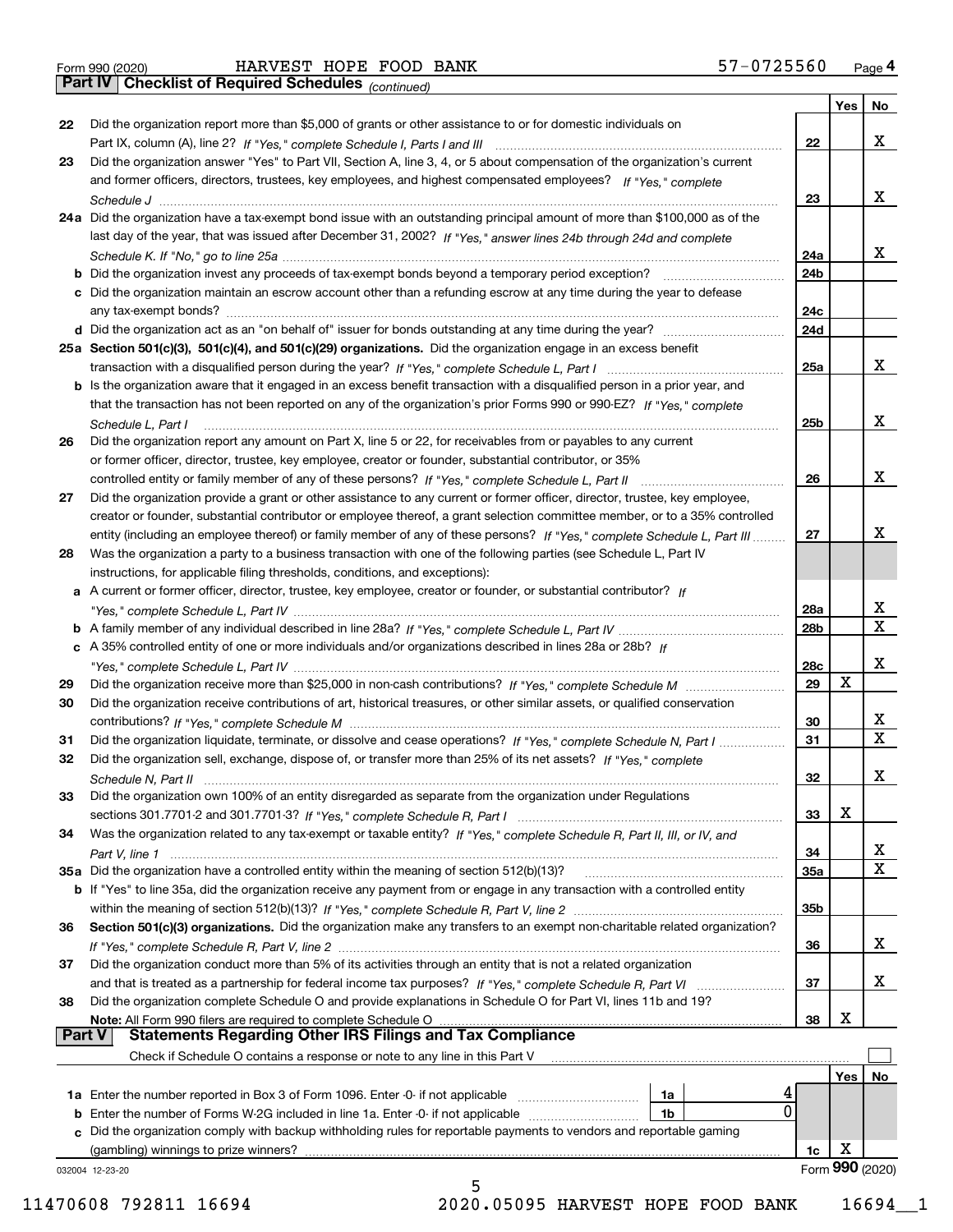| Statements Regarding Other IRS Filings and Tax Compliance (continued)<br><b>Part V</b><br>2a Enter the number of employees reported on Form W-3, Transmittal of Wage and Tax Statements,<br>75<br>filed for the calendar year ending with or within the year covered by this return <i>[[[[[[[[[[[[[[]]]</i> ]]]<br>2a<br>2 <sub>b</sub><br>3a<br>3a Did the organization have unrelated business gross income of \$1,000 or more during the year?<br>3 <sub>b</sub><br>4a At any time during the calendar year, did the organization have an interest in, or a signature or other authority over, a<br>4a<br><b>b</b> If "Yes," enter the name of the foreign country $\blacktriangleright$<br>See instructions for filing requirements for FinCEN Form 114, Report of Foreign Bank and Financial Accounts (FBAR).<br>5a Was the organization a party to a prohibited tax shelter transaction at any time during the tax year?<br>5a<br>5 <sub>b</sub><br>b<br>5c<br>с<br>6a Does the organization have annual gross receipts that are normally greater than \$100,000, and did the organization solicit<br>any contributions that were not tax deductible as charitable contributions?<br>6a<br><b>b</b> If "Yes," did the organization include with every solicitation an express statement that such contributions or gifts<br>were not tax deductible?<br>6b<br>Organizations that may receive deductible contributions under section 170(c).<br>7<br>Did the organization receive a payment in excess of \$75 made partly as a contribution and partly for goods and services provided to the payor?<br>7a<br>а<br><b>b</b> If "Yes," did the organization notify the donor of the value of the goods or services provided?<br>7b<br>c Did the organization sell, exchange, or otherwise dispose of tangible personal property for which it was required<br>7d<br>d If "Yes," indicate the number of Forms 8282 filed during the year [11] [11] No. 2010 [12] Henry Manuscover, 1<br>Did the organization receive any funds, directly or indirectly, to pay premiums on a personal benefit contract?<br>е<br>Did the organization, during the year, pay premiums, directly or indirectly, on a personal benefit contract?<br>f<br>If the organization received a contribution of qualified intellectual property, did the organization file Form 8899 as required?<br>g<br>h If the organization received a contribution of cars, boats, airplanes, or other vehicles, did the organization file a Form 1098-C?<br>Sponsoring organizations maintaining donor advised funds. Did a donor advised fund maintained by the<br>8<br>sponsoring organization have excess business holdings at any time during the year?<br>Sponsoring organizations maintaining donor advised funds.<br>9<br>Did the sponsoring organization make any taxable distributions under section 4966?<br>9a<br>а<br>Did the sponsoring organization make a distribution to a donor, donor advisor, or related person?<br>9b<br>b<br>Section 501(c)(7) organizations. Enter:<br>10<br>10a<br> 10b <br>Gross receipts, included on Form 990, Part VIII, line 12, for public use of club facilities<br>Section 501(c)(12) organizations. Enter:<br>11<br>Gross income from members or shareholders<br>11a<br>a<br>b Gross income from other sources (Do not net amounts due or paid to other sources against<br>11b |     | Yes  <br>X | No<br>х<br>х<br>X<br>X<br>х |
|---------------------------------------------------------------------------------------------------------------------------------------------------------------------------------------------------------------------------------------------------------------------------------------------------------------------------------------------------------------------------------------------------------------------------------------------------------------------------------------------------------------------------------------------------------------------------------------------------------------------------------------------------------------------------------------------------------------------------------------------------------------------------------------------------------------------------------------------------------------------------------------------------------------------------------------------------------------------------------------------------------------------------------------------------------------------------------------------------------------------------------------------------------------------------------------------------------------------------------------------------------------------------------------------------------------------------------------------------------------------------------------------------------------------------------------------------------------------------------------------------------------------------------------------------------------------------------------------------------------------------------------------------------------------------------------------------------------------------------------------------------------------------------------------------------------------------------------------------------------------------------------------------------------------------------------------------------------------------------------------------------------------------------------------------------------------------------------------------------------------------------------------------------------------------------------------------------------------------------------------------------------------------------------------------------------------------------------------------------------------------------------------------------------------------------------------------------------------------------------------------------------------------------------------------------------------------------------------------------------------------------------------------------------------------------------------------------------------------------------------------------------------------------------------------------------------------------------------------------------------------------------------------------------------------------------------------------------------------------------------------------------------------------------------------------------------------------------------------------------------------------------------------------------------------------------------------------------------------------------------------------------------------------------------------------------------------------------------------------------------------------------------|-----|------------|-----------------------------|
|                                                                                                                                                                                                                                                                                                                                                                                                                                                                                                                                                                                                                                                                                                                                                                                                                                                                                                                                                                                                                                                                                                                                                                                                                                                                                                                                                                                                                                                                                                                                                                                                                                                                                                                                                                                                                                                                                                                                                                                                                                                                                                                                                                                                                                                                                                                                                                                                                                                                                                                                                                                                                                                                                                                                                                                                                                                                                                                                                                                                                                                                                                                                                                                                                                                                                                                                                                                             |     |            |                             |
|                                                                                                                                                                                                                                                                                                                                                                                                                                                                                                                                                                                                                                                                                                                                                                                                                                                                                                                                                                                                                                                                                                                                                                                                                                                                                                                                                                                                                                                                                                                                                                                                                                                                                                                                                                                                                                                                                                                                                                                                                                                                                                                                                                                                                                                                                                                                                                                                                                                                                                                                                                                                                                                                                                                                                                                                                                                                                                                                                                                                                                                                                                                                                                                                                                                                                                                                                                                             |     |            |                             |
|                                                                                                                                                                                                                                                                                                                                                                                                                                                                                                                                                                                                                                                                                                                                                                                                                                                                                                                                                                                                                                                                                                                                                                                                                                                                                                                                                                                                                                                                                                                                                                                                                                                                                                                                                                                                                                                                                                                                                                                                                                                                                                                                                                                                                                                                                                                                                                                                                                                                                                                                                                                                                                                                                                                                                                                                                                                                                                                                                                                                                                                                                                                                                                                                                                                                                                                                                                                             |     |            |                             |
|                                                                                                                                                                                                                                                                                                                                                                                                                                                                                                                                                                                                                                                                                                                                                                                                                                                                                                                                                                                                                                                                                                                                                                                                                                                                                                                                                                                                                                                                                                                                                                                                                                                                                                                                                                                                                                                                                                                                                                                                                                                                                                                                                                                                                                                                                                                                                                                                                                                                                                                                                                                                                                                                                                                                                                                                                                                                                                                                                                                                                                                                                                                                                                                                                                                                                                                                                                                             |     |            |                             |
|                                                                                                                                                                                                                                                                                                                                                                                                                                                                                                                                                                                                                                                                                                                                                                                                                                                                                                                                                                                                                                                                                                                                                                                                                                                                                                                                                                                                                                                                                                                                                                                                                                                                                                                                                                                                                                                                                                                                                                                                                                                                                                                                                                                                                                                                                                                                                                                                                                                                                                                                                                                                                                                                                                                                                                                                                                                                                                                                                                                                                                                                                                                                                                                                                                                                                                                                                                                             |     |            |                             |
|                                                                                                                                                                                                                                                                                                                                                                                                                                                                                                                                                                                                                                                                                                                                                                                                                                                                                                                                                                                                                                                                                                                                                                                                                                                                                                                                                                                                                                                                                                                                                                                                                                                                                                                                                                                                                                                                                                                                                                                                                                                                                                                                                                                                                                                                                                                                                                                                                                                                                                                                                                                                                                                                                                                                                                                                                                                                                                                                                                                                                                                                                                                                                                                                                                                                                                                                                                                             |     |            |                             |
|                                                                                                                                                                                                                                                                                                                                                                                                                                                                                                                                                                                                                                                                                                                                                                                                                                                                                                                                                                                                                                                                                                                                                                                                                                                                                                                                                                                                                                                                                                                                                                                                                                                                                                                                                                                                                                                                                                                                                                                                                                                                                                                                                                                                                                                                                                                                                                                                                                                                                                                                                                                                                                                                                                                                                                                                                                                                                                                                                                                                                                                                                                                                                                                                                                                                                                                                                                                             |     |            |                             |
|                                                                                                                                                                                                                                                                                                                                                                                                                                                                                                                                                                                                                                                                                                                                                                                                                                                                                                                                                                                                                                                                                                                                                                                                                                                                                                                                                                                                                                                                                                                                                                                                                                                                                                                                                                                                                                                                                                                                                                                                                                                                                                                                                                                                                                                                                                                                                                                                                                                                                                                                                                                                                                                                                                                                                                                                                                                                                                                                                                                                                                                                                                                                                                                                                                                                                                                                                                                             |     |            |                             |
|                                                                                                                                                                                                                                                                                                                                                                                                                                                                                                                                                                                                                                                                                                                                                                                                                                                                                                                                                                                                                                                                                                                                                                                                                                                                                                                                                                                                                                                                                                                                                                                                                                                                                                                                                                                                                                                                                                                                                                                                                                                                                                                                                                                                                                                                                                                                                                                                                                                                                                                                                                                                                                                                                                                                                                                                                                                                                                                                                                                                                                                                                                                                                                                                                                                                                                                                                                                             |     |            |                             |
|                                                                                                                                                                                                                                                                                                                                                                                                                                                                                                                                                                                                                                                                                                                                                                                                                                                                                                                                                                                                                                                                                                                                                                                                                                                                                                                                                                                                                                                                                                                                                                                                                                                                                                                                                                                                                                                                                                                                                                                                                                                                                                                                                                                                                                                                                                                                                                                                                                                                                                                                                                                                                                                                                                                                                                                                                                                                                                                                                                                                                                                                                                                                                                                                                                                                                                                                                                                             |     |            |                             |
|                                                                                                                                                                                                                                                                                                                                                                                                                                                                                                                                                                                                                                                                                                                                                                                                                                                                                                                                                                                                                                                                                                                                                                                                                                                                                                                                                                                                                                                                                                                                                                                                                                                                                                                                                                                                                                                                                                                                                                                                                                                                                                                                                                                                                                                                                                                                                                                                                                                                                                                                                                                                                                                                                                                                                                                                                                                                                                                                                                                                                                                                                                                                                                                                                                                                                                                                                                                             |     |            |                             |
|                                                                                                                                                                                                                                                                                                                                                                                                                                                                                                                                                                                                                                                                                                                                                                                                                                                                                                                                                                                                                                                                                                                                                                                                                                                                                                                                                                                                                                                                                                                                                                                                                                                                                                                                                                                                                                                                                                                                                                                                                                                                                                                                                                                                                                                                                                                                                                                                                                                                                                                                                                                                                                                                                                                                                                                                                                                                                                                                                                                                                                                                                                                                                                                                                                                                                                                                                                                             |     |            |                             |
|                                                                                                                                                                                                                                                                                                                                                                                                                                                                                                                                                                                                                                                                                                                                                                                                                                                                                                                                                                                                                                                                                                                                                                                                                                                                                                                                                                                                                                                                                                                                                                                                                                                                                                                                                                                                                                                                                                                                                                                                                                                                                                                                                                                                                                                                                                                                                                                                                                                                                                                                                                                                                                                                                                                                                                                                                                                                                                                                                                                                                                                                                                                                                                                                                                                                                                                                                                                             |     |            |                             |
|                                                                                                                                                                                                                                                                                                                                                                                                                                                                                                                                                                                                                                                                                                                                                                                                                                                                                                                                                                                                                                                                                                                                                                                                                                                                                                                                                                                                                                                                                                                                                                                                                                                                                                                                                                                                                                                                                                                                                                                                                                                                                                                                                                                                                                                                                                                                                                                                                                                                                                                                                                                                                                                                                                                                                                                                                                                                                                                                                                                                                                                                                                                                                                                                                                                                                                                                                                                             |     |            |                             |
|                                                                                                                                                                                                                                                                                                                                                                                                                                                                                                                                                                                                                                                                                                                                                                                                                                                                                                                                                                                                                                                                                                                                                                                                                                                                                                                                                                                                                                                                                                                                                                                                                                                                                                                                                                                                                                                                                                                                                                                                                                                                                                                                                                                                                                                                                                                                                                                                                                                                                                                                                                                                                                                                                                                                                                                                                                                                                                                                                                                                                                                                                                                                                                                                                                                                                                                                                                                             |     |            |                             |
|                                                                                                                                                                                                                                                                                                                                                                                                                                                                                                                                                                                                                                                                                                                                                                                                                                                                                                                                                                                                                                                                                                                                                                                                                                                                                                                                                                                                                                                                                                                                                                                                                                                                                                                                                                                                                                                                                                                                                                                                                                                                                                                                                                                                                                                                                                                                                                                                                                                                                                                                                                                                                                                                                                                                                                                                                                                                                                                                                                                                                                                                                                                                                                                                                                                                                                                                                                                             |     |            |                             |
|                                                                                                                                                                                                                                                                                                                                                                                                                                                                                                                                                                                                                                                                                                                                                                                                                                                                                                                                                                                                                                                                                                                                                                                                                                                                                                                                                                                                                                                                                                                                                                                                                                                                                                                                                                                                                                                                                                                                                                                                                                                                                                                                                                                                                                                                                                                                                                                                                                                                                                                                                                                                                                                                                                                                                                                                                                                                                                                                                                                                                                                                                                                                                                                                                                                                                                                                                                                             |     |            |                             |
|                                                                                                                                                                                                                                                                                                                                                                                                                                                                                                                                                                                                                                                                                                                                                                                                                                                                                                                                                                                                                                                                                                                                                                                                                                                                                                                                                                                                                                                                                                                                                                                                                                                                                                                                                                                                                                                                                                                                                                                                                                                                                                                                                                                                                                                                                                                                                                                                                                                                                                                                                                                                                                                                                                                                                                                                                                                                                                                                                                                                                                                                                                                                                                                                                                                                                                                                                                                             |     |            |                             |
|                                                                                                                                                                                                                                                                                                                                                                                                                                                                                                                                                                                                                                                                                                                                                                                                                                                                                                                                                                                                                                                                                                                                                                                                                                                                                                                                                                                                                                                                                                                                                                                                                                                                                                                                                                                                                                                                                                                                                                                                                                                                                                                                                                                                                                                                                                                                                                                                                                                                                                                                                                                                                                                                                                                                                                                                                                                                                                                                                                                                                                                                                                                                                                                                                                                                                                                                                                                             |     |            |                             |
|                                                                                                                                                                                                                                                                                                                                                                                                                                                                                                                                                                                                                                                                                                                                                                                                                                                                                                                                                                                                                                                                                                                                                                                                                                                                                                                                                                                                                                                                                                                                                                                                                                                                                                                                                                                                                                                                                                                                                                                                                                                                                                                                                                                                                                                                                                                                                                                                                                                                                                                                                                                                                                                                                                                                                                                                                                                                                                                                                                                                                                                                                                                                                                                                                                                                                                                                                                                             |     |            |                             |
|                                                                                                                                                                                                                                                                                                                                                                                                                                                                                                                                                                                                                                                                                                                                                                                                                                                                                                                                                                                                                                                                                                                                                                                                                                                                                                                                                                                                                                                                                                                                                                                                                                                                                                                                                                                                                                                                                                                                                                                                                                                                                                                                                                                                                                                                                                                                                                                                                                                                                                                                                                                                                                                                                                                                                                                                                                                                                                                                                                                                                                                                                                                                                                                                                                                                                                                                                                                             |     |            | х                           |
|                                                                                                                                                                                                                                                                                                                                                                                                                                                                                                                                                                                                                                                                                                                                                                                                                                                                                                                                                                                                                                                                                                                                                                                                                                                                                                                                                                                                                                                                                                                                                                                                                                                                                                                                                                                                                                                                                                                                                                                                                                                                                                                                                                                                                                                                                                                                                                                                                                                                                                                                                                                                                                                                                                                                                                                                                                                                                                                                                                                                                                                                                                                                                                                                                                                                                                                                                                                             |     |            |                             |
|                                                                                                                                                                                                                                                                                                                                                                                                                                                                                                                                                                                                                                                                                                                                                                                                                                                                                                                                                                                                                                                                                                                                                                                                                                                                                                                                                                                                                                                                                                                                                                                                                                                                                                                                                                                                                                                                                                                                                                                                                                                                                                                                                                                                                                                                                                                                                                                                                                                                                                                                                                                                                                                                                                                                                                                                                                                                                                                                                                                                                                                                                                                                                                                                                                                                                                                                                                                             |     |            |                             |
|                                                                                                                                                                                                                                                                                                                                                                                                                                                                                                                                                                                                                                                                                                                                                                                                                                                                                                                                                                                                                                                                                                                                                                                                                                                                                                                                                                                                                                                                                                                                                                                                                                                                                                                                                                                                                                                                                                                                                                                                                                                                                                                                                                                                                                                                                                                                                                                                                                                                                                                                                                                                                                                                                                                                                                                                                                                                                                                                                                                                                                                                                                                                                                                                                                                                                                                                                                                             | 7c  |            | х                           |
|                                                                                                                                                                                                                                                                                                                                                                                                                                                                                                                                                                                                                                                                                                                                                                                                                                                                                                                                                                                                                                                                                                                                                                                                                                                                                                                                                                                                                                                                                                                                                                                                                                                                                                                                                                                                                                                                                                                                                                                                                                                                                                                                                                                                                                                                                                                                                                                                                                                                                                                                                                                                                                                                                                                                                                                                                                                                                                                                                                                                                                                                                                                                                                                                                                                                                                                                                                                             |     |            |                             |
|                                                                                                                                                                                                                                                                                                                                                                                                                                                                                                                                                                                                                                                                                                                                                                                                                                                                                                                                                                                                                                                                                                                                                                                                                                                                                                                                                                                                                                                                                                                                                                                                                                                                                                                                                                                                                                                                                                                                                                                                                                                                                                                                                                                                                                                                                                                                                                                                                                                                                                                                                                                                                                                                                                                                                                                                                                                                                                                                                                                                                                                                                                                                                                                                                                                                                                                                                                                             | 7e  |            | х                           |
|                                                                                                                                                                                                                                                                                                                                                                                                                                                                                                                                                                                                                                                                                                                                                                                                                                                                                                                                                                                                                                                                                                                                                                                                                                                                                                                                                                                                                                                                                                                                                                                                                                                                                                                                                                                                                                                                                                                                                                                                                                                                                                                                                                                                                                                                                                                                                                                                                                                                                                                                                                                                                                                                                                                                                                                                                                                                                                                                                                                                                                                                                                                                                                                                                                                                                                                                                                                             | 7f  |            | x                           |
|                                                                                                                                                                                                                                                                                                                                                                                                                                                                                                                                                                                                                                                                                                                                                                                                                                                                                                                                                                                                                                                                                                                                                                                                                                                                                                                                                                                                                                                                                                                                                                                                                                                                                                                                                                                                                                                                                                                                                                                                                                                                                                                                                                                                                                                                                                                                                                                                                                                                                                                                                                                                                                                                                                                                                                                                                                                                                                                                                                                                                                                                                                                                                                                                                                                                                                                                                                                             | 7g  |            |                             |
|                                                                                                                                                                                                                                                                                                                                                                                                                                                                                                                                                                                                                                                                                                                                                                                                                                                                                                                                                                                                                                                                                                                                                                                                                                                                                                                                                                                                                                                                                                                                                                                                                                                                                                                                                                                                                                                                                                                                                                                                                                                                                                                                                                                                                                                                                                                                                                                                                                                                                                                                                                                                                                                                                                                                                                                                                                                                                                                                                                                                                                                                                                                                                                                                                                                                                                                                                                                             | 7h  |            |                             |
|                                                                                                                                                                                                                                                                                                                                                                                                                                                                                                                                                                                                                                                                                                                                                                                                                                                                                                                                                                                                                                                                                                                                                                                                                                                                                                                                                                                                                                                                                                                                                                                                                                                                                                                                                                                                                                                                                                                                                                                                                                                                                                                                                                                                                                                                                                                                                                                                                                                                                                                                                                                                                                                                                                                                                                                                                                                                                                                                                                                                                                                                                                                                                                                                                                                                                                                                                                                             |     |            |                             |
|                                                                                                                                                                                                                                                                                                                                                                                                                                                                                                                                                                                                                                                                                                                                                                                                                                                                                                                                                                                                                                                                                                                                                                                                                                                                                                                                                                                                                                                                                                                                                                                                                                                                                                                                                                                                                                                                                                                                                                                                                                                                                                                                                                                                                                                                                                                                                                                                                                                                                                                                                                                                                                                                                                                                                                                                                                                                                                                                                                                                                                                                                                                                                                                                                                                                                                                                                                                             | 8   |            |                             |
|                                                                                                                                                                                                                                                                                                                                                                                                                                                                                                                                                                                                                                                                                                                                                                                                                                                                                                                                                                                                                                                                                                                                                                                                                                                                                                                                                                                                                                                                                                                                                                                                                                                                                                                                                                                                                                                                                                                                                                                                                                                                                                                                                                                                                                                                                                                                                                                                                                                                                                                                                                                                                                                                                                                                                                                                                                                                                                                                                                                                                                                                                                                                                                                                                                                                                                                                                                                             |     |            |                             |
|                                                                                                                                                                                                                                                                                                                                                                                                                                                                                                                                                                                                                                                                                                                                                                                                                                                                                                                                                                                                                                                                                                                                                                                                                                                                                                                                                                                                                                                                                                                                                                                                                                                                                                                                                                                                                                                                                                                                                                                                                                                                                                                                                                                                                                                                                                                                                                                                                                                                                                                                                                                                                                                                                                                                                                                                                                                                                                                                                                                                                                                                                                                                                                                                                                                                                                                                                                                             |     |            |                             |
|                                                                                                                                                                                                                                                                                                                                                                                                                                                                                                                                                                                                                                                                                                                                                                                                                                                                                                                                                                                                                                                                                                                                                                                                                                                                                                                                                                                                                                                                                                                                                                                                                                                                                                                                                                                                                                                                                                                                                                                                                                                                                                                                                                                                                                                                                                                                                                                                                                                                                                                                                                                                                                                                                                                                                                                                                                                                                                                                                                                                                                                                                                                                                                                                                                                                                                                                                                                             |     |            |                             |
|                                                                                                                                                                                                                                                                                                                                                                                                                                                                                                                                                                                                                                                                                                                                                                                                                                                                                                                                                                                                                                                                                                                                                                                                                                                                                                                                                                                                                                                                                                                                                                                                                                                                                                                                                                                                                                                                                                                                                                                                                                                                                                                                                                                                                                                                                                                                                                                                                                                                                                                                                                                                                                                                                                                                                                                                                                                                                                                                                                                                                                                                                                                                                                                                                                                                                                                                                                                             |     |            |                             |
|                                                                                                                                                                                                                                                                                                                                                                                                                                                                                                                                                                                                                                                                                                                                                                                                                                                                                                                                                                                                                                                                                                                                                                                                                                                                                                                                                                                                                                                                                                                                                                                                                                                                                                                                                                                                                                                                                                                                                                                                                                                                                                                                                                                                                                                                                                                                                                                                                                                                                                                                                                                                                                                                                                                                                                                                                                                                                                                                                                                                                                                                                                                                                                                                                                                                                                                                                                                             |     |            |                             |
|                                                                                                                                                                                                                                                                                                                                                                                                                                                                                                                                                                                                                                                                                                                                                                                                                                                                                                                                                                                                                                                                                                                                                                                                                                                                                                                                                                                                                                                                                                                                                                                                                                                                                                                                                                                                                                                                                                                                                                                                                                                                                                                                                                                                                                                                                                                                                                                                                                                                                                                                                                                                                                                                                                                                                                                                                                                                                                                                                                                                                                                                                                                                                                                                                                                                                                                                                                                             |     |            |                             |
|                                                                                                                                                                                                                                                                                                                                                                                                                                                                                                                                                                                                                                                                                                                                                                                                                                                                                                                                                                                                                                                                                                                                                                                                                                                                                                                                                                                                                                                                                                                                                                                                                                                                                                                                                                                                                                                                                                                                                                                                                                                                                                                                                                                                                                                                                                                                                                                                                                                                                                                                                                                                                                                                                                                                                                                                                                                                                                                                                                                                                                                                                                                                                                                                                                                                                                                                                                                             |     |            |                             |
|                                                                                                                                                                                                                                                                                                                                                                                                                                                                                                                                                                                                                                                                                                                                                                                                                                                                                                                                                                                                                                                                                                                                                                                                                                                                                                                                                                                                                                                                                                                                                                                                                                                                                                                                                                                                                                                                                                                                                                                                                                                                                                                                                                                                                                                                                                                                                                                                                                                                                                                                                                                                                                                                                                                                                                                                                                                                                                                                                                                                                                                                                                                                                                                                                                                                                                                                                                                             |     |            |                             |
|                                                                                                                                                                                                                                                                                                                                                                                                                                                                                                                                                                                                                                                                                                                                                                                                                                                                                                                                                                                                                                                                                                                                                                                                                                                                                                                                                                                                                                                                                                                                                                                                                                                                                                                                                                                                                                                                                                                                                                                                                                                                                                                                                                                                                                                                                                                                                                                                                                                                                                                                                                                                                                                                                                                                                                                                                                                                                                                                                                                                                                                                                                                                                                                                                                                                                                                                                                                             |     |            |                             |
|                                                                                                                                                                                                                                                                                                                                                                                                                                                                                                                                                                                                                                                                                                                                                                                                                                                                                                                                                                                                                                                                                                                                                                                                                                                                                                                                                                                                                                                                                                                                                                                                                                                                                                                                                                                                                                                                                                                                                                                                                                                                                                                                                                                                                                                                                                                                                                                                                                                                                                                                                                                                                                                                                                                                                                                                                                                                                                                                                                                                                                                                                                                                                                                                                                                                                                                                                                                             |     |            |                             |
| 12a Section 4947(a)(1) non-exempt charitable trusts. Is the organization filing Form 990 in lieu of Form 1041?                                                                                                                                                                                                                                                                                                                                                                                                                                                                                                                                                                                                                                                                                                                                                                                                                                                                                                                                                                                                                                                                                                                                                                                                                                                                                                                                                                                                                                                                                                                                                                                                                                                                                                                                                                                                                                                                                                                                                                                                                                                                                                                                                                                                                                                                                                                                                                                                                                                                                                                                                                                                                                                                                                                                                                                                                                                                                                                                                                                                                                                                                                                                                                                                                                                                              | 12a |            |                             |
| <b>b</b> If "Yes," enter the amount of tax-exempt interest received or accrued during the year<br>12b                                                                                                                                                                                                                                                                                                                                                                                                                                                                                                                                                                                                                                                                                                                                                                                                                                                                                                                                                                                                                                                                                                                                                                                                                                                                                                                                                                                                                                                                                                                                                                                                                                                                                                                                                                                                                                                                                                                                                                                                                                                                                                                                                                                                                                                                                                                                                                                                                                                                                                                                                                                                                                                                                                                                                                                                                                                                                                                                                                                                                                                                                                                                                                                                                                                                                       |     |            |                             |
| Section 501(c)(29) qualified nonprofit health insurance issuers.<br>13                                                                                                                                                                                                                                                                                                                                                                                                                                                                                                                                                                                                                                                                                                                                                                                                                                                                                                                                                                                                                                                                                                                                                                                                                                                                                                                                                                                                                                                                                                                                                                                                                                                                                                                                                                                                                                                                                                                                                                                                                                                                                                                                                                                                                                                                                                                                                                                                                                                                                                                                                                                                                                                                                                                                                                                                                                                                                                                                                                                                                                                                                                                                                                                                                                                                                                                      |     |            |                             |
| Is the organization licensed to issue qualified health plans in more than one state?<br>a                                                                                                                                                                                                                                                                                                                                                                                                                                                                                                                                                                                                                                                                                                                                                                                                                                                                                                                                                                                                                                                                                                                                                                                                                                                                                                                                                                                                                                                                                                                                                                                                                                                                                                                                                                                                                                                                                                                                                                                                                                                                                                                                                                                                                                                                                                                                                                                                                                                                                                                                                                                                                                                                                                                                                                                                                                                                                                                                                                                                                                                                                                                                                                                                                                                                                                   | 13а |            |                             |
| Note: See the instructions for additional information the organization must report on Schedule O.                                                                                                                                                                                                                                                                                                                                                                                                                                                                                                                                                                                                                                                                                                                                                                                                                                                                                                                                                                                                                                                                                                                                                                                                                                                                                                                                                                                                                                                                                                                                                                                                                                                                                                                                                                                                                                                                                                                                                                                                                                                                                                                                                                                                                                                                                                                                                                                                                                                                                                                                                                                                                                                                                                                                                                                                                                                                                                                                                                                                                                                                                                                                                                                                                                                                                           |     |            |                             |
| <b>b</b> Enter the amount of reserves the organization is required to maintain by the states in which the                                                                                                                                                                                                                                                                                                                                                                                                                                                                                                                                                                                                                                                                                                                                                                                                                                                                                                                                                                                                                                                                                                                                                                                                                                                                                                                                                                                                                                                                                                                                                                                                                                                                                                                                                                                                                                                                                                                                                                                                                                                                                                                                                                                                                                                                                                                                                                                                                                                                                                                                                                                                                                                                                                                                                                                                                                                                                                                                                                                                                                                                                                                                                                                                                                                                                   |     |            |                             |
| 13b                                                                                                                                                                                                                                                                                                                                                                                                                                                                                                                                                                                                                                                                                                                                                                                                                                                                                                                                                                                                                                                                                                                                                                                                                                                                                                                                                                                                                                                                                                                                                                                                                                                                                                                                                                                                                                                                                                                                                                                                                                                                                                                                                                                                                                                                                                                                                                                                                                                                                                                                                                                                                                                                                                                                                                                                                                                                                                                                                                                                                                                                                                                                                                                                                                                                                                                                                                                         |     |            |                             |
| 13 <sub>c</sub>                                                                                                                                                                                                                                                                                                                                                                                                                                                                                                                                                                                                                                                                                                                                                                                                                                                                                                                                                                                                                                                                                                                                                                                                                                                                                                                                                                                                                                                                                                                                                                                                                                                                                                                                                                                                                                                                                                                                                                                                                                                                                                                                                                                                                                                                                                                                                                                                                                                                                                                                                                                                                                                                                                                                                                                                                                                                                                                                                                                                                                                                                                                                                                                                                                                                                                                                                                             |     |            |                             |
| Did the organization receive any payments for indoor tanning services during the tax year?<br>14a                                                                                                                                                                                                                                                                                                                                                                                                                                                                                                                                                                                                                                                                                                                                                                                                                                                                                                                                                                                                                                                                                                                                                                                                                                                                                                                                                                                                                                                                                                                                                                                                                                                                                                                                                                                                                                                                                                                                                                                                                                                                                                                                                                                                                                                                                                                                                                                                                                                                                                                                                                                                                                                                                                                                                                                                                                                                                                                                                                                                                                                                                                                                                                                                                                                                                           | 14a |            | x                           |
| <b>b</b> If "Yes," has it filed a Form 720 to report these payments? If "No," provide an explanation on Schedule O                                                                                                                                                                                                                                                                                                                                                                                                                                                                                                                                                                                                                                                                                                                                                                                                                                                                                                                                                                                                                                                                                                                                                                                                                                                                                                                                                                                                                                                                                                                                                                                                                                                                                                                                                                                                                                                                                                                                                                                                                                                                                                                                                                                                                                                                                                                                                                                                                                                                                                                                                                                                                                                                                                                                                                                                                                                                                                                                                                                                                                                                                                                                                                                                                                                                          | 14b |            |                             |
| Is the organization subject to the section 4960 tax on payment(s) of more than \$1,000,000 in remuneration or<br>15                                                                                                                                                                                                                                                                                                                                                                                                                                                                                                                                                                                                                                                                                                                                                                                                                                                                                                                                                                                                                                                                                                                                                                                                                                                                                                                                                                                                                                                                                                                                                                                                                                                                                                                                                                                                                                                                                                                                                                                                                                                                                                                                                                                                                                                                                                                                                                                                                                                                                                                                                                                                                                                                                                                                                                                                                                                                                                                                                                                                                                                                                                                                                                                                                                                                         |     |            |                             |
|                                                                                                                                                                                                                                                                                                                                                                                                                                                                                                                                                                                                                                                                                                                                                                                                                                                                                                                                                                                                                                                                                                                                                                                                                                                                                                                                                                                                                                                                                                                                                                                                                                                                                                                                                                                                                                                                                                                                                                                                                                                                                                                                                                                                                                                                                                                                                                                                                                                                                                                                                                                                                                                                                                                                                                                                                                                                                                                                                                                                                                                                                                                                                                                                                                                                                                                                                                                             | 15  |            | X.                          |
| If "Yes," see instructions and file Form 4720, Schedule N.                                                                                                                                                                                                                                                                                                                                                                                                                                                                                                                                                                                                                                                                                                                                                                                                                                                                                                                                                                                                                                                                                                                                                                                                                                                                                                                                                                                                                                                                                                                                                                                                                                                                                                                                                                                                                                                                                                                                                                                                                                                                                                                                                                                                                                                                                                                                                                                                                                                                                                                                                                                                                                                                                                                                                                                                                                                                                                                                                                                                                                                                                                                                                                                                                                                                                                                                  |     |            |                             |
| Is the organization an educational institution subject to the section 4968 excise tax on net investment income?<br>16                                                                                                                                                                                                                                                                                                                                                                                                                                                                                                                                                                                                                                                                                                                                                                                                                                                                                                                                                                                                                                                                                                                                                                                                                                                                                                                                                                                                                                                                                                                                                                                                                                                                                                                                                                                                                                                                                                                                                                                                                                                                                                                                                                                                                                                                                                                                                                                                                                                                                                                                                                                                                                                                                                                                                                                                                                                                                                                                                                                                                                                                                                                                                                                                                                                                       |     |            | х                           |
| If "Yes," complete Form 4720, Schedule O.                                                                                                                                                                                                                                                                                                                                                                                                                                                                                                                                                                                                                                                                                                                                                                                                                                                                                                                                                                                                                                                                                                                                                                                                                                                                                                                                                                                                                                                                                                                                                                                                                                                                                                                                                                                                                                                                                                                                                                                                                                                                                                                                                                                                                                                                                                                                                                                                                                                                                                                                                                                                                                                                                                                                                                                                                                                                                                                                                                                                                                                                                                                                                                                                                                                                                                                                                   | 16  |            |                             |

Form (2020) **990**

032005 12-23-20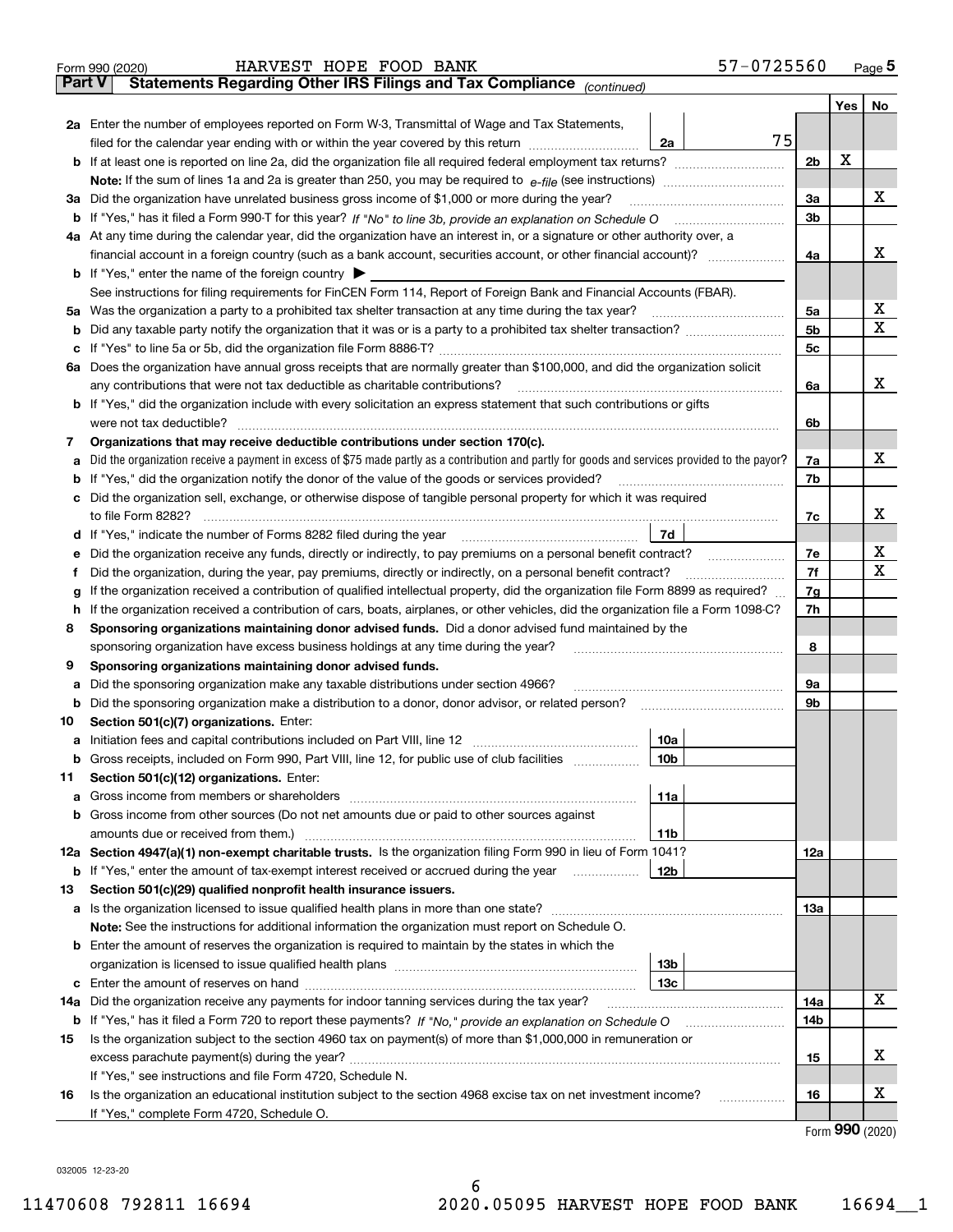|  | Form 990 (2020) |
|--|-----------------|
|  |                 |

#### HARVEST HOPE FOOD BANK 5

| 57-0725560<br>Page ' |  |
|----------------------|--|
|----------------------|--|

*For each "Yes" response to lines 2 through 7b below, and for a "No" response to line 8a, 8b, or 10b below, describe the circumstances, processes, or changes on Schedule O. See instructions.* Form 990 (2020) **Form 990 (2020)** BARVEST HOPE FOOD BANK **Page 6**<br>**Part VI Governance, Management, and Disclosure** For each "Yes" response to lines 2 through 7b below, and for a "No" response

|     |                                                                                                                                                                                                                                |                               |   |                         | Yes <sub>1</sub> | No          |
|-----|--------------------------------------------------------------------------------------------------------------------------------------------------------------------------------------------------------------------------------|-------------------------------|---|-------------------------|------------------|-------------|
|     | <b>1a</b> Enter the number of voting members of the governing body at the end of the tax year <i>manumum</i>                                                                                                                   | 1a                            | 9 |                         |                  |             |
|     | If there are material differences in voting rights among members of the governing body, or if the governing                                                                                                                    |                               |   |                         |                  |             |
|     | body delegated broad authority to an executive committee or similar committee, explain on Schedule O.                                                                                                                          |                               |   |                         |                  |             |
|     | Enter the number of voting members included on line 1a, above, who are independent                                                                                                                                             | 1b                            | 9 |                         |                  |             |
| 2   | Did any officer, director, trustee, or key employee have a family relationship or a business relationship with any other                                                                                                       |                               |   |                         |                  |             |
|     | officer, director, trustee, or key employee?                                                                                                                                                                                   |                               |   | $\mathbf{2}$            |                  | х           |
| 3   | Did the organization delegate control over management duties customarily performed by or under the direct supervision                                                                                                          |                               |   |                         |                  |             |
|     |                                                                                                                                                                                                                                |                               |   | 3                       |                  | х           |
| 4   | Did the organization make any significant changes to its governing documents since the prior Form 990 was filed?                                                                                                               |                               |   | $\overline{\mathbf{4}}$ |                  | $\mathbf X$ |
| 5   |                                                                                                                                                                                                                                |                               |   | 5                       |                  | $\mathbf X$ |
| 6   | Did the organization have members or stockholders?                                                                                                                                                                             |                               |   | 6                       |                  | $\mathbf x$ |
| 7a  | Did the organization have members, stockholders, or other persons who had the power to elect or appoint one or                                                                                                                 |                               |   |                         |                  |             |
|     |                                                                                                                                                                                                                                |                               |   | 7a                      |                  | х           |
|     | <b>b</b> Are any governance decisions of the organization reserved to (or subject to approval by) members, stockholders, or                                                                                                    |                               |   |                         |                  |             |
|     | persons other than the governing body?                                                                                                                                                                                         |                               |   | 7b                      |                  | х           |
| 8   | Did the organization contemporaneously document the meetings held or written actions undertaken during the year by the following:                                                                                              |                               |   |                         |                  |             |
| a   |                                                                                                                                                                                                                                |                               |   | 8a                      | х                |             |
|     |                                                                                                                                                                                                                                |                               |   | 8b                      | X                |             |
| 9   | Is there any officer, director, trustee, or key employee listed in Part VII, Section A, who cannot be reached at the                                                                                                           |                               |   |                         |                  |             |
|     |                                                                                                                                                                                                                                |                               |   | 9                       |                  | х           |
|     | Section B. Policies (This Section B requests information about policies not required by the Internal Revenue Code.)                                                                                                            |                               |   |                         |                  |             |
|     |                                                                                                                                                                                                                                |                               |   |                         | Yes              | No          |
|     |                                                                                                                                                                                                                                |                               |   | 10a                     |                  | X           |
|     | <b>b</b> If "Yes," did the organization have written policies and procedures governing the activities of such chapters, affiliates,                                                                                            |                               |   |                         |                  |             |
|     |                                                                                                                                                                                                                                |                               |   | 10 <sub>b</sub>         |                  |             |
|     | 11a Has the organization provided a complete copy of this Form 990 to all members of its governing body before filing the form?                                                                                                |                               |   | 11a                     | X                |             |
|     | <b>b</b> Describe in Schedule O the process, if any, used by the organization to review this Form 990.                                                                                                                         |                               |   |                         |                  |             |
| 12a |                                                                                                                                                                                                                                |                               |   | <b>12a</b>              | х                |             |
| b   |                                                                                                                                                                                                                                |                               |   | 12b                     | X                |             |
|     | c Did the organization regularly and consistently monitor and enforce compliance with the policy? If "Yes," describe                                                                                                           |                               |   |                         |                  |             |
|     | in Schedule O how this was done measured and contained a strategie of the state of the state of the strategie o                                                                                                                |                               |   | 12c                     | х                |             |
| 13  | Did the organization have a written whistleblower policy?<br>The content of the content of the content of the content of the content of the content of the content of the c                                                    |                               |   | 13                      | X                |             |
| 14  | Did the organization have a written document retention and destruction policy? manufactured and the organization have a written document retention and destruction policy?                                                     |                               |   | 14                      | X                |             |
| 15  | Did the process for determining compensation of the following persons include a review and approval by independent                                                                                                             |                               |   |                         |                  |             |
|     | persons, comparability data, and contemporaneous substantiation of the deliberation and decision?                                                                                                                              |                               |   |                         |                  |             |
|     | a The organization's CEO, Executive Director, or top management official [11] [12] The organization's CEO, Executive Director, or top management official [12] [12] [12] [12] The organization's CEO, Executive Director, or t |                               |   | 15a                     | х                |             |
|     |                                                                                                                                                                                                                                |                               |   | 15 <sub>b</sub>         |                  | Х           |
|     | If "Yes" to line 15a or 15b, describe the process in Schedule O (see instructions).                                                                                                                                            |                               |   |                         |                  |             |
|     | 16a Did the organization invest in, contribute assets to, or participate in a joint venture or similar arrangement with a                                                                                                      |                               |   |                         |                  |             |
|     | taxable entity during the year?                                                                                                                                                                                                |                               |   | 16a                     |                  | х           |
|     | <b>b</b> If "Yes," did the organization follow a written policy or procedure requiring the organization to evaluate its participation                                                                                          |                               |   |                         |                  |             |
|     | in joint venture arrangements under applicable federal tax law, and take steps to safeguard the organization's                                                                                                                 |                               |   |                         |                  |             |
|     |                                                                                                                                                                                                                                |                               |   | 16b                     |                  |             |
|     | <b>Section C. Disclosure</b>                                                                                                                                                                                                   |                               |   |                         |                  |             |
| 17  | List the states with which a copy of this Form 990 is required to be filed $\blacktriangleright$ SC                                                                                                                            |                               |   |                         |                  |             |
| 18  | Section 6104 requires an organization to make its Forms 1023 (1024 or 1024-A, if applicable), 990, and 990-T (Section 501(c)(3)s only) available                                                                               |                               |   |                         |                  |             |
|     | for public inspection. Indicate how you made these available. Check all that apply.                                                                                                                                            |                               |   |                         |                  |             |
|     | $ X $ Own website<br>$X$ Upon request<br>Another's website                                                                                                                                                                     | Other (explain on Schedule O) |   |                         |                  |             |
| 19  | Describe on Schedule O whether (and if so, how) the organization made its governing documents, conflict of interest policy, and financial                                                                                      |                               |   |                         |                  |             |
|     | statements available to the public during the tax year.                                                                                                                                                                        |                               |   |                         |                  |             |
| 20  | State the name, address, and telephone number of the person who possesses the organization's books and records                                                                                                                 |                               |   |                         |                  |             |
|     | ROBERT PRIELIPP, CFO - 803-254-4432                                                                                                                                                                                            |                               |   |                         |                  |             |
|     | 2220 SHOP ROAD, COLUMBIA, SC<br>29201                                                                                                                                                                                          |                               |   |                         |                  |             |
|     |                                                                                                                                                                                                                                |                               |   |                         | Form 990 (2020)  |             |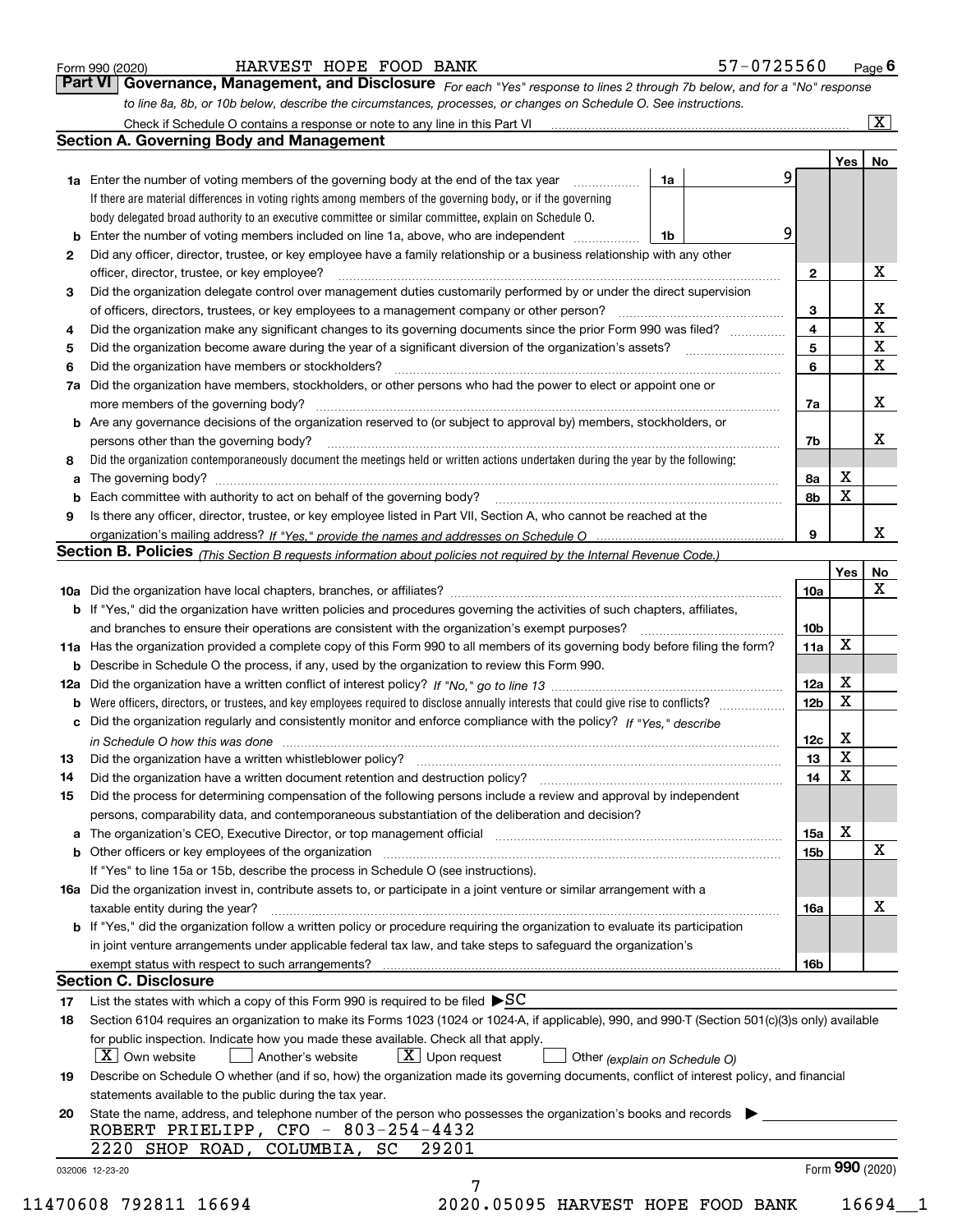|  | Form 990 (2020) |
|--|-----------------|
|  |                 |

 $\mathcal{L}^{\text{max}}$ 

## **7Part VII Compensation of Officers, Directors, Trustees, Key Employees, Highest Compensated Employees, and Independent Contractors**

Check if Schedule O contains a response or note to any line in this Part VII

**Section A. Officers, Directors, Trustees, Key Employees, and Highest Compensated Employees**

**1a**  Complete this table for all persons required to be listed. Report compensation for the calendar year ending with or within the organization's tax year. **•** List all of the organization's current officers, directors, trustees (whether individuals or organizations), regardless of amount of compensation.

Enter -0- in columns (D), (E), and (F) if no compensation was paid.

 $\bullet$  List all of the organization's  $\,$ current key employees, if any. See instructions for definition of "key employee."

**•** List the organization's five current highest compensated employees (other than an officer, director, trustee, or key employee) who received reportable compensation (Box 5 of Form W-2 and/or Box 7 of Form 1099-MISC) of more than \$100,000 from the organization and any related organizations.

**•** List all of the organization's former officers, key employees, and highest compensated employees who received more than \$100,000 of reportable compensation from the organization and any related organizations.

**former directors or trustees**  ¥ List all of the organization's that received, in the capacity as a former director or trustee of the organization, more than \$10,000 of reportable compensation from the organization and any related organizations.

See instructions for the order in which to list the persons above.

Check this box if neither the organization nor any related organization compensated any current officer, director, or trustee.  $\mathcal{L}^{\text{max}}$ 

| (A)                          | (B)                    |                                |                       |                         | (C)          |                                   |        | (D)             | (E)             | (F)                          |
|------------------------------|------------------------|--------------------------------|-----------------------|-------------------------|--------------|-----------------------------------|--------|-----------------|-----------------|------------------------------|
| Name and title               | Average                |                                |                       | Position                |              | (do not check more than one       |        | Reportable      | Reportable      | Estimated                    |
|                              | hours per              |                                |                       |                         |              | box, unless person is both an     |        | compensation    | compensation    | amount of                    |
|                              | week                   |                                |                       |                         |              | officer and a director/trustee)   |        | from            | from related    | other                        |
|                              | (list any              |                                |                       |                         |              |                                   |        | the             | organizations   | compensation                 |
|                              | hours for              |                                |                       |                         |              |                                   |        | organization    | (W-2/1099-MISC) | from the                     |
|                              | related                |                                |                       |                         |              |                                   |        | (W-2/1099-MISC) |                 | organization                 |
|                              | organizations<br>below |                                |                       |                         |              |                                   |        |                 |                 | and related<br>organizations |
|                              | line)                  | Individual trustee or director | Institutional trustee | Officer                 | Key employee | Highest compensated<br>  employee | Former |                 |                 |                              |
| WENDY BRODERICK<br>(1)       | 40.00                  |                                |                       |                         |              |                                   |        |                 |                 |                              |
| (ENDED DECEMBER 2020)<br>CEO |                        |                                |                       | $\rm X$                 |              |                                   |        | 107,265.        | 0.              | $0_{.}$                      |
| (2)<br>ROBERT PRIELIPP       | 40.00                  |                                |                       |                         |              |                                   |        |                 |                 |                              |
| CAO                          |                        |                                |                       | $\overline{\mathbf{X}}$ |              |                                   |        | 58,455.         | 0.              | 11,900.                      |
| ERINN ROWE<br>(3)            | 40.00                  |                                |                       |                         |              |                                   |        |                 |                 |                              |
| (BEGAN MAY 2021)<br>CEO      |                        |                                |                       | $\overline{\mathbf{X}}$ |              |                                   |        | 0.              | 0.              | $\mathbf 0$ .                |
| SAM JOHNSON<br>(4)           | 0.50                   |                                |                       |                         |              |                                   |        |                 |                 |                              |
| <b>BOARD MEMBER</b>          |                        | $\mathbf X$                    |                       |                         |              |                                   |        | $\mathbf 0$ .   | 0.              | $\mathbf 0$ .                |
| ANNE MATTHEWS<br>(5)         | 0.50                   |                                |                       |                         |              |                                   |        |                 |                 |                              |
| BOARD MEMBER                 |                        | X                              |                       |                         |              |                                   |        | 0.              | 0.              | 0.                           |
| RUSH SMITH<br>(6)            | 0.50                   |                                |                       |                         |              |                                   |        |                 |                 |                              |
| <b>BOARD MEMBER</b>          |                        | $\overline{\textbf{X}}$        |                       |                         |              |                                   |        | 0.              | 0.              | $\mathbf 0$ .                |
| DAVID ZALESNE<br>(7)         | 0.50                   |                                |                       |                         |              |                                   |        |                 |                 |                              |
| <b>BOARD MEMBER</b>          |                        | $\mathbf X$                    |                       |                         |              |                                   |        | 0.              | 0.              | $0_{.}$                      |
| LENORE ZEDOSKY<br>(8)        | 0.50                   |                                |                       |                         |              |                                   |        |                 |                 |                              |
| BOARD MEMBER                 |                        | $\mathbf X$                    |                       |                         |              |                                   |        | 0.              | 0.              | 0.                           |
| <b>JADA WILLIS</b><br>(9)    | 0.50                   |                                |                       |                         |              |                                   |        |                 |                 |                              |
| <b>BOARD CHAIR</b>           |                        | $\mathbf X$                    |                       | $\overline{\textbf{X}}$ |              |                                   |        | 0.              | 0.              | $\mathbf 0$ .                |
| (10) JOHN WELSH              | 0.50                   |                                |                       |                         |              |                                   |        |                 |                 |                              |
| PAST CHAIR                   |                        | $\mathbf x$                    |                       | $\overline{\mathbf{X}}$ |              |                                   |        | $\mathbf 0$ .   | 0.              | $\mathbf 0$ .                |
| (11) CATHERINE BRAZELL       | 0.50                   |                                |                       |                         |              |                                   |        |                 |                 |                              |
| <b>BOARD SECRETARY</b>       |                        | $\mathbf X$                    |                       | $\overline{\textbf{X}}$ |              |                                   |        | 0.              | 0.              | $0_{.}$                      |
| (12) MARK BOKESCH            | 0.50                   |                                |                       |                         |              |                                   |        |                 |                 |                              |
| <b>BOARD TREASURER</b>       |                        | $\mathbf X$                    |                       | $\mathbf X$             |              |                                   |        | 0.              | 0.              | 0.                           |
|                              |                        |                                |                       |                         |              |                                   |        |                 |                 |                              |
|                              |                        |                                |                       |                         |              |                                   |        |                 |                 |                              |
|                              |                        |                                |                       |                         |              |                                   |        |                 |                 |                              |
|                              |                        |                                |                       |                         |              |                                   |        |                 |                 |                              |
|                              |                        |                                |                       |                         |              |                                   |        |                 |                 |                              |
|                              |                        |                                |                       |                         |              |                                   |        |                 |                 |                              |
|                              |                        |                                |                       |                         |              |                                   |        |                 |                 |                              |
|                              |                        |                                |                       |                         |              |                                   |        |                 |                 |                              |
|                              |                        |                                |                       |                         |              |                                   |        |                 |                 |                              |
|                              |                        |                                |                       |                         |              |                                   |        |                 |                 | $000$ $(000)$<br>$\sim$      |

8

032007 12-23-20

Form (2020) **990**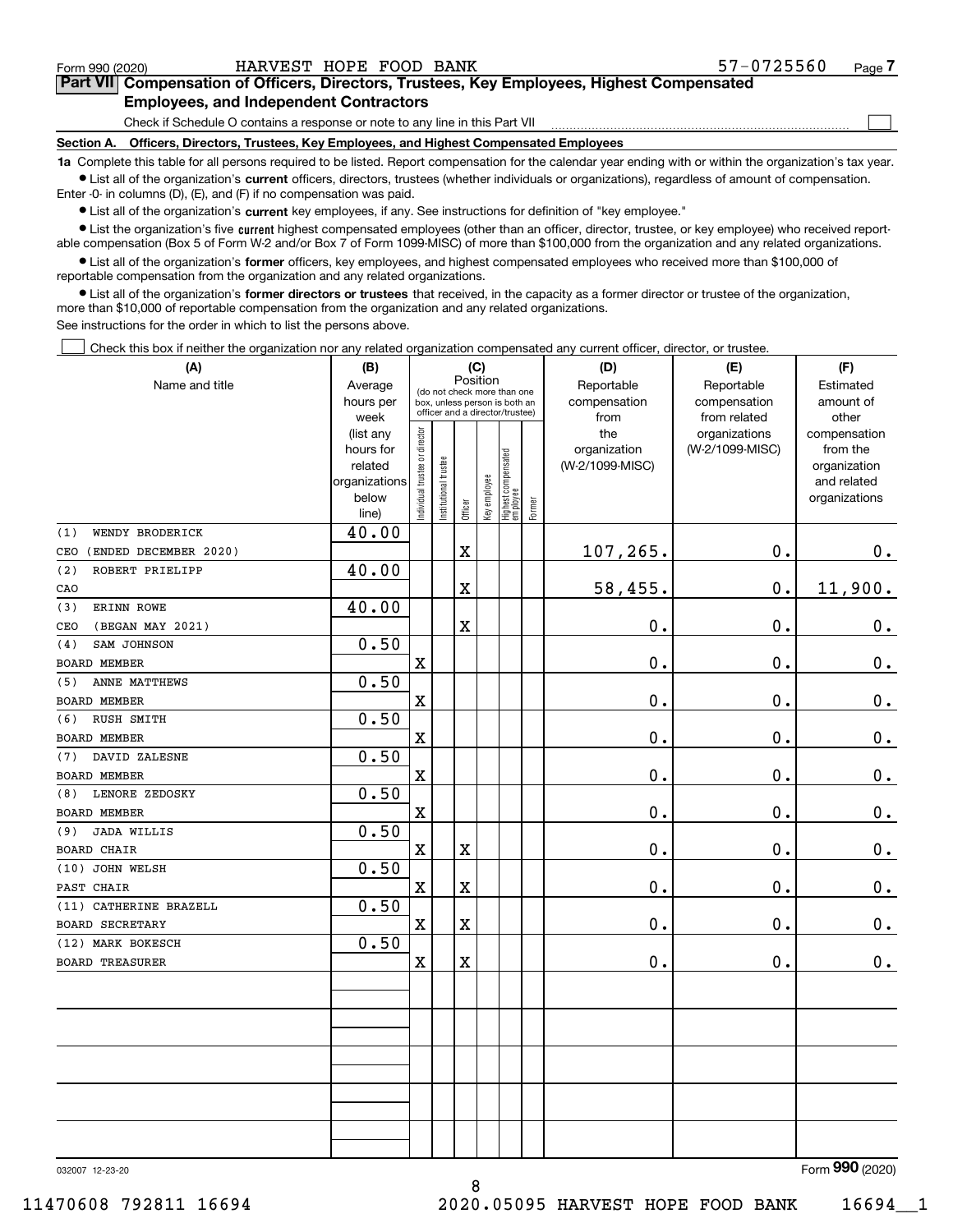|              | HARVEST HOPE FOOD BANK<br>Form 990 (2020)                                                                                            |                |                               |                       |          |              |                                                              |        |                         | 57-0725560      |                  |                 |               | Page 8 |
|--------------|--------------------------------------------------------------------------------------------------------------------------------------|----------------|-------------------------------|-----------------------|----------|--------------|--------------------------------------------------------------|--------|-------------------------|-----------------|------------------|-----------------|---------------|--------|
|              | <b>Part VII</b><br>Section A. Officers, Directors, Trustees, Key Employees, and Highest Compensated Employees (continued)            |                |                               |                       |          |              |                                                              |        |                         |                 |                  |                 |               |        |
|              | (A)                                                                                                                                  | (B)            |                               |                       | (C)      |              |                                                              |        | (D)                     | (E)             |                  |                 | (F)           |        |
|              | Name and title                                                                                                                       | Average        |                               |                       | Position |              |                                                              |        | Reportable              | Reportable      |                  |                 | Estimated     |        |
|              |                                                                                                                                      | hours per      |                               |                       |          |              | (do not check more than one<br>box, unless person is both an |        | compensation            | compensation    |                  |                 | amount of     |        |
|              |                                                                                                                                      | week           |                               |                       |          |              | officer and a director/trustee)                              |        | from                    | from related    |                  |                 | other         |        |
|              |                                                                                                                                      | (list any      |                               |                       |          |              |                                                              |        | the                     | organizations   |                  |                 | compensation  |        |
|              |                                                                                                                                      | hours for      | ndividual trustee or director |                       |          |              |                                                              |        | organization            | (W-2/1099-MISC) |                  |                 | from the      |        |
|              |                                                                                                                                      | related        |                               | Institutional trustee |          |              | Highest compensated<br> employee                             |        | (W-2/1099-MISC)         |                 |                  |                 | organization  |        |
|              |                                                                                                                                      | organizations  |                               |                       |          |              |                                                              |        |                         |                 |                  |                 | and related   |        |
|              |                                                                                                                                      | below<br>line) |                               |                       | Officer  | Key employee |                                                              | Former |                         |                 |                  |                 | organizations |        |
|              |                                                                                                                                      |                |                               |                       |          |              |                                                              |        |                         |                 |                  |                 |               |        |
|              |                                                                                                                                      |                |                               |                       |          |              |                                                              |        |                         |                 |                  |                 |               |        |
|              |                                                                                                                                      |                |                               |                       |          |              |                                                              |        |                         |                 |                  |                 |               |        |
|              |                                                                                                                                      |                |                               |                       |          |              |                                                              |        |                         |                 |                  |                 |               |        |
|              |                                                                                                                                      |                |                               |                       |          |              |                                                              |        |                         |                 |                  |                 |               |        |
|              |                                                                                                                                      |                |                               |                       |          |              |                                                              |        |                         |                 |                  |                 |               |        |
|              |                                                                                                                                      |                |                               |                       |          |              |                                                              |        |                         |                 |                  |                 |               |        |
|              |                                                                                                                                      |                |                               |                       |          |              |                                                              |        |                         |                 |                  |                 |               |        |
|              |                                                                                                                                      |                |                               |                       |          |              |                                                              |        |                         |                 |                  |                 |               |        |
|              |                                                                                                                                      |                |                               |                       |          |              |                                                              |        |                         |                 |                  |                 |               |        |
|              |                                                                                                                                      |                |                               |                       |          |              |                                                              |        |                         |                 |                  |                 |               |        |
|              |                                                                                                                                      |                |                               |                       |          |              |                                                              |        |                         |                 |                  |                 |               |        |
|              |                                                                                                                                      |                |                               |                       |          |              |                                                              |        |                         |                 |                  |                 |               |        |
|              |                                                                                                                                      |                |                               |                       |          |              |                                                              |        |                         |                 |                  |                 |               |        |
|              |                                                                                                                                      |                |                               |                       |          |              |                                                              |        |                         |                 |                  |                 |               |        |
|              |                                                                                                                                      |                |                               |                       |          |              |                                                              |        |                         |                 |                  |                 |               |        |
|              |                                                                                                                                      |                |                               |                       |          |              |                                                              |        |                         |                 |                  |                 |               |        |
|              |                                                                                                                                      |                |                               |                       |          |              |                                                              |        |                         |                 |                  |                 |               |        |
|              |                                                                                                                                      |                |                               |                       |          |              |                                                              |        |                         |                 |                  |                 |               |        |
|              |                                                                                                                                      |                |                               |                       |          |              |                                                              |        |                         |                 |                  |                 |               |        |
|              |                                                                                                                                      |                |                               |                       |          |              |                                                              |        | 165, 720.               |                 | 0.               |                 | 11,900.       |        |
|              | c Total from continuation sheets to Part VII, Section A <b>manual</b> Testion Section 3                                              |                |                               |                       |          |              |                                                              |        | 0.                      |                 | $\overline{0}$ . |                 |               | 0.     |
|              |                                                                                                                                      |                |                               |                       |          |              |                                                              |        | 165,720.                |                 | $\overline{0}$ . |                 | 11,900.       |        |
| $\mathbf{2}$ | Total number of individuals (including but not limited to those listed above) who received more than \$100,000 of reportable         |                |                               |                       |          |              |                                                              |        |                         |                 |                  |                 |               |        |
|              | compensation from the organization                                                                                                   |                |                               |                       |          |              |                                                              |        |                         |                 |                  |                 |               | 1      |
|              |                                                                                                                                      |                |                               |                       |          |              |                                                              |        |                         |                 |                  |                 | Yes           | No     |
| 3            | Did the organization list any former officer, director, trustee, key employee, or highest compensated employee on                    |                |                               |                       |          |              |                                                              |        |                         |                 |                  |                 |               |        |
|              | line 1a? If "Yes," complete Schedule J for such individual manumanamental contents and the numerous manumaname                       |                |                               |                       |          |              |                                                              |        |                         |                 |                  | 3               |               | х      |
|              | For any individual listed on line 1a, is the sum of reportable compensation and other compensation from the organization             |                |                               |                       |          |              |                                                              |        |                         |                 |                  |                 |               |        |
|              |                                                                                                                                      |                |                               |                       |          |              |                                                              |        |                         |                 |                  | 4               |               | х      |
| 5            | Did any person listed on line 1a receive or accrue compensation from any unrelated organization or individual for services           |                |                               |                       |          |              |                                                              |        |                         |                 |                  |                 |               |        |
|              |                                                                                                                                      |                |                               |                       |          |              |                                                              |        |                         |                 |                  | 5               |               | х      |
|              | <b>Section B. Independent Contractors</b>                                                                                            |                |                               |                       |          |              |                                                              |        |                         |                 |                  |                 |               |        |
| 1            | Complete this table for your five highest compensated independent contractors that received more than \$100,000 of compensation from |                |                               |                       |          |              |                                                              |        |                         |                 |                  |                 |               |        |
|              | the organization. Report compensation for the calendar year ending with or within the organization's tax year.                       |                |                               |                       |          |              |                                                              |        |                         |                 |                  |                 |               |        |
|              | (A)                                                                                                                                  |                |                               |                       |          |              |                                                              |        | (B)                     |                 |                  | (C)             |               |        |
|              | Name and business address                                                                                                            |                |                               | <b>NONE</b>           |          |              |                                                              |        | Description of services |                 |                  | Compensation    |               |        |
|              |                                                                                                                                      |                |                               |                       |          |              |                                                              |        |                         |                 |                  |                 |               |        |
|              |                                                                                                                                      |                |                               |                       |          |              |                                                              |        |                         |                 |                  |                 |               |        |
|              |                                                                                                                                      |                |                               |                       |          |              |                                                              |        |                         |                 |                  |                 |               |        |
|              |                                                                                                                                      |                |                               |                       |          |              |                                                              |        |                         |                 |                  |                 |               |        |
|              |                                                                                                                                      |                |                               |                       |          |              |                                                              |        |                         |                 |                  |                 |               |        |
|              |                                                                                                                                      |                |                               |                       |          |              |                                                              |        |                         |                 |                  |                 |               |        |
|              |                                                                                                                                      |                |                               |                       |          |              |                                                              |        |                         |                 |                  |                 |               |        |
|              |                                                                                                                                      |                |                               |                       |          |              |                                                              |        |                         |                 |                  |                 |               |        |
|              |                                                                                                                                      |                |                               |                       |          |              |                                                              |        |                         |                 |                  |                 |               |        |
|              |                                                                                                                                      |                |                               |                       |          |              |                                                              |        |                         |                 |                  |                 |               |        |
|              |                                                                                                                                      |                |                               |                       |          |              |                                                              |        |                         |                 |                  |                 |               |        |
| 2            | Total number of independent contractors (including but not limited to those listed above) who received more than                     |                |                               |                       |          |              |                                                              |        |                         |                 |                  |                 |               |        |
|              | \$100,000 of compensation from the organization                                                                                      |                |                               |                       |          | 0            |                                                              |        |                         |                 |                  |                 |               |        |
|              |                                                                                                                                      |                |                               |                       |          |              |                                                              |        |                         |                 |                  | Form 990 (2020) |               |        |

032008 12-23-20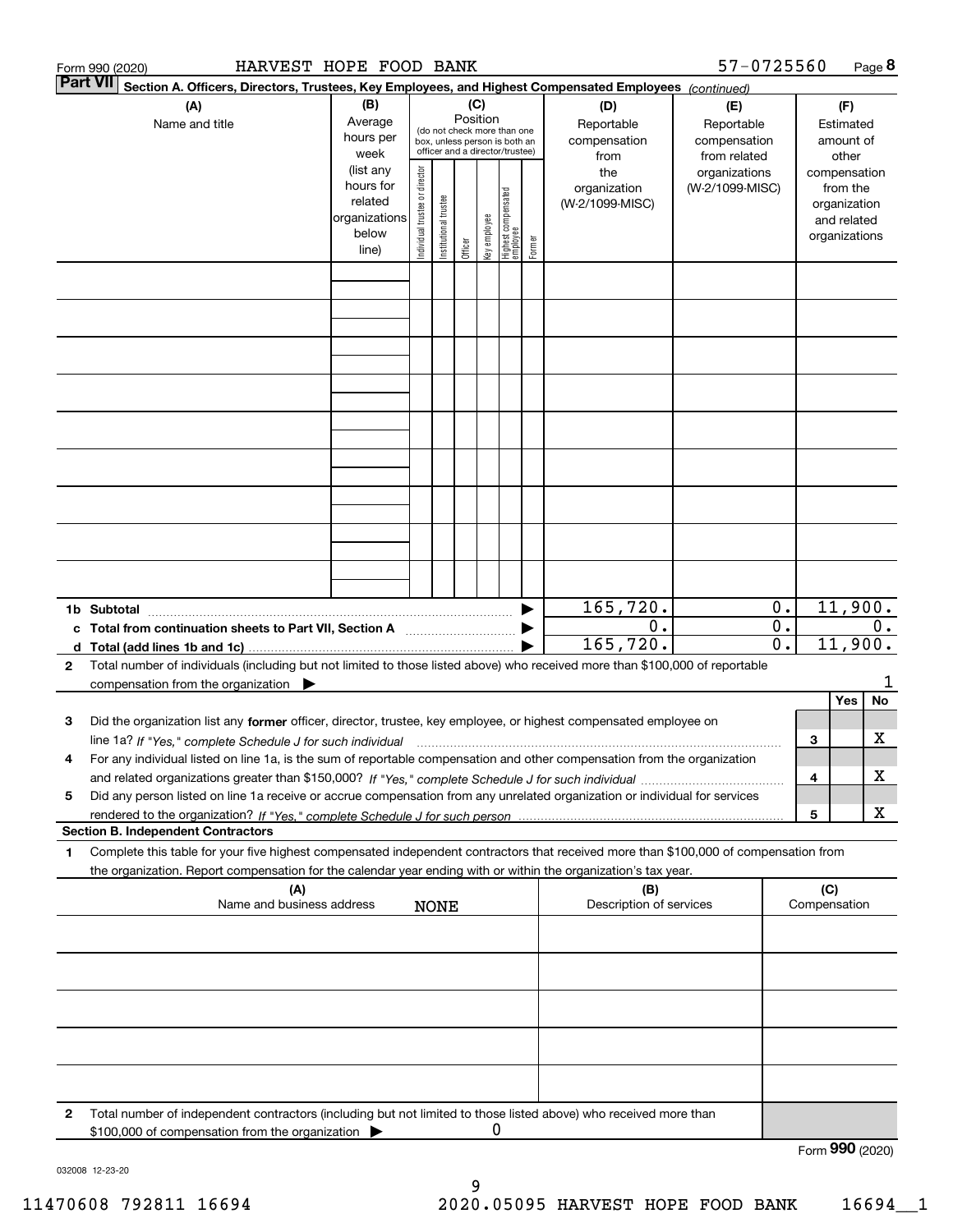|                                                           |     | Form 990 (2020)                                                               |                |                    | HARVEST HOPE FOOD BANK |                      |                                       | 57-0725560                     | Page 9                                                          |
|-----------------------------------------------------------|-----|-------------------------------------------------------------------------------|----------------|--------------------|------------------------|----------------------|---------------------------------------|--------------------------------|-----------------------------------------------------------------|
| <b>Part VIII</b>                                          |     | <b>Statement of Revenue</b>                                                   |                |                    |                        |                      |                                       |                                |                                                                 |
|                                                           |     | Check if Schedule O contains a response or note to any line in this Part VIII |                |                    |                        |                      | $\overline{)}$ (B) $\overline{)}$ (C) |                                |                                                                 |
|                                                           |     |                                                                               |                |                    |                        | (A)<br>Total revenue | Related or exempt<br>function revenue | Unrelated<br>lbusiness revenue | (D)<br>Revenue excluded<br>from tax under<br>sections 512 - 514 |
|                                                           |     | <b>1 a</b> Federated campaigns                                                |                | 1a                 | 158,713.               |                      |                                       |                                |                                                                 |
|                                                           | b   | Membership dues                                                               |                | 1 <sub>b</sub>     |                        |                      |                                       |                                |                                                                 |
|                                                           | с   | Fundraising events                                                            |                | 1 <sub>c</sub>     |                        |                      |                                       |                                |                                                                 |
|                                                           |     | d Related organizations                                                       |                | 1 <sub>d</sub>     |                        |                      |                                       |                                |                                                                 |
|                                                           |     | e Government grants (contributions)                                           |                | 1e                 | 13,948,622.            |                      |                                       |                                |                                                                 |
|                                                           |     | All other contributions, gifts, grants, and                                   |                |                    |                        |                      |                                       |                                |                                                                 |
|                                                           |     | similar amounts not included above                                            |                | 1f                 | 37, 452, 161.          |                      |                                       |                                |                                                                 |
| Contributions, Gifts, Grants<br>and Other Similar Amounts | g   | Noncash contributions included in lines 1a-1f                                 |                | $1g$ $\frac{1}{3}$ | 39,537,991.            |                      |                                       |                                |                                                                 |
|                                                           |     |                                                                               |                |                    | .                      | 51, 559, 496.        |                                       |                                |                                                                 |
|                                                           |     |                                                                               |                |                    | <b>Business Code</b>   |                      |                                       |                                |                                                                 |
|                                                           | 2 a | PROGRAM INCOME                                                                |                |                    | 900099                 | 507,914.             | 507,914.                              |                                |                                                                 |
| Program Service<br>Revenue                                | b   |                                                                               |                |                    |                        |                      |                                       |                                |                                                                 |
|                                                           | с   | the control of the control of the control of the control of the control of    |                |                    |                        |                      |                                       |                                |                                                                 |
|                                                           | d   | <u> 1989 - Johann Stein, mars an deus an deus Amerikaanse komme</u>           |                |                    |                        |                      |                                       |                                |                                                                 |
|                                                           | е   |                                                                               |                |                    |                        |                      |                                       |                                |                                                                 |
|                                                           | f   | All other program service revenue                                             |                |                    |                        |                      |                                       |                                |                                                                 |
|                                                           | a   |                                                                               |                |                    |                        | 507,914.             |                                       |                                |                                                                 |
|                                                           | 3   | Investment income (including dividends, interest, and                         |                |                    |                        |                      |                                       |                                |                                                                 |
|                                                           |     |                                                                               |                |                    |                        | 27,567.              |                                       |                                | 27,567.                                                         |
|                                                           | 4   | Income from investment of tax-exempt bond proceeds                            |                |                    |                        |                      |                                       |                                |                                                                 |
|                                                           | 5   |                                                                               |                |                    |                        |                      |                                       |                                |                                                                 |
|                                                           |     |                                                                               |                | (i) Real           | (ii) Personal          |                      |                                       |                                |                                                                 |
|                                                           | 6а  | Gross rents                                                                   | 6a             |                    |                        |                      |                                       |                                |                                                                 |
|                                                           | b   | Less: rental expenses                                                         | 6 <sub>b</sub> |                    |                        |                      |                                       |                                |                                                                 |
|                                                           | c   | Rental income or (loss)                                                       | 6с             |                    |                        |                      |                                       |                                |                                                                 |
|                                                           |     | d Net rental income or (loss)                                                 |                |                    |                        |                      |                                       |                                |                                                                 |
|                                                           |     | 7 a Gross amount from sales of                                                |                | (i) Securities     | (ii) Other             |                      |                                       |                                |                                                                 |
|                                                           |     | assets other than inventory                                                   | 7a             |                    |                        |                      |                                       |                                |                                                                 |
|                                                           |     | <b>b</b> Less: cost or other basis                                            |                |                    |                        |                      |                                       |                                |                                                                 |
|                                                           |     | and sales expenses                                                            | l 7b           |                    |                        |                      |                                       |                                |                                                                 |
| evenue                                                    |     | c Gain or (loss)                                                              | 7c             |                    |                        |                      |                                       |                                |                                                                 |
| œ                                                         |     |                                                                               |                |                    |                        |                      |                                       |                                |                                                                 |
|                                                           |     | 8 a Gross income from fundraising events (not                                 |                |                    |                        |                      |                                       |                                |                                                                 |
| Other                                                     |     |                                                                               |                |                    |                        |                      |                                       |                                |                                                                 |
|                                                           |     | contributions reported on line 1c). See                                       |                |                    |                        |                      |                                       |                                |                                                                 |
|                                                           |     |                                                                               |                |                    | 8a                     |                      |                                       |                                |                                                                 |
|                                                           |     | <b>b</b> Less: direct expenses <i></i>                                        |                |                    | l 8b                   |                      |                                       |                                |                                                                 |
|                                                           |     | c Net income or (loss) from fundraising events                                |                |                    |                        |                      |                                       |                                |                                                                 |
|                                                           |     | 9 a Gross income from gaming activities. See                                  |                |                    |                        |                      |                                       |                                |                                                                 |
|                                                           |     |                                                                               |                |                    | 9a                     |                      |                                       |                                |                                                                 |
|                                                           |     | <b>b</b> Less: direct expenses <b>manually</b>                                |                |                    | 9 <sub>b</sub>         |                      |                                       |                                |                                                                 |
|                                                           |     | c Net income or (loss) from gaming activities                                 |                |                    |                        |                      |                                       |                                |                                                                 |
|                                                           |     | 10 a Gross sales of inventory, less returns                                   |                |                    |                        |                      |                                       |                                |                                                                 |
|                                                           |     |                                                                               |                |                    | 10a                    |                      |                                       |                                |                                                                 |
|                                                           |     |                                                                               |                |                    | 10 <sub>b</sub>        |                      |                                       |                                |                                                                 |
|                                                           |     | <b>b</b> Less: cost of goods sold                                             |                |                    |                        |                      |                                       |                                |                                                                 |
|                                                           |     | <b>c</b> Net income or (loss) from sales of inventory                         |                |                    | <b>Business Code</b>   |                      |                                       |                                |                                                                 |
|                                                           |     |                                                                               |                |                    | 900099                 |                      |                                       |                                |                                                                 |
|                                                           |     | 11 a MISCELLANEOUS                                                            |                |                    |                        | 812,965.             | 812,965.                              |                                |                                                                 |
| Revenue                                                   | b   |                                                                               |                |                    |                        |                      |                                       |                                |                                                                 |
|                                                           | с   |                                                                               |                |                    |                        |                      |                                       |                                |                                                                 |
| Miscellaneous                                             |     |                                                                               |                |                    |                        |                      |                                       |                                |                                                                 |
|                                                           |     |                                                                               |                |                    |                        | 812,965.             |                                       |                                |                                                                 |
|                                                           | 12  |                                                                               |                |                    |                        | 52,907,942.          | 1,320,879.                            | 0.                             | 27,567.                                                         |
| 032009 12-23-20                                           |     |                                                                               |                |                    |                        |                      |                                       |                                | Form 990 (2020)                                                 |

032009 12-23-20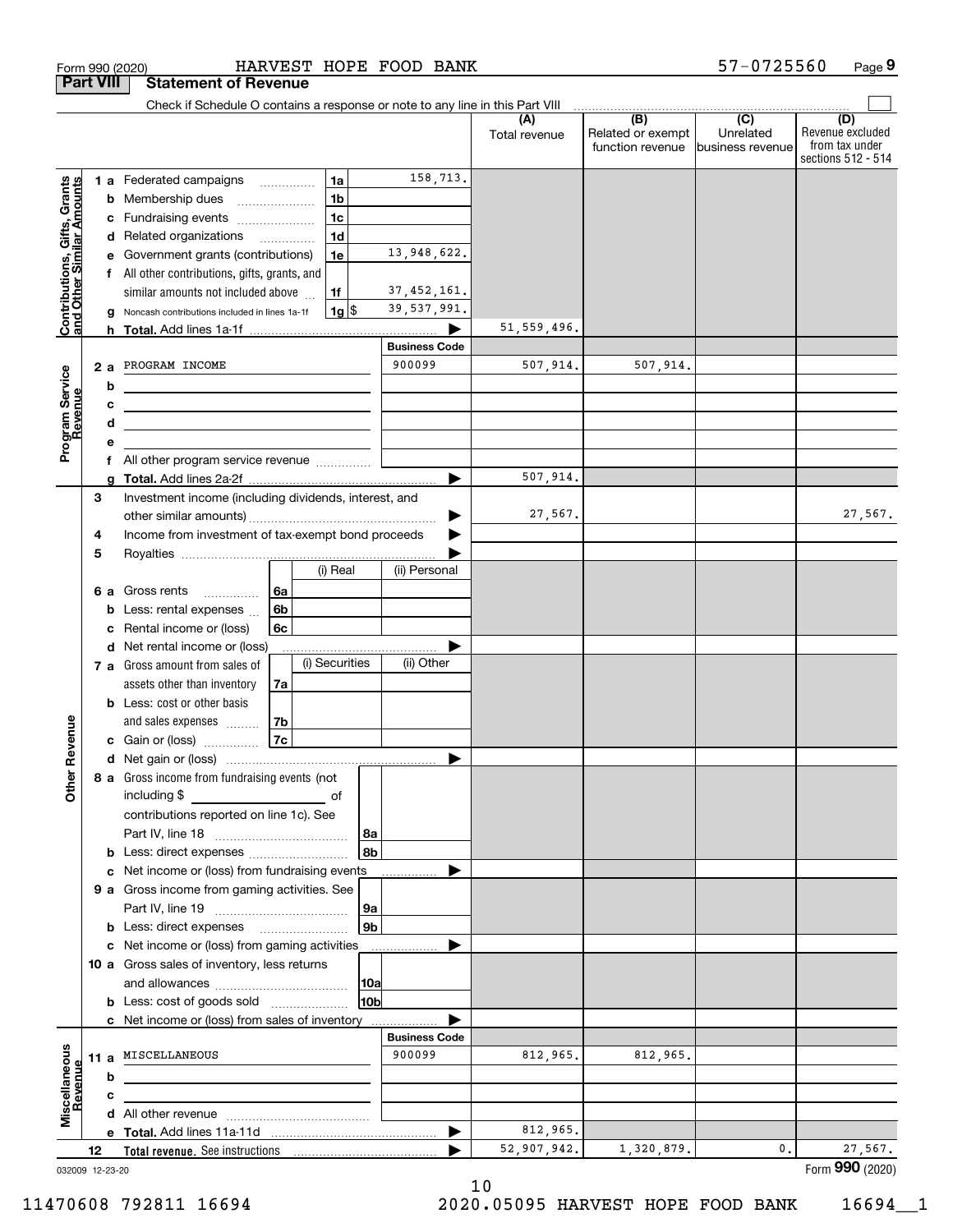|  | Form 990 (2020) |  |
|--|-----------------|--|
|  |                 |  |

Form 990 (2020) HARVEST HOPE FOOD BANK 57-0725560 <sub>Page</sub> **Part IX Statement of Functional Expenses**

|                   | Section 501(c)(3) and 501(c)(4) organizations must complete all columns. All other organizations must complete column (A).                                                                                 |                        |                                    |                                           |                                |
|-------------------|------------------------------------------------------------------------------------------------------------------------------------------------------------------------------------------------------------|------------------------|------------------------------------|-------------------------------------------|--------------------------------|
|                   |                                                                                                                                                                                                            |                        |                                    |                                           | $\overline{\mathbf{X}}$        |
|                   | Do not include amounts reported on lines 6b,<br>7b, 8b, 9b, and 10b of Part VIII.                                                                                                                          | Total expenses         | (B)<br>Program service<br>expenses | (C)<br>Management and<br>general expenses | (D)<br>Fundraising<br>expenses |
| 1.                | Grants and other assistance to domestic organizations                                                                                                                                                      |                        |                                    |                                           |                                |
|                   | and domestic governments. See Part IV, line 21                                                                                                                                                             |                        |                                    |                                           |                                |
| $\mathbf{2}$      | Grants and other assistance to domestic                                                                                                                                                                    |                        |                                    |                                           |                                |
|                   | individuals. See Part IV, line 22                                                                                                                                                                          |                        |                                    |                                           |                                |
| 3                 | Grants and other assistance to foreign                                                                                                                                                                     |                        |                                    |                                           |                                |
|                   | organizations, foreign governments, and foreign                                                                                                                                                            |                        |                                    |                                           |                                |
|                   | individuals. See Part IV, lines 15 and 16                                                                                                                                                                  |                        |                                    |                                           |                                |
| 4                 | Benefits paid to or for members                                                                                                                                                                            |                        |                                    |                                           |                                |
| 5                 | Compensation of current officers, directors,                                                                                                                                                               |                        |                                    |                                           |                                |
|                   | trustees, and key employees                                                                                                                                                                                | 223, 819.              | 174,579.                           | 24,620.                                   | 24,620.                        |
| 6                 | Compensation not included above to disqualified                                                                                                                                                            |                        |                                    |                                           |                                |
|                   | persons (as defined under section 4958(f)(1)) and                                                                                                                                                          |                        |                                    |                                           |                                |
|                   | persons described in section $4958(c)(3)(B)$<br>$\sim$                                                                                                                                                     |                        |                                    |                                           |                                |
| 7                 |                                                                                                                                                                                                            | 2,564,733.             | 2,000,492.                         | 282, 120.                                 | 282, 121.                      |
| 8                 | Pension plan accruals and contributions (include                                                                                                                                                           |                        |                                    |                                           |                                |
|                   | section 401(k) and 403(b) employer contributions)                                                                                                                                                          | 11,870.                | $\frac{9,258}{62,524}$             | $\frac{1,306}{8,817}$                     | $\frac{1,306}{8,817}$          |
| 9                 |                                                                                                                                                                                                            | 80,158.<br>226, 217.   |                                    |                                           |                                |
| 10                |                                                                                                                                                                                                            |                        | 176,449.                           | 24,884.                                   | $\overline{24,884}$ .          |
| 11                | Fees for services (nonemployees):                                                                                                                                                                          |                        |                                    |                                           |                                |
| a                 |                                                                                                                                                                                                            |                        |                                    |                                           |                                |
| b                 |                                                                                                                                                                                                            |                        |                                    |                                           |                                |
| c                 |                                                                                                                                                                                                            |                        |                                    |                                           |                                |
| d                 |                                                                                                                                                                                                            |                        |                                    |                                           |                                |
| е                 | Professional fundraising services. See Part IV, line 17                                                                                                                                                    |                        |                                    |                                           |                                |
| f<br>$\mathbf{q}$ | Investment management fees<br>Other. (If line 11g amount exceeds 10% of line 25,                                                                                                                           |                        |                                    |                                           |                                |
|                   | column (A) amount, list line 11g expenses on Sch O.)                                                                                                                                                       | 676,041.               | 655,760.                           | 13,521.                                   | 6,760.                         |
| 12                |                                                                                                                                                                                                            |                        |                                    |                                           |                                |
| 13                |                                                                                                                                                                                                            | 370, 305.              | 359,195.                           | 7,406.                                    | 3,704.                         |
| 14                |                                                                                                                                                                                                            |                        |                                    |                                           |                                |
| 15                |                                                                                                                                                                                                            |                        |                                    |                                           |                                |
| 16                |                                                                                                                                                                                                            | 983,162.               | 953,668.                           | 19,663.                                   | 9,831.                         |
| 17                |                                                                                                                                                                                                            | 20,882.                | 20, 255.                           | 418.                                      | 209.                           |
| 18                | Payments of travel or entertainment expenses                                                                                                                                                               |                        |                                    |                                           |                                |
|                   | for any federal, state, or local public officials                                                                                                                                                          |                        |                                    |                                           |                                |
| 19                | Conferences, conventions, and meetings                                                                                                                                                                     | 10,721.                | 10,400.                            | 214.                                      | 107.                           |
| 20                | Interest                                                                                                                                                                                                   | 18,845.                | 18, 280.                           | 377.                                      | 188.                           |
| 21                |                                                                                                                                                                                                            |                        |                                    |                                           |                                |
| 22                | Depreciation, depletion, and amortization                                                                                                                                                                  | 397,869.               | 385,934.                           | 7,956.                                    | 3,979.                         |
| 23                | Insurance                                                                                                                                                                                                  | 78,415.                | 76,063.                            | 1,568.                                    | $\overline{784}$ .             |
| 24                | Other expenses. Itemize expenses not covered<br>above (List miscellaneous expenses on line 24e. If<br>line 24e amount exceeds 10% of line 25, column (A)<br>amount, list line 24e expenses on Schedule O.) |                        |                                    |                                           |                                |
| a                 | DONATED AND PURCHASED F                                                                                                                                                                                    | 40,758,895.            | 40,758,895.                        |                                           |                                |
| b                 | BUILDING AND GROUNDS MA                                                                                                                                                                                    | 363,500.               | 352,595.                           | $\overline{7,270}$ .                      | 3,635.                         |
| C.                | VEHICLE EXPENSE                                                                                                                                                                                            | $\overline{217,492}$ . | 210,967.                           | 4,350.                                    | 2,175.                         |
| d                 | DUES AND SUBSCRIPTIONS                                                                                                                                                                                     | 118, 711.              | 115, 150.                          | 2,374.                                    | 1,187.                         |
|                   | e All other expenses                                                                                                                                                                                       | 145,826.               | 141,453.                           | 2,915.                                    | 1,458.                         |
| 25                | Total functional expenses. Add lines 1 through 24e                                                                                                                                                         | 47, 267, 461.          | 46, 481, 917.                      | 409,779.                                  | 375,765.                       |
| 26                | Joint costs. Complete this line only if the organization                                                                                                                                                   |                        |                                    |                                           |                                |
|                   | reported in column (B) joint costs from a combined                                                                                                                                                         |                        |                                    |                                           |                                |
|                   | educational campaign and fundraising solicitation.                                                                                                                                                         |                        |                                    |                                           |                                |
|                   | Check here $\blacktriangleright$<br>if following SOP 98-2 (ASC 958-720)                                                                                                                                    |                        |                                    |                                           |                                |

11

032010 12-23-20

11470608 792811 16694 2020.05095 HARVEST HOPE FOOD BANK 16694\_\_1

Form (2020) **990**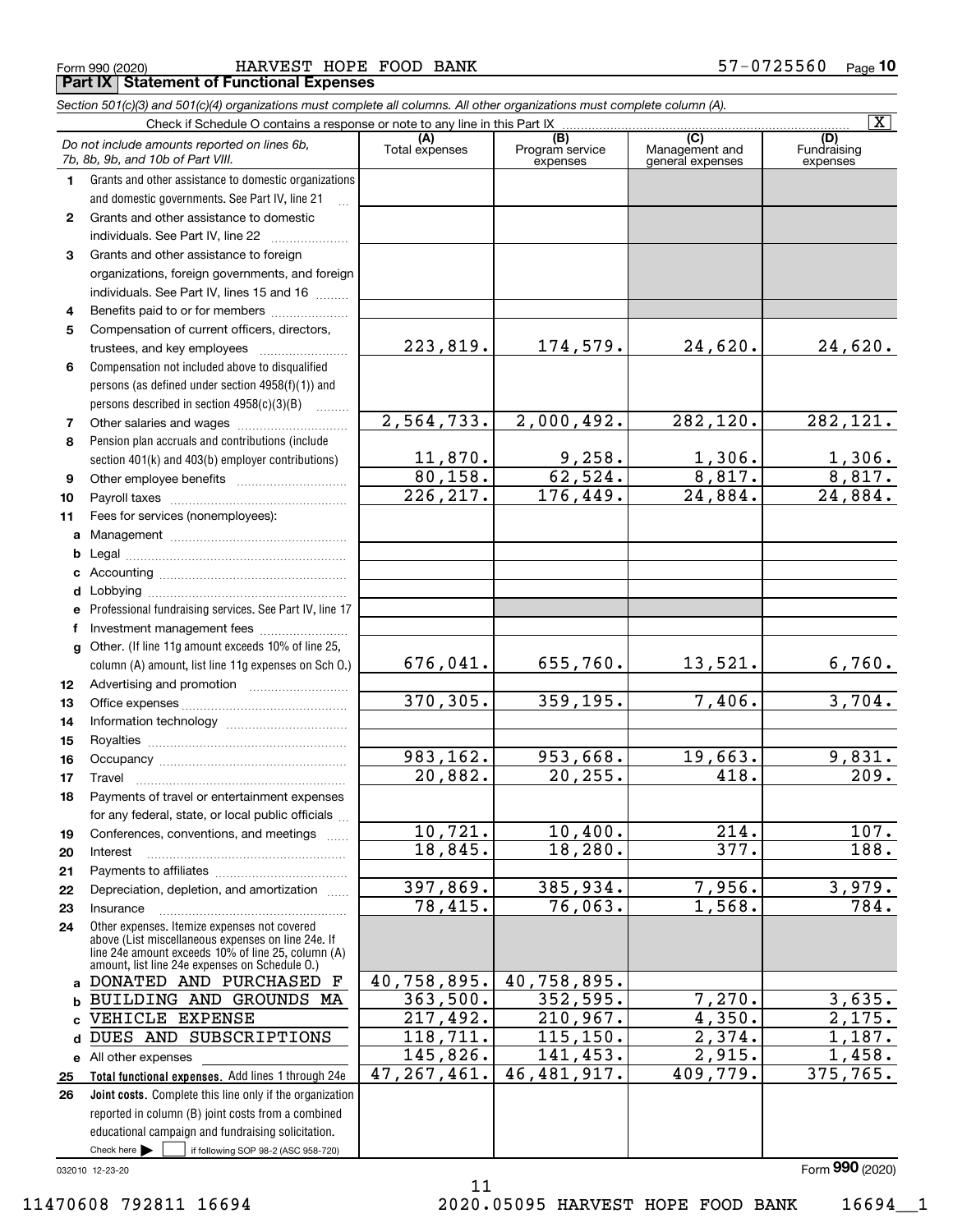#### Form 990 (2020) HARVEST HOPE FOOD BANK 57-0725560 <sub>Page</sub> **Part X Balance Sheet**

|                             |          |                                                                                                                                                                                                                                |            |                 | (A)<br>Beginning of year   |                | (B)<br>End of year             |
|-----------------------------|----------|--------------------------------------------------------------------------------------------------------------------------------------------------------------------------------------------------------------------------------|------------|-----------------|----------------------------|----------------|--------------------------------|
|                             | 1        | Cash - non-interest-bearing                                                                                                                                                                                                    |            |                 | 2,499,670.                 | $\blacksquare$ | 2,689,121.                     |
|                             | 2        |                                                                                                                                                                                                                                |            |                 | $\overline{5,342},297.$    | $\mathbf{2}$   | 9,530,961.                     |
|                             | з        |                                                                                                                                                                                                                                |            |                 |                            | 3              |                                |
|                             | 4        |                                                                                                                                                                                                                                |            |                 | 82,978.                    | 4              | 77,344.                        |
|                             | 5        | Loans and other receivables from any current or former officer, director,                                                                                                                                                      |            |                 |                            |                |                                |
|                             |          | trustee, key employee, creator or founder, substantial contributor, or 35%                                                                                                                                                     |            |                 |                            |                |                                |
|                             |          | controlled entity or family member of any of these persons                                                                                                                                                                     |            |                 |                            | 5              |                                |
|                             | 6        | Loans and other receivables from other disqualified persons (as defined                                                                                                                                                        |            |                 |                            |                |                                |
|                             |          | under section 4958(f)(1)), and persons described in section 4958(c)(3)(B)                                                                                                                                                      |            | 6               |                            |                |                                |
|                             | 7        |                                                                                                                                                                                                                                |            |                 |                            | 7              |                                |
| Assets                      | 8        |                                                                                                                                                                                                                                |            |                 | $\overline{2,928,435}$ .   | 8              | 2,356,358.                     |
|                             | 9        | Prepaid expenses and deferred charges                                                                                                                                                                                          |            |                 | 141,726.                   | $\mathbf{9}$   | 332,122.                       |
|                             |          | <b>10a</b> Land, buildings, and equipment: cost or other                                                                                                                                                                       |            |                 |                            |                |                                |
|                             |          | basis. Complete Part VI of Schedule D    10a   7,940,008.                                                                                                                                                                      |            |                 |                            |                |                                |
|                             |          | $\frac{10b}{4,466,407}$<br><b>b</b> Less: accumulated depreciation                                                                                                                                                             | 3,301,374. | 10 <sub>c</sub> | 3,473,601.                 |                |                                |
|                             | 11       |                                                                                                                                                                                                                                |            | 11              |                            |                |                                |
|                             | 12       |                                                                                                                                                                                                                                |            | 12              |                            |                |                                |
|                             | 13       | Investments - program-related. See Part IV, line 11                                                                                                                                                                            |            | 13              |                            |                |                                |
|                             | 14       |                                                                                                                                                                                                                                |            | 14              |                            |                |                                |
|                             | 15       |                                                                                                                                                                                                                                |            |                 |                            | 15             |                                |
|                             | 16       |                                                                                                                                                                                                                                |            |                 | 14, 296, 480.              | 16             | 18,459,507.                    |
|                             | 17       |                                                                                                                                                                                                                                |            |                 | 530,962.                   | 17             | 280, 486.                      |
|                             | 18       |                                                                                                                                                                                                                                | 1,799,646. | 18              | 1,097,417.                 |                |                                |
|                             | 19       | Deferred revenue material contracts and a contract of the contract of the contract of the contract of the contract of the contract of the contract of the contract of the contract of the contract of the contract of the cont |            | 19<br>20        |                            |                |                                |
|                             | 20<br>21 |                                                                                                                                                                                                                                |            |                 |                            | 21             |                                |
|                             | 22       | Escrow or custodial account liability. Complete Part IV of Schedule D<br>Loans and other payables to any current or former officer, director,                                                                                  |            |                 |                            |                |                                |
| Liabilities                 |          | trustee, key employee, creator or founder, substantial contributor, or 35%                                                                                                                                                     |            |                 |                            |                |                                |
|                             |          | controlled entity or family member of any of these persons                                                                                                                                                                     |            | 22              |                            |                |                                |
|                             | 23       | Secured mortgages and notes payable to unrelated third parties                                                                                                                                                                 |            | .               | 1,189,487.                 | 23             | 474,862.                       |
|                             | 24       | Unsecured notes and loans payable to unrelated third parties                                                                                                                                                                   |            |                 |                            | 24             |                                |
|                             | 25       | Other liabilities (including federal income tax, payables to related third                                                                                                                                                     |            |                 |                            |                |                                |
|                             |          | parties, and other liabilities not included on lines 17-24). Complete Part X                                                                                                                                                   |            |                 |                            |                |                                |
|                             |          | of Schedule D                                                                                                                                                                                                                  |            |                 | 0.                         | 25             | 189,876.                       |
|                             | 26       | Total liabilities. Add lines 17 through 25                                                                                                                                                                                     |            |                 | 3,520,095.                 | 26             | $\overline{2,042,641}$ .       |
|                             |          | Organizations that follow FASB ASC 958, check here $\overline{\triangleright \big[ \overline{X} \big]}$                                                                                                                        |            |                 |                            |                |                                |
|                             |          | and complete lines 27, 28, 32, and 33.                                                                                                                                                                                         |            |                 |                            |                |                                |
|                             | 27       | Net assets without donor restrictions                                                                                                                                                                                          |            |                 | 10,543,287.                | 27             | $\frac{15,820,549.}{596,317.}$ |
|                             | 28       | Net assets with donor restrictions                                                                                                                                                                                             |            |                 | 233,098.                   | 28             |                                |
|                             |          | Organizations that do not follow FASB ASC 958, check here $\blacktriangleright$                                                                                                                                                |            |                 |                            |                |                                |
|                             |          | and complete lines 29 through 33.                                                                                                                                                                                              |            | 29              |                            |                |                                |
| Net Assets or Fund Balances | 29       |                                                                                                                                                                                                                                |            |                 |                            |                |                                |
|                             | 30       | Paid-in or capital surplus, or land, building, or equipment fund                                                                                                                                                               |            |                 |                            | 30             |                                |
|                             | 31       | Retained earnings, endowment, accumulated income, or other funds                                                                                                                                                               |            |                 |                            | 31             |                                |
|                             | 32       | Total net assets or fund balances                                                                                                                                                                                              |            |                 | 10,776,385.<br>14,296,480. | 32             | 16,416,866.<br>18,459,507.     |
|                             | 33       |                                                                                                                                                                                                                                |            |                 |                            | 33             |                                |

Check if Schedule O contains a response or note to any line in this Part X

 $\mathcal{L}^{\text{max}}$ 

Form (2020) **990**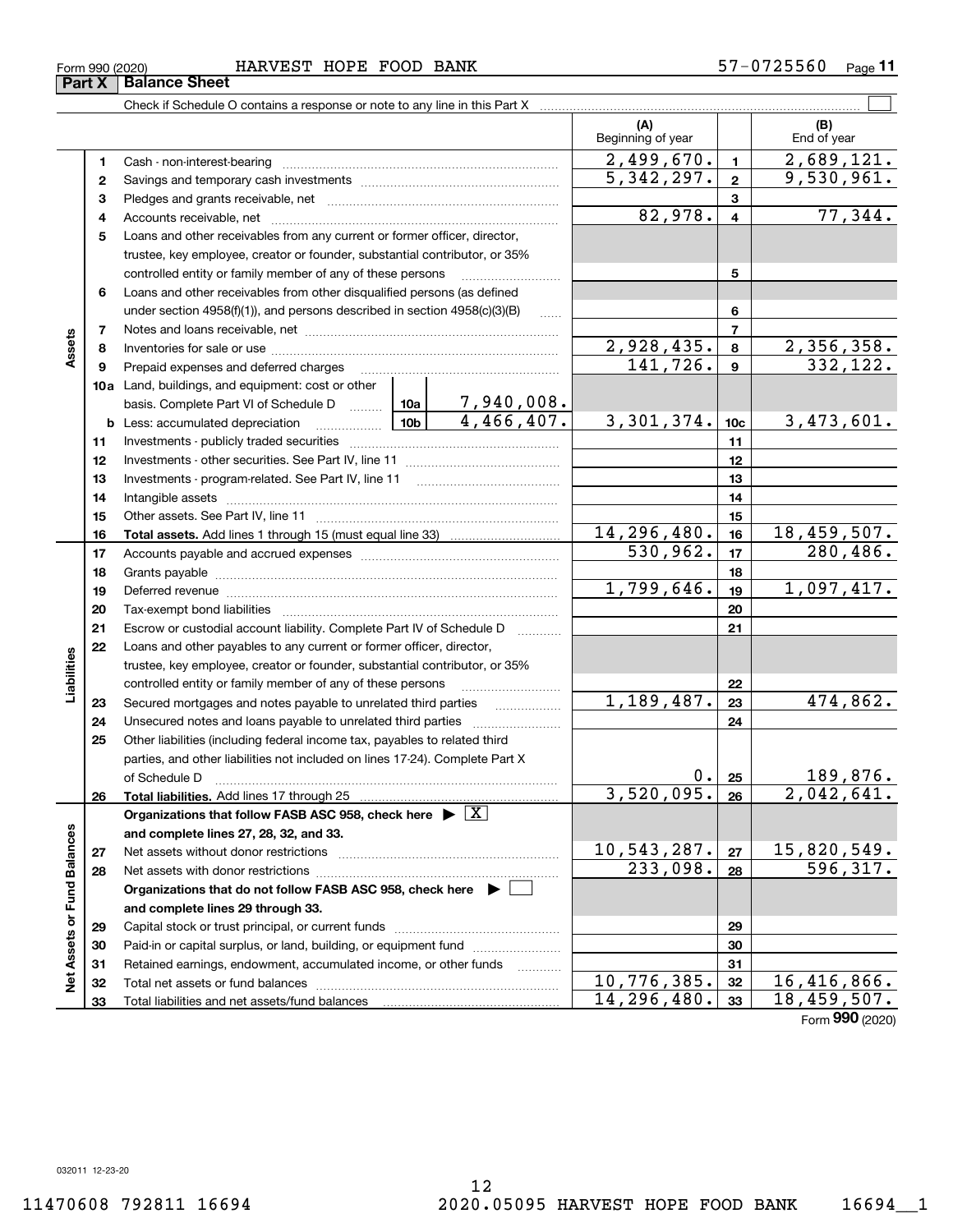|    | HARVEST HOPE FOOD BANK<br>Form 990 (2020)                                                                                       |                | 57-0725560     |                 | Page 12 |
|----|---------------------------------------------------------------------------------------------------------------------------------|----------------|----------------|-----------------|---------|
|    | Part XI<br><b>Reconciliation of Net Assets</b>                                                                                  |                |                |                 |         |
|    |                                                                                                                                 |                |                |                 |         |
|    |                                                                                                                                 |                |                |                 |         |
| 1  |                                                                                                                                 | $\mathbf{1}$   | 52,907,942.    |                 |         |
| 2  |                                                                                                                                 | $\overline{2}$ | 47, 267, 461.  |                 |         |
| 3  | Revenue less expenses. Subtract line 2 from line 1                                                                              | $\mathbf{3}$   | 5,640,481.     |                 |         |
| 4  |                                                                                                                                 | 4              | 10,776,385.    |                 |         |
| 5  | Net unrealized gains (losses) on investments                                                                                    | 5              |                |                 |         |
| 6  |                                                                                                                                 | 6              |                |                 |         |
| 7  | Investment expenses                                                                                                             | $\overline{7}$ |                |                 |         |
| 8  |                                                                                                                                 | 8              |                |                 |         |
| 9  | Other changes in net assets or fund balances (explain on Schedule O)                                                            | 9              |                |                 | 0.      |
| 10 | Net assets or fund balances at end of year. Combine lines 3 through 9 (must equal Part X, line 32,                              |                |                |                 |         |
|    |                                                                                                                                 | 10             | 16,416,866.    |                 |         |
|    | <b>Part XII</b> Financial Statements and Reporting                                                                              |                |                |                 |         |
|    | Check if Schedule O contains a response or note to any line in this Part XII munder in the subsequent of the U                  |                |                |                 |         |
|    |                                                                                                                                 |                |                | Yes             | No      |
| 1  | $\boxed{\text{X}}$ Accrual<br>Accounting method used to prepare the Form 990: <u>I</u> Cash<br>Other                            |                |                |                 |         |
|    | If the organization changed its method of accounting from a prior year or checked "Other," explain in Schedule O.               |                |                |                 |         |
|    | 2a Were the organization's financial statements compiled or reviewed by an independent accountant?                              |                | 2a             |                 | x       |
|    | If "Yes," check a box below to indicate whether the financial statements for the year were compiled or reviewed on a            |                |                |                 |         |
|    | separate basis, consolidated basis, or both:                                                                                    |                |                |                 |         |
|    | Both consolidated and separate basis<br>Separate basis<br>Consolidated basis                                                    |                |                |                 |         |
|    | <b>b</b> Were the organization's financial statements audited by an independent accountant?                                     |                | 2 <sub>b</sub> | X               |         |
|    | If "Yes," check a box below to indicate whether the financial statements for the year were audited on a separate basis,         |                |                |                 |         |
|    | consolidated basis, or both:                                                                                                    |                |                |                 |         |
|    | $\boxed{\textbf{X}}$ Consolidated basis<br>Separate basis<br>Both consolidated and separate basis                               |                |                |                 |         |
|    | c If "Yes" to line 2a or 2b, does the organization have a committee that assumes responsibility for oversight of the audit,     |                |                |                 |         |
|    |                                                                                                                                 |                | 2c             |                 | X       |
|    | If the organization changed either its oversight process or selection process during the tax year, explain on Schedule O.       |                |                |                 |         |
|    | 3a As a result of a federal award, was the organization required to undergo an audit or audits as set forth in the Single Audit |                |                |                 |         |
|    |                                                                                                                                 |                | За             | x               |         |
|    | b If "Yes," did the organization undergo the required audit or audits? If the organization did not undergo the required audit   |                |                |                 |         |
|    | or audits, explain why on Schedule O and describe any steps taken to undergo such audits [11] content to under                  |                | 3 <sub>b</sub> | х<br><u>nuu</u> |         |

Form (2020) **990**

032012 12-23-20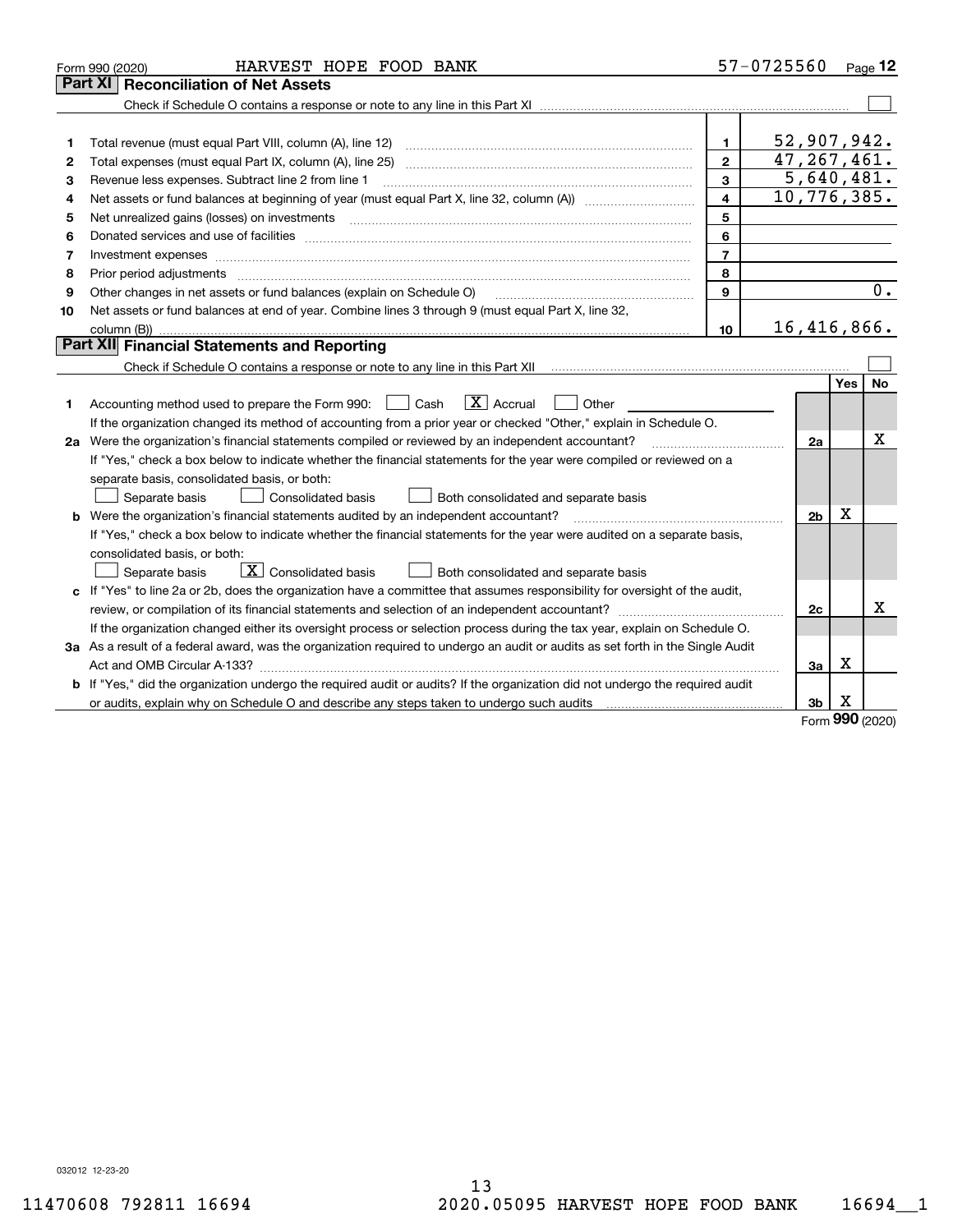| <b>SCHEDULE A</b> |
|-------------------|
|-------------------|

Department of the Treasury Internal Revenue Service

**(Form 990 or 990-EZ)**

## **Public Charity Status and Public Support**

**Complete if the organization is a section 501(c)(3) organization or a section 4947(a)(1) nonexempt charitable trust.**

**| Attach to Form 990 or Form 990-EZ.** 

**| Go to www.irs.gov/Form990 for instructions and the latest information.**

| OMB No. 1545-0047                     |
|---------------------------------------|
| 2020                                  |
| <b>Open to Public</b><br>Inspection   |
| <b>Employer identification number</b> |

|                |                     | name or the organization                                                                                                                                                                                                                                                         |                        |                                                        |                             |                                 |                                                      | <b>_</b> _________________________________         |  |
|----------------|---------------------|----------------------------------------------------------------------------------------------------------------------------------------------------------------------------------------------------------------------------------------------------------------------------------|------------------------|--------------------------------------------------------|-----------------------------|---------------------------------|------------------------------------------------------|----------------------------------------------------|--|
|                |                     |                                                                                                                                                                                                                                                                                  | HARVEST HOPE FOOD BANK |                                                        |                             |                                 |                                                      | 57-0725560                                         |  |
|                | Part I              | Reason for Public Charity Status. (All organizations must complete this part.) See instructions.                                                                                                                                                                                 |                        |                                                        |                             |                                 |                                                      |                                                    |  |
|                |                     | The organization is not a private foundation because it is: (For lines 1 through 12, check only one box.)                                                                                                                                                                        |                        |                                                        |                             |                                 |                                                      |                                                    |  |
| 1              |                     | A church, convention of churches, or association of churches described in section 170(b)(1)(A)(i).                                                                                                                                                                               |                        |                                                        |                             |                                 |                                                      |                                                    |  |
| 2              |                     | A school described in section 170(b)(1)(A)(ii). (Attach Schedule E (Form 990 or 990-EZ).)                                                                                                                                                                                        |                        |                                                        |                             |                                 |                                                      |                                                    |  |
| 3              |                     | A hospital or a cooperative hospital service organization described in section 170(b)(1)(A)(iii).                                                                                                                                                                                |                        |                                                        |                             |                                 |                                                      |                                                    |  |
| 4              |                     | A medical research organization operated in conjunction with a hospital described in section 170(b)(1)(A)(iii). Enter the hospital's name,                                                                                                                                       |                        |                                                        |                             |                                 |                                                      |                                                    |  |
|                |                     | city, and state:                                                                                                                                                                                                                                                                 |                        |                                                        |                             |                                 |                                                      |                                                    |  |
| 5              |                     | An organization operated for the benefit of a college or university owned or operated by a governmental unit described in                                                                                                                                                        |                        |                                                        |                             |                                 |                                                      |                                                    |  |
|                |                     | section 170(b)(1)(A)(iv). (Complete Part II.)                                                                                                                                                                                                                                    |                        |                                                        |                             |                                 |                                                      |                                                    |  |
| 6              |                     | A federal, state, or local government or governmental unit described in section 170(b)(1)(A)(v).                                                                                                                                                                                 |                        |                                                        |                             |                                 |                                                      |                                                    |  |
| $\overline{7}$ | $\lfloor x \rfloor$ | An organization that normally receives a substantial part of its support from a governmental unit or from the general public described in                                                                                                                                        |                        |                                                        |                             |                                 |                                                      |                                                    |  |
|                |                     | section 170(b)(1)(A)(vi). (Complete Part II.)                                                                                                                                                                                                                                    |                        |                                                        |                             |                                 |                                                      |                                                    |  |
| 8              |                     | A community trust described in section 170(b)(1)(A)(vi). (Complete Part II.)                                                                                                                                                                                                     |                        |                                                        |                             |                                 |                                                      |                                                    |  |
| 9              |                     | An agricultural research organization described in section 170(b)(1)(A)(ix) operated in conjunction with a land-grant college                                                                                                                                                    |                        |                                                        |                             |                                 |                                                      |                                                    |  |
|                |                     | or university or a non-land-grant college of agriculture (see instructions). Enter the name, city, and state of the college or                                                                                                                                                   |                        |                                                        |                             |                                 |                                                      |                                                    |  |
|                |                     | university:                                                                                                                                                                                                                                                                      |                        |                                                        |                             |                                 |                                                      |                                                    |  |
| 10             |                     | An organization that normally receives (1) more than 33 1/3% of its support from contributions, membership fees, and gross receipts from                                                                                                                                         |                        |                                                        |                             |                                 |                                                      |                                                    |  |
|                |                     | activities related to its exempt functions, subject to certain exceptions; and (2) no more than 33 1/3% of its support from gross investment                                                                                                                                     |                        |                                                        |                             |                                 |                                                      |                                                    |  |
|                |                     | income and unrelated business taxable income (less section 511 tax) from businesses acquired by the organization after June 30, 1975.                                                                                                                                            |                        |                                                        |                             |                                 |                                                      |                                                    |  |
|                |                     | See section 509(a)(2). (Complete Part III.)                                                                                                                                                                                                                                      |                        |                                                        |                             |                                 |                                                      |                                                    |  |
| 11             |                     | An organization organized and operated exclusively to test for public safety. See section 509(a)(4).                                                                                                                                                                             |                        |                                                        |                             |                                 |                                                      |                                                    |  |
|                |                     |                                                                                                                                                                                                                                                                                  |                        |                                                        |                             |                                 |                                                      |                                                    |  |
| 12             |                     | An organization organized and operated exclusively for the benefit of, to perform the functions of, or to carry out the purposes of one or<br>more publicly supported organizations described in section 509(a)(1) or section 509(a)(2). See section 509(a)(3). Check the box in |                        |                                                        |                             |                                 |                                                      |                                                    |  |
|                |                     |                                                                                                                                                                                                                                                                                  |                        |                                                        |                             |                                 |                                                      |                                                    |  |
|                |                     | lines 12a through 12d that describes the type of supporting organization and complete lines 12e, 12f, and 12g.                                                                                                                                                                   |                        |                                                        |                             |                                 |                                                      |                                                    |  |
| а              |                     | Type I. A supporting organization operated, supervised, or controlled by its supported organization(s), typically by giving                                                                                                                                                      |                        |                                                        |                             |                                 |                                                      |                                                    |  |
|                |                     | the supported organization(s) the power to regularly appoint or elect a majority of the directors or trustees of the supporting                                                                                                                                                  |                        |                                                        |                             |                                 |                                                      |                                                    |  |
|                |                     | organization. You must complete Part IV, Sections A and B.                                                                                                                                                                                                                       |                        |                                                        |                             |                                 |                                                      |                                                    |  |
| b              |                     | Type II. A supporting organization supervised or controlled in connection with its supported organization(s), by having                                                                                                                                                          |                        |                                                        |                             |                                 |                                                      |                                                    |  |
|                |                     | control or management of the supporting organization vested in the same persons that control or manage the supported                                                                                                                                                             |                        |                                                        |                             |                                 |                                                      |                                                    |  |
|                |                     | organization(s). You must complete Part IV, Sections A and C.                                                                                                                                                                                                                    |                        |                                                        |                             |                                 |                                                      |                                                    |  |
| c              |                     | Type III functionally integrated. A supporting organization operated in connection with, and functionally integrated with,                                                                                                                                                       |                        |                                                        |                             |                                 |                                                      |                                                    |  |
|                |                     | its supported organization(s) (see instructions). You must complete Part IV, Sections A, D, and E.                                                                                                                                                                               |                        |                                                        |                             |                                 |                                                      |                                                    |  |
| d              |                     | Type III non-functionally integrated. A supporting organization operated in connection with its supported organization(s)                                                                                                                                                        |                        |                                                        |                             |                                 |                                                      |                                                    |  |
|                |                     | that is not functionally integrated. The organization generally must satisfy a distribution requirement and an attentiveness                                                                                                                                                     |                        |                                                        |                             |                                 |                                                      |                                                    |  |
|                |                     | requirement (see instructions). You must complete Part IV, Sections A and D, and Part V.                                                                                                                                                                                         |                        |                                                        |                             |                                 |                                                      |                                                    |  |
| е              |                     | Check this box if the organization received a written determination from the IRS that it is a Type I, Type II, Type III                                                                                                                                                          |                        |                                                        |                             |                                 |                                                      |                                                    |  |
|                |                     | functionally integrated, or Type III non-functionally integrated supporting organization.                                                                                                                                                                                        |                        |                                                        |                             |                                 |                                                      |                                                    |  |
|                |                     | Enter the number of supported organizations                                                                                                                                                                                                                                      |                        |                                                        |                             |                                 |                                                      |                                                    |  |
|                |                     | Provide the following information about the supported organization(s).                                                                                                                                                                                                           |                        |                                                        |                             | (iv) Is the organization listed |                                                      |                                                    |  |
|                |                     | (i) Name of supported<br>organization                                                                                                                                                                                                                                            | (ii) EIN               | (iii) Type of organization<br>(described on lines 1-10 | in your governing document? |                                 | (v) Amount of monetary<br>support (see instructions) | (vi) Amount of other<br>support (see instructions) |  |
|                |                     |                                                                                                                                                                                                                                                                                  |                        | above (see instructions))                              | Yes                         | No                              |                                                      |                                                    |  |
|                |                     |                                                                                                                                                                                                                                                                                  |                        |                                                        |                             |                                 |                                                      |                                                    |  |
|                |                     |                                                                                                                                                                                                                                                                                  |                        |                                                        |                             |                                 |                                                      |                                                    |  |
|                |                     |                                                                                                                                                                                                                                                                                  |                        |                                                        |                             |                                 |                                                      |                                                    |  |
|                |                     |                                                                                                                                                                                                                                                                                  |                        |                                                        |                             |                                 |                                                      |                                                    |  |
|                |                     |                                                                                                                                                                                                                                                                                  |                        |                                                        |                             |                                 |                                                      |                                                    |  |
|                |                     |                                                                                                                                                                                                                                                                                  |                        |                                                        |                             |                                 |                                                      |                                                    |  |
|                |                     |                                                                                                                                                                                                                                                                                  |                        |                                                        |                             |                                 |                                                      |                                                    |  |
|                |                     |                                                                                                                                                                                                                                                                                  |                        |                                                        |                             |                                 |                                                      |                                                    |  |
|                |                     |                                                                                                                                                                                                                                                                                  |                        |                                                        |                             |                                 |                                                      |                                                    |  |
|                |                     |                                                                                                                                                                                                                                                                                  |                        |                                                        |                             |                                 |                                                      |                                                    |  |
| Total          |                     |                                                                                                                                                                                                                                                                                  |                        |                                                        |                             |                                 |                                                      |                                                    |  |

LHA For Paperwork Reduction Act Notice, see the Instructions for Form 990 or 990-EZ. <sub>032021</sub> o1-25-21 Schedule A (Form 990 or 990-EZ) 2020 14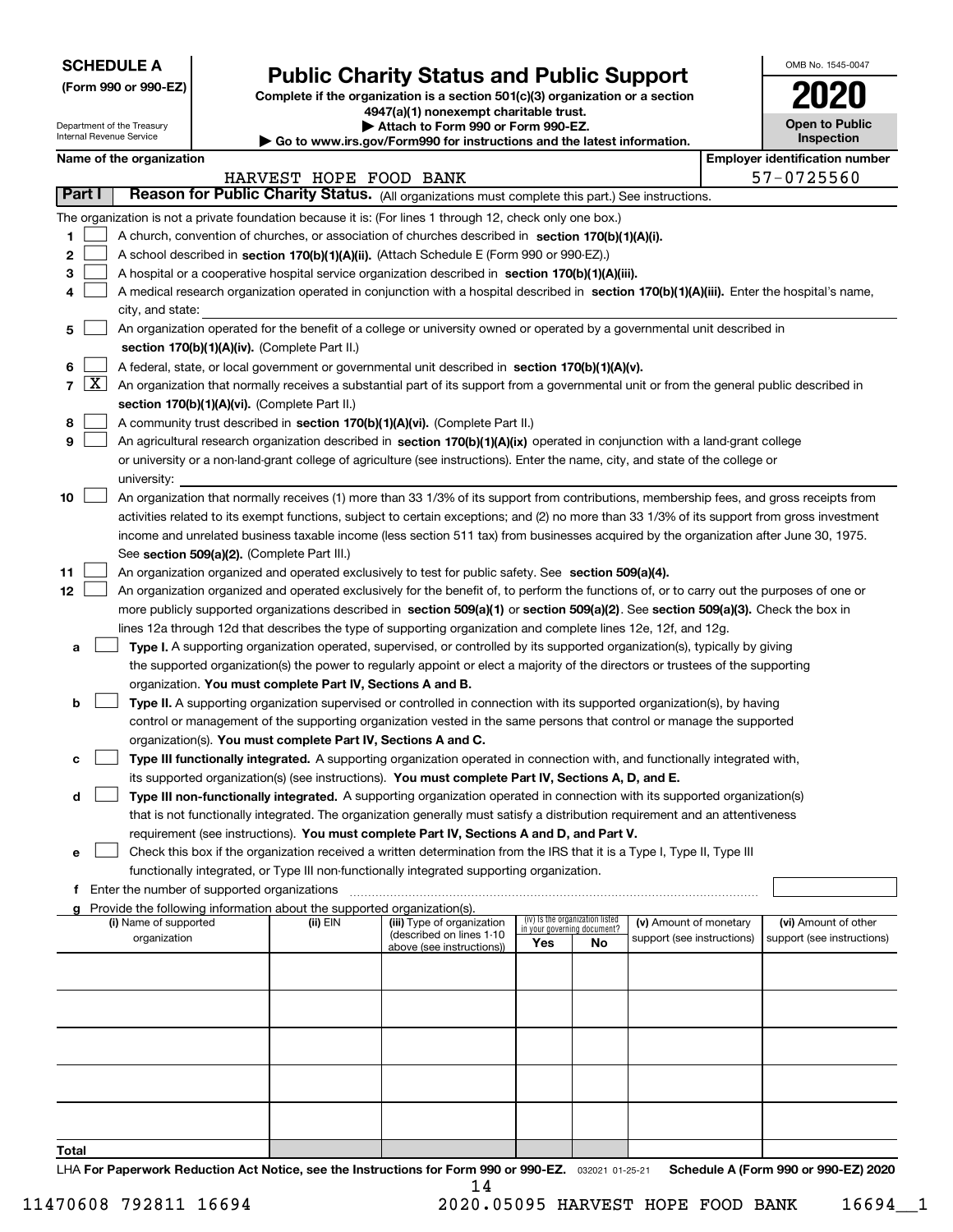57-0725560 Page 2

(Complete only if you checked the box on line 5, 7, or 8 of Part I or if the organization failed to qualify under Part III. If the organization fails to qualify under the tests listed below, please complete Part III.) **Part II Support Schedule for Organizations Described in Sections 170(b)(1)(A)(iv) and 170(b)(1)(A)(vi)**

|   | <b>Section A. Public Support</b>                                                                                                               |          |          |            |            |          |                                                        |
|---|------------------------------------------------------------------------------------------------------------------------------------------------|----------|----------|------------|------------|----------|--------------------------------------------------------|
|   | Calendar year (or fiscal year beginning in)                                                                                                    | (a) 2016 | (b) 2017 | $(c)$ 2018 | $(d)$ 2019 | (e) 2020 | (f) Total                                              |
|   | 1 Gifts, grants, contributions, and                                                                                                            |          |          |            |            |          |                                                        |
|   | membership fees received. (Do not                                                                                                              |          |          |            |            |          |                                                        |
|   | include any "unusual grants.")                                                                                                                 |          |          |            |            |          | 53171411.50955167.55931533.58878019.51559496.270495626 |
|   | 2 Tax revenues levied for the organ-                                                                                                           |          |          |            |            |          |                                                        |
|   | ization's benefit and either paid to                                                                                                           |          |          |            |            |          |                                                        |
|   | or expended on its behalf                                                                                                                      |          |          |            |            |          |                                                        |
|   | 3 The value of services or facilities                                                                                                          |          |          |            |            |          |                                                        |
|   | furnished by a governmental unit to                                                                                                            |          |          |            |            |          |                                                        |
|   | the organization without charge                                                                                                                |          |          |            |            |          |                                                        |
|   | 4 Total. Add lines 1 through 3                                                                                                                 |          |          |            |            |          | 53171411.50955167.55931533.58878019.51559496.270495626 |
|   | 5 The portion of total contributions                                                                                                           |          |          |            |            |          |                                                        |
|   | by each person (other than a                                                                                                                   |          |          |            |            |          |                                                        |
|   | governmental unit or publicly                                                                                                                  |          |          |            |            |          |                                                        |
|   | supported organization) included                                                                                                               |          |          |            |            |          |                                                        |
|   | on line 1 that exceeds 2% of the                                                                                                               |          |          |            |            |          |                                                        |
|   | amount shown on line 11,                                                                                                                       |          |          |            |            |          |                                                        |
|   | column (f)                                                                                                                                     |          |          |            |            |          |                                                        |
|   | 6 Public support. Subtract line 5 from line 4.                                                                                                 |          |          |            |            |          | 270495626                                              |
|   | <b>Section B. Total Support</b>                                                                                                                |          |          |            |            |          |                                                        |
|   | Calendar year (or fiscal year beginning in)                                                                                                    | (a) 2016 | (b) 2017 | $(c)$ 2018 | $(d)$ 2019 | (e) 2020 | (f) Total                                              |
|   | <b>7</b> Amounts from line 4                                                                                                                   |          |          |            |            |          | 53171411.50955167.55931533.58878019.51559496.270495626 |
| 8 | Gross income from interest,                                                                                                                    |          |          |            |            |          |                                                        |
|   | dividends, payments received on                                                                                                                |          |          |            |            |          |                                                        |
|   | securities loans, rents, royalties,                                                                                                            |          |          |            |            |          |                                                        |
|   | and income from similar sources                                                                                                                | 2,988.   | 1,353.   | 3, 249.    | 6,022.     | 27,567.  | 41, 179.                                               |
|   | <b>9</b> Net income from unrelated business                                                                                                    |          |          |            |            |          |                                                        |
|   | activities, whether or not the                                                                                                                 |          |          |            |            |          |                                                        |
|   | business is regularly carried on                                                                                                               |          |          |            |            |          |                                                        |
|   | 10 Other income. Do not include gain                                                                                                           |          |          |            |            |          |                                                        |
|   | or loss from the sale of capital                                                                                                               |          |          |            |            |          |                                                        |
|   | assets (Explain in Part VI.)                                                                                                                   |          | 456,015. |            |            |          | $99,844.$ 248, 709. 812, 965. 1617533.                 |
|   | 11 Total support. Add lines 7 through 10                                                                                                       |          |          |            |            |          | 272154338                                              |
|   | 12 Gross receipts from related activities, etc. (see instructions)                                                                             |          |          |            |            | 12       | 2,698,177.                                             |
|   | 13 First 5 years. If the Form 990 is for the organization's first, second, third, fourth, or fifth tax year as a section 501(c)(3)             |          |          |            |            |          |                                                        |
|   | organization, check this box and stop here                                                                                                     |          |          |            |            |          |                                                        |
|   | <b>Section C. Computation of Public Support Percentage</b>                                                                                     |          |          |            |            |          |                                                        |
|   |                                                                                                                                                |          |          |            |            | 14       | 99.39<br>$\frac{9}{6}$                                 |
|   |                                                                                                                                                |          |          |            |            | 15       | 99.69<br>%                                             |
|   | 16a 33 1/3% support test - 2020. If the organization did not check the box on line 13, and line 14 is 33 1/3% or more, check this box and      |          |          |            |            |          |                                                        |
|   | stop here. The organization qualifies as a publicly supported organization                                                                     |          |          |            |            |          | $\blacktriangleright$ $\vert$ X $\vert$                |
|   | b 33 1/3% support test - 2019. If the organization did not check a box on line 13 or 16a, and line 15 is 33 1/3% or more, check this box       |          |          |            |            |          |                                                        |
|   | and stop here. The organization qualifies as a publicly supported organization                                                                 |          |          |            |            |          |                                                        |
|   | 17a 10% -facts-and-circumstances test - 2020. If the organization did not check a box on line 13, 16a, or 16b, and line 14 is 10% or more,     |          |          |            |            |          |                                                        |
|   | and if the organization meets the facts-and-circumstances test, check this box and stop here. Explain in Part VI how the organization          |          |          |            |            |          |                                                        |
|   | meets the facts-and-circumstances test. The organization qualifies as a publicly supported organization                                        |          |          |            |            |          |                                                        |
|   | <b>b 10% -facts-and-circumstances test - 2019.</b> If the organization did not check a box on line 13, 16a, 16b, or 17a, and line 15 is 10% or |          |          |            |            |          |                                                        |
|   | more, and if the organization meets the facts-and-circumstances test, check this box and stop here. Explain in Part VI how the                 |          |          |            |            |          |                                                        |
|   | organization meets the facts-and-circumstances test. The organization qualifies as a publicly supported organization                           |          |          |            |            |          |                                                        |
|   | 18 Private foundation. If the organization did not check a box on line 13, 16a, 16b, 17a, or 17b, check this box and see instructions          |          |          |            |            |          |                                                        |
|   |                                                                                                                                                |          |          |            |            |          | Schedule A (Form 990 or 990-EZ) 2020                   |

**Schedule A (Form 990 or 990-EZ) 2020**

032022 01-25-21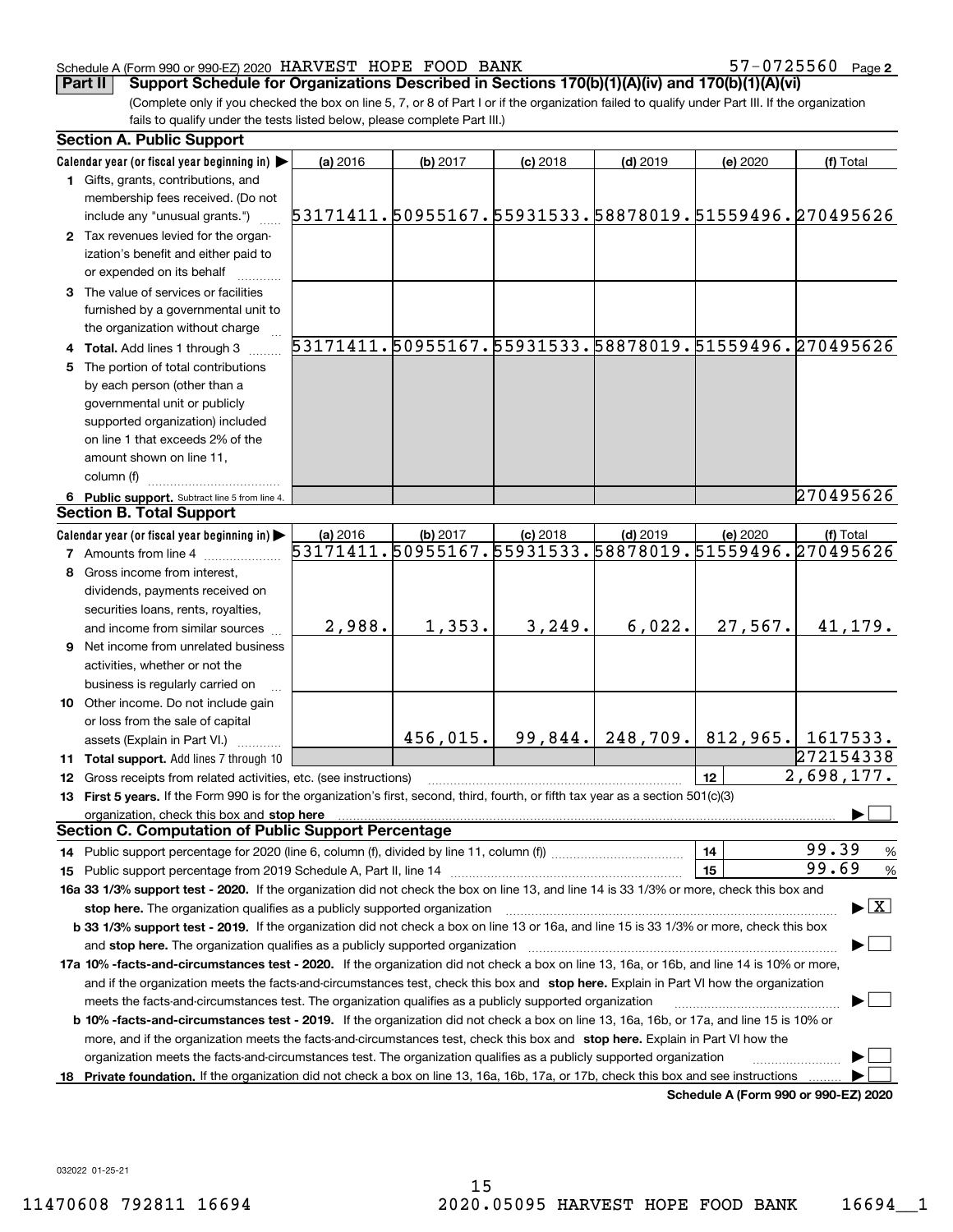### **Part III Support Schedule for Organizations Described in Section 509(a)(2)**

(Complete only if you checked the box on line 10 of Part I or if the organization failed to qualify under Part II. If the organization fails to qualify under the tests listed below, please complete Part II.)

| <b>Section A. Public Support</b>                                                                                                                                                                                                     |          |          |            |            |          |                                      |
|--------------------------------------------------------------------------------------------------------------------------------------------------------------------------------------------------------------------------------------|----------|----------|------------|------------|----------|--------------------------------------|
| Calendar year (or fiscal year beginning in) $\blacktriangleright$                                                                                                                                                                    | (a) 2016 | (b) 2017 | $(c)$ 2018 | $(d)$ 2019 | (e) 2020 | (f) Total                            |
| 1 Gifts, grants, contributions, and                                                                                                                                                                                                  |          |          |            |            |          |                                      |
| membership fees received. (Do not                                                                                                                                                                                                    |          |          |            |            |          |                                      |
| include any "unusual grants.")                                                                                                                                                                                                       |          |          |            |            |          |                                      |
| 2 Gross receipts from admissions,<br>merchandise sold or services per-<br>formed, or facilities furnished in<br>any activity that is related to the<br>organization's tax-exempt purpose                                             |          |          |            |            |          |                                      |
| 3 Gross receipts from activities that<br>are not an unrelated trade or bus-                                                                                                                                                          |          |          |            |            |          |                                      |
| iness under section 513                                                                                                                                                                                                              |          |          |            |            |          |                                      |
| 4 Tax revenues levied for the organ-<br>ization's benefit and either paid to<br>or expended on its behalf<br>.                                                                                                                       |          |          |            |            |          |                                      |
| 5 The value of services or facilities<br>furnished by a governmental unit to<br>the organization without charge                                                                                                                      |          |          |            |            |          |                                      |
| <b>6 Total.</b> Add lines 1 through 5                                                                                                                                                                                                |          |          |            |            |          |                                      |
| 7a Amounts included on lines 1, 2, and<br>3 received from disqualified persons                                                                                                                                                       |          |          |            |            |          |                                      |
| <b>b</b> Amounts included on lines 2 and 3 received<br>from other than disqualified persons that<br>exceed the greater of \$5,000 or 1% of the<br>amount on line 13 for the year                                                     |          |          |            |            |          |                                      |
| c Add lines 7a and 7b                                                                                                                                                                                                                |          |          |            |            |          |                                      |
| 8 Public support. (Subtract line 7c from line 6.)                                                                                                                                                                                    |          |          |            |            |          |                                      |
| <b>Section B. Total Support</b>                                                                                                                                                                                                      |          |          |            |            |          |                                      |
| Calendar year (or fiscal year beginning in) $\blacktriangleright$                                                                                                                                                                    | (a) 2016 | (b) 2017 | $(c)$ 2018 | $(d)$ 2019 | (e) 2020 | (f) Total                            |
| 9 Amounts from line 6                                                                                                                                                                                                                |          |          |            |            |          |                                      |
| 10a Gross income from interest,<br>dividends, payments received on<br>securities loans, rents, royalties,<br>and income from similar sources                                                                                         |          |          |            |            |          |                                      |
| <b>b</b> Unrelated business taxable income<br>(less section 511 taxes) from businesses<br>acquired after June 30, 1975<br>1.1.1.1.1.1.1.1.1.1                                                                                        |          |          |            |            |          |                                      |
| c Add lines 10a and 10b                                                                                                                                                                                                              |          |          |            |            |          |                                      |
| <b>11</b> Net income from unrelated business<br>activities not included in line 10b.<br>whether or not the business is<br>regularly carried on                                                                                       |          |          |            |            |          |                                      |
| <b>12</b> Other income. Do not include gain<br>or loss from the sale of capital<br>assets (Explain in Part VI.)                                                                                                                      |          |          |            |            |          |                                      |
| <b>13</b> Total support. (Add lines 9, 10c, 11, and 12.)                                                                                                                                                                             |          |          |            |            |          |                                      |
| 14 First 5 years. If the Form 990 is for the organization's first, second, third, fourth, or fifth tax year as a section 501(c)(3) organization,                                                                                     |          |          |            |            |          |                                      |
| check this box and stop here <b>contractly contractly and structure and structure of the structure of the structure of the structure of the structure of the structure of the structure of the structure of the structure of the</b> |          |          |            |            |          |                                      |
| <b>Section C. Computation of Public Support Percentage</b>                                                                                                                                                                           |          |          |            |            |          |                                      |
|                                                                                                                                                                                                                                      |          |          |            |            | 15       | %                                    |
| 16 Public support percentage from 2019 Schedule A, Part III, line 15                                                                                                                                                                 |          |          |            |            | 16       | %                                    |
| <b>Section D. Computation of Investment Income Percentage</b>                                                                                                                                                                        |          |          |            |            |          |                                      |
| 17 Investment income percentage for 2020 (line 10c, column (f), divided by line 13, column (f))                                                                                                                                      |          |          |            |            | 17       | %                                    |
| 18 Investment income percentage from 2019 Schedule A, Part III, line 17                                                                                                                                                              |          |          |            |            | 18       | %                                    |
| 19a 33 1/3% support tests - 2020. If the organization did not check the box on line 14, and line 15 is more than 33 1/3%, and line 17 is not                                                                                         |          |          |            |            |          |                                      |
| more than 33 1/3%, check this box and stop here. The organization qualifies as a publicly supported organization                                                                                                                     |          |          |            |            |          |                                      |
| b 33 1/3% support tests - 2019. If the organization did not check a box on line 14 or line 19a, and line 16 is more than 33 1/3%, and                                                                                                |          |          |            |            |          |                                      |
| line 18 is not more than 33 1/3%, check this box and stop here. The organization qualifies as a publicly supported organization                                                                                                      |          |          |            |            |          |                                      |
| 20 Private foundation. If the organization did not check a box on line 14, 19a, or 19b, check this box and see instructions                                                                                                          |          |          |            |            |          | .                                    |
| 032023 01-25-21                                                                                                                                                                                                                      |          | 16       |            |            |          | Schedule A (Form 990 or 990-EZ) 2020 |

11470608 792811 16694 2020.05095 HARVEST HOPE FOOD BANK 16694\_\_1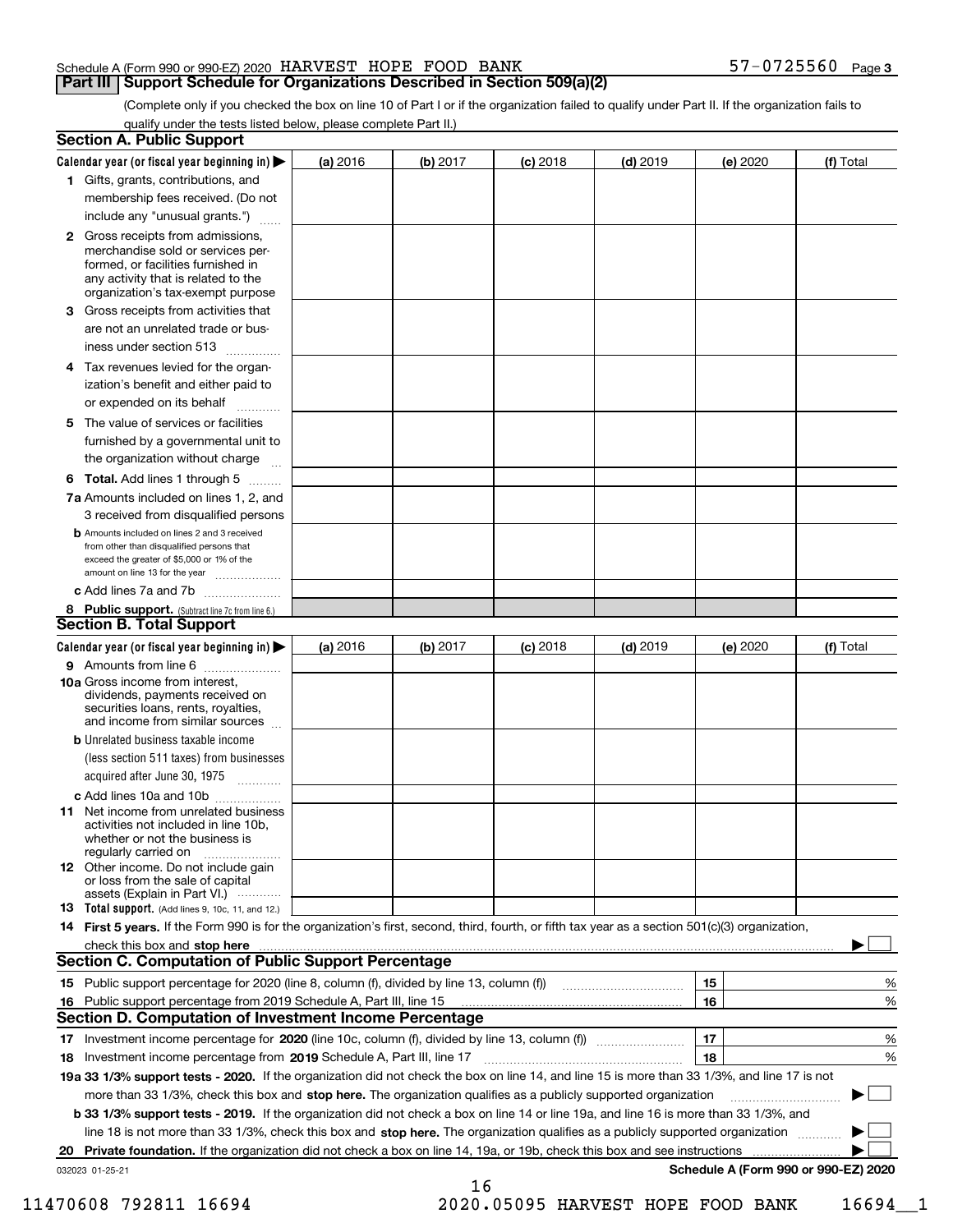#### 57-0725560 Page 4

**1**

**YesNo**

### **Part IV Supporting Organizations**

(Complete only if you checked a box in line 12 on Part I. If you checked box 12a, Part I, complete Sections A and B. If you checked box 12b, Part I, complete Sections A and C. If you checked box 12c, Part I, complete Sections A, D, and E. If you checked box 12d, Part I, complete Sections A and D, and complete Part V.)

#### **Section A. All Supporting Organizations**

- **1** Are all of the organization's supported organizations listed by name in the organization's governing documents? If "No," describe in **Part VI** how the supported organizations are designated. If designated by *class or purpose, describe the designation. If historic and continuing relationship, explain.*
- **2** Did the organization have any supported organization that does not have an IRS determination of status under section 509(a)(1) or (2)? If "Yes," explain in Part VI how the organization determined that the supported *organization was described in section 509(a)(1) or (2).*
- **3a** Did the organization have a supported organization described in section 501(c)(4), (5), or (6)? If "Yes," answer *lines 3b and 3c below.*
- **b** Did the organization confirm that each supported organization qualified under section 501(c)(4), (5), or (6) and satisfied the public support tests under section 509(a)(2)? If "Yes," describe in **Part VI** when and how the *organization made the determination.*
- **c**Did the organization ensure that all support to such organizations was used exclusively for section 170(c)(2)(B) purposes? If "Yes," explain in **Part VI** what controls the organization put in place to ensure such use.
- **4a***If* Was any supported organization not organized in the United States ("foreign supported organization")? *"Yes," and if you checked box 12a or 12b in Part I, answer lines 4b and 4c below.*
- **b** Did the organization have ultimate control and discretion in deciding whether to make grants to the foreign supported organization? If "Yes," describe in **Part VI** how the organization had such control and discretion *despite being controlled or supervised by or in connection with its supported organizations.*
- **c** Did the organization support any foreign supported organization that does not have an IRS determination under sections 501(c)(3) and 509(a)(1) or (2)? If "Yes," explain in **Part VI** what controls the organization used *to ensure that all support to the foreign supported organization was used exclusively for section 170(c)(2)(B) purposes.*
- **5a** Did the organization add, substitute, or remove any supported organizations during the tax year? If "Yes," answer lines 5b and 5c below (if applicable). Also, provide detail in **Part VI,** including (i) the names and EIN *numbers of the supported organizations added, substituted, or removed; (ii) the reasons for each such action; (iii) the authority under the organization's organizing document authorizing such action; and (iv) how the action was accomplished (such as by amendment to the organizing document).*
- **b** Type I or Type II only. Was any added or substituted supported organization part of a class already designated in the organization's organizing document?
- **cSubstitutions only.**  Was the substitution the result of an event beyond the organization's control?
- **6** Did the organization provide support (whether in the form of grants or the provision of services or facilities) to **Part VI.** *If "Yes," provide detail in* support or benefit one or more of the filing organization's supported organizations? anyone other than (i) its supported organizations, (ii) individuals that are part of the charitable class benefited by one or more of its supported organizations, or (iii) other supporting organizations that also
- **7**Did the organization provide a grant, loan, compensation, or other similar payment to a substantial contributor *If "Yes," complete Part I of Schedule L (Form 990 or 990-EZ).* regard to a substantial contributor? (as defined in section 4958(c)(3)(C)), a family member of a substantial contributor, or a 35% controlled entity with
- **8** Did the organization make a loan to a disqualified person (as defined in section 4958) not described in line 7? *If "Yes," complete Part I of Schedule L (Form 990 or 990-EZ).*
- **9a** Was the organization controlled directly or indirectly at any time during the tax year by one or more in section 509(a)(1) or (2))? If "Yes," *provide detail in* <code>Part VI.</code> disqualified persons, as defined in section 4946 (other than foundation managers and organizations described
- **b** Did one or more disqualified persons (as defined in line 9a) hold a controlling interest in any entity in which the supporting organization had an interest? If "Yes," provide detail in P**art VI**.
- **c**Did a disqualified person (as defined in line 9a) have an ownership interest in, or derive any personal benefit from, assets in which the supporting organization also had an interest? If "Yes," provide detail in P**art VI.**
- **10a** Was the organization subject to the excess business holdings rules of section 4943 because of section supporting organizations)? If "Yes," answer line 10b below. 4943(f) (regarding certain Type II supporting organizations, and all Type III non-functionally integrated
- **b** Did the organization have any excess business holdings in the tax year? (Use Schedule C, Form 4720, to *determine whether the organization had excess business holdings.)*

17

032024 01-25-21

**23a3b3c4a4b4c5a 5b5c6789a 9b9c10a10b**

**Schedule A (Form 990 or 990-EZ) 2020**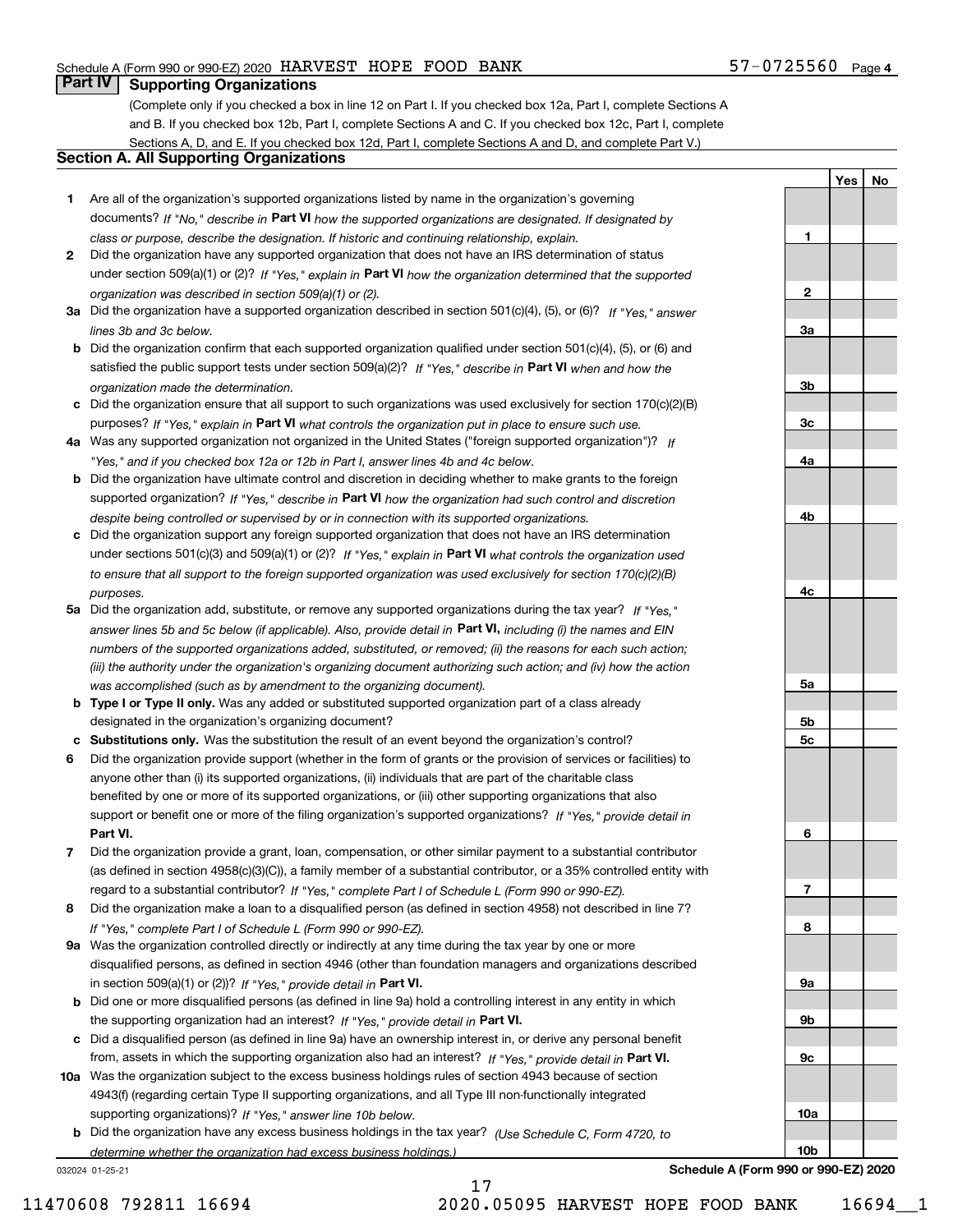|         | <b>Supporting Organizations (continued)</b><br>Part IV                                                                                                                                                                                                                                                                                                                                                                                                                                                                                                                                                                                               |                 |     |    |
|---------|------------------------------------------------------------------------------------------------------------------------------------------------------------------------------------------------------------------------------------------------------------------------------------------------------------------------------------------------------------------------------------------------------------------------------------------------------------------------------------------------------------------------------------------------------------------------------------------------------------------------------------------------------|-----------------|-----|----|
|         |                                                                                                                                                                                                                                                                                                                                                                                                                                                                                                                                                                                                                                                      |                 | Yes | No |
| 11      | Has the organization accepted a gift or contribution from any of the following persons?                                                                                                                                                                                                                                                                                                                                                                                                                                                                                                                                                              |                 |     |    |
|         | a A person who directly or indirectly controls, either alone or together with persons described in lines 11b and                                                                                                                                                                                                                                                                                                                                                                                                                                                                                                                                     |                 |     |    |
|         | 11c below, the governing body of a supported organization?                                                                                                                                                                                                                                                                                                                                                                                                                                                                                                                                                                                           | 11a             |     |    |
|         | <b>b</b> A family member of a person described in line 11a above?                                                                                                                                                                                                                                                                                                                                                                                                                                                                                                                                                                                    | 11 <sub>b</sub> |     |    |
|         | c A 35% controlled entity of a person described in line 11a or 11b above? If "Yes" to line 11a, 11b, or 11c, provide                                                                                                                                                                                                                                                                                                                                                                                                                                                                                                                                 |                 |     |    |
|         | detail in Part VI.                                                                                                                                                                                                                                                                                                                                                                                                                                                                                                                                                                                                                                   | 11c             |     |    |
|         | <b>Section B. Type I Supporting Organizations</b>                                                                                                                                                                                                                                                                                                                                                                                                                                                                                                                                                                                                    |                 |     |    |
|         |                                                                                                                                                                                                                                                                                                                                                                                                                                                                                                                                                                                                                                                      |                 | Yes | No |
| 1       | Did the governing body, members of the governing body, officers acting in their official capacity, or membership of one or<br>more supported organizations have the power to regularly appoint or elect at least a majority of the organization's officers,<br>directors, or trustees at all times during the tax year? If "No," describe in Part VI how the supported organization(s)<br>effectively operated, supervised, or controlled the organization's activities. If the organization had more than one supported<br>organization, describe how the powers to appoint and/or remove officers, directors, or trustees were allocated among the |                 |     |    |
|         | supported organizations and what conditions or restrictions, if any, applied to such powers during the tax year.                                                                                                                                                                                                                                                                                                                                                                                                                                                                                                                                     | 1               |     |    |
| 2       | Did the organization operate for the benefit of any supported organization other than the supported                                                                                                                                                                                                                                                                                                                                                                                                                                                                                                                                                  |                 |     |    |
|         | organization(s) that operated, supervised, or controlled the supporting organization? If "Yes," explain in                                                                                                                                                                                                                                                                                                                                                                                                                                                                                                                                           |                 |     |    |
|         | Part VI how providing such benefit carried out the purposes of the supported organization(s) that operated,                                                                                                                                                                                                                                                                                                                                                                                                                                                                                                                                          |                 |     |    |
|         | supervised, or controlled the supporting organization.                                                                                                                                                                                                                                                                                                                                                                                                                                                                                                                                                                                               | $\overline{2}$  |     |    |
|         | Section C. Type II Supporting Organizations                                                                                                                                                                                                                                                                                                                                                                                                                                                                                                                                                                                                          |                 |     |    |
|         |                                                                                                                                                                                                                                                                                                                                                                                                                                                                                                                                                                                                                                                      |                 | Yes | No |
| 1.      | Were a majority of the organization's directors or trustees during the tax year also a majority of the directors                                                                                                                                                                                                                                                                                                                                                                                                                                                                                                                                     |                 |     |    |
|         | or trustees of each of the organization's supported organization(s)? If "No," describe in Part VI how control                                                                                                                                                                                                                                                                                                                                                                                                                                                                                                                                        |                 |     |    |
|         | or management of the supporting organization was vested in the same persons that controlled or managed                                                                                                                                                                                                                                                                                                                                                                                                                                                                                                                                               |                 |     |    |
|         | the supported organization(s).                                                                                                                                                                                                                                                                                                                                                                                                                                                                                                                                                                                                                       | 1               |     |    |
|         | Section D. All Type III Supporting Organizations                                                                                                                                                                                                                                                                                                                                                                                                                                                                                                                                                                                                     |                 |     |    |
|         |                                                                                                                                                                                                                                                                                                                                                                                                                                                                                                                                                                                                                                                      |                 | Yes | No |
| 1       | Did the organization provide to each of its supported organizations, by the last day of the fifth month of the                                                                                                                                                                                                                                                                                                                                                                                                                                                                                                                                       |                 |     |    |
|         | organization's tax year, (i) a written notice describing the type and amount of support provided during the prior tax                                                                                                                                                                                                                                                                                                                                                                                                                                                                                                                                |                 |     |    |
|         | year, (ii) a copy of the Form 990 that was most recently filed as of the date of notification, and (iii) copies of the                                                                                                                                                                                                                                                                                                                                                                                                                                                                                                                               |                 |     |    |
|         | organization's governing documents in effect on the date of notification, to the extent not previously provided?                                                                                                                                                                                                                                                                                                                                                                                                                                                                                                                                     | 1               |     |    |
| 2       | Were any of the organization's officers, directors, or trustees either (i) appointed or elected by the supported                                                                                                                                                                                                                                                                                                                                                                                                                                                                                                                                     |                 |     |    |
|         | organization(s) or (ii) serving on the governing body of a supported organization? If "No," explain in Part VI how                                                                                                                                                                                                                                                                                                                                                                                                                                                                                                                                   |                 |     |    |
|         | the organization maintained a close and continuous working relationship with the supported organization(s).                                                                                                                                                                                                                                                                                                                                                                                                                                                                                                                                          | $\mathbf{2}$    |     |    |
| 3       | By reason of the relationship described in line 2, above, did the organization's supported organizations have a                                                                                                                                                                                                                                                                                                                                                                                                                                                                                                                                      |                 |     |    |
|         | significant voice in the organization's investment policies and in directing the use of the organization's                                                                                                                                                                                                                                                                                                                                                                                                                                                                                                                                           |                 |     |    |
|         | income or assets at all times during the tax year? If "Yes," describe in Part VI the role the organization's                                                                                                                                                                                                                                                                                                                                                                                                                                                                                                                                         | 3               |     |    |
|         | supported organizations played in this regard.<br>Section E. Type III Functionally Integrated Supporting Organizations                                                                                                                                                                                                                                                                                                                                                                                                                                                                                                                               |                 |     |    |
|         |                                                                                                                                                                                                                                                                                                                                                                                                                                                                                                                                                                                                                                                      |                 |     |    |
| 1.<br>а | Check the box next to the method that the organization used to satisfy the Integral Part Test during the year (see instructions).<br>The organization satisfied the Activities Test. Complete line 2 below.                                                                                                                                                                                                                                                                                                                                                                                                                                          |                 |     |    |
| b       | The organization is the parent of each of its supported organizations. Complete line 3 below.                                                                                                                                                                                                                                                                                                                                                                                                                                                                                                                                                        |                 |     |    |
| c       | The organization supported a governmental entity. Describe in Part VI how you supported a governmental entity (see instructions)                                                                                                                                                                                                                                                                                                                                                                                                                                                                                                                     |                 |     |    |
| 2       | Activities Test. Answer lines 2a and 2b below.                                                                                                                                                                                                                                                                                                                                                                                                                                                                                                                                                                                                       |                 | Yes | No |
| а       | Did substantially all of the organization's activities during the tax year directly further the exempt purposes of                                                                                                                                                                                                                                                                                                                                                                                                                                                                                                                                   |                 |     |    |
|         | the supported organization(s) to which the organization was responsive? If "Yes," then in Part VI identify                                                                                                                                                                                                                                                                                                                                                                                                                                                                                                                                           |                 |     |    |
|         | those supported organizations and explain how these activities directly furthered their exempt purposes,                                                                                                                                                                                                                                                                                                                                                                                                                                                                                                                                             |                 |     |    |
|         | how the organization was responsive to those supported organizations, and how the organization determined                                                                                                                                                                                                                                                                                                                                                                                                                                                                                                                                            |                 |     |    |
|         | that these activities constituted substantially all of its activities.                                                                                                                                                                                                                                                                                                                                                                                                                                                                                                                                                                               | 2a              |     |    |
| b       | Did the activities described in line 2a, above, constitute activities that, but for the organization's involvement,                                                                                                                                                                                                                                                                                                                                                                                                                                                                                                                                  |                 |     |    |
|         | one or more of the organization's supported organization(s) would have been engaged in? If "Yes." explain in                                                                                                                                                                                                                                                                                                                                                                                                                                                                                                                                         |                 |     |    |

**Part VI**  *the reasons for the organization's position that its supported organization(s) would have engaged in these activities but for the organization's involvement.*

**3** Parent of Supported Organizations. Answer lines 3a and 3b below.

**a** Did the organization have the power to regularly appoint or elect a majority of the officers, directors, or trustees of each of the supported organizations? If "Yes" or "No" provide details in P**art VI.** 

032025 01-25-21 **b** Did the organization exercise a substantial degree of direction over the policies, programs, and activities of each of its supported organizations? If "Yes," describe in Part VI the role played by the organization in this regard.

18

**Schedule A (Form 990 or 990-EZ) 2020**

**2b**

**3a**

**3b**

11470608 792811 16694 2020.05095 HARVEST HOPE FOOD BANK 16694\_\_1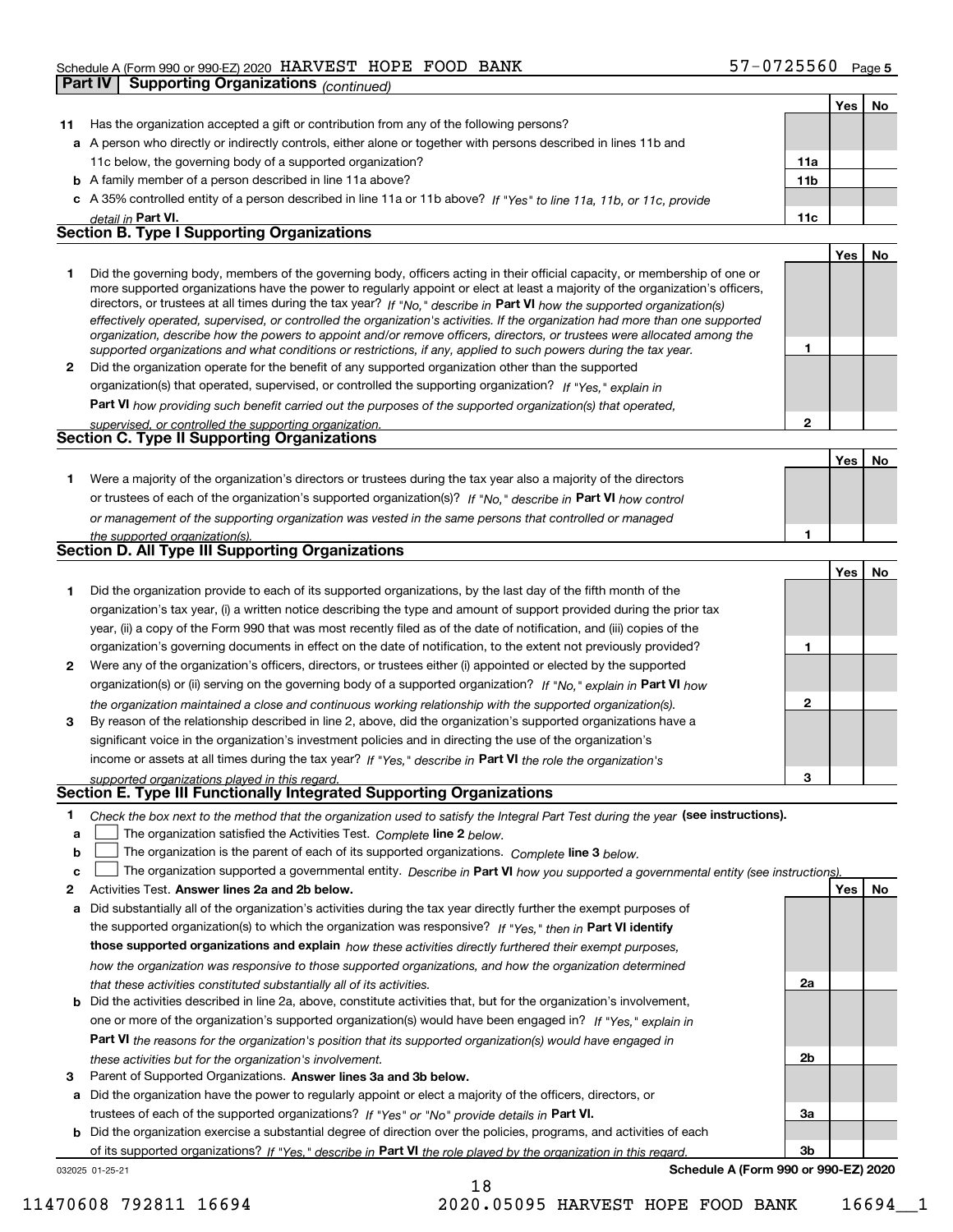#### Schedule A (Form 990 or 990-EZ) 2020 Page HARVEST HOPE FOOD BANK 57-0725560 **Part V Type III Non-Functionally Integrated 509(a)(3) Supporting Organizations**

1 Check here if the organization satisfied the Integral Part Test as a qualifying trust on Nov. 20, 1970 (explain in Part VI). See instructions. All other Type III non-functionally integrated supporting organizations must complete Sections A through E.

|              | Section A - Adjusted Net Income                                                                                                   |                | (A) Prior Year | (B) Current Year<br>(optional) |
|--------------|-----------------------------------------------------------------------------------------------------------------------------------|----------------|----------------|--------------------------------|
| 1            | Net short-term capital gain                                                                                                       | 1              |                |                                |
| 2            | Recoveries of prior-year distributions                                                                                            | $\overline{2}$ |                |                                |
| З            | Other gross income (see instructions)                                                                                             | 3              |                |                                |
| 4            | Add lines 1 through 3.                                                                                                            | 4              |                |                                |
| 5            | Depreciation and depletion                                                                                                        | 5              |                |                                |
| 6            | Portion of operating expenses paid or incurred for production or                                                                  |                |                |                                |
|              | collection of gross income or for management, conservation, or                                                                    |                |                |                                |
|              | maintenance of property held for production of income (see instructions)                                                          | 6              |                |                                |
| 7            | Other expenses (see instructions)                                                                                                 | $\overline{7}$ |                |                                |
| 8            | Adjusted Net Income (subtract lines 5, 6, and 7 from line 4)                                                                      | 8              |                |                                |
|              | <b>Section B - Minimum Asset Amount</b>                                                                                           |                | (A) Prior Year | (B) Current Year<br>(optional) |
| 1            | Aggregate fair market value of all non-exempt-use assets (see                                                                     |                |                |                                |
|              | instructions for short tax year or assets held for part of year):                                                                 |                |                |                                |
|              | a Average monthly value of securities                                                                                             | 1a             |                |                                |
|              | <b>b</b> Average monthly cash balances                                                                                            | 1b             |                |                                |
|              | c Fair market value of other non-exempt-use assets                                                                                | 1c             |                |                                |
|              | d Total (add lines 1a, 1b, and 1c)                                                                                                | 1d             |                |                                |
|              | e Discount claimed for blockage or other factors                                                                                  |                |                |                                |
|              | (explain in detail in Part VI):                                                                                                   |                |                |                                |
| $\mathbf{2}$ | Acquisition indebtedness applicable to non-exempt-use assets                                                                      | $\mathbf{2}$   |                |                                |
| 3            | Subtract line 2 from line 1d.                                                                                                     | 3              |                |                                |
| 4            | Cash deemed held for exempt use. Enter 0.015 of line 3 (for greater amount,                                                       |                |                |                                |
|              | see instructions).                                                                                                                | 4              |                |                                |
| 5            | Net value of non-exempt-use assets (subtract line 4 from line 3)                                                                  | 5              |                |                                |
| 6            | Multiply line 5 by 0.035.                                                                                                         | 6              |                |                                |
| 7            | Recoveries of prior-year distributions                                                                                            | $\overline{7}$ |                |                                |
| 8            | Minimum Asset Amount (add line 7 to line 6)                                                                                       | 8              |                |                                |
|              | <b>Section C - Distributable Amount</b>                                                                                           |                |                | <b>Current Year</b>            |
| 1            | Adjusted net income for prior year (from Section A, line 8, column A)                                                             | 1              |                |                                |
| 2            | Enter 0.85 of line 1.                                                                                                             | $\overline{2}$ |                |                                |
| з            | Minimum asset amount for prior year (from Section B, line 8, column A)                                                            | 3              |                |                                |
| 4            | Enter greater of line 2 or line 3.                                                                                                | 4              |                |                                |
| 5            | Income tax imposed in prior year                                                                                                  | 5              |                |                                |
| 6            | <b>Distributable Amount.</b> Subtract line 5 from line 4, unless subject to                                                       |                |                |                                |
|              | emergency temporary reduction (see instructions).                                                                                 | 6              |                |                                |
| 7            | Check here if the current year is the organization's first as a non-functionally integrated Type III supporting organization (see |                |                |                                |

instructions).

**1**

**Schedule A (Form 990 or 990-EZ) 2020**

032026 01-25-21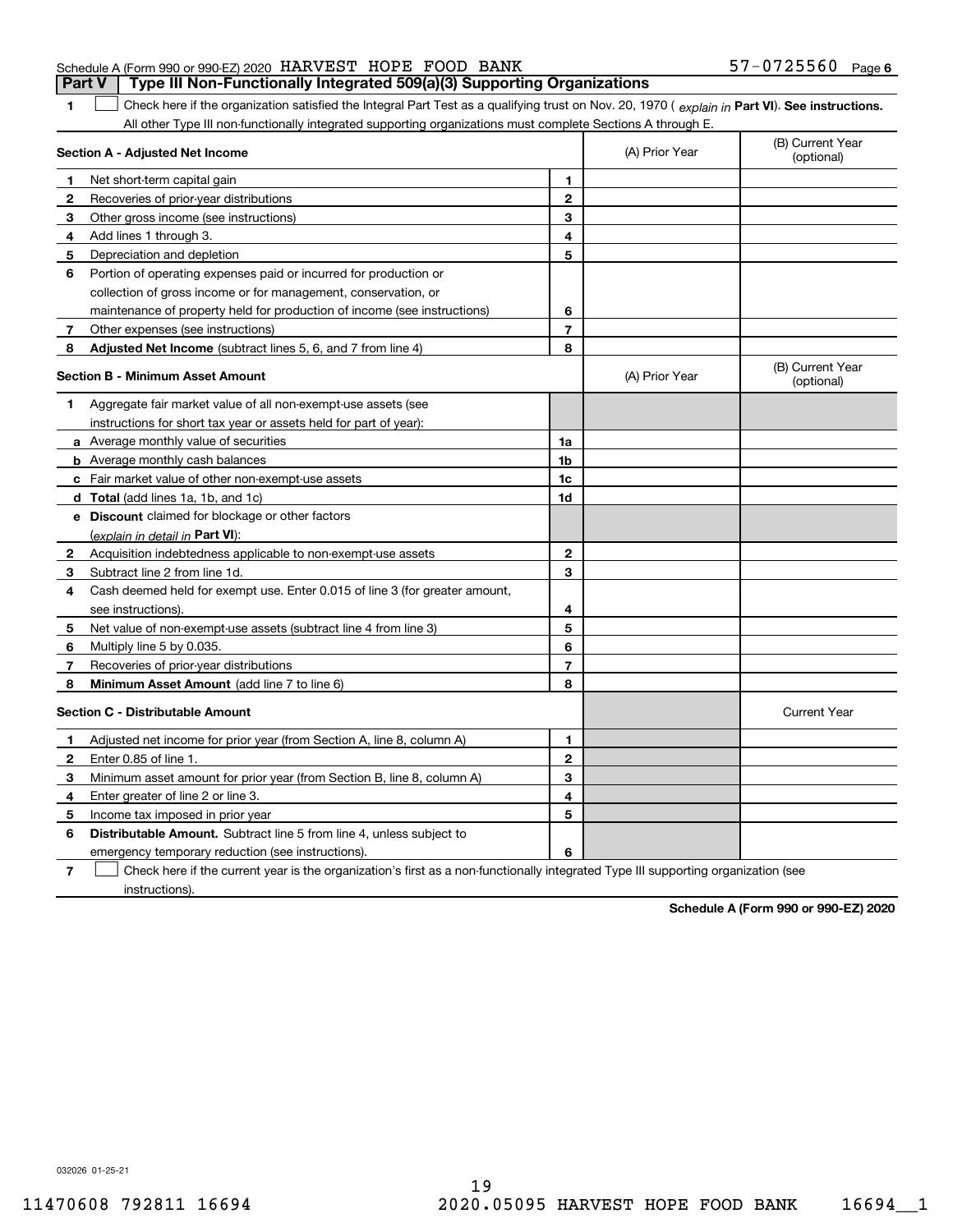| Type III Non-Functionally Integrated 509(a)(3) Supporting Organizations<br>Part V<br>(continued) |                                                                                            |                             |                                       |                                         |  |  |  |
|--------------------------------------------------------------------------------------------------|--------------------------------------------------------------------------------------------|-----------------------------|---------------------------------------|-----------------------------------------|--|--|--|
|                                                                                                  | <b>Section D - Distributions</b>                                                           |                             |                                       | <b>Current Year</b>                     |  |  |  |
|                                                                                                  | Amounts paid to supported organizations to accomplish exempt purposes                      | 1                           |                                       |                                         |  |  |  |
| 2                                                                                                | Amounts paid to perform activity that directly furthers exempt purposes of supported       |                             |                                       |                                         |  |  |  |
|                                                                                                  | organizations, in excess of income from activity                                           | 2                           |                                       |                                         |  |  |  |
| 3                                                                                                | Administrative expenses paid to accomplish exempt purposes of supported organizations      |                             | 3                                     |                                         |  |  |  |
| 4                                                                                                | Amounts paid to acquire exempt-use assets                                                  |                             | 4                                     |                                         |  |  |  |
| 5                                                                                                | Qualified set aside amounts (prior IRS approval required - provide details in Part VI)     |                             | 5                                     |                                         |  |  |  |
| 6                                                                                                | Other distributions ( <i>describe in</i> Part VI). See instructions.                       |                             | 6                                     |                                         |  |  |  |
| 7                                                                                                | Total annual distributions. Add lines 1 through 6.                                         |                             | 7                                     |                                         |  |  |  |
| 8                                                                                                | Distributions to attentive supported organizations to which the organization is responsive |                             |                                       |                                         |  |  |  |
|                                                                                                  | (provide details in Part VI). See instructions.                                            |                             | 8                                     |                                         |  |  |  |
| 9                                                                                                | Distributable amount for 2020 from Section C, line 6                                       |                             | 9                                     |                                         |  |  |  |
| 10                                                                                               | Line 8 amount divided by line 9 amount                                                     |                             | 10                                    |                                         |  |  |  |
|                                                                                                  |                                                                                            | (i)                         | (ii)                                  | (iii)                                   |  |  |  |
|                                                                                                  | <b>Section E - Distribution Allocations</b> (see instructions)                             | <b>Excess Distributions</b> | <b>Underdistributions</b><br>Pre-2020 | <b>Distributable</b><br>Amount for 2020 |  |  |  |
| 1                                                                                                | Distributable amount for 2020 from Section C, line 6                                       |                             |                                       |                                         |  |  |  |
| 2                                                                                                | Underdistributions, if any, for years prior to 2020 (reason-                               |                             |                                       |                                         |  |  |  |
|                                                                                                  | able cause required - explain in Part VI). See instructions.                               |                             |                                       |                                         |  |  |  |
| 3                                                                                                | Excess distributions carryover, if any, to 2020                                            |                             |                                       |                                         |  |  |  |
|                                                                                                  | a From 2015                                                                                |                             |                                       |                                         |  |  |  |
|                                                                                                  | $b$ From 2016                                                                              |                             |                                       |                                         |  |  |  |
|                                                                                                  | $c$ From 2017                                                                              |                             |                                       |                                         |  |  |  |
|                                                                                                  | <b>d</b> From 2018                                                                         |                             |                                       |                                         |  |  |  |
|                                                                                                  | e From 2019                                                                                |                             |                                       |                                         |  |  |  |
|                                                                                                  | f Total of lines 3a through 3e                                                             |                             |                                       |                                         |  |  |  |
|                                                                                                  | g Applied to underdistributions of prior years                                             |                             |                                       |                                         |  |  |  |
|                                                                                                  | <b>h</b> Applied to 2020 distributable amount                                              |                             |                                       |                                         |  |  |  |
|                                                                                                  | Carryover from 2015 not applied (see instructions)                                         |                             |                                       |                                         |  |  |  |
|                                                                                                  | Remainder. Subtract lines 3g, 3h, and 3i from line 3f.                                     |                             |                                       |                                         |  |  |  |
| 4                                                                                                | Distributions for 2020 from Section D.                                                     |                             |                                       |                                         |  |  |  |
|                                                                                                  | line $7:$                                                                                  |                             |                                       |                                         |  |  |  |
|                                                                                                  | a Applied to underdistributions of prior years                                             |                             |                                       |                                         |  |  |  |
|                                                                                                  | <b>b</b> Applied to 2020 distributable amount                                              |                             |                                       |                                         |  |  |  |
|                                                                                                  | <b>c</b> Remainder. Subtract lines 4a and 4b from line 4.                                  |                             |                                       |                                         |  |  |  |
| 5                                                                                                | Remaining underdistributions for years prior to 2020, if                                   |                             |                                       |                                         |  |  |  |
|                                                                                                  | any. Subtract lines 3g and 4a from line 2. For result greater                              |                             |                                       |                                         |  |  |  |
|                                                                                                  | than zero, explain in Part VI. See instructions.                                           |                             |                                       |                                         |  |  |  |
| 6                                                                                                | Remaining underdistributions for 2020. Subtract lines 3h                                   |                             |                                       |                                         |  |  |  |
|                                                                                                  | and 4b from line 1. For result greater than zero, explain in                               |                             |                                       |                                         |  |  |  |
|                                                                                                  | <b>Part VI.</b> See instructions.                                                          |                             |                                       |                                         |  |  |  |
| 7                                                                                                | Excess distributions carryover to 2021. Add lines 3j                                       |                             |                                       |                                         |  |  |  |
|                                                                                                  | and 4c.                                                                                    |                             |                                       |                                         |  |  |  |
| 8                                                                                                | Breakdown of line 7:                                                                       |                             |                                       |                                         |  |  |  |
|                                                                                                  | a Excess from 2016                                                                         |                             |                                       |                                         |  |  |  |
|                                                                                                  | <b>b</b> Excess from 2017                                                                  |                             |                                       |                                         |  |  |  |
|                                                                                                  | c Excess from 2018                                                                         |                             |                                       |                                         |  |  |  |
|                                                                                                  | d Excess from 2019                                                                         |                             |                                       |                                         |  |  |  |
|                                                                                                  | e Excess from 2020                                                                         |                             |                                       |                                         |  |  |  |

**Schedule A (Form 990 or 990-EZ) 2020**

032027 01-25-21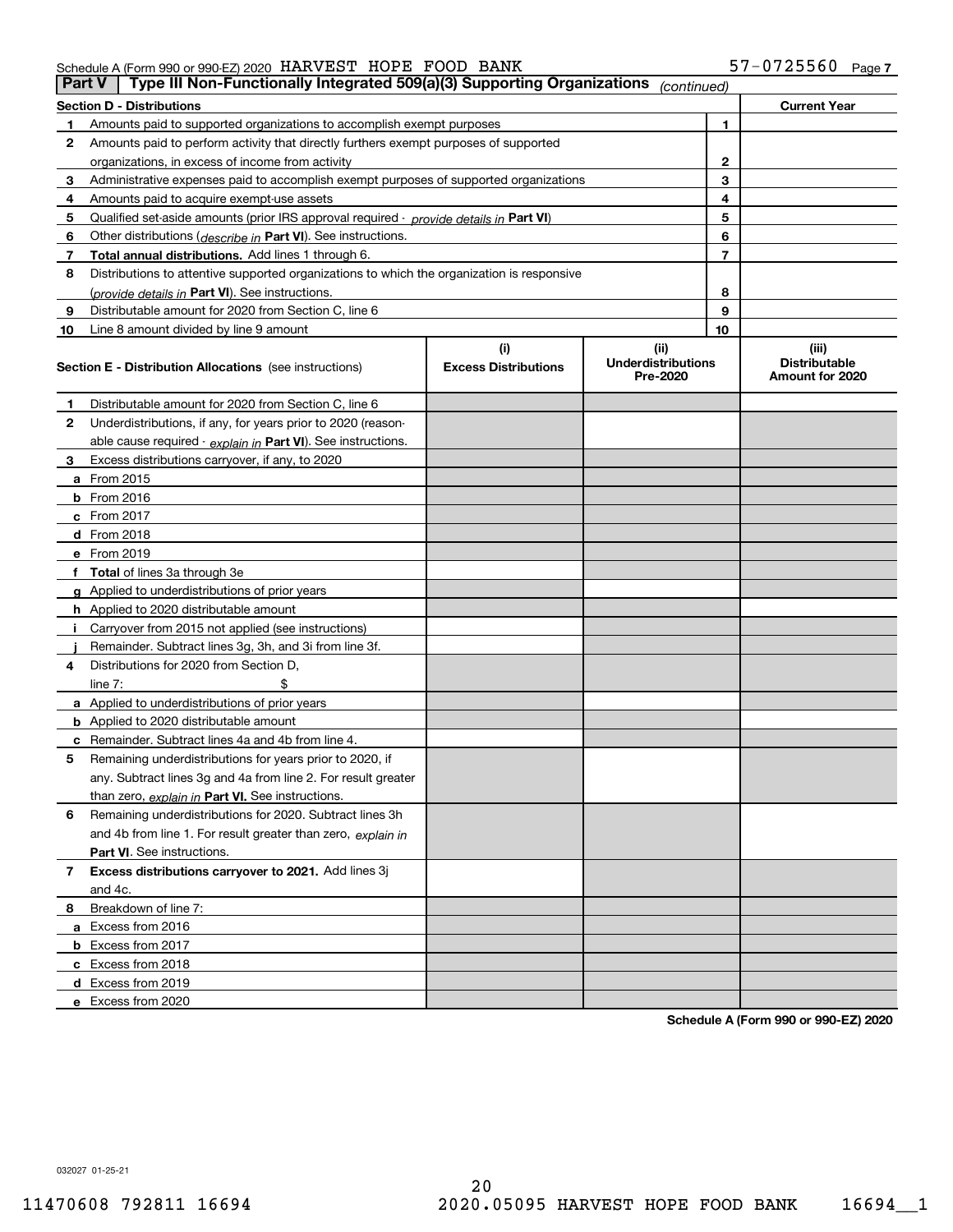|                 | Schedule A (Form 990 or 990-EZ) 2020 HARVEST HOPE FOOD BANK |  |                                                                                                                                 | $57 - 0725560$ Page 8                                                                                                                                                                                                                                                                                                                                                                 |
|-----------------|-------------------------------------------------------------|--|---------------------------------------------------------------------------------------------------------------------------------|---------------------------------------------------------------------------------------------------------------------------------------------------------------------------------------------------------------------------------------------------------------------------------------------------------------------------------------------------------------------------------------|
| <b>Part VI</b>  |                                                             |  |                                                                                                                                 | Supplemental Information. Provide the explanations required by Part II, line 10; Part II, line 17a or 17b; Part III, line 12;<br>Part IV, Section A, lines 1, 2, 3b, 3c, 4b, 4c, 5a, 6, 9a, 9b, 9c, 11a, 11b, and 11c; Part IV, S<br>line 1; Part IV, Section D, lines 2 and 3; Part IV, Section E, lines 1c, 2a, 2b, 3a, and 3b; Part V, line 1; Part V, Section B, line 1e; Part V, |
|                 | (See instructions.)                                         |  | Section D, lines 5, 6, and 8; and Part V, Section E, lines 2, 5, and 6. Also complete this part for any additional information. |                                                                                                                                                                                                                                                                                                                                                                                       |
|                 |                                                             |  |                                                                                                                                 |                                                                                                                                                                                                                                                                                                                                                                                       |
|                 |                                                             |  |                                                                                                                                 |                                                                                                                                                                                                                                                                                                                                                                                       |
|                 |                                                             |  |                                                                                                                                 |                                                                                                                                                                                                                                                                                                                                                                                       |
|                 |                                                             |  |                                                                                                                                 |                                                                                                                                                                                                                                                                                                                                                                                       |
|                 |                                                             |  |                                                                                                                                 |                                                                                                                                                                                                                                                                                                                                                                                       |
|                 |                                                             |  |                                                                                                                                 |                                                                                                                                                                                                                                                                                                                                                                                       |
|                 |                                                             |  |                                                                                                                                 |                                                                                                                                                                                                                                                                                                                                                                                       |
|                 |                                                             |  |                                                                                                                                 |                                                                                                                                                                                                                                                                                                                                                                                       |
|                 |                                                             |  |                                                                                                                                 |                                                                                                                                                                                                                                                                                                                                                                                       |
|                 |                                                             |  |                                                                                                                                 |                                                                                                                                                                                                                                                                                                                                                                                       |
|                 |                                                             |  |                                                                                                                                 |                                                                                                                                                                                                                                                                                                                                                                                       |
|                 |                                                             |  |                                                                                                                                 |                                                                                                                                                                                                                                                                                                                                                                                       |
|                 |                                                             |  |                                                                                                                                 |                                                                                                                                                                                                                                                                                                                                                                                       |
|                 |                                                             |  |                                                                                                                                 |                                                                                                                                                                                                                                                                                                                                                                                       |
|                 |                                                             |  |                                                                                                                                 |                                                                                                                                                                                                                                                                                                                                                                                       |
|                 |                                                             |  |                                                                                                                                 |                                                                                                                                                                                                                                                                                                                                                                                       |
|                 |                                                             |  |                                                                                                                                 |                                                                                                                                                                                                                                                                                                                                                                                       |
|                 |                                                             |  |                                                                                                                                 |                                                                                                                                                                                                                                                                                                                                                                                       |
|                 |                                                             |  |                                                                                                                                 |                                                                                                                                                                                                                                                                                                                                                                                       |
|                 |                                                             |  |                                                                                                                                 |                                                                                                                                                                                                                                                                                                                                                                                       |
|                 |                                                             |  |                                                                                                                                 |                                                                                                                                                                                                                                                                                                                                                                                       |
|                 |                                                             |  |                                                                                                                                 |                                                                                                                                                                                                                                                                                                                                                                                       |
|                 |                                                             |  |                                                                                                                                 |                                                                                                                                                                                                                                                                                                                                                                                       |
|                 |                                                             |  |                                                                                                                                 |                                                                                                                                                                                                                                                                                                                                                                                       |
|                 |                                                             |  |                                                                                                                                 |                                                                                                                                                                                                                                                                                                                                                                                       |
| 032028 01-25-21 |                                                             |  |                                                                                                                                 | Schedule A (Form 990 or 990-EZ) 2020                                                                                                                                                                                                                                                                                                                                                  |
|                 |                                                             |  |                                                                                                                                 |                                                                                                                                                                                                                                                                                                                                                                                       |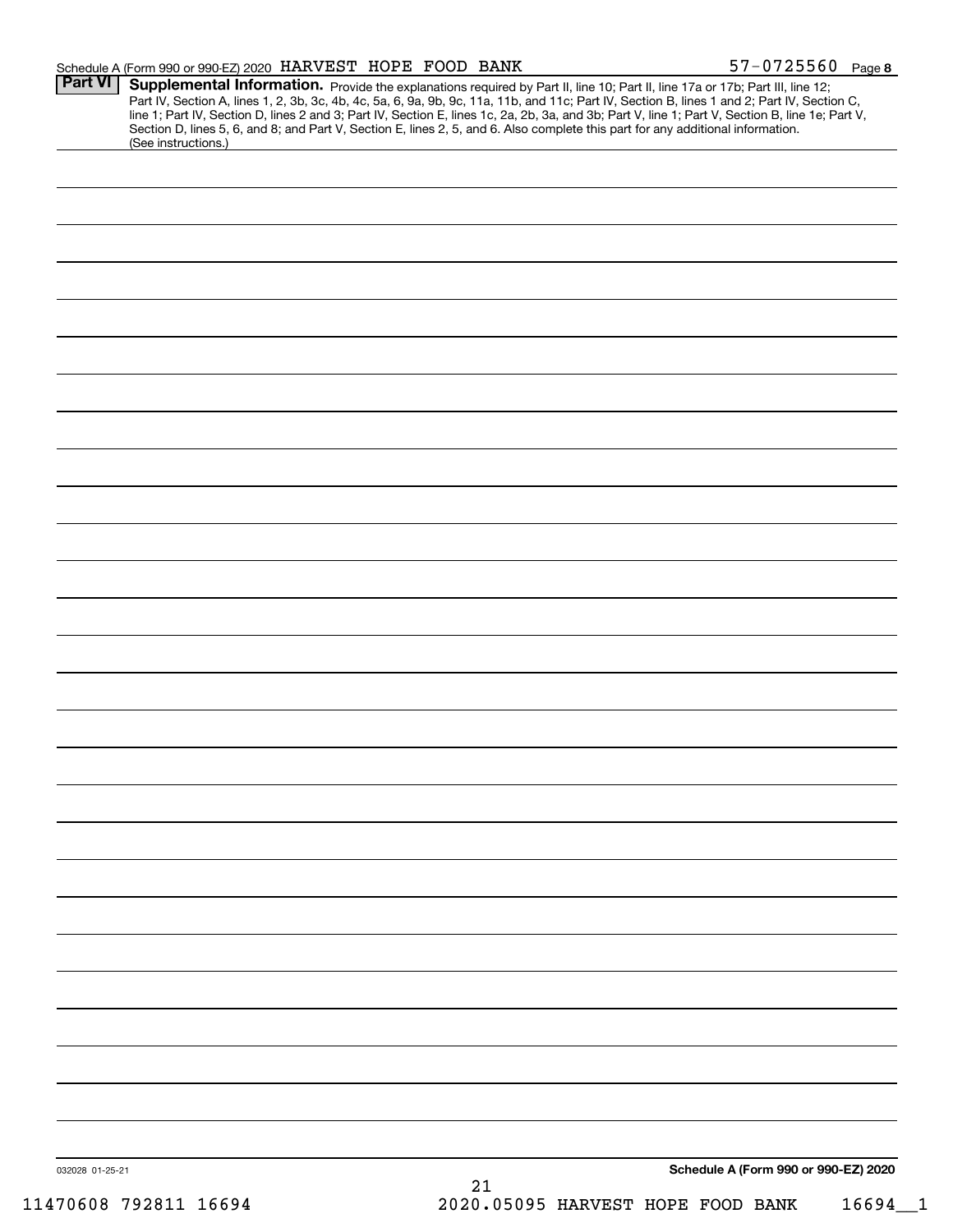Department of the Treasury Internal Revenue Service **(Form 990, 990-EZ, or 990-PF)**

\*\* PUBLIC DISCLOSURE COPY \*\*

## **Schedule B Schedule of Contributors**

**| Attach to Form 990, Form 990-EZ, or Form 990-PF. | Go to www.irs.gov/Form990 for the latest information.** OMB No. 1545-0047

**2020**

**Employer identification number**

| Or 990-PF)                                             |
|--------------------------------------------------------|
| Department of the Treasury<br>Internal Revenue Service |
| Name of the organization                               |

**Organization type** (check one):

### HARVEST HOPE FOOD BANK 57-0725560

| Filers of:         | <b>Section:</b>                                                             |
|--------------------|-----------------------------------------------------------------------------|
| Form 990 or 990-FZ | $\lfloor X \rfloor$ 501(c)( 3) (enter number) organization                  |
|                    | $4947(a)(1)$ nonexempt charitable trust not treated as a private foundation |
|                    | 527 political organization                                                  |
| Form 990-PF        | 501(c)(3) exempt private foundation                                         |
|                    | 4947(a)(1) nonexempt charitable trust treated as a private foundation       |
|                    | 501(c)(3) taxable private foundation                                        |

Check if your organization is covered by the **General Rule** or a **Special Rule. Note:**  Only a section 501(c)(7), (8), or (10) organization can check boxes for both the General Rule and a Special Rule. See instructions.

#### **General Rule**

 $\mathcal{L}^{\text{max}}$ 

For an organization filing Form 990, 990-EZ, or 990-PF that received, during the year, contributions totaling \$5,000 or more (in money or property) from any one contributor. Complete Parts I and II. See instructions for determining a contributor's total contributions.

#### **Special Rules**

any one contributor, during the year, total contributions of the greater of  $\,$  (1) \$5,000; or **(2)** 2% of the amount on (i) Form 990, Part VIII, line 1h;  $\boxed{\textbf{X}}$  For an organization described in section 501(c)(3) filing Form 990 or 990-EZ that met the 33 1/3% support test of the regulations under sections 509(a)(1) and 170(b)(1)(A)(vi), that checked Schedule A (Form 990 or 990-EZ), Part II, line 13, 16a, or 16b, and that received from or (ii) Form 990-EZ, line 1. Complete Parts I and II.

For an organization described in section 501(c)(7), (8), or (10) filing Form 990 or 990-EZ that received from any one contributor, during the year, total contributions of more than \$1,000 exclusively for religious, charitable, scientific, literary, or educational purposes, or for the prevention of cruelty to children or animals. Complete Parts I (entering "N/A" in column (b) instead of the contributor name and address), II, and III.  $\mathcal{L}^{\text{max}}$ 

purpose. Don't complete any of the parts unless the **General Rule** applies to this organization because it received *nonexclusively* year, contributions <sub>exclusively</sub> for religious, charitable, etc., purposes, but no such contributions totaled more than \$1,000. If this box is checked, enter here the total contributions that were received during the year for an  $\;$ exclusively religious, charitable, etc., For an organization described in section 501(c)(7), (8), or (10) filing Form 990 or 990-EZ that received from any one contributor, during the religious, charitable, etc., contributions totaling \$5,000 or more during the year  $\Box$ — $\Box$   $\Box$  $\mathcal{L}^{\text{max}}$ 

**Caution:**  An organization that isn't covered by the General Rule and/or the Special Rules doesn't file Schedule B (Form 990, 990-EZ, or 990-PF),  **must** but it answer "No" on Part IV, line 2, of its Form 990; or check the box on line H of its Form 990-EZ or on its Form 990-PF, Part I, line 2, to certify that it doesn't meet the filing requirements of Schedule B (Form 990, 990-EZ, or 990-PF).

**For Paperwork Reduction Act Notice, see the instructions for Form 990, 990-EZ, or 990-PF. Schedule B (Form 990, 990-EZ, or 990-PF) (2020)** LHA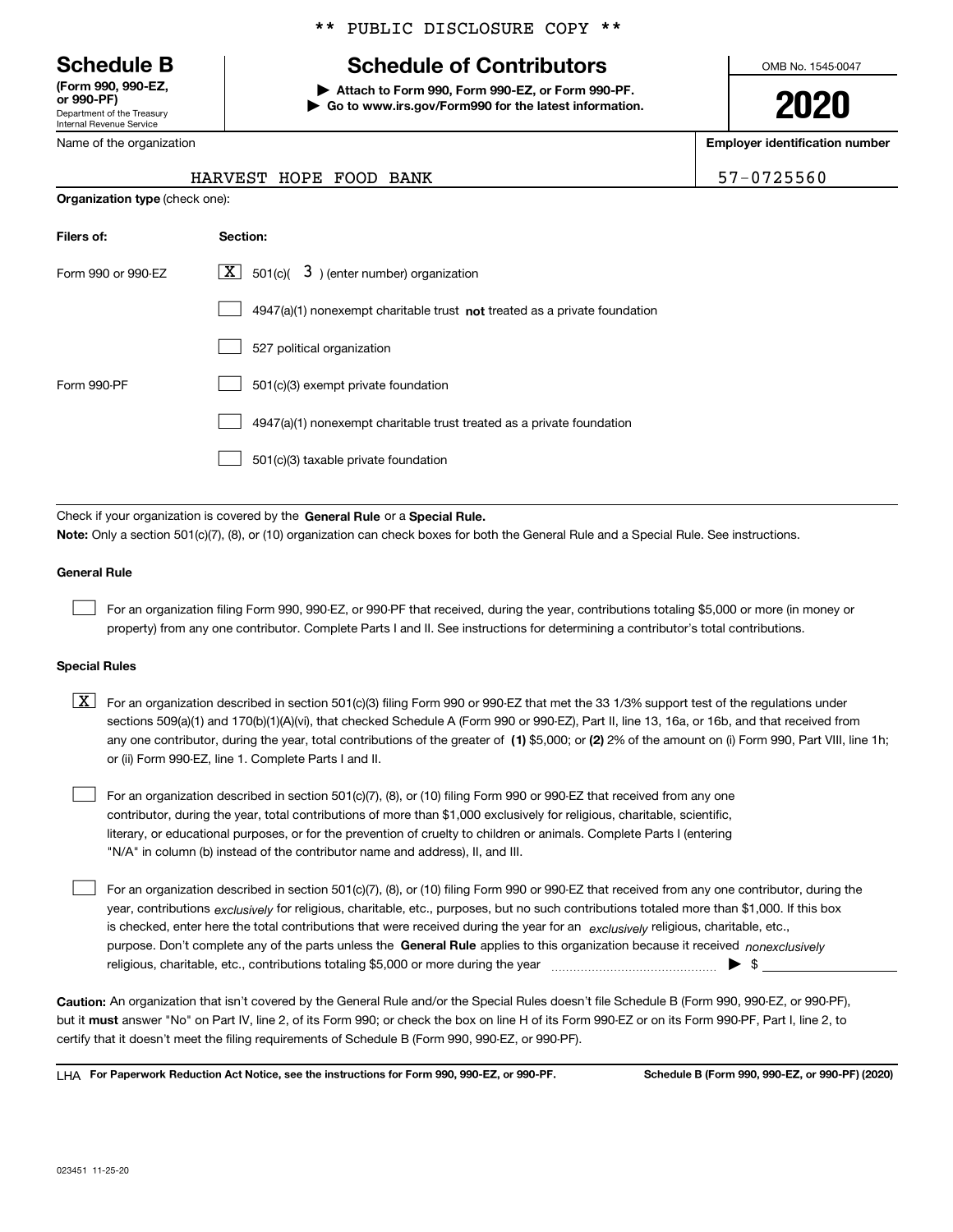#### HARVEST HOPE FOOD BANK

| 57-0725560 |
|------------|
|------------|

|                      | Schedule B (Form 990, 990-EZ, or 990-PF) (2020)                                                       |                                   | Page 2                                                                                                                              |  |                                                                                                                             |
|----------------------|-------------------------------------------------------------------------------------------------------|-----------------------------------|-------------------------------------------------------------------------------------------------------------------------------------|--|-----------------------------------------------------------------------------------------------------------------------------|
| Name of organization |                                                                                                       |                                   | <b>Employer identification number</b>                                                                                               |  |                                                                                                                             |
|                      | HARVEST HOPE FOOD BANK                                                                                |                                   | 57-0725560                                                                                                                          |  |                                                                                                                             |
| Part I               | <b>Contributors</b> (see instructions). Use duplicate copies of Part I if additional space is needed. |                                   |                                                                                                                                     |  |                                                                                                                             |
| (a)<br>No.           | (b)<br>Name, address, and ZIP + 4                                                                     | (c)<br><b>Total contributions</b> | (d)<br>Type of contribution                                                                                                         |  |                                                                                                                             |
| 1                    | 12,578,653.<br>\$                                                                                     |                                   |                                                                                                                                     |  | $\mathbf{X}$<br>Person<br>Payroll<br>Noncash<br>$\overline{\mathbf{x}}$<br>(Complete Part II for<br>noncash contributions.) |
| (a)<br>No.           | (b)<br>Name, address, and ZIP + 4                                                                     | (c)<br><b>Total contributions</b> | (d)<br>Type of contribution                                                                                                         |  |                                                                                                                             |
| 2                    |                                                                                                       | 1,543,984.<br>\$                  | $\overline{\text{X}}$<br>Person<br>Payroll<br>Noncash<br>(Complete Part II for<br>noncash contributions.)                           |  |                                                                                                                             |
| (a)<br>No.           | (b)<br>Name, address, and ZIP + 4                                                                     |                                   | (d)<br><b>Total contributions</b><br>Type of contribution                                                                           |  |                                                                                                                             |
|                      |                                                                                                       | \$                                | Person<br>Payroll<br>Noncash<br>(Complete Part II for<br>noncash contributions.)                                                    |  |                                                                                                                             |
| (a)<br>No.           | (b)<br>Name, address, and ZIP + 4                                                                     | (c)<br><b>Total contributions</b> | (d)<br>Type of contribution                                                                                                         |  |                                                                                                                             |
|                      |                                                                                                       | \$                                | Person<br>Payroll<br>Noncash<br>(Complete Part II for<br>noncash contributions.)                                                    |  |                                                                                                                             |
| (a)<br>No.           | (b)<br>Name, address, and ZIP + 4                                                                     | (c)<br><b>Total contributions</b> | (d)<br>Type of contribution                                                                                                         |  |                                                                                                                             |
|                      |                                                                                                       | \$                                | Person<br>Payroll<br>Noncash<br>(Complete Part II for<br>noncash contributions.)                                                    |  |                                                                                                                             |
| (a)<br>No.           | (b)<br>Name, address, and ZIP + 4                                                                     | (c)<br><b>Total contributions</b> | (d)<br>Type of contribution                                                                                                         |  |                                                                                                                             |
| 023452 11-25-20      |                                                                                                       | \$                                | Person<br>Payroll<br>Noncash<br>(Complete Part II for<br>noncash contributions.)<br>Schedule B (Form 990, 990-EZ, or 990-PF) (2020) |  |                                                                                                                             |

11470608 792811 16694 2020.05095 HARVEST HOPE FOOD BANK 16694\_\_1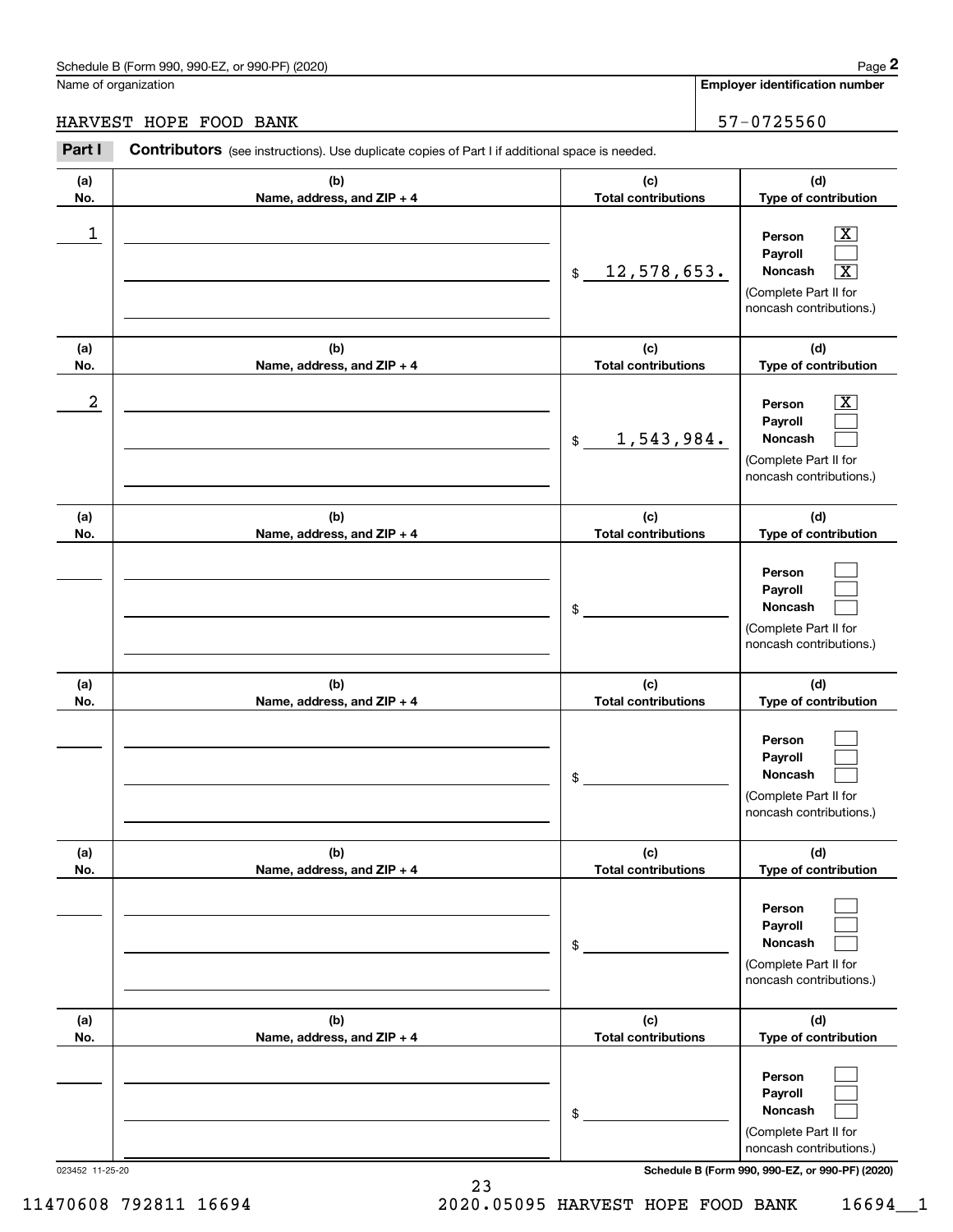**Employer identification number**

HARVEST HOPE FOOD BANK | 57-0725560

Employer identification Page 3<br>
Iame of organization<br> **3Part II Noncash Property** (see instructions). Use duplicate copies of Part II if additional space is needed.<br> **3Part II Noncash Property** (see instructions). Use

| (a)             |                                              | (c)                                      |                                                 |
|-----------------|----------------------------------------------|------------------------------------------|-------------------------------------------------|
| No.<br>from     | (b)<br>Description of noncash property given | FMV (or estimate)                        | (d)<br>Date received                            |
| Part I          |                                              | (See instructions.)                      |                                                 |
|                 | FOOD                                         |                                          |                                                 |
| 1               |                                              |                                          |                                                 |
|                 |                                              | 12,578,653.<br>\$                        |                                                 |
|                 |                                              |                                          |                                                 |
| (a)             |                                              |                                          |                                                 |
| No.             | (b)                                          | (c)<br>FMV (or estimate)                 | (d)                                             |
| from<br>Part I  | Description of noncash property given        | (See instructions.)                      | Date received                                   |
|                 |                                              |                                          |                                                 |
|                 |                                              |                                          |                                                 |
|                 |                                              |                                          |                                                 |
|                 |                                              | $\mathsf{\$}$                            |                                                 |
|                 |                                              |                                          |                                                 |
| (a)<br>No.      | (b)                                          | (c)                                      | (d)                                             |
| from            | Description of noncash property given        | FMV (or estimate)                        | Date received                                   |
| Part I          |                                              | (See instructions.)                      |                                                 |
|                 |                                              |                                          |                                                 |
|                 |                                              |                                          |                                                 |
|                 |                                              | $\frac{1}{2}$                            |                                                 |
|                 |                                              |                                          |                                                 |
| (a)             |                                              | (c)                                      |                                                 |
| No.             | (b)                                          | FMV (or estimate)                        | (d)                                             |
| from<br>Part I  | Description of noncash property given        | (See instructions.)                      | Date received                                   |
|                 |                                              |                                          |                                                 |
|                 |                                              |                                          |                                                 |
|                 |                                              |                                          |                                                 |
|                 |                                              | \$                                       |                                                 |
| (a)             |                                              |                                          |                                                 |
| No.             | (b)                                          | (c)                                      | (d)                                             |
| from            | Description of noncash property given        | FMV (or estimate)<br>(See instructions.) | Date received                                   |
| Part I          |                                              |                                          |                                                 |
|                 |                                              |                                          |                                                 |
|                 |                                              |                                          |                                                 |
|                 |                                              | \$                                       |                                                 |
|                 |                                              |                                          |                                                 |
| (a)             |                                              | (c)                                      |                                                 |
| No.             | (b)                                          | FMV (or estimate)                        | (d)                                             |
| from<br>Part I  | Description of noncash property given        | (See instructions.)                      | Date received                                   |
|                 |                                              |                                          |                                                 |
|                 |                                              |                                          |                                                 |
|                 |                                              |                                          |                                                 |
|                 |                                              | \$                                       |                                                 |
| 023453 11-25-20 |                                              |                                          | Schedule B (Form 990, 990-EZ, or 990-PF) (2020) |

24

11470608 792811 16694 2020.05095 HARVEST HOPE FOOD BANK 16694\_\_1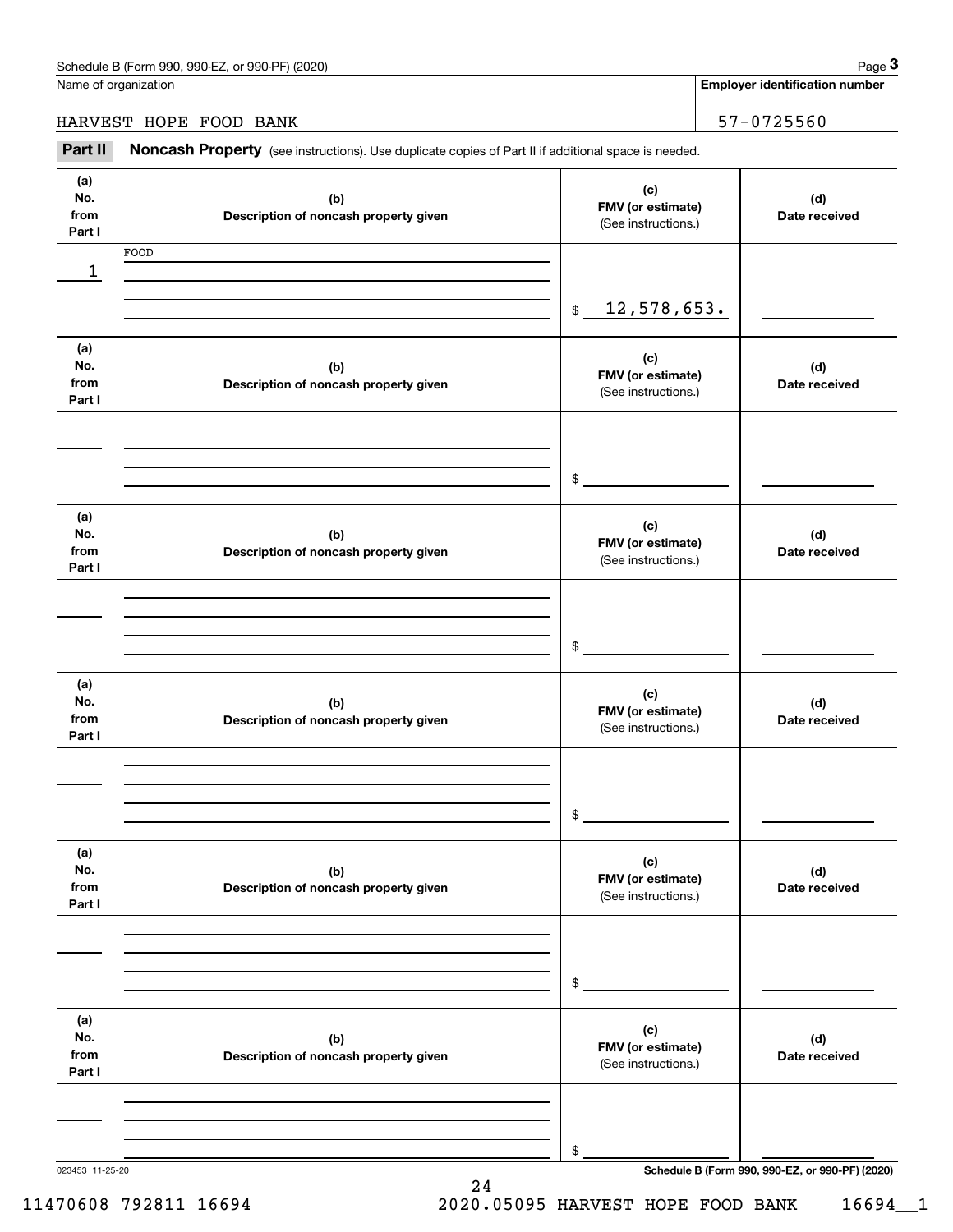|                           | Schedule B (Form 990, 990-EZ, or 990-PF) (2020)                                                                                                                                                                                                                                                 |                                          | Page 4                                                                                                                                                         |  |  |  |  |
|---------------------------|-------------------------------------------------------------------------------------------------------------------------------------------------------------------------------------------------------------------------------------------------------------------------------------------------|------------------------------------------|----------------------------------------------------------------------------------------------------------------------------------------------------------------|--|--|--|--|
|                           | Name of organization                                                                                                                                                                                                                                                                            |                                          | <b>Employer identification number</b>                                                                                                                          |  |  |  |  |
|                           | HARVEST HOPE FOOD BANK                                                                                                                                                                                                                                                                          |                                          | 57-0725560                                                                                                                                                     |  |  |  |  |
| Part III                  | from any one contributor. Complete columns (a) through (e) and the following line entry. For organizations<br>completing Part III, enter the total of exclusively religious, charitable, etc., contributions of \$1,000 or less for the year. (Enter this info. once.) $\blacktriangleright$ \$ |                                          | Exclusively religious, charitable, etc., contributions to organizations described in section 501(c)(7), (8), or (10) that total more than \$1,000 for the year |  |  |  |  |
|                           | Use duplicate copies of Part III if additional space is needed.                                                                                                                                                                                                                                 |                                          |                                                                                                                                                                |  |  |  |  |
| (a) No.<br>from<br>Part I | (b) Purpose of gift                                                                                                                                                                                                                                                                             | (c) Use of gift                          | (d) Description of how gift is held                                                                                                                            |  |  |  |  |
|                           |                                                                                                                                                                                                                                                                                                 |                                          |                                                                                                                                                                |  |  |  |  |
|                           |                                                                                                                                                                                                                                                                                                 |                                          |                                                                                                                                                                |  |  |  |  |
|                           |                                                                                                                                                                                                                                                                                                 | (e) Transfer of gift                     |                                                                                                                                                                |  |  |  |  |
|                           | Transferee's name, address, and ZIP + 4                                                                                                                                                                                                                                                         |                                          | Relationship of transferor to transferee                                                                                                                       |  |  |  |  |
|                           |                                                                                                                                                                                                                                                                                                 |                                          |                                                                                                                                                                |  |  |  |  |
| (a) No.<br>from           | (b) Purpose of gift                                                                                                                                                                                                                                                                             | (c) Use of gift                          | (d) Description of how gift is held                                                                                                                            |  |  |  |  |
| Part I                    |                                                                                                                                                                                                                                                                                                 |                                          |                                                                                                                                                                |  |  |  |  |
|                           |                                                                                                                                                                                                                                                                                                 |                                          |                                                                                                                                                                |  |  |  |  |
|                           | (e) Transfer of gift                                                                                                                                                                                                                                                                            |                                          |                                                                                                                                                                |  |  |  |  |
|                           | Transferee's name, address, and ZIP + 4                                                                                                                                                                                                                                                         |                                          | Relationship of transferor to transferee                                                                                                                       |  |  |  |  |
|                           |                                                                                                                                                                                                                                                                                                 |                                          |                                                                                                                                                                |  |  |  |  |
| (a) No.                   |                                                                                                                                                                                                                                                                                                 |                                          |                                                                                                                                                                |  |  |  |  |
| from<br>Part I            | (b) Purpose of gift                                                                                                                                                                                                                                                                             | (c) Use of gift                          | (d) Description of how gift is held                                                                                                                            |  |  |  |  |
|                           |                                                                                                                                                                                                                                                                                                 |                                          |                                                                                                                                                                |  |  |  |  |
|                           |                                                                                                                                                                                                                                                                                                 | (e) Transfer of gift                     |                                                                                                                                                                |  |  |  |  |
|                           | Transferee's name, address, and ZIP + 4                                                                                                                                                                                                                                                         | Relationship of transferor to transferee |                                                                                                                                                                |  |  |  |  |
|                           |                                                                                                                                                                                                                                                                                                 |                                          |                                                                                                                                                                |  |  |  |  |
|                           |                                                                                                                                                                                                                                                                                                 |                                          |                                                                                                                                                                |  |  |  |  |
| (a) No.<br>from<br>Part I | (b) Purpose of gift                                                                                                                                                                                                                                                                             | (c) Use of gift                          | (d) Description of how gift is held                                                                                                                            |  |  |  |  |
|                           |                                                                                                                                                                                                                                                                                                 |                                          |                                                                                                                                                                |  |  |  |  |
|                           |                                                                                                                                                                                                                                                                                                 |                                          |                                                                                                                                                                |  |  |  |  |
|                           |                                                                                                                                                                                                                                                                                                 | (e) Transfer of gift                     |                                                                                                                                                                |  |  |  |  |
|                           | Transferee's name, address, and ZIP + 4                                                                                                                                                                                                                                                         |                                          | Relationship of transferor to transferee                                                                                                                       |  |  |  |  |
|                           |                                                                                                                                                                                                                                                                                                 |                                          |                                                                                                                                                                |  |  |  |  |
|                           |                                                                                                                                                                                                                                                                                                 |                                          |                                                                                                                                                                |  |  |  |  |

25

**Schedule B (Form 990, 990-EZ, or 990-PF) (2020)**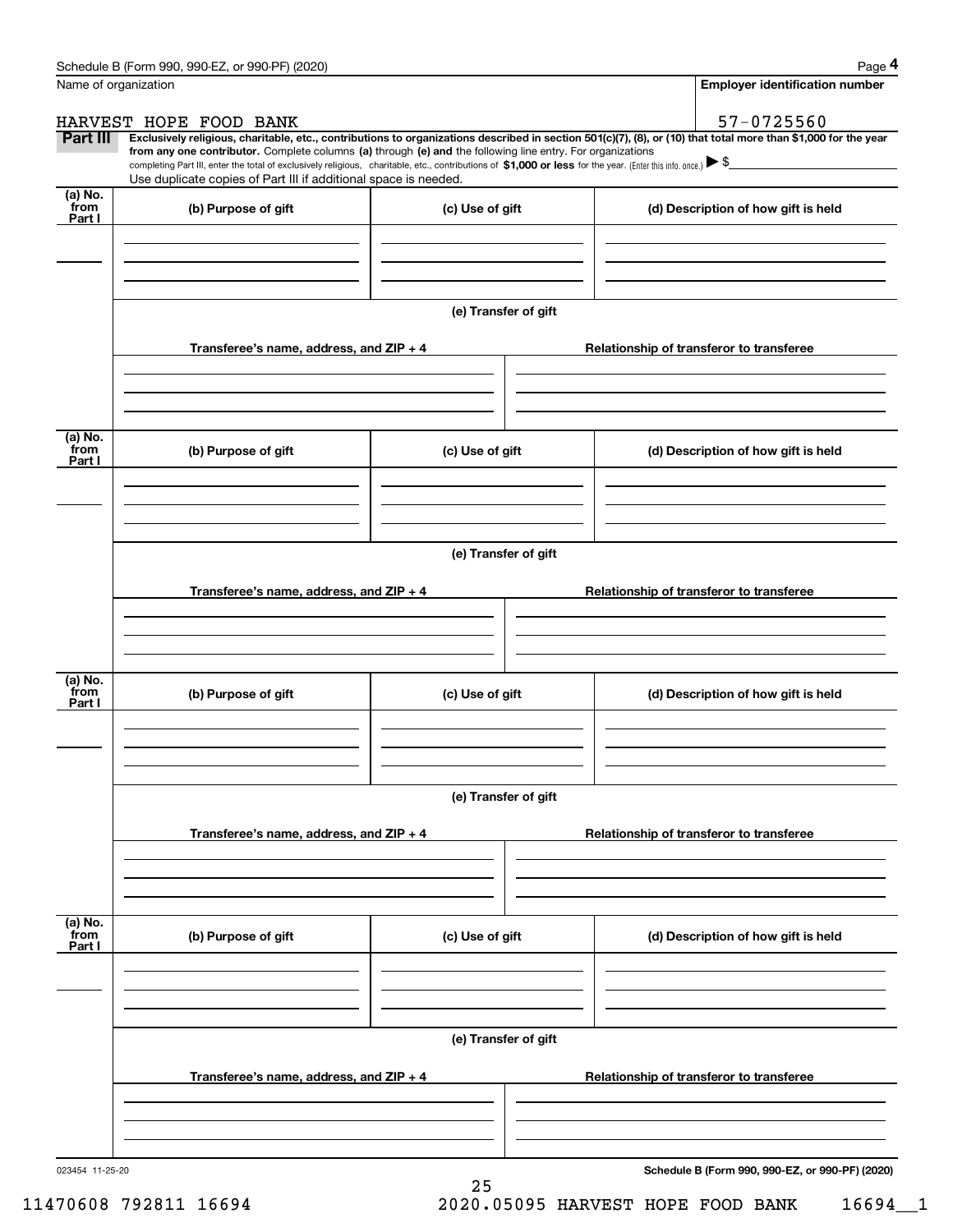|         | <b>SCHEDULE D</b>                                                                                                                                                                                                                                        |                                                                                                        | <b>Supplemental Financial Statements</b>                                                                                                                                                                                                                                        |    | OMB No. 1545-0047                                  |  |  |
|---------|----------------------------------------------------------------------------------------------------------------------------------------------------------------------------------------------------------------------------------------------------------|--------------------------------------------------------------------------------------------------------|---------------------------------------------------------------------------------------------------------------------------------------------------------------------------------------------------------------------------------------------------------------------------------|----|----------------------------------------------------|--|--|
|         | (Form 990)                                                                                                                                                                                                                                               |                                                                                                        | Complete if the organization answered "Yes" on Form 990,                                                                                                                                                                                                                        |    |                                                    |  |  |
|         |                                                                                                                                                                                                                                                          |                                                                                                        | Part IV, line 6, 7, 8, 9, 10, 11a, 11b, 11c, 11d, 11e, 11f, 12a, or 12b.                                                                                                                                                                                                        |    | <b>Open to Public</b>                              |  |  |
|         | Department of the Treasury<br>Internal Revenue Service                                                                                                                                                                                                   |                                                                                                        | Attach to Form 990.<br>Go to www.irs.gov/Form990 for instructions and the latest information.                                                                                                                                                                                   |    | Inspection                                         |  |  |
|         | Name of the organization                                                                                                                                                                                                                                 | HARVEST HOPE FOOD BANK                                                                                 |                                                                                                                                                                                                                                                                                 |    | <b>Employer identification number</b>              |  |  |
| Part I  |                                                                                                                                                                                                                                                          |                                                                                                        | 57-0725560<br>Organizations Maintaining Donor Advised Funds or Other Similar Funds or Accounts. Complete if the                                                                                                                                                                 |    |                                                    |  |  |
|         |                                                                                                                                                                                                                                                          | organization answered "Yes" on Form 990, Part IV, line 6.                                              |                                                                                                                                                                                                                                                                                 |    |                                                    |  |  |
|         |                                                                                                                                                                                                                                                          |                                                                                                        | (a) Donor advised funds                                                                                                                                                                                                                                                         |    | (b) Funds and other accounts                       |  |  |
| 1       |                                                                                                                                                                                                                                                          |                                                                                                        |                                                                                                                                                                                                                                                                                 |    |                                                    |  |  |
| 2       |                                                                                                                                                                                                                                                          | Aggregate value of contributions to (during year)                                                      |                                                                                                                                                                                                                                                                                 |    |                                                    |  |  |
| з       |                                                                                                                                                                                                                                                          |                                                                                                        |                                                                                                                                                                                                                                                                                 |    |                                                    |  |  |
| 4       |                                                                                                                                                                                                                                                          |                                                                                                        |                                                                                                                                                                                                                                                                                 |    |                                                    |  |  |
| 5       |                                                                                                                                                                                                                                                          |                                                                                                        | Did the organization inform all donors and donor advisors in writing that the assets held in donor advised funds                                                                                                                                                                |    |                                                    |  |  |
|         |                                                                                                                                                                                                                                                          |                                                                                                        |                                                                                                                                                                                                                                                                                 |    | Yes<br>No                                          |  |  |
| 6       |                                                                                                                                                                                                                                                          |                                                                                                        | Did the organization inform all grantees, donors, and donor advisors in writing that grant funds can be used only                                                                                                                                                               |    |                                                    |  |  |
|         | impermissible private benefit?                                                                                                                                                                                                                           |                                                                                                        | for charitable purposes and not for the benefit of the donor or donor advisor, or for any other purpose conferring                                                                                                                                                              |    | Yes<br>No                                          |  |  |
| Part II |                                                                                                                                                                                                                                                          |                                                                                                        | Conservation Easements. Complete if the organization answered "Yes" on Form 990, Part IV, line 7.                                                                                                                                                                               |    |                                                    |  |  |
| 1.      |                                                                                                                                                                                                                                                          | Purpose(s) of conservation easements held by the organization (check all that apply).                  |                                                                                                                                                                                                                                                                                 |    |                                                    |  |  |
|         |                                                                                                                                                                                                                                                          | Preservation of land for public use (for example, recreation or education)                             |                                                                                                                                                                                                                                                                                 |    | Preservation of a historically important land area |  |  |
|         |                                                                                                                                                                                                                                                          | Protection of natural habitat                                                                          | Preservation of a certified historic structure                                                                                                                                                                                                                                  |    |                                                    |  |  |
|         |                                                                                                                                                                                                                                                          | Preservation of open space                                                                             |                                                                                                                                                                                                                                                                                 |    |                                                    |  |  |
| 2       |                                                                                                                                                                                                                                                          |                                                                                                        | Complete lines 2a through 2d if the organization held a qualified conservation contribution in the form of a conservation easement on the last                                                                                                                                  |    |                                                    |  |  |
|         | day of the tax year.                                                                                                                                                                                                                                     |                                                                                                        |                                                                                                                                                                                                                                                                                 |    | Held at the End of the Tax Year                    |  |  |
|         |                                                                                                                                                                                                                                                          | Total number of conservation easements                                                                 |                                                                                                                                                                                                                                                                                 | 2a |                                                    |  |  |
|         | Total acreage restricted by conservation easements                                                                                                                                                                                                       | 2b                                                                                                     |                                                                                                                                                                                                                                                                                 |    |                                                    |  |  |
|         | Number of conservation easements on a certified historic structure included in (a) manufacture included in (a)                                                                                                                                           | 2 <sub>c</sub>                                                                                         |                                                                                                                                                                                                                                                                                 |    |                                                    |  |  |
|         | d Number of conservation easements included in (c) acquired after 7/25/06, and not on a historic structure                                                                                                                                               | 2d                                                                                                     |                                                                                                                                                                                                                                                                                 |    |                                                    |  |  |
| 3       |                                                                                                                                                                                                                                                          |                                                                                                        | Number of conservation easements modified, transferred, released, extinguished, or terminated by the organization during the tax                                                                                                                                                |    |                                                    |  |  |
|         | $\vee$ ear                                                                                                                                                                                                                                               |                                                                                                        |                                                                                                                                                                                                                                                                                 |    |                                                    |  |  |
| 4       |                                                                                                                                                                                                                                                          | Number of states where property subject to conservation easement is located $\blacktriangleright$      |                                                                                                                                                                                                                                                                                 |    |                                                    |  |  |
| 5       |                                                                                                                                                                                                                                                          | Does the organization have a written policy regarding the periodic monitoring, inspection, handling of |                                                                                                                                                                                                                                                                                 |    |                                                    |  |  |
|         |                                                                                                                                                                                                                                                          | violations, and enforcement of the conservation easements it holds?                                    |                                                                                                                                                                                                                                                                                 |    | No<br>Yes                                          |  |  |
|         |                                                                                                                                                                                                                                                          |                                                                                                        | Staff and volunteer hours devoted to monitoring, inspecting, handling of violations, and enforcing conservation easements during the year                                                                                                                                       |    |                                                    |  |  |
|         |                                                                                                                                                                                                                                                          |                                                                                                        |                                                                                                                                                                                                                                                                                 |    |                                                    |  |  |
| 7       |                                                                                                                                                                                                                                                          |                                                                                                        | Amount of expenses incurred in monitoring, inspecting, handling of violations, and enforcing conservation easements during the year                                                                                                                                             |    |                                                    |  |  |
|         | ▶ \$                                                                                                                                                                                                                                                     |                                                                                                        | Does each conservation easement reported on line 2(d) above satisfy the requirements of section 170(h)(4)(B)(i)                                                                                                                                                                 |    |                                                    |  |  |
| 8       | and section $170(h)(4)(B)(ii)?$                                                                                                                                                                                                                          |                                                                                                        |                                                                                                                                                                                                                                                                                 |    | Yes<br>No                                          |  |  |
| 9       |                                                                                                                                                                                                                                                          |                                                                                                        |                                                                                                                                                                                                                                                                                 |    |                                                    |  |  |
|         | In Part XIII, describe how the organization reports conservation easements in its revenue and expense statement and<br>balance sheet, and include, if applicable, the text of the footnote to the organization's financial statements that describes the |                                                                                                        |                                                                                                                                                                                                                                                                                 |    |                                                    |  |  |
|         |                                                                                                                                                                                                                                                          | organization's accounting for conservation easements.                                                  |                                                                                                                                                                                                                                                                                 |    |                                                    |  |  |
|         | Part III                                                                                                                                                                                                                                                 |                                                                                                        | Organizations Maintaining Collections of Art, Historical Treasures, or Other Similar Assets.                                                                                                                                                                                    |    |                                                    |  |  |
|         |                                                                                                                                                                                                                                                          | Complete if the organization answered "Yes" on Form 990, Part IV, line 8.                              |                                                                                                                                                                                                                                                                                 |    |                                                    |  |  |
|         |                                                                                                                                                                                                                                                          |                                                                                                        | 1a If the organization elected, as permitted under FASB ASC 958, not to report in its revenue statement and balance sheet works                                                                                                                                                 |    |                                                    |  |  |
|         |                                                                                                                                                                                                                                                          |                                                                                                        | of art, historical treasures, or other similar assets held for public exhibition, education, or research in furtherance of public                                                                                                                                               |    |                                                    |  |  |
|         | service, provide in Part XIII the text of the footnote to its financial statements that describes these items.                                                                                                                                           |                                                                                                        |                                                                                                                                                                                                                                                                                 |    |                                                    |  |  |
|         |                                                                                                                                                                                                                                                          |                                                                                                        | <b>b</b> If the organization elected, as permitted under FASB ASC 958, to report in its revenue statement and balance sheet works of<br>art, historical treasures, or other similar assets held for public exhibition, education, or research in furtherance of public service, |    |                                                    |  |  |
|         |                                                                                                                                                                                                                                                          | provide the following amounts relating to these items:                                                 |                                                                                                                                                                                                                                                                                 |    |                                                    |  |  |
|         |                                                                                                                                                                                                                                                          |                                                                                                        |                                                                                                                                                                                                                                                                                 |    | \$                                                 |  |  |
|         |                                                                                                                                                                                                                                                          | (ii) Assets included in Form 990, Part X                                                               |                                                                                                                                                                                                                                                                                 |    | $\blacktriangleright$ s                            |  |  |
| 2       |                                                                                                                                                                                                                                                          |                                                                                                        | If the organization received or held works of art, historical treasures, or other similar assets for financial gain, provide                                                                                                                                                    |    |                                                    |  |  |
|         |                                                                                                                                                                                                                                                          | the following amounts required to be reported under FASB ASC 958 relating to these items:              |                                                                                                                                                                                                                                                                                 |    |                                                    |  |  |
| a       |                                                                                                                                                                                                                                                          |                                                                                                        |                                                                                                                                                                                                                                                                                 |    | - \$                                               |  |  |
|         |                                                                                                                                                                                                                                                          |                                                                                                        |                                                                                                                                                                                                                                                                                 |    | $\blacktriangleright$ s                            |  |  |

032051 12-01-20 **For Paperwork Reduction Act Notice, see the Instructions for Form 990. Schedule D (Form 990) 2020** LHA

26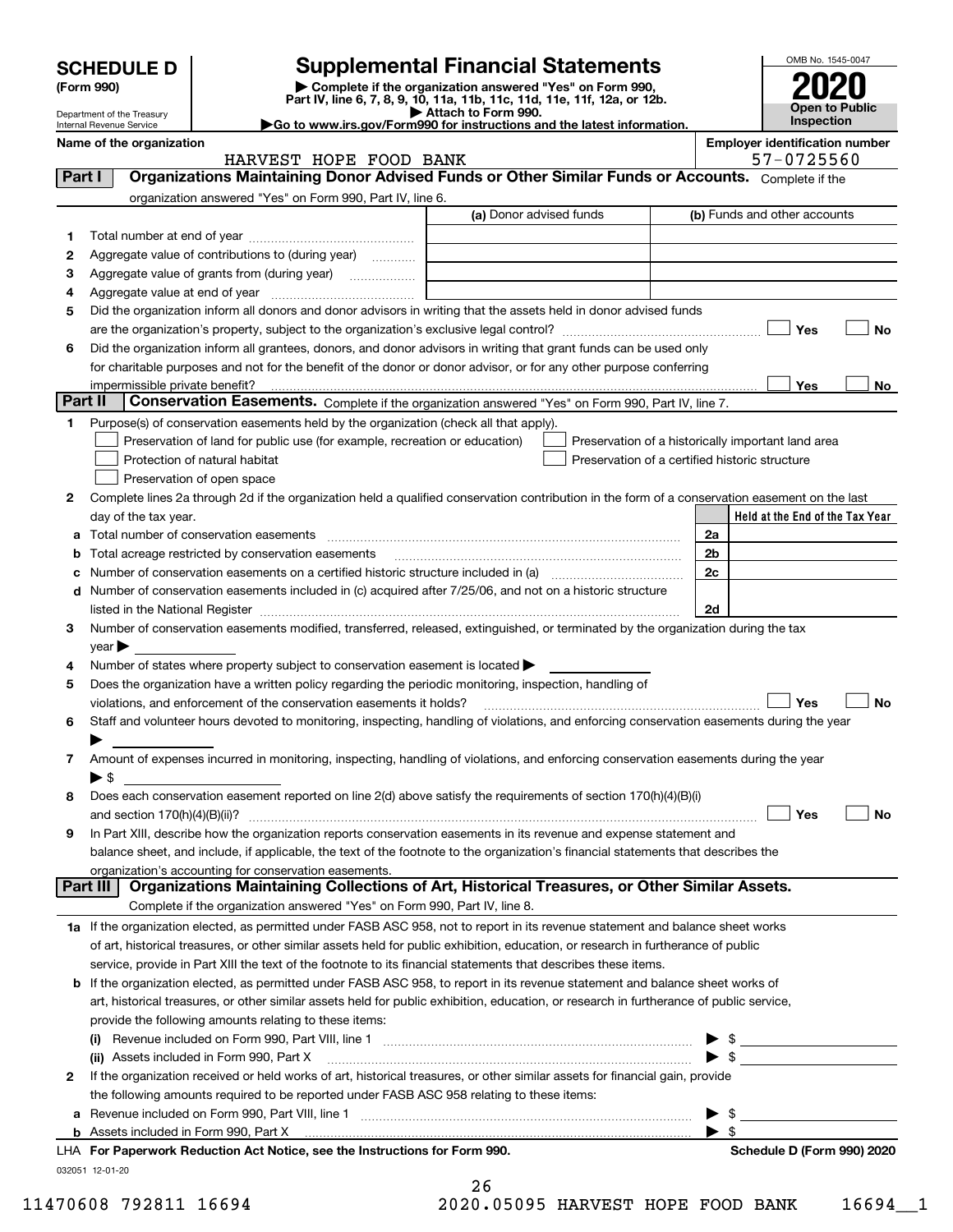|        | Schedule D (Form 990) 2020                                                                                                                                                                                                     | HARVEST HOPE FOOD BANK                  |   |                |                                                      |  |                                 | $57 - 0725560$ Page 2 |                     |          |     |
|--------|--------------------------------------------------------------------------------------------------------------------------------------------------------------------------------------------------------------------------------|-----------------------------------------|---|----------------|------------------------------------------------------|--|---------------------------------|-----------------------|---------------------|----------|-----|
|        | Part III<br>Organizations Maintaining Collections of Art, Historical Treasures, or Other Similar Assets (continued)                                                                                                            |                                         |   |                |                                                      |  |                                 |                       |                     |          |     |
| 3      | Using the organization's acquisition, accession, and other records, check any of the following that make significant use of its                                                                                                |                                         |   |                |                                                      |  |                                 |                       |                     |          |     |
|        | collection items (check all that apply):                                                                                                                                                                                       |                                         |   |                |                                                      |  |                                 |                       |                     |          |     |
| a      | Public exhibition                                                                                                                                                                                                              |                                         |   |                | Loan or exchange program                             |  |                                 |                       |                     |          |     |
| b      | Scholarly research                                                                                                                                                                                                             | е                                       |   |                | Other <b>Committee Committee Committee Committee</b> |  |                                 |                       |                     |          |     |
| с      | Preservation for future generations                                                                                                                                                                                            |                                         |   |                |                                                      |  |                                 |                       |                     |          |     |
| 4      | Provide a description of the organization's collections and explain how they further the organization's exempt purpose in Part XIII.                                                                                           |                                         |   |                |                                                      |  |                                 |                       |                     |          |     |
| 5      | During the year, did the organization solicit or receive donations of art, historical treasures, or other similar assets                                                                                                       |                                         |   |                |                                                      |  |                                 |                       |                     |          |     |
|        | to be sold to raise funds rather than to be maintained as part of the organization's collection?<br>Yes<br>No                                                                                                                  |                                         |   |                |                                                      |  |                                 |                       |                     |          |     |
|        | <b>Part IV</b><br>Escrow and Custodial Arrangements. Complete if the organization answered "Yes" on Form 990, Part IV, line 9, or                                                                                              |                                         |   |                |                                                      |  |                                 |                       |                     |          |     |
|        | reported an amount on Form 990, Part X, line 21.                                                                                                                                                                               |                                         |   |                |                                                      |  |                                 |                       |                     |          |     |
|        | 1a Is the organization an agent, trustee, custodian or other intermediary for contributions or other assets not included                                                                                                       |                                         |   |                |                                                      |  |                                 |                       |                     |          |     |
|        | on Form 990, Part X? [11] matter contracts and contracts and contracts are contracted as a form 990, Part X?                                                                                                                   |                                         |   |                |                                                      |  |                                 |                       | Yes                 |          | No  |
|        | b If "Yes," explain the arrangement in Part XIII and complete the following table:                                                                                                                                             |                                         |   |                |                                                      |  |                                 |                       |                     |          |     |
|        |                                                                                                                                                                                                                                |                                         |   |                |                                                      |  |                                 |                       | Amount              |          |     |
| c      | Beginning balance measurements and contain a series of the series of the series of the series of the series of                                                                                                                 |                                         |   |                |                                                      |  | 1c                              |                       |                     |          |     |
|        | Additions during the year manufactured and an account of the state of the state of the state of the state of the state of the state of the state of the state of the state of the state of the state of the state of the state |                                         |   |                |                                                      |  | 1d                              |                       |                     |          |     |
|        | Distributions during the year manufactured and continuum and continuum and continuum and continuum and continuum                                                                                                               |                                         |   |                |                                                      |  | 1e                              |                       |                     |          |     |
| Ť.     |                                                                                                                                                                                                                                |                                         |   |                |                                                      |  | 1f                              |                       |                     |          |     |
|        | 2a Did the organization include an amount on Form 990, Part X, line 21, for escrow or custodial account liability?                                                                                                             |                                         |   |                |                                                      |  |                                 | .                     | Yes                 |          | No  |
| Part V | <b>b</b> If "Yes," explain the arrangement in Part XIII. Check here if the explanation has been provided on Part XIII<br>Endowment Funds. Complete if the organization answered "Yes" on Form 990, Part IV, line 10.           |                                         |   |                |                                                      |  |                                 |                       |                     |          |     |
|        |                                                                                                                                                                                                                                |                                         |   |                |                                                      |  |                                 |                       |                     |          |     |
|        |                                                                                                                                                                                                                                | (a) Current year                        |   | (b) Prior year | (c) Two years back                                   |  | (d) Three years back            |                       | (e) Four years back |          |     |
| 1a     | Beginning of year balance                                                                                                                                                                                                      |                                         |   |                |                                                      |  |                                 |                       |                     |          |     |
|        |                                                                                                                                                                                                                                |                                         |   |                |                                                      |  |                                 |                       |                     |          |     |
|        | Net investment earnings, gains, and losses                                                                                                                                                                                     |                                         |   |                |                                                      |  |                                 |                       |                     |          |     |
| d      |                                                                                                                                                                                                                                |                                         |   |                |                                                      |  |                                 |                       |                     |          |     |
|        | e Other expenditures for facilities                                                                                                                                                                                            |                                         |   |                |                                                      |  |                                 |                       |                     |          |     |
|        | and programs                                                                                                                                                                                                                   |                                         |   |                |                                                      |  |                                 |                       |                     |          |     |
|        | End of year balance                                                                                                                                                                                                            |                                         |   |                |                                                      |  |                                 |                       |                     |          |     |
| g<br>2 | Provide the estimated percentage of the current year end balance (line 1g, column (a)) held as:                                                                                                                                |                                         |   |                |                                                      |  |                                 |                       |                     |          |     |
| а      | Board designated or quasi-endowment                                                                                                                                                                                            |                                         | ℅ |                |                                                      |  |                                 |                       |                     |          |     |
|        | Permanent endowment > <u>example</u>                                                                                                                                                                                           | %                                       |   |                |                                                      |  |                                 |                       |                     |          |     |
|        | Term endowment $\blacktriangleright$                                                                                                                                                                                           | %                                       |   |                |                                                      |  |                                 |                       |                     |          |     |
|        | The percentages on lines 2a, 2b, and 2c should equal 100%.                                                                                                                                                                     |                                         |   |                |                                                      |  |                                 |                       |                     |          |     |
|        | 3a Are there endowment funds not in the possession of the organization that are held and administered for the organization                                                                                                     |                                         |   |                |                                                      |  |                                 |                       |                     |          |     |
|        | by:                                                                                                                                                                                                                            |                                         |   |                |                                                      |  |                                 |                       |                     | Yes      | No. |
|        | (i)                                                                                                                                                                                                                            |                                         |   |                |                                                      |  |                                 |                       | 3a(i)               |          |     |
|        |                                                                                                                                                                                                                                |                                         |   |                |                                                      |  |                                 |                       | 3a(ii)              |          |     |
|        |                                                                                                                                                                                                                                |                                         |   |                |                                                      |  |                                 |                       | 3b                  |          |     |
|        | Describe in Part XIII the intended uses of the organization's endowment funds.                                                                                                                                                 |                                         |   |                |                                                      |  |                                 |                       |                     |          |     |
|        | Land, Buildings, and Equipment.<br>Part VI                                                                                                                                                                                     |                                         |   |                |                                                      |  |                                 |                       |                     |          |     |
|        | Complete if the organization answered "Yes" on Form 990, Part IV, line 11a. See Form 990, Part X, line 10.                                                                                                                     |                                         |   |                |                                                      |  |                                 |                       |                     |          |     |
|        | Description of property                                                                                                                                                                                                        | (a) Cost or other<br>basis (investment) |   |                | (b) Cost or other<br>basis (other)                   |  | (c) Accumulated<br>depreciation |                       | (d) Book value      |          |     |
|        |                                                                                                                                                                                                                                |                                         |   |                | 679,134.                                             |  |                                 |                       |                     | 679,134. |     |
| b      |                                                                                                                                                                                                                                |                                         |   |                | 3, 367, 675.                                         |  | 1,496,867.                      |                       | 1,870,808.          |          |     |
|        |                                                                                                                                                                                                                                |                                         |   |                | 226,080.                                             |  | 69,506.                         |                       | 156,574.            |          |     |
|        |                                                                                                                                                                                                                                |                                         |   |                | 3,341,072.                                           |  | 2,665,575.                      |                       | 675, 497.           |          |     |
|        |                                                                                                                                                                                                                                |                                         |   |                | 326,047.                                             |  | 234,459.                        |                       |                     | 91,588.  |     |
|        |                                                                                                                                                                                                                                |                                         |   |                |                                                      |  |                                 |                       | 3,473,601.          |          |     |
|        |                                                                                                                                                                                                                                |                                         |   |                |                                                      |  |                                 |                       |                     |          |     |

**Schedule D (Form 990) 2020**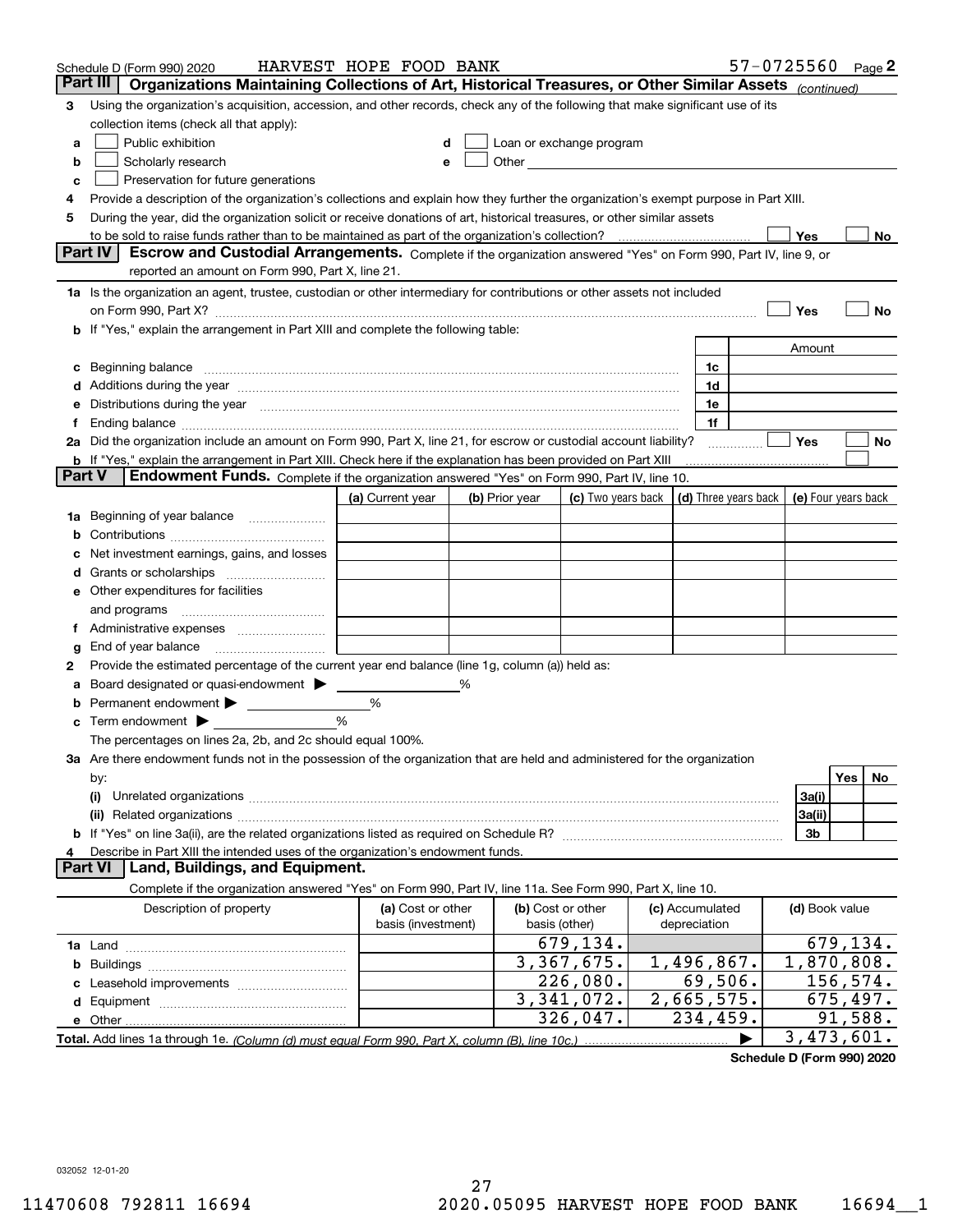Complete if the organization answered "Yes" on Form 990, Part IV, line 11b. See Form 990, Part X, line 12.

| (a) Description of security or category (including name of security)                          | (b) Book value | (c) Method of valuation: Cost or end-of-year market value |
|-----------------------------------------------------------------------------------------------|----------------|-----------------------------------------------------------|
| (1) Financial derivatives                                                                     |                |                                                           |
| (2) Closely held equity interests                                                             |                |                                                           |
| $(3)$ Other                                                                                   |                |                                                           |
| (A)                                                                                           |                |                                                           |
| (B)                                                                                           |                |                                                           |
| (C)                                                                                           |                |                                                           |
| (D)                                                                                           |                |                                                           |
| (E)                                                                                           |                |                                                           |
| (F)                                                                                           |                |                                                           |
| (G)                                                                                           |                |                                                           |
| (H)                                                                                           |                |                                                           |
| <b>Total.</b> (Col. (b) must equal Form 990, Part X, col. (B) line 12.) $\blacktriangleright$ |                |                                                           |

#### **Part VIII Investments - Program Related.**

Complete if the organization answered "Yes" on Form 990, Part IV, line 11c. See Form 990, Part X, line 13.

| (a) Description of investment                                       | (b) Book value | (c) Method of valuation: Cost or end-of-year market value |
|---------------------------------------------------------------------|----------------|-----------------------------------------------------------|
| (1)                                                                 |                |                                                           |
| (2)                                                                 |                |                                                           |
| $\frac{1}{2}$                                                       |                |                                                           |
| (4)                                                                 |                |                                                           |
| $\left(5\right)$                                                    |                |                                                           |
| (6)                                                                 |                |                                                           |
| (7)                                                                 |                |                                                           |
| (8)                                                                 |                |                                                           |
| (9)                                                                 |                |                                                           |
| Total. (Col. (b) must equal Form 990, Part X, col. (B) line $13.$ ) |                |                                                           |

#### **Part IX Other Assets.**

Complete if the organization answered "Yes" on Form 990, Part IV, line 11d. See Form 990, Part X, line 15.

| (a) Description                                                                                                                       | (b) Book value |
|---------------------------------------------------------------------------------------------------------------------------------------|----------------|
|                                                                                                                                       |                |
| (2)                                                                                                                                   |                |
| (3)                                                                                                                                   |                |
| (4)                                                                                                                                   |                |
| (5)                                                                                                                                   |                |
| (6)                                                                                                                                   |                |
|                                                                                                                                       |                |
| (8)                                                                                                                                   |                |
| (9)                                                                                                                                   |                |
|                                                                                                                                       |                |
| Total. (Column (b) must equal Form 990, Part X, col. (B) line 15.) ………………………………………………………………………………………<br>  Part X   Other Liabilities. |                |

**1.(a)** Description of liability **Book value** Book value Book value Book value Book value **Total.**  *(Column (b) must equal Form 990, Part X, col. (B) line 25.)* Complete if the organization answered "Yes" on Form 990, Part IV, line 11e or 11f. See Form 990, Part X, line 25. (1)(2)(3)(4)(5) (6)(7)(8)(9)Federal income taxes  $\blacktriangleright$ ACCRUED SALARIES & PAYROLL TAX 189,876. 189,876.

**2.**Liability for uncertain tax positions. In Part XIII, provide the text of the footnote to the organization's financial statements that reports the organization's liability for uncertain tax positions under FASB ASC 740. Check here if the text of the footnote has been provided in Part XIII  $\boxed{\text{X}}$ 

**Schedule D (Form 990) 2020**

032053 12-01-20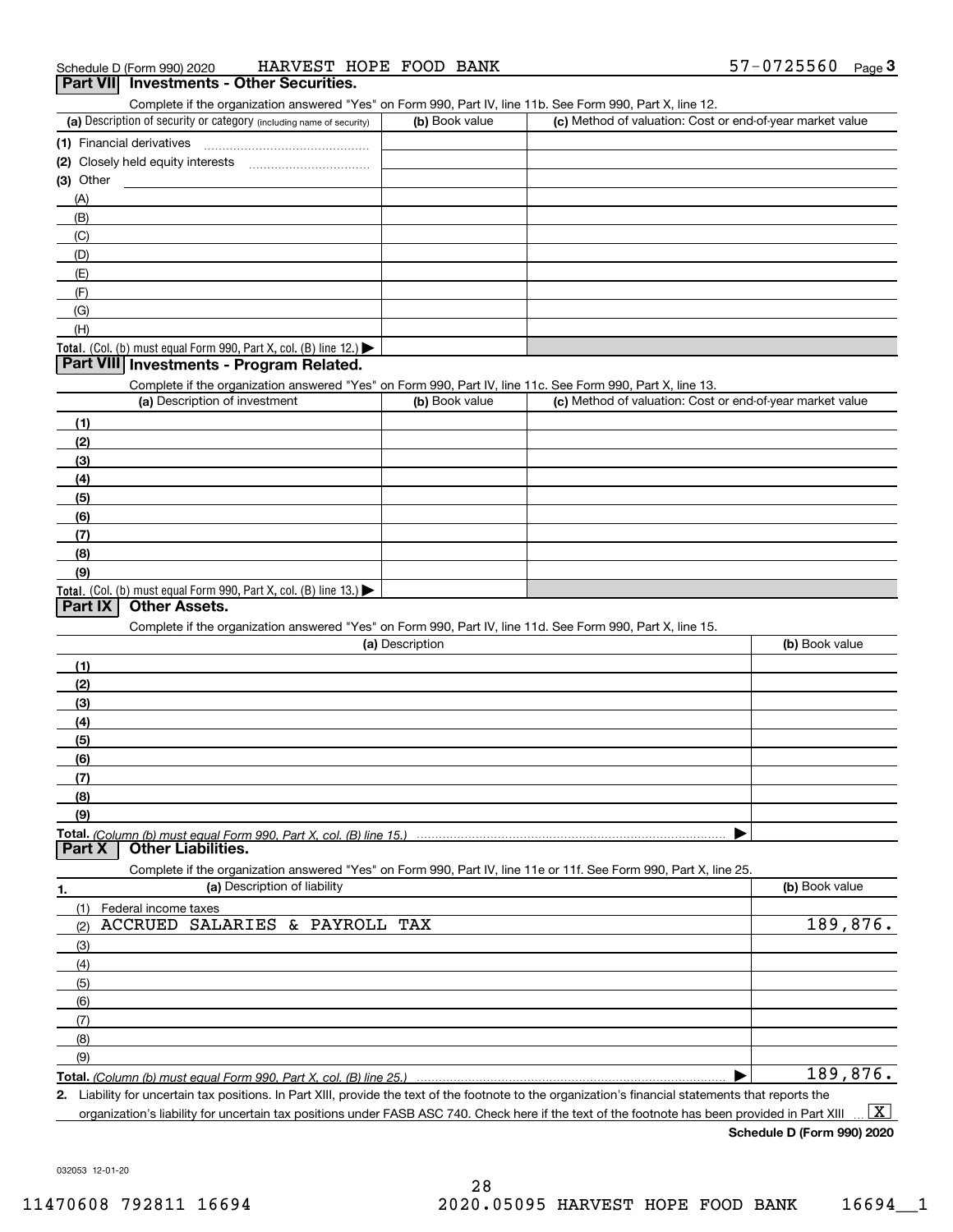|    | HARVEST HOPE FOOD BANK<br>Schedule D (Form 990) 2020                                                                                                                                                                                 |                |                | 57-0725560<br>Page $4$   |
|----|--------------------------------------------------------------------------------------------------------------------------------------------------------------------------------------------------------------------------------------|----------------|----------------|--------------------------|
|    | Reconciliation of Revenue per Audited Financial Statements With Revenue per Return.<br>Part XI                                                                                                                                       |                |                |                          |
|    | Complete if the organization answered "Yes" on Form 990, Part IV, line 12a.                                                                                                                                                          |                |                |                          |
| 1. | Total revenue, gains, and other support per audited financial statements                                                                                                                                                             |                | $\blacksquare$ | 52,907,942.              |
| 2  | Amounts included on line 1 but not on Form 990, Part VIII, line 12:                                                                                                                                                                  |                |                |                          |
| a  | Net unrealized gains (losses) on investments [11] matter contracts and the unrealized gains (losses) on investments                                                                                                                  | 2a             |                |                          |
|    |                                                                                                                                                                                                                                      | 2 <sub>b</sub> |                |                          |
|    |                                                                                                                                                                                                                                      | 2 <sub>c</sub> |                |                          |
| d  | Other (Describe in Part XIII.) <b>Construction (Construction Construction</b> Chemical Construction Chemical Chemical Chemical Chemical Chemical Chemical Chemical Chemical Chemical Chemical Chemical Chemical Chemical Chemical C  | 2d             |                |                          |
| е  | Add lines 2a through 2d                                                                                                                                                                                                              |                | 2e             |                          |
| 3  |                                                                                                                                                                                                                                      |                | 3              | 52,907,942.              |
| 4  | Amounts included on Form 990, Part VIII, line 12, but not on line 1:                                                                                                                                                                 |                |                |                          |
|    |                                                                                                                                                                                                                                      |                |                |                          |
| b  |                                                                                                                                                                                                                                      | 4 <sub>b</sub> |                |                          |
| c. | Add lines 4a and 4b                                                                                                                                                                                                                  |                | 4с             | 0.                       |
|    |                                                                                                                                                                                                                                      |                | 5              | $\overline{52,907,942.}$ |
|    |                                                                                                                                                                                                                                      |                |                |                          |
|    | Part XII   Reconciliation of Expenses per Audited Financial Statements With Expenses per Return.                                                                                                                                     |                |                |                          |
|    | Complete if the organization answered "Yes" on Form 990, Part IV, line 12a.                                                                                                                                                          |                |                |                          |
| 1  |                                                                                                                                                                                                                                      |                | $\blacksquare$ | 47, 267, 461.            |
| 2  | Amounts included on line 1 but not on Form 990, Part IX, line 25:                                                                                                                                                                    |                |                |                          |
| a  |                                                                                                                                                                                                                                      | 2a             |                |                          |
|    | Prior year adjustments www.communication.com/www.communication.com/www.com/www.com/                                                                                                                                                  | 2 <sub>b</sub> |                |                          |
|    |                                                                                                                                                                                                                                      | 2c             |                |                          |
|    |                                                                                                                                                                                                                                      | 2d             |                |                          |
|    | Add lines 2a through 2d <b>contained a contained a contained a contained a contained a contained a contained a contained a contact a contact a contact a contact a contact a contact a contact a contact a contact a contact a c</b> |                | 2e             |                          |
| 3  |                                                                                                                                                                                                                                      |                | $\mathbf{a}$   | 47, 267, 461.            |
| 4  | Amounts included on Form 990, Part IX, line 25, but not on line 1:                                                                                                                                                                   |                |                |                          |
|    | Investment expenses not included on Form 990, Part VIII, line 7b [11, 111, 111, 111]                                                                                                                                                 | 4a             |                |                          |
| b  |                                                                                                                                                                                                                                      | 4 <sub>b</sub> |                |                          |
|    | c Add lines 4a and 4b                                                                                                                                                                                                                |                | 4c             |                          |
|    | Part XIII Supplemental Information.                                                                                                                                                                                                  |                | 5              | 47, 267, 461.            |

Provide the descriptions required for Part II, lines 3, 5, and 9; Part III, lines 1a and 4; Part IV, lines 1b and 2b; Part V, line 4; Part X, line 2; Part XI, lines 2d and 4b; and Part XII, lines 2d and 4b. Also complete this part to provide any additional information.

#### PART X, LINE 2:

THE ORGANIZATION IS EXEMPT FROM FEDERAL INCOME TAXES UNDER SECTION

501(C)(3) OF THE INTERNAL REVENUE CODE AND THEREFORE HAS MADE NO PROVISION

FOR FEDERAL INCOME TAXES IN THE CCOMPANYING CONSOLIDATED FINANCIAL

STATEMENTS.

### ACCOUNTING PRINCIPLES GENERALLY ACCEPTED IN THE UNITED STATES OF AMERICA

REQUIRE MANAGEMENT TO EVALUATE TAX POSITIONS TAKEN BY THE ORGANIZATION AND

RECOGNIZE A TAX LIABILITY (OR ASSET) IF THE ORGANIZATION HAS TAKEN AN

UNCERTAIN POSITION THAT MORE LIKELY THAN NOT WOULD NOT BE SUBSTANTIATED

UPON EXAMINATION BY THE IRS. MANAGEMENT HAS ANALYZED THE TAX POSITIONS

032054 12-01-20 **Schedule D (Form 990) 2020** TAKEN BY THE ORGANIZATION, AND HAS CONCLUDED THAT AS OF JUNE 30, 2021 AND

29

11470608 792811 16694 2020.05095 HARVEST HOPE FOOD BANK 16694\_\_1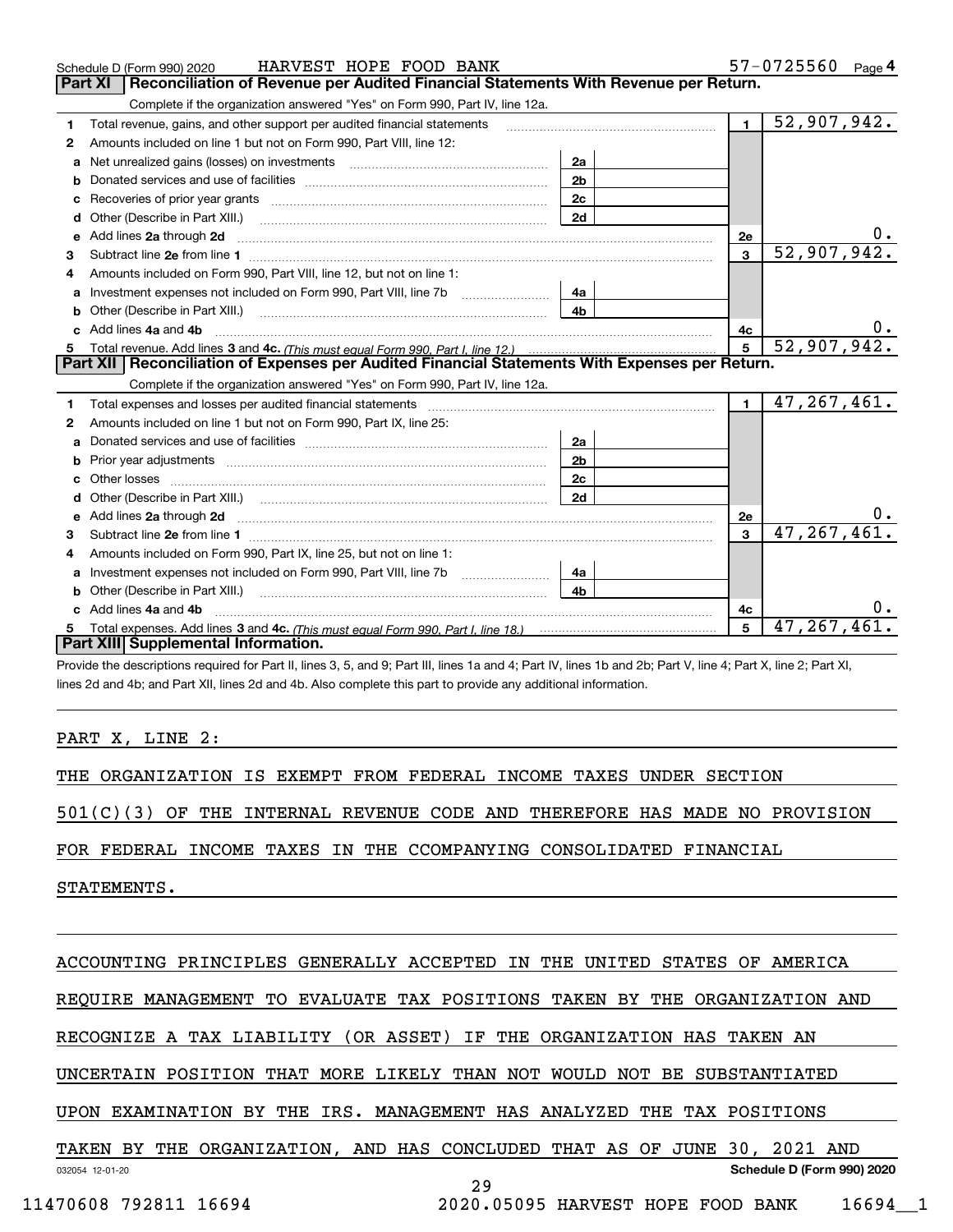| Schedule D (Form 990) 2020                            | HARVEST HOPE FOOD BANK         |                                                                   | 57-0725560<br>Page 5    |
|-------------------------------------------------------|--------------------------------|-------------------------------------------------------------------|-------------------------|
| <b>Part XIII Supplemental Information</b> (continued) |                                |                                                                   |                         |
| $2020$ ,                                              |                                | THERE ARE NO UNCERTAIN POSITIONS TAKEN OR EXPECTED                | BE TAKEN<br>TO.<br>THAT |
| <b>WOULD</b>                                          |                                | REQUIRE RECOGNITION OF A LIABILITY (OR ASSET) OR DISCLOSURE       | IN THE                  |
|                                                       |                                | CONSOLIDATED FINANCIAL STATEMENTS. THE ORGANIZATION IS SUBJECT TO | ROUTINE                 |
| AUDITS BY                                             | TAXING JURISDICTIONS; HOWEVER, | THERE ARE CURRENTLY NO                                            | AUDITS FOR              |
| TAX PERIODS IN PROGRESS.<br>ANY                       |                                |                                                                   |                         |

**Schedule D (Form 990) 2020**

032055 12-01-20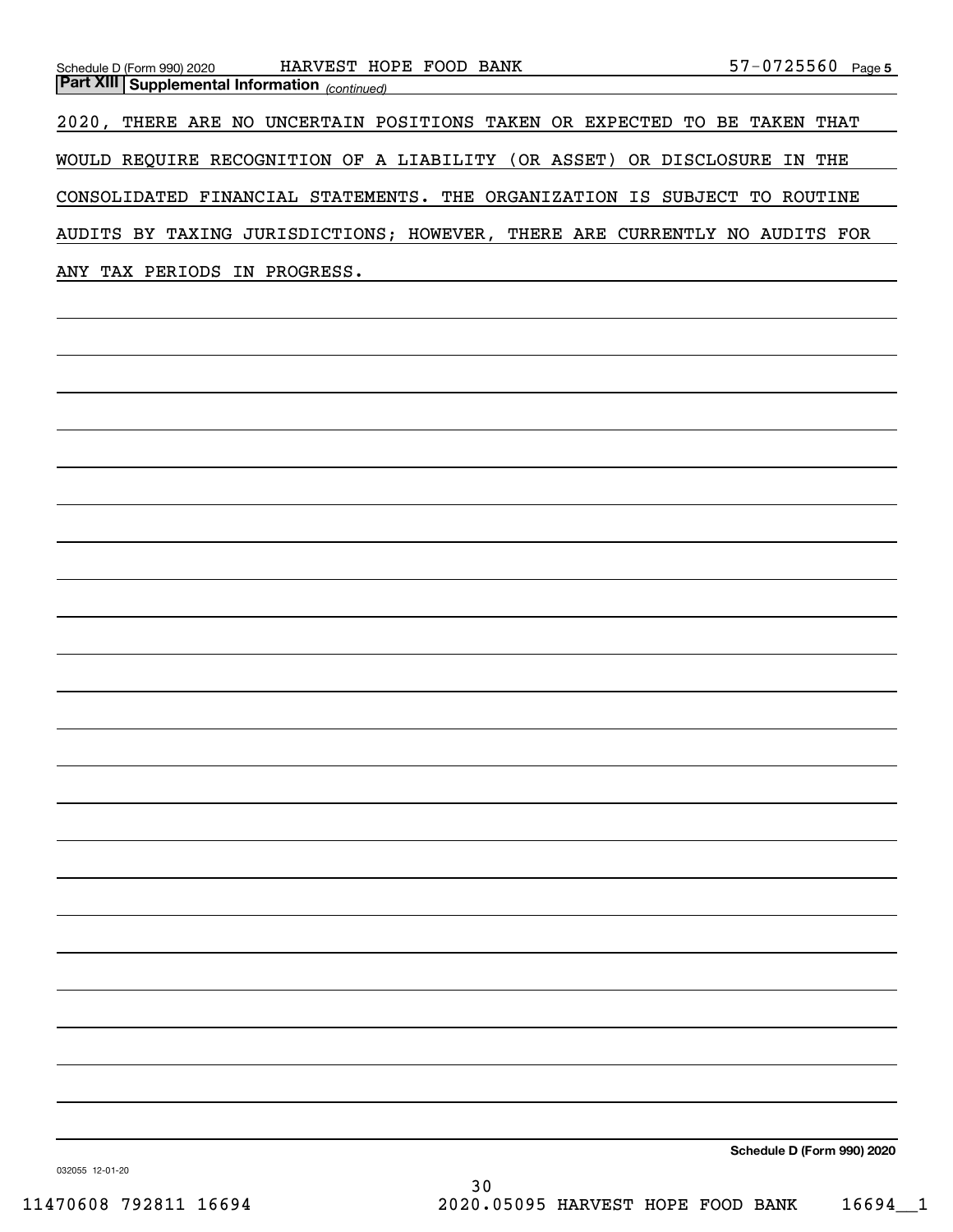#### **SCHEDULE M (Form 990)**

# **Noncash Contributions**

OMB No. 1545-0047

| Department of the Treasury |
|----------------------------|
| Internal Revenue Service   |

**Complete if the organizations answered "Yes" on Form 990, Part IV, lines 29 or 30.** <sup>J</sup>**2020 Attach to Form 990.** J

 **Go to www.irs.gov/Form990 for instructions and the latest information.** J

| OZ                                  |
|-------------------------------------|
| <b>Open to Public</b><br>Inspection |

**Employer identification number** 57-0725560

| HARVEST HOPE FOOD BANK |  |  |
|------------------------|--|--|
|                        |  |  |
|                        |  |  |

| Part I |       | <b>Types of Property</b>                                                                                                       |                               |                                      |                                                                                                       |                                                              |            |     |     |
|--------|-------|--------------------------------------------------------------------------------------------------------------------------------|-------------------------------|--------------------------------------|-------------------------------------------------------------------------------------------------------|--------------------------------------------------------------|------------|-----|-----|
|        |       |                                                                                                                                | (a)<br>Check if<br>applicable | (b)<br>Number of<br>contributions or | (c)<br>Noncash contribution<br>amounts reported on<br>items contributed  Form 990, Part VIII, line 1g | (d)<br>Method of determining<br>noncash contribution amounts |            |     |     |
| 1.     |       |                                                                                                                                |                               |                                      |                                                                                                       |                                                              |            |     |     |
| 2      |       | Art - Historical treasures                                                                                                     |                               |                                      |                                                                                                       |                                                              |            |     |     |
| З      |       |                                                                                                                                |                               |                                      |                                                                                                       |                                                              |            |     |     |
| 4      |       | Books and publications                                                                                                         |                               |                                      |                                                                                                       |                                                              |            |     |     |
| 5      |       | Clothing and household goods                                                                                                   |                               |                                      |                                                                                                       |                                                              |            |     |     |
| 6      |       | Cars and other vehicles                                                                                                        |                               |                                      |                                                                                                       |                                                              |            |     |     |
| 7      |       |                                                                                                                                |                               |                                      |                                                                                                       |                                                              |            |     |     |
| 8      |       | Intellectual property                                                                                                          |                               |                                      |                                                                                                       |                                                              |            |     |     |
| 9      |       | Securities - Publicly traded                                                                                                   |                               |                                      |                                                                                                       |                                                              |            |     |     |
| 10     |       | Securities - Closely held stock                                                                                                |                               |                                      |                                                                                                       |                                                              |            |     |     |
| 11     |       | Securities - Partnership, LLC, or<br>trust interests                                                                           |                               |                                      |                                                                                                       |                                                              |            |     |     |
| 12     |       | Securities - Miscellaneous                                                                                                     |                               |                                      |                                                                                                       |                                                              |            |     |     |
| 13     |       | Qualified conservation contribution -                                                                                          |                               |                                      |                                                                                                       |                                                              |            |     |     |
|        |       | Historic structures                                                                                                            |                               |                                      |                                                                                                       |                                                              |            |     |     |
| 14     |       | Qualified conservation contribution - Other                                                                                    |                               |                                      |                                                                                                       |                                                              |            |     |     |
| 15     |       | Real estate - Residential                                                                                                      |                               |                                      |                                                                                                       |                                                              |            |     |     |
| 16     |       | Real estate - Commercial                                                                                                       |                               |                                      |                                                                                                       |                                                              |            |     |     |
| 17     |       |                                                                                                                                |                               |                                      |                                                                                                       |                                                              |            |     |     |
| 18     |       |                                                                                                                                |                               |                                      |                                                                                                       |                                                              |            |     |     |
| 19     |       |                                                                                                                                | X                             | $\overline{a}$                       | 39,537,991. FAIR MARKET VALUE                                                                         |                                                              |            |     |     |
| 20     |       | Drugs and medical supplies                                                                                                     |                               |                                      |                                                                                                       |                                                              |            |     |     |
| 21     |       | Taxidermy                                                                                                                      |                               |                                      |                                                                                                       |                                                              |            |     |     |
| 22     |       |                                                                                                                                |                               |                                      |                                                                                                       |                                                              |            |     |     |
| 23     |       |                                                                                                                                |                               |                                      |                                                                                                       |                                                              |            |     |     |
| 24     |       |                                                                                                                                |                               |                                      |                                                                                                       |                                                              |            |     |     |
| 25     |       | Other $\blacktriangleright$<br>$\left(\begin{array}{ccc}\n\end{array}\right)$                                                  |                               |                                      |                                                                                                       |                                                              |            |     |     |
| 26     | Other |                                                                                                                                |                               |                                      |                                                                                                       |                                                              |            |     |     |
| 27     | Other |                                                                                                                                |                               |                                      |                                                                                                       |                                                              |            |     |     |
| 28     | Other |                                                                                                                                |                               |                                      |                                                                                                       |                                                              |            |     |     |
| 29     |       | Number of Forms 8283 received by the organization during the tax year for contributions                                        |                               |                                      |                                                                                                       |                                                              |            |     |     |
|        |       | for which the organization completed Form 8283, Part V, Donee Acknowledgement                                                  |                               |                                      | 29                                                                                                    |                                                              |            |     |     |
|        |       |                                                                                                                                |                               |                                      |                                                                                                       |                                                              |            | Yes | No. |
|        |       | 30a During the year, did the organization receive by contribution any property reported in Part I, lines 1 through 28, that it |                               |                                      |                                                                                                       |                                                              |            |     |     |
|        |       | must hold for at least three years from the date of the initial contribution, and which isn't required to be used for          |                               |                                      |                                                                                                       |                                                              |            |     |     |
|        |       | exempt purposes for the entire holding period?                                                                                 |                               |                                      |                                                                                                       |                                                              | <b>30a</b> |     | х   |
|        |       | <b>b</b> If "Yes," describe the arrangement in Part II.                                                                        |                               |                                      |                                                                                                       |                                                              |            |     |     |
| 31     |       | Does the organization have a gift acceptance policy that requires the review of any nonstandard contributions?                 |                               |                                      |                                                                                                       |                                                              | 31         |     | х   |
|        |       | 32a Does the organization hire or use third parties or related organizations to solicit, process, or sell noncash              |                               |                                      |                                                                                                       |                                                              |            |     |     |
|        |       | contributions?                                                                                                                 |                               |                                      |                                                                                                       |                                                              | 32a        |     | х   |
|        |       | <b>b</b> If "Yes," describe in Part II.                                                                                        |                               |                                      |                                                                                                       |                                                              |            |     |     |
| 33     |       | If the organization didn't report an amount in column (c) for a type of property for which column (a) is checked,              |                               |                                      |                                                                                                       |                                                              |            |     |     |

describe in Part II.

For Paperwork Reduction Act Notice, see the Instructions for Form 990. **Schedule M** (Form 990) 2020 LHA

032141 11-23-20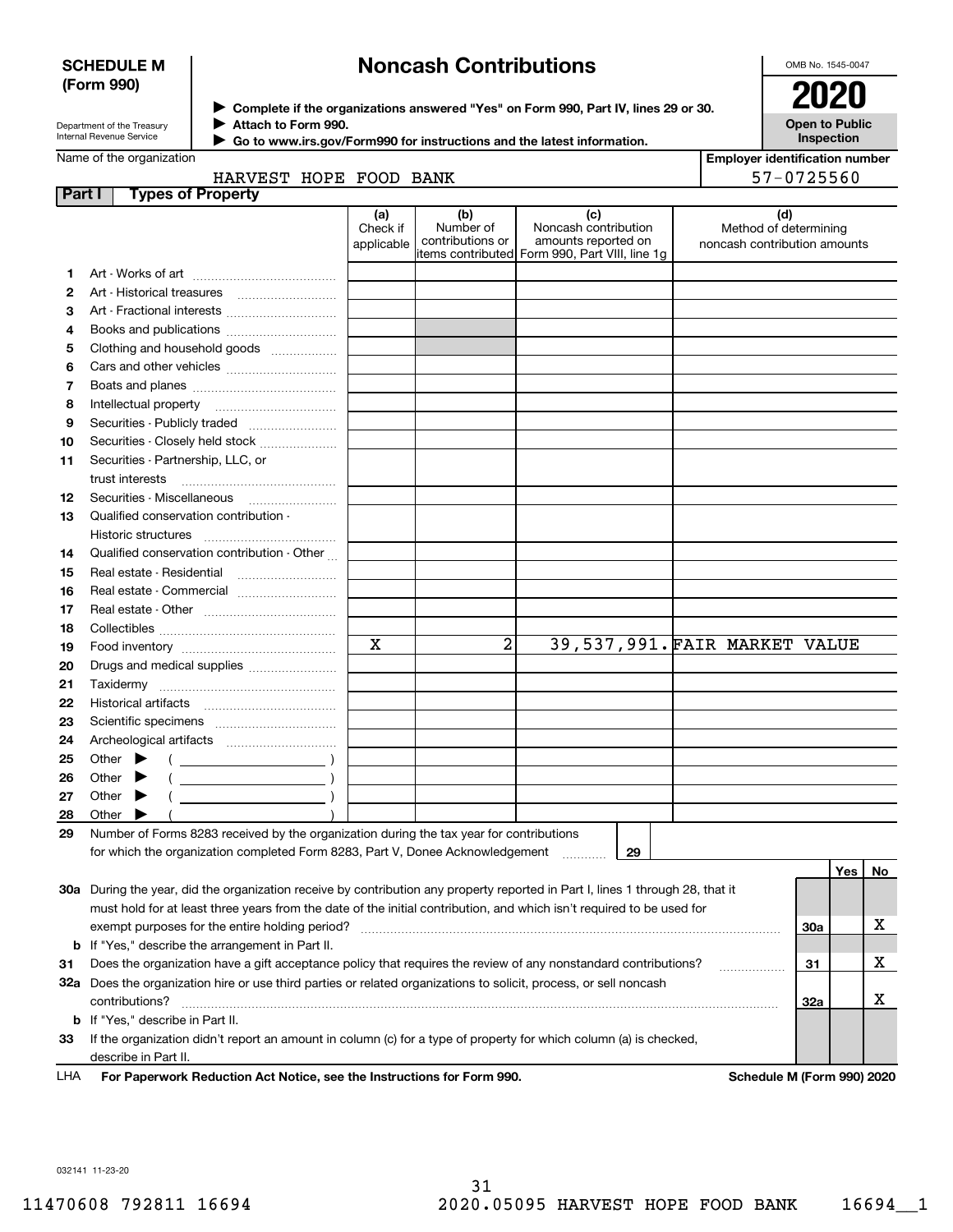Part II | Supplemental Information. Provide the information required by Part I, lines 30b, 32b, and 33, and whether the organization is reporting in Part I, column (b), the number of contributions, the number of items received, or a combination of both. Also complete this part for any additional information.

| 032142 11-23-20 | 32 | Schedule M (Form 990) 2020 |
|-----------------|----|----------------------------|
|                 |    |                            |
|                 |    |                            |
|                 |    |                            |
|                 |    |                            |
|                 |    |                            |
|                 |    |                            |
|                 |    |                            |
|                 |    |                            |
|                 |    |                            |
|                 |    |                            |
|                 |    |                            |
|                 |    |                            |
|                 |    |                            |
|                 |    |                            |
|                 |    |                            |
|                 |    |                            |
|                 |    |                            |
|                 |    |                            |
|                 |    |                            |
|                 |    |                            |
|                 |    |                            |
|                 |    |                            |
|                 |    |                            |
|                 |    |                            |
|                 |    |                            |
|                 |    |                            |
|                 |    |                            |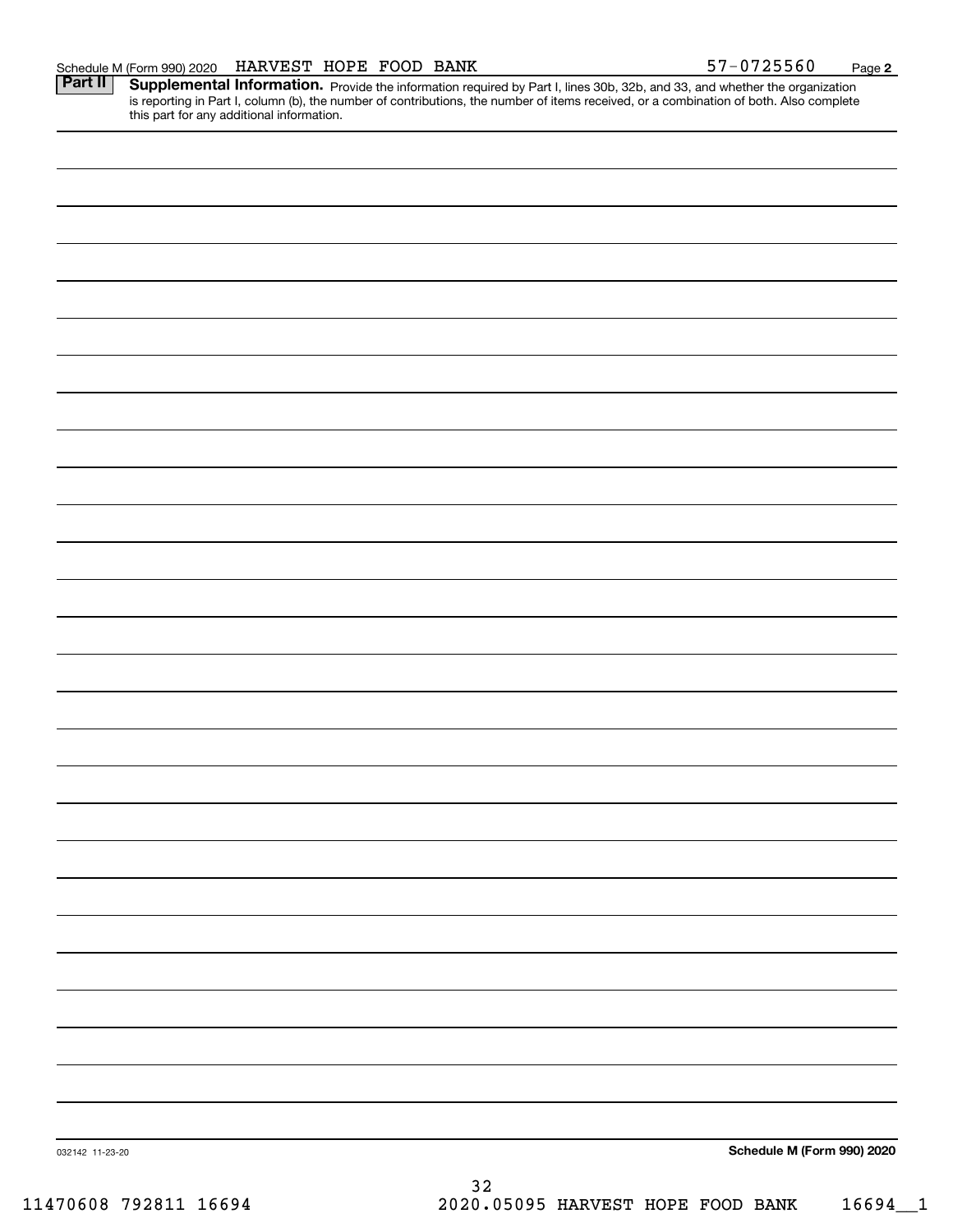**(Form 990 or 990-EZ)**

Department of the Treasury Internal Revenue Service Name of the organization

# **SCHEDULE O Supplemental Information to Form 990 or 990-EZ**

**Complete to provide information for responses to specific questions on Form 990 or 990-EZ or to provide any additional information. | Attach to Form 990 or 990-EZ. | Go to www.irs.gov/Form990 for the latest information.**



**Employer identification number**

HARVEST HOPE FOOD BANK FORE STRAIN STRAIN STRAIN STRAIN STRAIN STRAIN STRAIN STRAIN

FORM 990, PART I, LINE 1:

HARVEST HOPE FOOD BANK, A MEMBER OF THE FEEDING AMERICA NETWORK OF 200

FOOD BANKS ACROSS THE NATION, SERVES 20 COUNTIES THROUGHOUT THE

MIDLANDS, PEE DEE AND UPSTATE OF SOUTH CAROLINA. OVER THE LAST 39

YEARS, OUR VISION AND OUTREACH HAS INCREASED TO HELP SPECIFICALLY

ADDRESS VULNERABLE POPULATIONS AND RURAL POCKETS OF FOOD INSECURITY

THROUGH A VARIETY OF TAILORED FEEDING PROGRAMS. CURRENTLY, HARVEST

HOPE PROVIDES HUNGER RELIEF TO MORE THAN 15,176 HOUSEHOLDS EVERY WEEK.

ACROSS HARVEST HOPE'S 20 COUNTY SERVICE AREA, ONE OUT OF EVERY EIGHT PEOPLE FACE FOOD INSECURITY. ADDITIONALLY, ONE OUT OF EVERY SIX CHILDREN GO TO BED HUNGRY EACH NIGHT. FOR SENIOR CITIZENS 60 AND OLDER, THE RATE OF FOOD INSECURITY IN SOUTH CAROLINA IS 12.7% WHICH IS HIGHER THAN THE NATIONAL RATE OF 9.5%. THESE NUMBERS ARE ESPECIALLY CRITICAL AS THE CORONAVIRUS PANDEMIC PRESENTED CHALLENGES THAT MANY FAMILIES HAVE NEVER FACED BEFORE.

032211 11-20-20 LHA For Paperwork Reduction Act Notice, see the Instructions for Form 990 or 990-EZ. Schedule O (Form 990 or 990-EZ) 2020 TO HELP ADDRESS THESE CRITICAL HUNGER NEEDS, HARVEST HOPE DISTRIBUTED FOOD EQUAL TO 22,923,903 MEALS OR 27,508,684 POUNDS OF FOOD IN FY21. TO ENSURE REACH TO ALL COMMUNITIES, HARVEST HOPE PARTNERS WITH 358 OTHER NON-PROFIT AGENCIES ACROSS THE STATE. THESE PARTNERS OPERATE FOOD PANTRIES, SOUP KITCHENS AND SHELTERS. UNFORTUNATELY, MANY OF THESE PARTNERS WERE UNABLE TO OPERATE IN 2020 WITH A LACK OF VOLUNTEERS DUE TO THE PANDEMIC. AGENCY PARTNERS ALSO HELP FACILITATE TARGETED PROGRAMS LIKE: CHILD HUNGER RELIEF PROGRAMS KNOWN AS THE SUMMER FOOD SERVICE PROGRAM (SFSP) AND THE BACKPACK PROGRAM; RURAL MOBILE FOOD PANTRY

33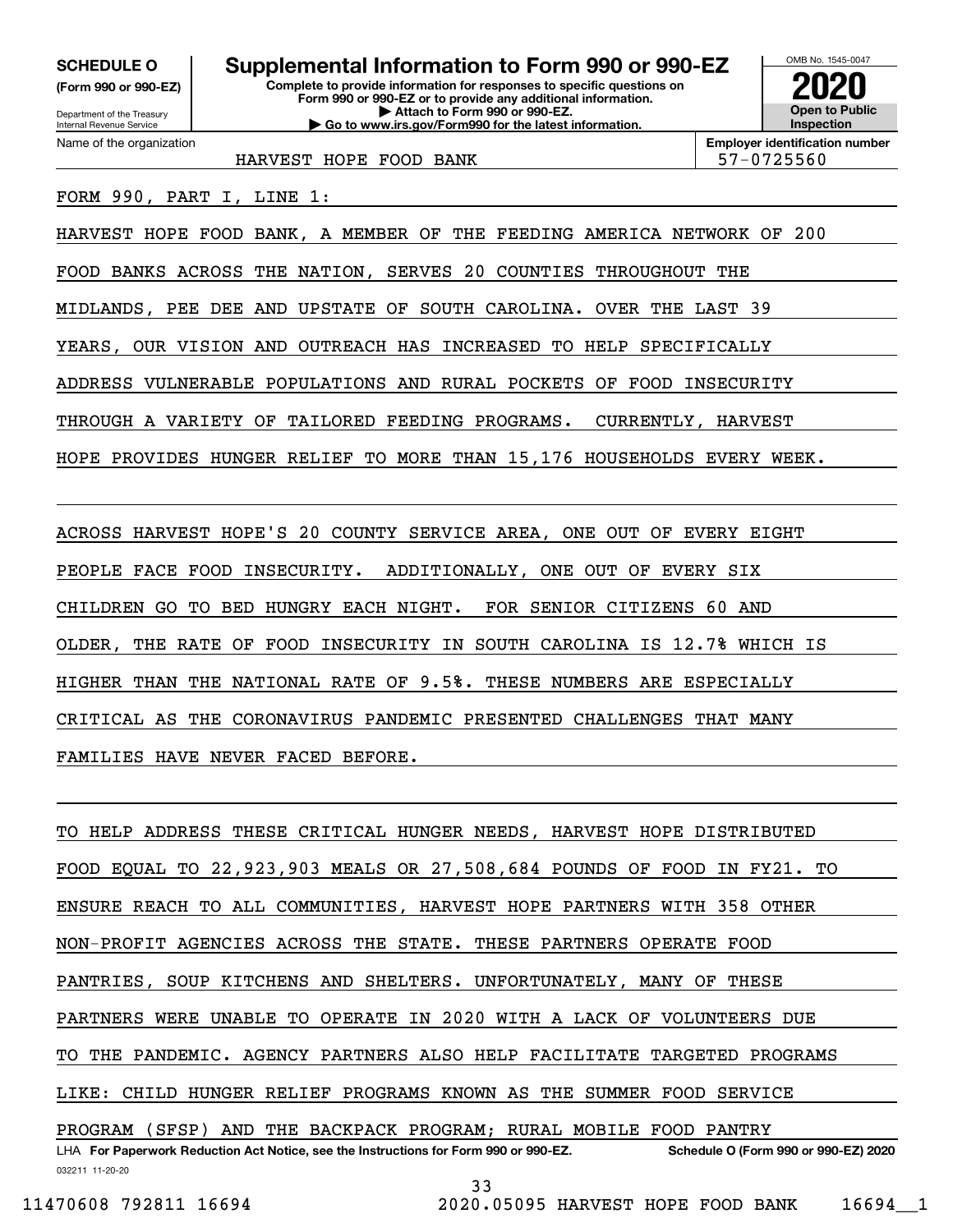| Schedule O (Form 990 or 990-EZ) 2020                                             | Page 2                                              |  |  |  |
|----------------------------------------------------------------------------------|-----------------------------------------------------|--|--|--|
| Name of the organization<br>HARVEST HOPE FOOD BANK                               | <b>Employer identification number</b><br>57-0725560 |  |  |  |
| PROGRAM HELD<br>IN AREAS WITH LIMITED FOOD ACCESS; AND SENIOR HUNGER             |                                                     |  |  |  |
| PROGRAMS KNOWN AS THE COMMODITY SUPPLEMENTAL FOOD<br>RELIEF                      | PROGRAM                                             |  |  |  |
| $(CSFP)$ .<br>ADDITIONALLY, HARVEST HOPE OPERATES TWO ON-SITE EMERGENCY FOOD     |                                                     |  |  |  |
| (EFPS)<br>COLUMBIA AND GREENVILLE. THESE PROGRAMS'<br>PANTRIES<br>IN             | OUTREACH<br>TО                                      |  |  |  |
| VULNERABLE FAMILIES, CHILDREN AND SENIORS INCLUDE IMPORTANT                      |                                                     |  |  |  |
| RELATIONSHIPS WITH OVER 507 COMMUNITY ORGANIZATIONS TO ADDRESS<br>THE            |                                                     |  |  |  |
| ISSUE OF<br>HUNGER<br>IN SOUTH CAROLINA.                                         |                                                     |  |  |  |
|                                                                                  |                                                     |  |  |  |
| FORM 990, PART III, LINE 1:                                                      |                                                     |  |  |  |
| THE MISSION OF HARVEST HOPE FOOD BANK IS TO TRANSFORM LIVES IN                   | THE                                                 |  |  |  |
| COMMUNITIES<br>SERVE BY FEEDING THE HUNGRY,<br>WE<br>ADDRESSING THE FOOD         |                                                     |  |  |  |
| INSECURITY AND BUILDING A HEALTHY AND HOPEFUL HUNGER-FREE TOMORROW.              |                                                     |  |  |  |
| (3)<br>THREE<br>LOCATIONS ACROSS<br>THE<br>STATE, HARVEST HOPE EMPLOYEES<br>WITH | 68                                                  |  |  |  |

TEAM MEMBERS. IN A NORMAL YEAR, HARVEST HOPE WELCOMES 10,000 VOLUNTEERS

THAT DONATE MORE THAN 61,000 HOURS TO ENDING HUNGER. THE PANDEMIC SAW

MANY DEDICATED VOLUNTEERS STAYING HOME TO STAY HEALTHY AND THE NEED FOR

STAFF TO STEP IN TO HELP IN THOSE ROLES. ACROSS THE STATE, THERE ARE 20

REFRIGERATED TRUCKS PICKING UP AND DELIVERING NUTRITIOUS FOOD DAILY

COVERING 13,066 SQUARE MILES. HARVEST HOPE ALSO COLLABORATES WITH MORE

THAN 200 ADDITIONAL NONPROFITS ALONG WITH OUR OWN PARTNER AGENCIES TO

MEET THE MEAL GAPS IN OUR 20 COUNTIES PROVIDING 22,923,903 MEALS.

IN HARVEST HOPE'S 20 COUNTY SERVICE AREA THERE ARE 212,650 FOOD INSECURE INDIVIDUALS (FROM MPIN), INCLUDING 66,800 CHILDREN. HARVEST HOPE PROVIDED 15,176 HOUSEHOLDS EACH WEEK WITH A CASH PUBLIC SUPPORT OF \$12,021,505 UTILIZING FOOD WORTH \$46,481,917. DONATIONS ARE STEWARDED WITH THOUGHTFUL DISCIPLINE AND CAREFUL CONSIDERATION FOR THOSE WHO NEED US MOST.

34

032212 11-20-20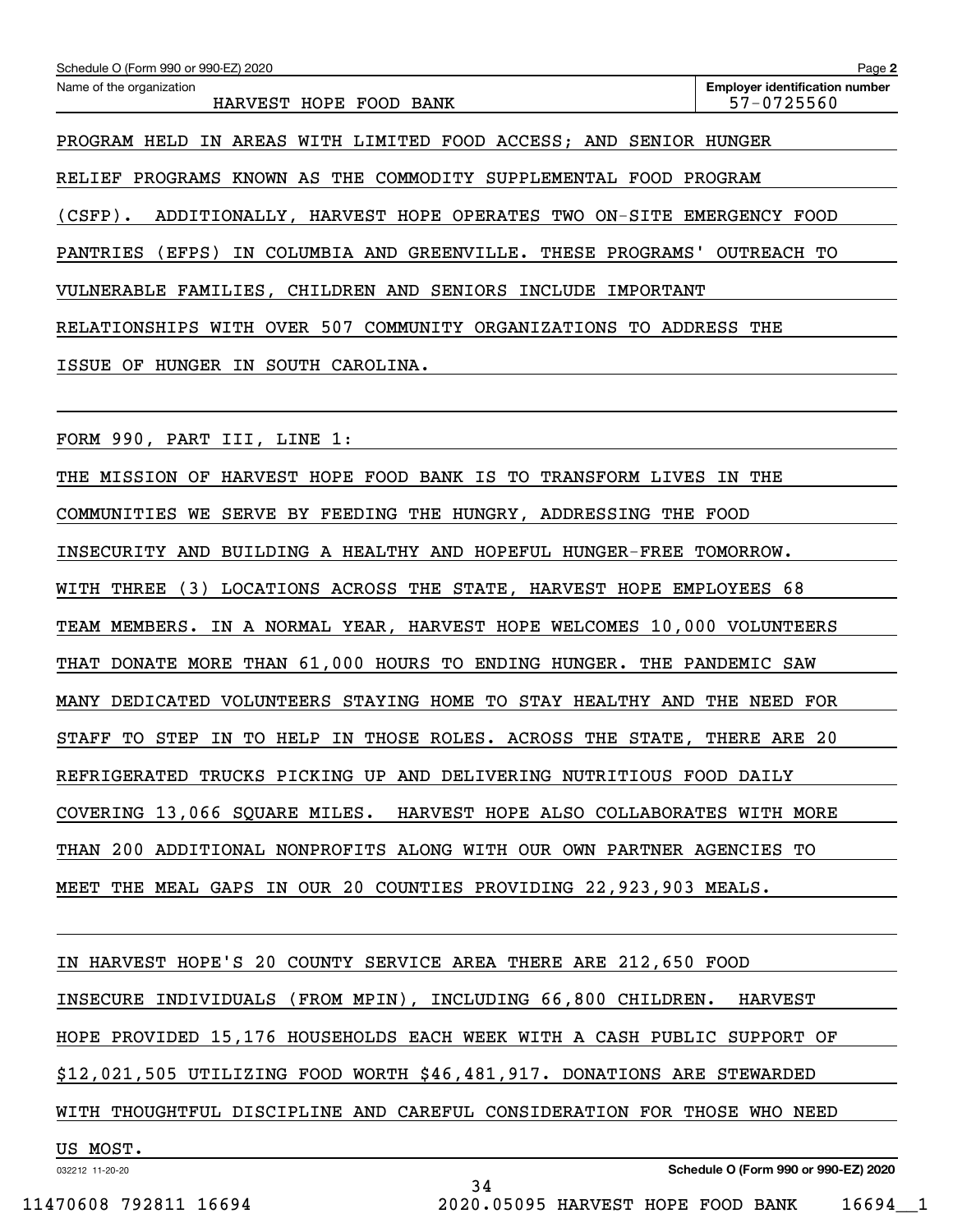FORM 990, PART III, LINE 4A, PROGRAM SERVICE ACCOMPLISHMENTS: FOR THE YEAR ENDING JUNE 30, 2021, HARVEST HOPE PARTNERED WITH 358 AGENCIES AND 149 OTHER PROGRAM PARTNERS FOR A TOTAL OF 507 COMMUNITY NONPROFIT, SCHOOL, FAITH PARTNER COLLABORATIONS. THESE COLLABORATION BROUGHT VITAL FOOD ASSISTANCE TO URBAN, SUBURBAN AND ISOLATED AREAS OF SOUTH CAROLINA.

TOTAL HARVEST HOPE AGENCIES DISTRIBUTING DURING THE YEAR ENDED JUNE 30,

2021: 358

OTHER PROGRAM PARTNERS TOTAL: 149

TOTAL PARTNER COLLABORATION IN 20 COUNTIES: 507

TOTAL MEALS DISTRIBUTED BY AGENCIES: 22,923,903

TOTAL POUNDS DISTRIBUTED BY AGENCIES: 27,508,684

MANY CHALLENGES AROSE IN MARCH 2020 AS THE COVID-19 PANDEMIC HIT THE NATION AND THE ECONOMY WAS LARGELY SHUT DOWN. MANY NEIGHBORS LOST THEIR JOBS AND WERE VERY SUDDENLY UNABLE TO PROVIDE FOR THEIR FAMILIES. WE ARE STILL SEEING THE EFFECTS OF THIS. WE ARE EXPERIENCING SUPPLY CHAIN ISSUES WITH LIMITATIONS TO PURCHASED FOOD AND RECEIVING LESS RETAIL DONATIONS DUE TO AVAILIABILITY OF PRODUCT.

BREAKDOWN BY HARVEST HOPE BRANCH:

MIDLANDS (SERVING COUNTIES OF CALHOUN, CHESTER, FAIRFIELD, KERSHAW,

35

LEXINGTON, NEWBERRY, ORANGEBURG, RICHLAND AND SALUDA):

#### 10,481,172 TOTAL MEALS DISTRIBUTED

234,668 TOTAL FAMILIES SERVED

032212 11-20-20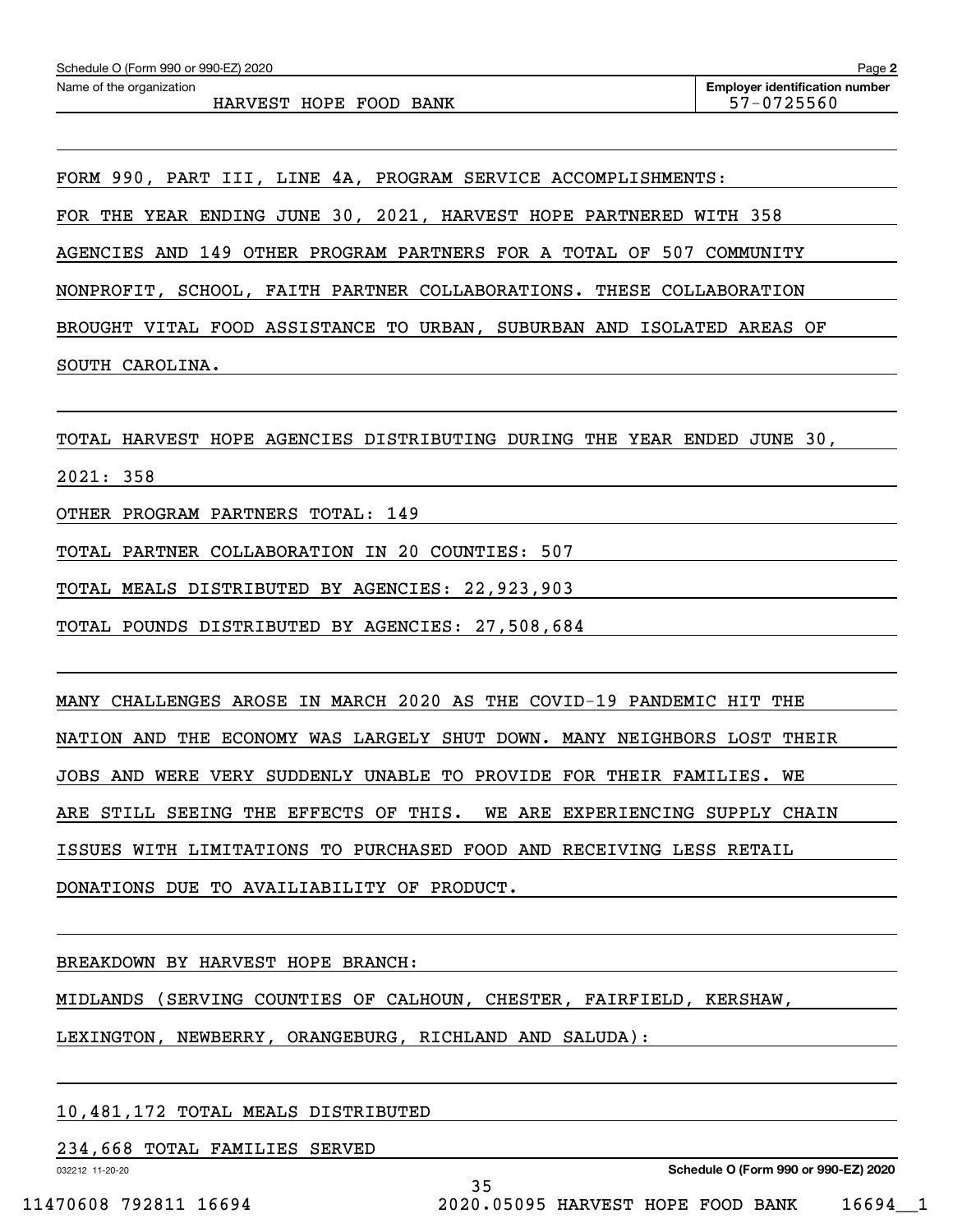HARVEST HOPE FOOD BANK 57-0725560

#### 534,793 TOTAL INDIVIDUALS SERVED

### 12,577,407 TOTAL POUNDS DISTRIBUTED

PEE DEE (SERVING THE COUNTIES OF CHESTERFIELD, CLARENDON, DARLINGTON,

DILLON, FLORENCE, LEE, MARION, MARLBORO AND SUMTER):

6,589,493 TOTAL MEALS DISTRIBUTED

312,350 TOTAL FAMILIES SERVED

883,472 TOTAL INDIVIDUALS SERVED

7,907,391 TOTAL POUNDS DISTRIBUTED

UPSTATE (SERVING THE COUNTIES OF GREENVILLE AND LAURENS):

5,853238 TOTAL MEALS DISTRIBUTED

242,111 TOTAL FAMILIES SERVED

499,138 TOTAL INDIVIDUALS SERVED

7,023,886 TOTAL POUNDS DISTRIBUTED

FORM 990, PART III, LINE 4B, PROGRAM SERVICE ACCOMPLISHMENTS:

TOTAL MEALS DISTRIBUTED: 205,973

TOTAL CHILDREN SERVED: 14,773

TOTAL POUNDS DISTRIBUTED: 247,168

TOTAL SCHOOL SITES: 38

TOTAL PACKING PARTNERS: 28

BREAKDOWN BY LOCATION:

MIDLANDS: 162,719 MEALS DISTRIBUTED (363 CHILDREN SERVED PER

WEEK/11,607 PER SCHOOL YEAR)

PEE DEE: 2,059 MEALS DISTRIBUTED (6 CHILDREN SERVED PER WEEK/200 PER

36

**Schedule O (Form 990 or 990-EZ) 2020**

032212 11-20-20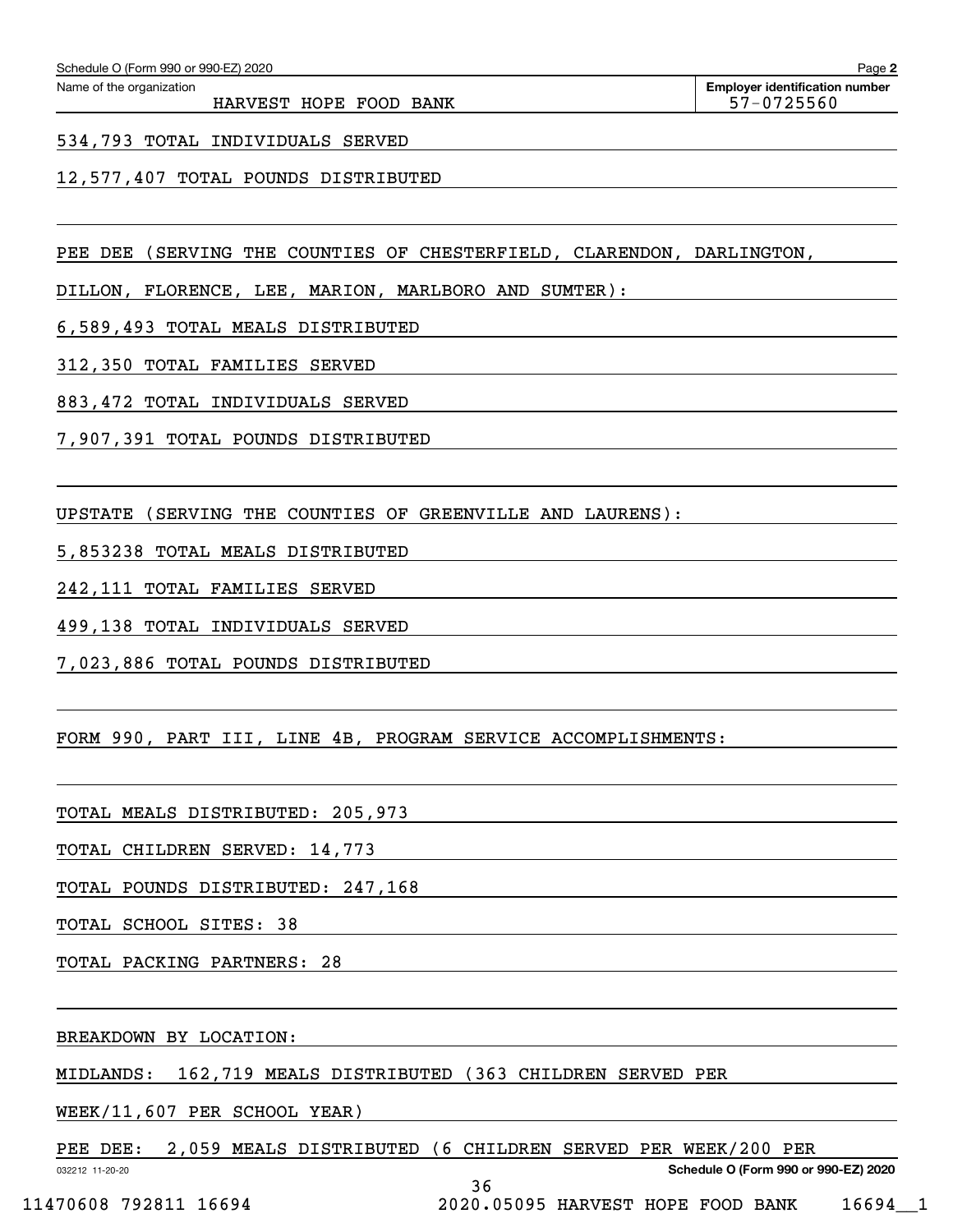| Schedule O (Form 990 or 990-EZ) 2020                                           | Page 2                                              |
|--------------------------------------------------------------------------------|-----------------------------------------------------|
| Name of the organization<br>HARVEST HOPE FOOD BANK                             | <b>Employer identification number</b><br>57-0725560 |
| SCHOOL YEAR)                                                                   |                                                     |
| 41,195 MEALS DISTRIBUTED (93 CHILDREN SERVED PER WEEK/2,966<br><b>UPSTATE:</b> |                                                     |
| PER SCHOOL YEAR)                                                               |                                                     |
| HARVEST HOPE SENIOR PROGRAMS (COMMODITY SUPPLEMENTAL FOOD PROGRAM              |                                                     |
| (CFSP)                                                                         |                                                     |
| TOTAL MEALS SERVED: 1,104,087                                                  |                                                     |
| TOTAL SENIORS SERVED:<br>33,688                                                |                                                     |
| 1,324,907<br>TOTAL POUNDS OF FOOD DISTRIBUTED:                                 |                                                     |
| 51<br>TOTAL COMMUNITY COLLABORATIONS:                                          |                                                     |
| COMMODITY SUPPLEMENTAL FOOD PROGRAM (CSFP)                                     |                                                     |
| IN COLLABORATION WITH THE SC DEPARTMENT OF AGRICULTURE AND USDA,               |                                                     |
| HARVEST HOPE ALONG WITH SELECT COMMUNITY PARTNERS, PROVIDES A MONTHLY          |                                                     |
| SUPPLEMENTAL FOOD BOX (40 POUNDS) TO QUALIFYING SENIORS AGES 60 YEARS          |                                                     |
| AND OLDER.                                                                     |                                                     |
| TOTAL NUMBER OF MEALS DISTRIBUTED: 1,104,087                                   |                                                     |
| TOTAL SENIORS SERVED THROUGH CSFP PROGRAM: 33,688                              |                                                     |
| TOTAL POUNDS OF FOOD DISTRIBUTED: 1,324,904                                    |                                                     |
| BREAKDOWN BY LOCATION:                                                         |                                                     |
| 768,444 MEALS DISTRIBUTED/19,615 SENIORS SERVED (1,635 PER<br>MIDLANDS:        |                                                     |
| MONTH)                                                                         |                                                     |
| PEE DEE: 317,977 MEALS DISTRIBUTED/7,939 SENIORS SERVED (662 PER               |                                                     |
| MONTH)<br>032212 11-20-20                                                      | Schedule O (Form 990 or 990-EZ) 2020                |
| 37<br>170000700117001<br>2020 AEAAE HADIERE HADE BOOD DANIE                    |                                                     |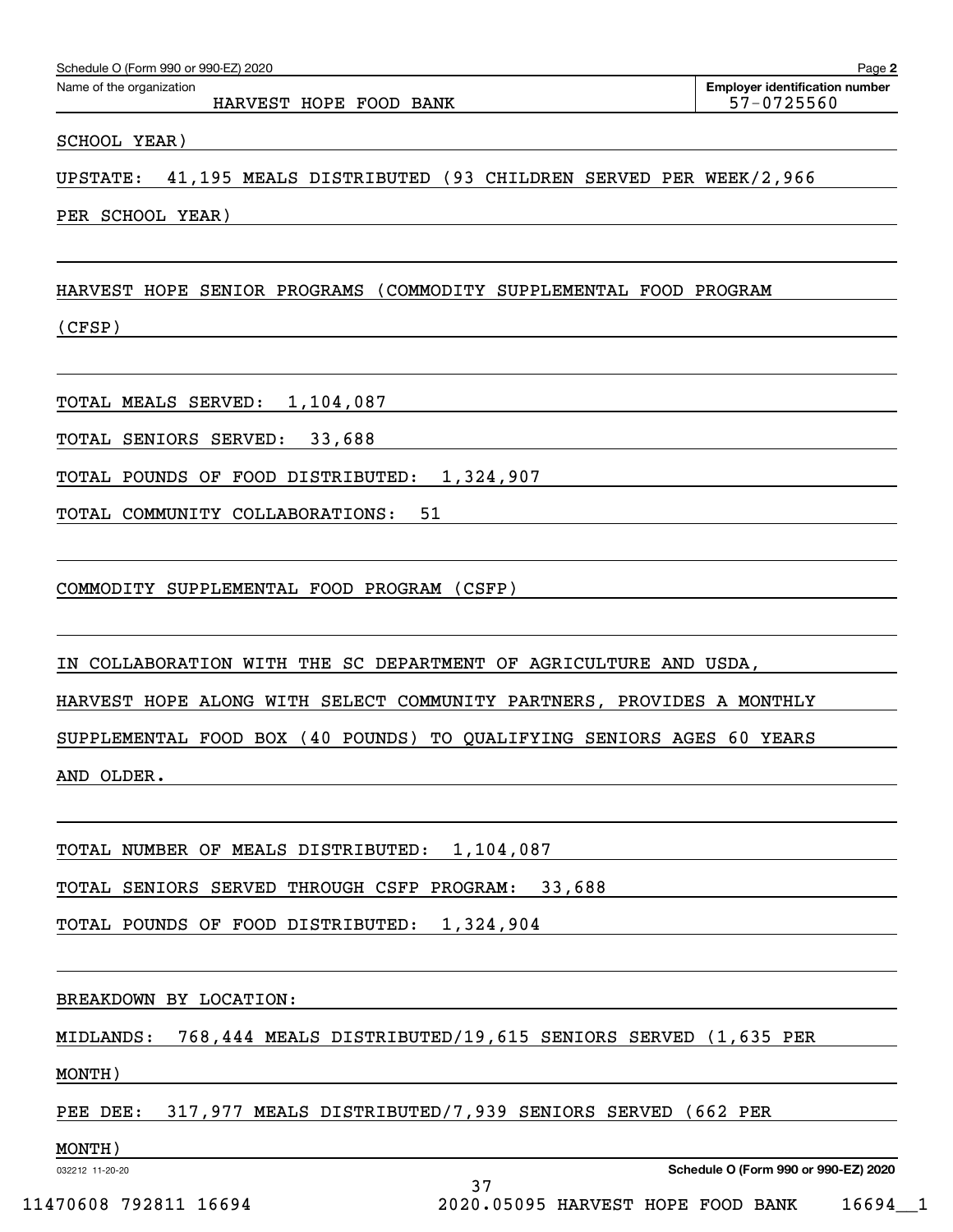| Schedule O (Form 990 or 990-EZ) 2020 | Page 2                                |
|--------------------------------------|---------------------------------------|
| Name of the organization             | <b>Employer identification number</b> |
| HARVEST HOPE FOOD BANK               | 57-0725560                            |
|                                      |                                       |

UPSTATE: 238,483 MEALS DISTRIBUTED/6,134 SENIORS SERVED (511 PER

MONTH)

FORM 990, PART III, LINE 4C, PROGRAM SERVICE ACCOMPLISHMENTS:

SUPPLEMENTAL NUTRITION ASSISTANCE PROGRAM (SNAP).

AS OF MARCH 2020, THE EMERGENCY FOOD PANTRIES WERE MOVED TO OPERATING

OUTDOORS AS A DRIVE-THRU LINE TO LIMIT PERSON-TO-PERSON EXPOSURE DURING

THE COVID-19 PANDEMIC. WE NOW ACCEPT NEW APPLICANTS INDOORS TO COMPLETE

THE APPLICATION PROCESS BUT FOOD PICKUP REMAINS OUTDOORS VIA

DRIVE-THRU TO LIMIT EXPOSURE OF OUR VOLUNTEERS AND STAFF.

IN FY21, HARVEST HOPE'S SELF-OPERATED EMERGENCY FOOD PROGRAMS DIRECTLY

38

SERVED 5,903,799 MEALS OR 7,084,559 POUNDS OF FOOD.

### EMERGENCY FOOD PANTRY PROGRAM BY LOCATION:

MIDLANDS:

FOOD EQUAL TO 3,221,375 MEALS DISTRIBUTED

25,241 FAMILIES SERVED

88,918 INDIVIDUALS SERVED

3,865,650 POUNDS OF FOOD DISTRIBUTED

UPSTATE:

FOOD EQUAL TO 2,6825,424 MEALS DISTRIBUTED

50,732 FAMILIES SERVED

173,340 INDIVIDUALS SERVED

3,218,909 POUNDS OF FOOD DISTRIBUTED

032212 11-20-20

**Schedule O (Form 990 or 990-EZ) 2020**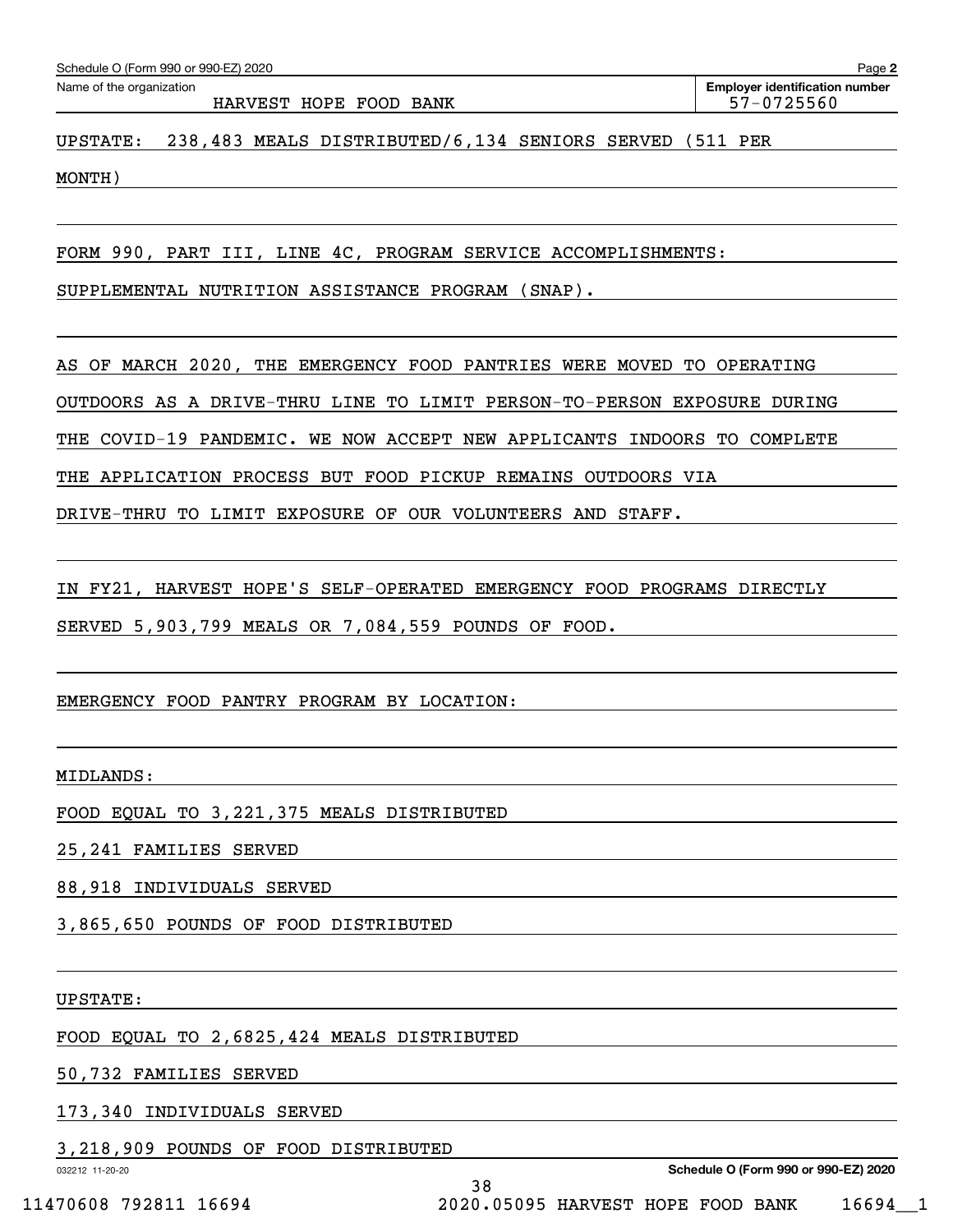HARVEST HOPE FOOD BANK 57-0725560

#### MOBILE FOOD PANTRY PROGRAM

HARVEST HOPE'S MOBILE FOOD PANTRY PROGRAM IS OPERATED BY A FLEET OF

REFRIGERATED TRUCKS THAT DELIVER PRE-PACKED NON-PERISHABLE BOXES ALONG

WITH FRESH PRODUCE, FROZEN MEATS, BREAD AND DAIRY TO COMMUNITIES WITH

LIMITED ACCESS TO A PANTRY AND/OR GROCERY STORE. IN ADDITION, DURING

THE GROWING SEASON, WE PROVIDE FRESH PRODUCE DROPS IN THE COMMUNITY

INTO TARGETED POCKETS OF POVERTY.

TOTAL HARVEST HOPE MOBILE FOOD PANTRIES: 824

TOTAL NUMBER OF FAMILIES SERVED: 174,050

AVERAGE NUMBER OF MOBILE FOOD PANTRIES CONDUCTED PER MONTH: 69

MOBILE FOOD PANTRY BREAKDOWN BY LOCATION:

MIDLANDS: 293 FOOD PANTRIES (AVERAGE 24 FOOD PANTRIES PER MONTH)

REACHED 34,001 FAMILIES

PEE DEE: 463 FOOD PANTRIES (AVERAGE 39 FOOD PANTRIES PER MONTH)

REACHED 122,986 FAMILIES

UPSTATE: 68 FOOD PANTRIES (AVERAGE 6 FOOD PANTRIES EVERY MONTH)

REACHED 17,063 FAMILIES

FORM 990, PART VI, SECTION B, LINE 11B:

A DRAFT COPY OF FORM 990 IS REVIEWED BY THE CFO WHO DISTRIBUTES A DRAFT

39

COPY OF THE FORM TO THE AUDIT COMMITTEE FOR APPROVAL. THE FULL BOARD

RECEIVES A COPY OF THE 990 PRIOR TO FILING.

FORM 990, PART VI, SECTION B, LINE 12C:

032212 11-20-20

**Schedule O (Form 990 or 990-EZ) 2020**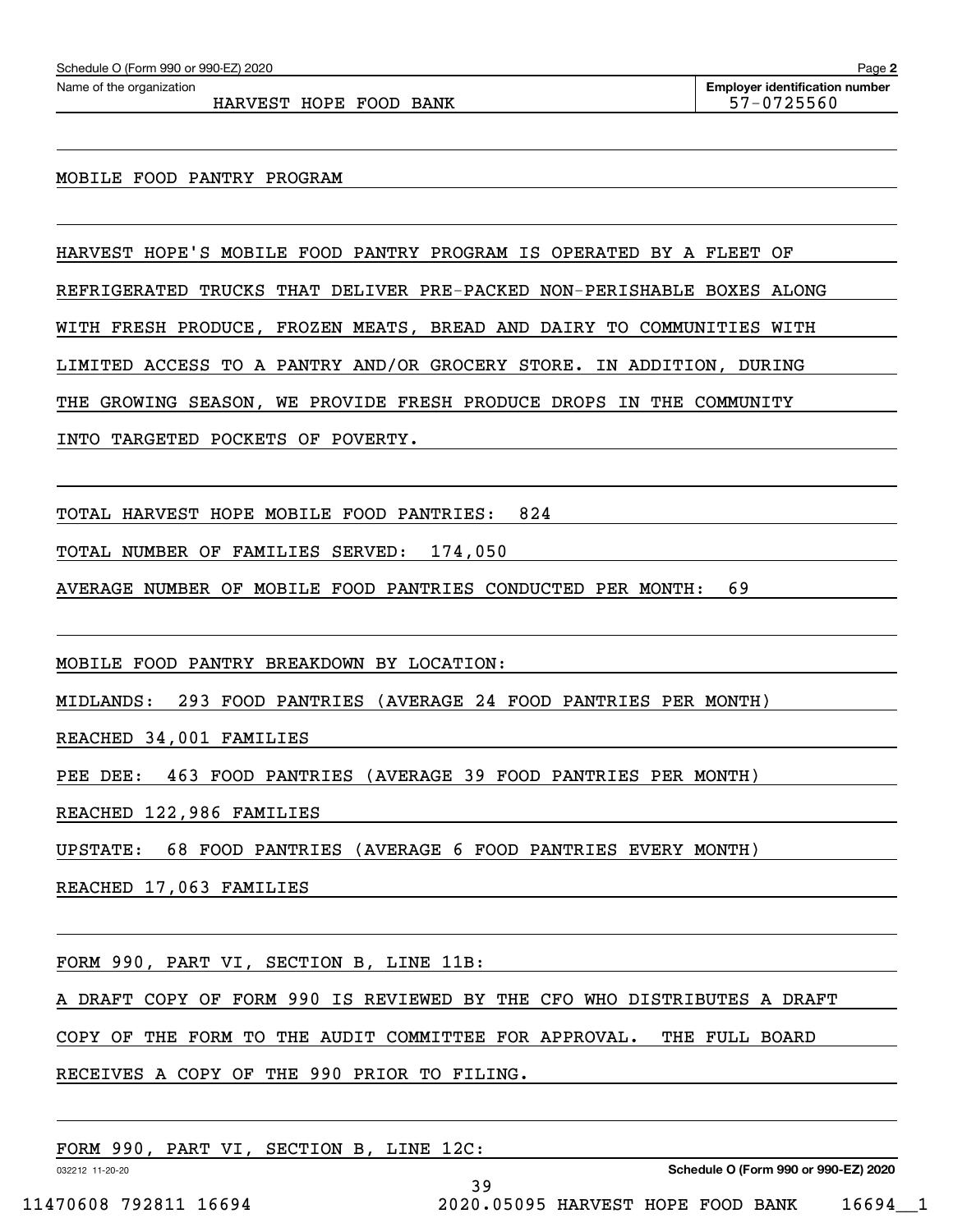| Schedule O (Form 990 or 990-EZ) 2020                                        | Page 2                                                                                    |
|-----------------------------------------------------------------------------|-------------------------------------------------------------------------------------------|
| Name of the organization<br>HARVEST HOPE FOOD BANK                          | <b>Employer identification number</b><br>57-0725560                                       |
| THE BOARD REVIEWS THE ANNUAL DISCLOSURES SUBMITTED BY EACH MEMBER.          | IN THE                                                                                    |
| EVENT OF A POTENTIAL CONFLICT, THAT PERSON WILL RECUSE THEMSELVES FROM ALL  |                                                                                           |
| DISCUSSION AND/OR VOTE ON THE MATTER IN QUESTION.                           | the control of the control of the control of the control of the control of the control of |
|                                                                             |                                                                                           |
| FORM 990, PART VI, SECTION B, LINE 15A:                                     |                                                                                           |
| THE EXECUTIVE COMMITTEE APPROVES THE CEO'S COMPENSATION BASED ON AN ANNUAL  |                                                                                           |
| REVIEW AND THE BUDGET SET BY THE BOARD. ALL DISCUSSIONS ARE DOCUMENTED.     |                                                                                           |
| ALL OTHER'S SALARIES ARE BASED ON INFORMATION GIVEN BY HUMAN RESOURCES FROM |                                                                                           |
| ANNUAL REVIEWS AND WHERE NECESSARY, SALARY SURVEYS THAT ARE POSITION        |                                                                                           |
| SPECIFIC. THE CEO HAS FINAL AUTHORITY IN SETTING THE SALARIES WITHIN THE    |                                                                                           |
| BOARD DIRECTED BUDGETED NUMBERS. ALL DISCUSSIONS ARE DOCUMENTED.            |                                                                                           |
|                                                                             |                                                                                           |
| FORM 990, PART VI, SECTION C, LINE 19:                                      |                                                                                           |
| THE FOUNDATION'S GOVERNING DOCUMENTS, CONFLICT OF INTEREST POLICY, AND      |                                                                                           |
| FINACIAL STATEMENTS ARE AVAILABLE UPON WRITTEN REQUEST.                     |                                                                                           |
|                                                                             |                                                                                           |
| FORM 990, PART IX, LINE 11G, OTHER FEES:                                    |                                                                                           |
| PAYROLL SERVICES:                                                           |                                                                                           |
| PROGRAM SERVICE EXPENSES                                                    | 10,908.                                                                                   |
| MANAGEMENT AND GENERAL EXPENSES                                             | 225.                                                                                      |
| FUNDRAISING EXPENSES                                                        | 112.                                                                                      |
| TOTAL EXPENSES                                                              | 11, 245.                                                                                  |
|                                                                             |                                                                                           |
| CONTRACT LABOR:                                                             |                                                                                           |
| PROGRAM SERVICE EXPENSES                                                    | 592,094.                                                                                  |

MANAGEMENT AND GENERAL EXPENSES 12,208.

40

# FUNDRAISING EXPENSES 6,104.

TOTAL EXPENSES 610,406.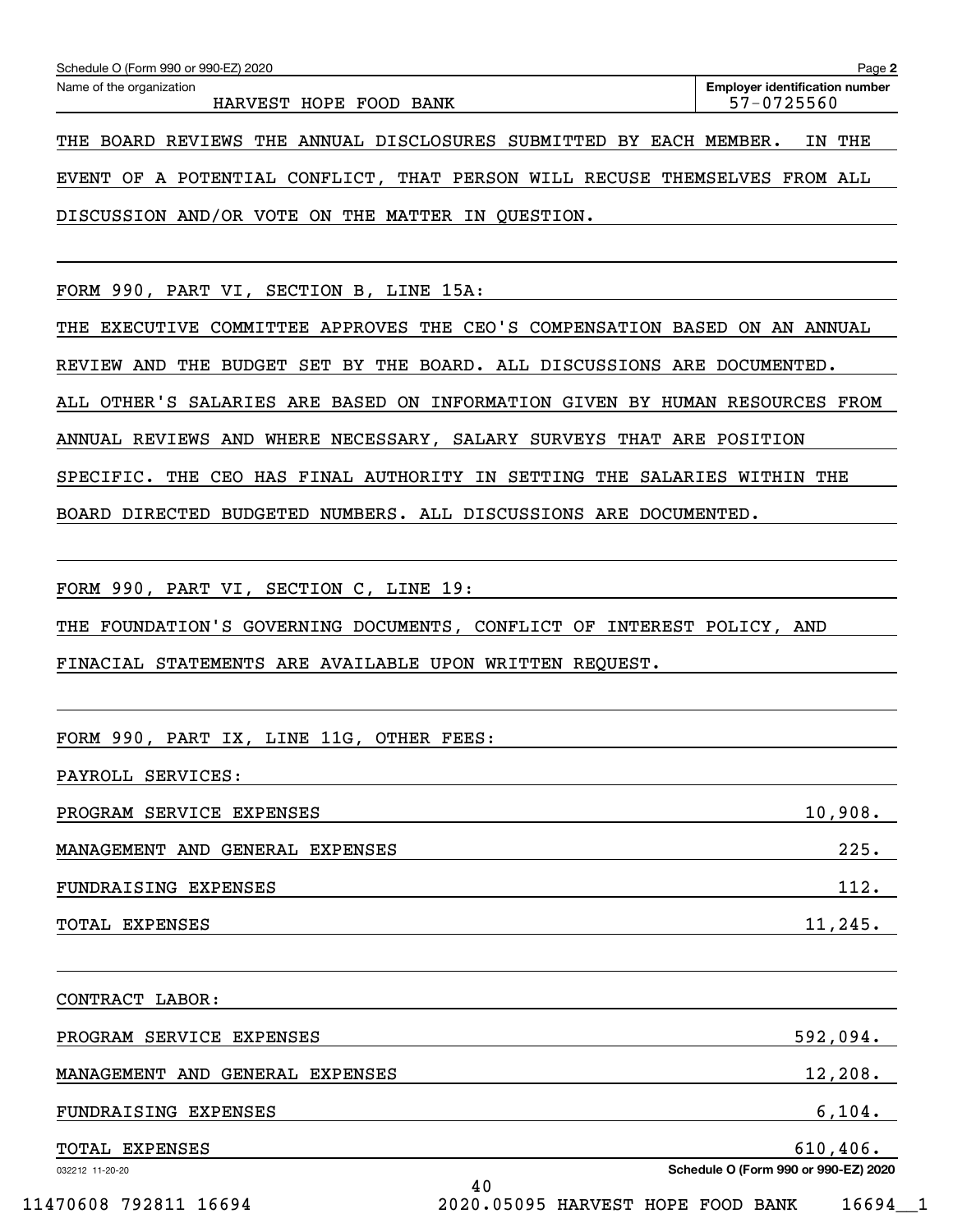| Schedule O (Form 990 or 990-EZ) 2020<br>Name of the organization | Page 2<br><b>Employer identification number</b> |
|------------------------------------------------------------------|-------------------------------------------------|
| HARVEST HOPE FOOD BANK                                           | 57-0725560                                      |
|                                                                  |                                                 |
| OTHER PROFESSIONAL FEES:                                         |                                                 |
| PROGRAM SERVICE EXPENSES                                         | 52,758.                                         |
| MANAGEMENT AND GENERAL EXPENSES                                  | <u>1,088.</u>                                   |
| FUNDRAISING EXPENSES                                             | 544.                                            |
| TOTAL EXPENSES                                                   | 54,390.                                         |
| TOTAL OTHER FEES ON FORM 990, PART IX, LINE 11G, COL A           | 676,041.                                        |
|                                                                  |                                                 |
|                                                                  |                                                 |
|                                                                  |                                                 |
|                                                                  |                                                 |
|                                                                  |                                                 |
|                                                                  |                                                 |
|                                                                  |                                                 |
|                                                                  |                                                 |
|                                                                  |                                                 |
|                                                                  |                                                 |
|                                                                  |                                                 |
|                                                                  |                                                 |
|                                                                  |                                                 |
|                                                                  |                                                 |
|                                                                  |                                                 |
|                                                                  |                                                 |
|                                                                  |                                                 |
|                                                                  |                                                 |
|                                                                  |                                                 |
|                                                                  |                                                 |
|                                                                  |                                                 |
|                                                                  |                                                 |
| 032212 11-20-20<br>$\Lambda$ 1                                   | Schedule O (Form 990 or 990-EZ) 2020            |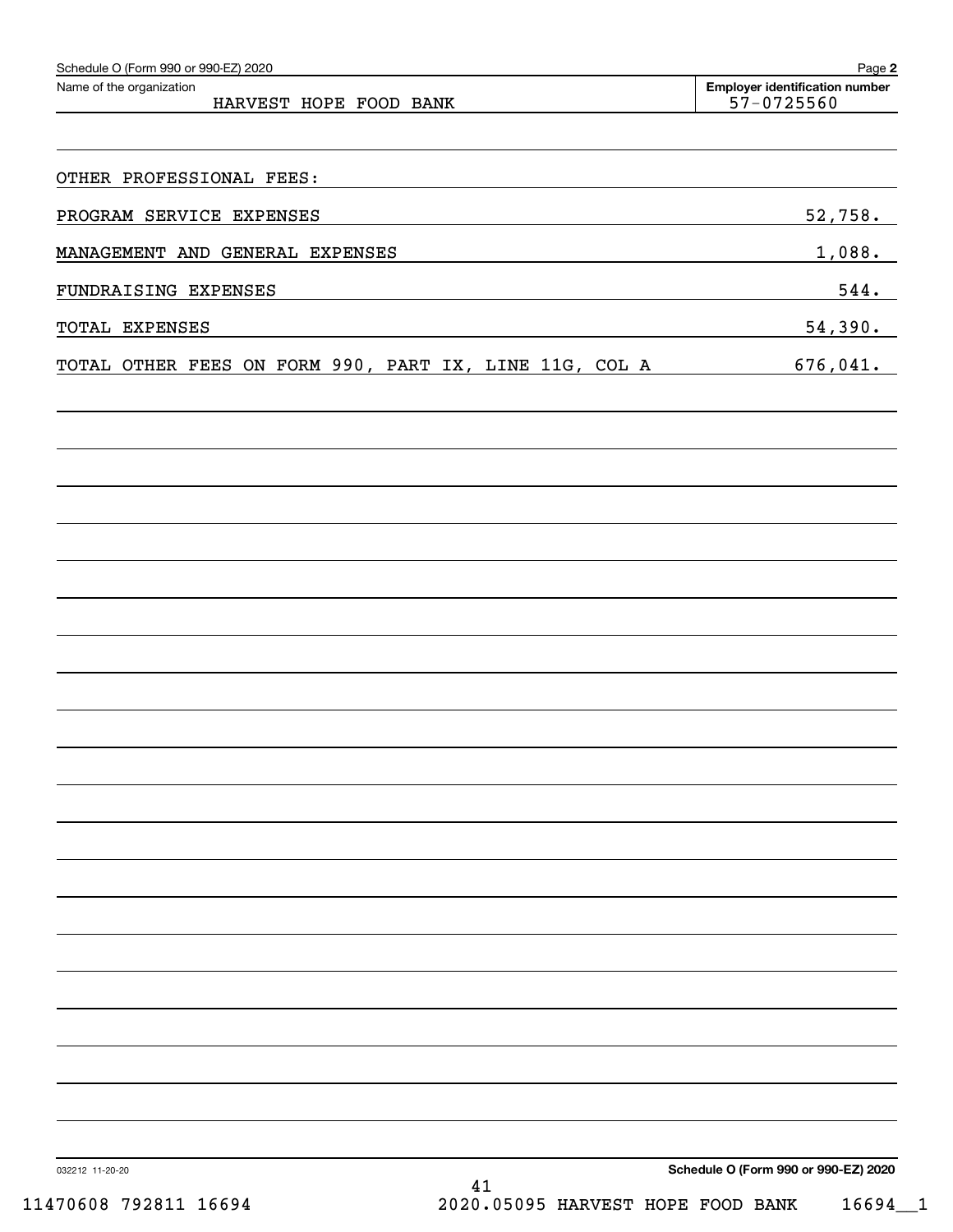032161 10-28-20 LHA

# **Related Organizations and Unrelated Partnerships**

**Complete if the organization answered "Yes" on Form 990, Part IV, line 33, 34, 35b, 36, or 37.** |

**Attach to Form 990.**  |

**Open to Public | Go to www.irs.gov/Form990 for instructions and the latest information. Inspection**

**Employer identification number**

57-0725560

Name of the organization

Department of the Treasury Internal Revenue Service

#### HARVEST HOPE FOOD BANK

**Part I Identification of Disregarded Entities.**  Complete if the organization answered "Yes" on Form 990, Part IV, line 33.

| (a)<br>Name, address, and EIN (if applicable)<br>of disregarded entity | (b)<br>Primary activity | (c)<br>Legal domicile (state or<br>foreign country) | (d)<br>Total income | (e)<br>End-of-year assets | (f)<br>Direct controlling<br>entity |
|------------------------------------------------------------------------|-------------------------|-----------------------------------------------------|---------------------|---------------------------|-------------------------------------|
| HARVEST HOPE HOUSE, LLC                                                |                         |                                                     |                     |                           |                                     |
| 2220 SHOP ROAD                                                         |                         |                                                     |                     |                           |                                     |
| COLUMBIA, SC 29202                                                     | INACTIVE                | SOUTH CAROLINA                                      |                     |                           | HARVEST HOPE                        |
| HOUSE FOR HARVEST HOPE, LLC                                            |                         |                                                     |                     |                           |                                     |
| 2220 SHOP ROAD                                                         |                         |                                                     |                     |                           |                                     |
| COLUMBIA, SC 29202                                                     | <b>INACTIVE</b>         | SOUTH CAROLINA                                      |                     |                           | HARVEST HOPE                        |
|                                                                        |                         |                                                     |                     |                           |                                     |
|                                                                        |                         |                                                     |                     |                           |                                     |

**Identification of Related Tax-Exempt Organizations.** Complete if the organization answered "Yes" on Form 990, Part IV, line 34, because it had one or more related tax-exempt **Part II** organizations during the tax year.

| (a)<br>Name, address, and EIN<br>of related organization | (b)<br>Primary activity | (c)<br>Legal domicile (state or<br>foreign country) | (d)<br>Exempt Code<br>section | (e)<br>Public charity<br>status (if section | (f)<br>Direct controlling<br>entity |     | $(g)$<br>Section 512(b)(13)<br>controlled<br>entity? |
|----------------------------------------------------------|-------------------------|-----------------------------------------------------|-------------------------------|---------------------------------------------|-------------------------------------|-----|------------------------------------------------------|
|                                                          |                         |                                                     |                               | 501(c)(3)                                   |                                     | Yes | No                                                   |
|                                                          |                         |                                                     |                               |                                             |                                     |     |                                                      |
|                                                          |                         |                                                     |                               |                                             |                                     |     |                                                      |
|                                                          |                         |                                                     |                               |                                             |                                     |     |                                                      |
|                                                          |                         |                                                     |                               |                                             |                                     |     |                                                      |
|                                                          |                         |                                                     |                               |                                             |                                     |     |                                                      |
|                                                          |                         |                                                     |                               |                                             |                                     |     |                                                      |
|                                                          |                         |                                                     |                               |                                             |                                     |     |                                                      |
|                                                          |                         |                                                     |                               |                                             |                                     |     |                                                      |
|                                                          |                         |                                                     |                               |                                             |                                     |     |                                                      |
|                                                          |                         |                                                     |                               |                                             |                                     |     |                                                      |
|                                                          |                         |                                                     |                               |                                             |                                     |     |                                                      |
|                                                          |                         |                                                     |                               |                                             |                                     |     |                                                      |

**SCHEDULE R**

**(Form 990)**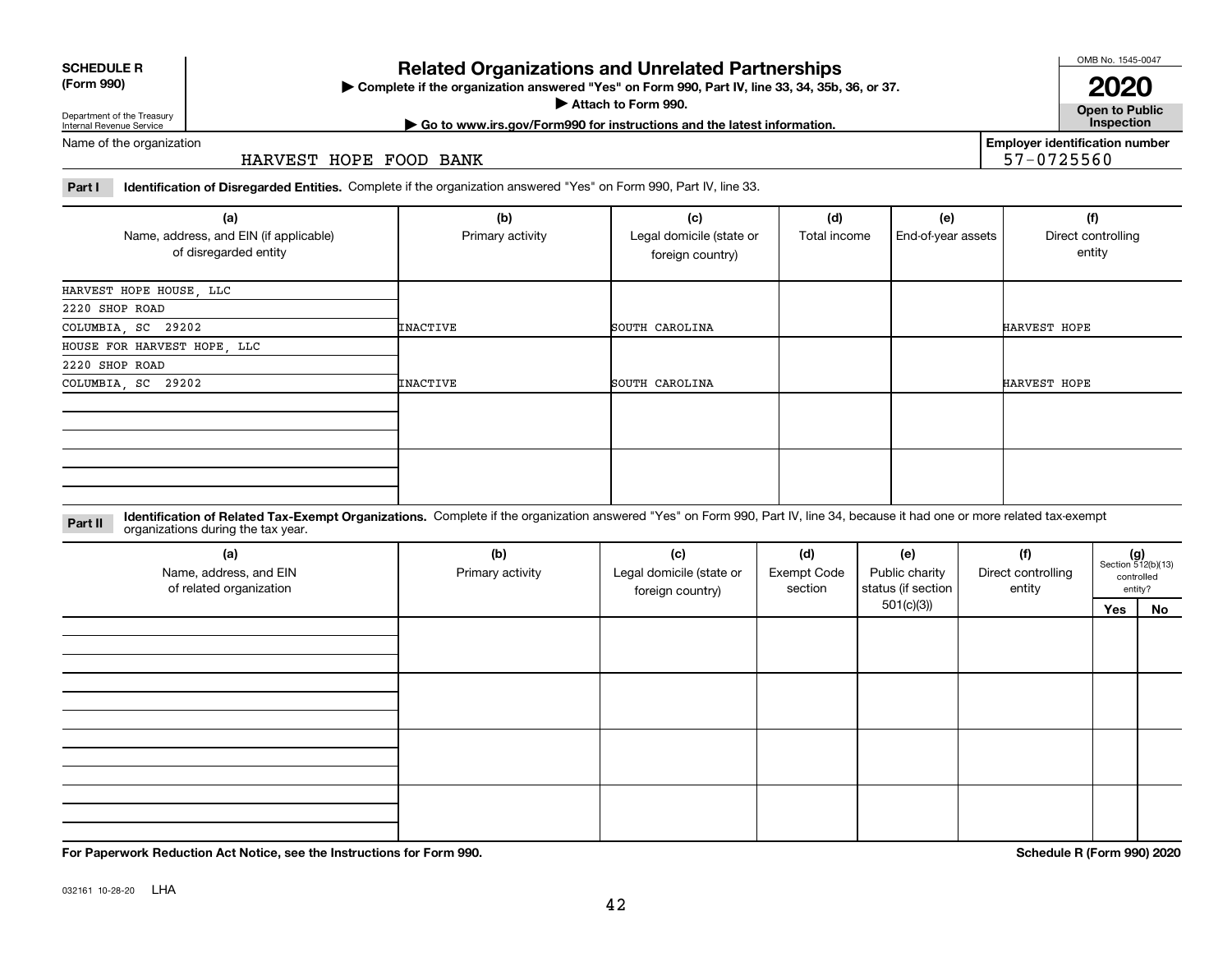#### Schedule R (Form 990) 2020  $\rm{HARKVEST}$  HOPE FOOD BANK 57-0725560 <sub>Page</sub>

**2**

**Identification of Related Organizations Taxable as a Partnership.** Complete if the organization answered "Yes" on Form 990, Part IV, line 34, because it had one or more related **Part III** organizations treated as a partnership during the tax year.

| (a)                                               | (b)              | (c)                  | (d)                          | (e)                                                                 | (f)                      | (g)                     |         | (h)              | (i)                                      | (j)                                                       | (k) |
|---------------------------------------------------|------------------|----------------------|------------------------------|---------------------------------------------------------------------|--------------------------|-------------------------|---------|------------------|------------------------------------------|-----------------------------------------------------------|-----|
| Name, address, and EIN<br>of related organization | Primary activity | Legal<br>domicile    | Direct controlling<br>entity | Predominant income                                                  | Share of total<br>income | Share of<br>end-of-year |         | Disproportionate | Code V-UBI<br>amount in box              | General or Percentage<br>managing<br>partner?<br>partner? |     |
|                                                   |                  | (state or<br>foreign |                              |                                                                     |                          | assets                  |         | allocations?     |                                          |                                                           |     |
|                                                   |                  | country)             |                              | related, unrelated,<br>excluded from tax under<br>sections 512-514) |                          |                         | Yes $ $ | No               | 20 of Schedule<br>K-1 (Form 1065) Yes No |                                                           |     |
|                                                   |                  |                      |                              |                                                                     |                          |                         |         |                  |                                          |                                                           |     |
|                                                   |                  |                      |                              |                                                                     |                          |                         |         |                  |                                          |                                                           |     |
|                                                   |                  |                      |                              |                                                                     |                          |                         |         |                  |                                          |                                                           |     |
|                                                   |                  |                      |                              |                                                                     |                          |                         |         |                  |                                          |                                                           |     |
|                                                   |                  |                      |                              |                                                                     |                          |                         |         |                  |                                          |                                                           |     |
|                                                   |                  |                      |                              |                                                                     |                          |                         |         |                  |                                          |                                                           |     |
|                                                   |                  |                      |                              |                                                                     |                          |                         |         |                  |                                          |                                                           |     |
|                                                   |                  |                      |                              |                                                                     |                          |                         |         |                  |                                          |                                                           |     |
|                                                   |                  |                      |                              |                                                                     |                          |                         |         |                  |                                          |                                                           |     |
|                                                   |                  |                      |                              |                                                                     |                          |                         |         |                  |                                          |                                                           |     |
|                                                   |                  |                      |                              |                                                                     |                          |                         |         |                  |                                          |                                                           |     |
|                                                   |                  |                      |                              |                                                                     |                          |                         |         |                  |                                          |                                                           |     |
|                                                   |                  |                      |                              |                                                                     |                          |                         |         |                  |                                          |                                                           |     |
|                                                   |                  |                      |                              |                                                                     |                          |                         |         |                  |                                          |                                                           |     |
|                                                   |                  |                      |                              |                                                                     |                          |                         |         |                  |                                          |                                                           |     |
|                                                   |                  |                      |                              |                                                                     |                          |                         |         |                  |                                          |                                                           |     |
|                                                   |                  |                      |                              |                                                                     |                          |                         |         |                  |                                          |                                                           |     |

**Identification of Related Organizations Taxable as a Corporation or Trust.** Complete if the organization answered "Yes" on Form 990, Part IV, line 34, because it had one or more related **Part IV** organizations treated as a corporation or trust during the tax year.

| (a)<br>Name, address, and EIN<br>of related organization | (b)<br>Primary activity | (c)<br>Legal domicile<br>(state or<br>foreign | (d)<br>Direct controlling<br>entity | (e)<br>Type of entity<br>(C corp, S corp,<br>or trust) | (f)<br>Share of total<br>income | (g)<br>Share of<br>end-of-year<br>assets | (h)<br>Percentage<br>ownership | $\begin{array}{c} \textbf{(i)}\\ \text{Section}\\ 512 \text{(b)} \text{(13)}\\ \text{controlled} \\ \text{entity?} \end{array}$ |
|----------------------------------------------------------|-------------------------|-----------------------------------------------|-------------------------------------|--------------------------------------------------------|---------------------------------|------------------------------------------|--------------------------------|---------------------------------------------------------------------------------------------------------------------------------|
|                                                          |                         | country)                                      |                                     |                                                        |                                 |                                          |                                | Yes No                                                                                                                          |
|                                                          |                         |                                               |                                     |                                                        |                                 |                                          |                                |                                                                                                                                 |
|                                                          |                         |                                               |                                     |                                                        |                                 |                                          |                                |                                                                                                                                 |
|                                                          |                         |                                               |                                     |                                                        |                                 |                                          |                                |                                                                                                                                 |
|                                                          |                         |                                               |                                     |                                                        |                                 |                                          |                                |                                                                                                                                 |
|                                                          |                         |                                               |                                     |                                                        |                                 |                                          |                                |                                                                                                                                 |
|                                                          |                         |                                               |                                     |                                                        |                                 |                                          |                                |                                                                                                                                 |
|                                                          |                         |                                               |                                     |                                                        |                                 |                                          |                                |                                                                                                                                 |
|                                                          |                         |                                               |                                     |                                                        |                                 |                                          |                                |                                                                                                                                 |
|                                                          |                         |                                               |                                     |                                                        |                                 |                                          |                                |                                                                                                                                 |
|                                                          |                         |                                               |                                     |                                                        |                                 |                                          |                                |                                                                                                                                 |
|                                                          |                         |                                               |                                     |                                                        |                                 |                                          |                                |                                                                                                                                 |
|                                                          |                         |                                               |                                     |                                                        |                                 |                                          |                                |                                                                                                                                 |
|                                                          |                         |                                               |                                     |                                                        |                                 |                                          |                                |                                                                                                                                 |
|                                                          |                         |                                               |                                     |                                                        |                                 |                                          |                                |                                                                                                                                 |
|                                                          |                         |                                               |                                     |                                                        |                                 |                                          |                                |                                                                                                                                 |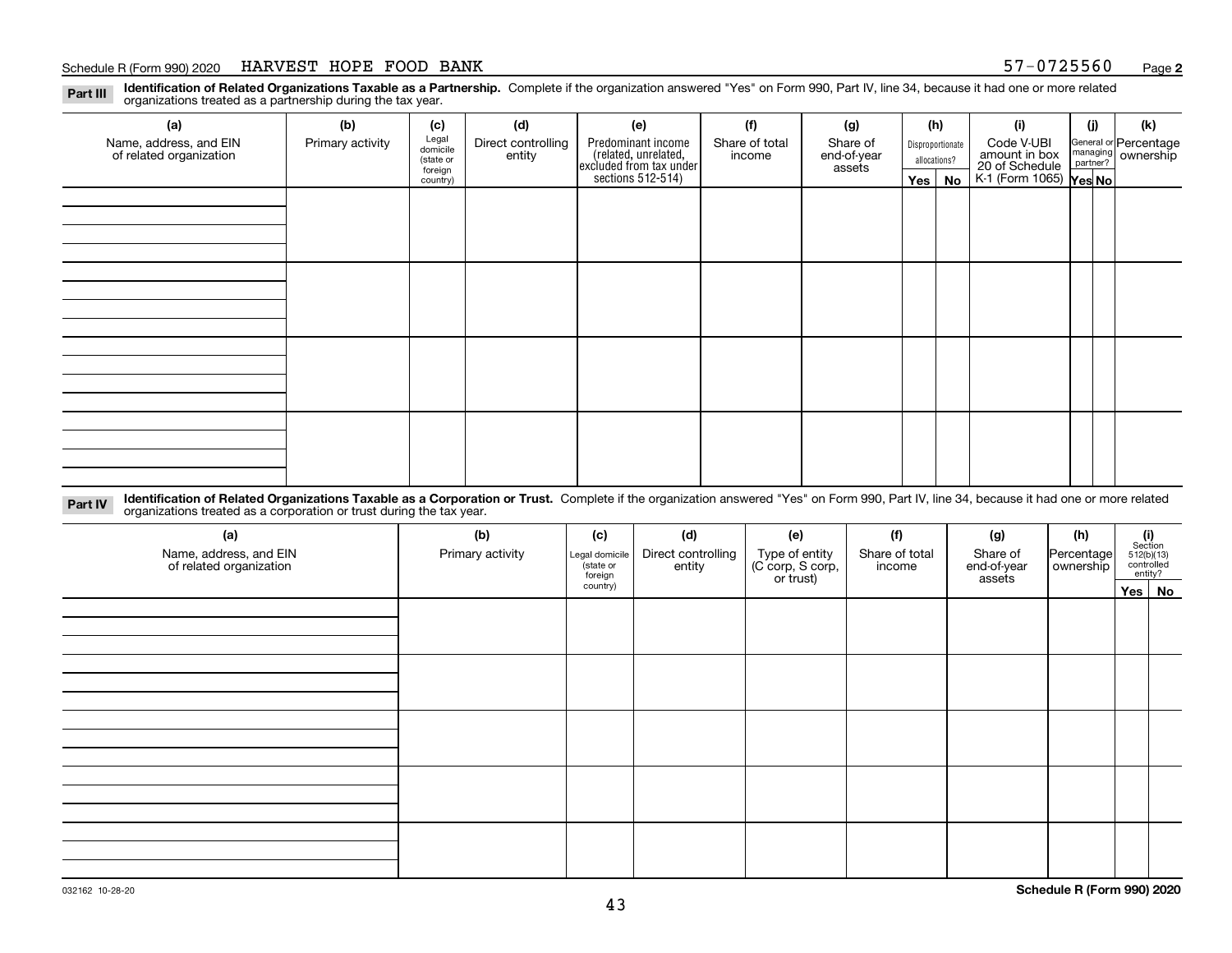#### Schedule R (Form 990) 2020  $\rm{HARKVEST}$  HOPE FOOD BANK 57-0725560 <sub>Page</sub>

|  | Part V Transactions With Related Organizations. Complete if the organization answered "Yes" on Form 990, Part IV, line 34, 35b, or 36. |  |  |
|--|----------------------------------------------------------------------------------------------------------------------------------------|--|--|
|--|----------------------------------------------------------------------------------------------------------------------------------------|--|--|

| Note: Complete line 1 if any entity is listed in Parts II, III, or IV of this schedule. |                                                                                                                                                                                                                                       |    |  |  |  |  |  |
|-----------------------------------------------------------------------------------------|---------------------------------------------------------------------------------------------------------------------------------------------------------------------------------------------------------------------------------------|----|--|--|--|--|--|
|                                                                                         | 1 During the tax year, did the organization engage in any of the following transactions with one or more related organizations listed in Parts II-IV?                                                                                 |    |  |  |  |  |  |
|                                                                                         |                                                                                                                                                                                                                                       | 1a |  |  |  |  |  |
|                                                                                         | <b>b</b> Gift, grant, or capital contribution to related organization(s)                                                                                                                                                              | 1b |  |  |  |  |  |
|                                                                                         | c Gift, grant, or capital contribution from related organization(s)                                                                                                                                                                   | 1c |  |  |  |  |  |
|                                                                                         | <b>d</b> Loans or loan quarantees to or for related organization(s)                                                                                                                                                                   | 1d |  |  |  |  |  |
|                                                                                         | e Loans or loan quarantees by related organization(s)                                                                                                                                                                                 | 1e |  |  |  |  |  |
|                                                                                         |                                                                                                                                                                                                                                       |    |  |  |  |  |  |
|                                                                                         | f Dividends from related organization(s) manufactured contains and contained and contained contained and contained and contained and contained and contained and contained and contained and contained and contained and conta        | 1f |  |  |  |  |  |
|                                                                                         | $g$ Sale of assets to related organization(s) with an example and construction of the state of assets to related organization(s) with an example and construction of the state of assets to related organization(s) with an e         | 1g |  |  |  |  |  |
|                                                                                         | h Purchase of assets from related organization(s) manufactured and content to the content of the content of the content of the content of the content of the content of the content of the content of the content of the conte        | 1h |  |  |  |  |  |
|                                                                                         | 1i                                                                                                                                                                                                                                    |    |  |  |  |  |  |
|                                                                                         | Lease of facilities, equipment, or other assets to related organization(s) [11] manufaction manufaction in the manufaction (s) and manufaction (s) and manufaction in the manufaction of facilities, equipment, or other asset<br>1i. |    |  |  |  |  |  |
|                                                                                         |                                                                                                                                                                                                                                       |    |  |  |  |  |  |
|                                                                                         | k Lease of facilities, equipment, or other assets from related organization(s) manufaction content to the content of the content of facilities, equipment, or other assets from related organization(s) manufaction entertainm        | 1k |  |  |  |  |  |
|                                                                                         | Performance of services or membership or fundraising solicitations for related organization(s)                                                                                                                                        | 11 |  |  |  |  |  |
|                                                                                         | m Performance of services or membership or fundraising solicitations by related organization(s)                                                                                                                                       | 1m |  |  |  |  |  |
|                                                                                         |                                                                                                                                                                                                                                       | 1n |  |  |  |  |  |
|                                                                                         | <b>o</b> Sharing of paid employees with related organization(s)                                                                                                                                                                       | 10 |  |  |  |  |  |
|                                                                                         |                                                                                                                                                                                                                                       |    |  |  |  |  |  |
|                                                                                         | p Reimbursement paid to related organization(s) for expenses [1111] and the material content of the set of the set of the set of the set of the set of the set of the set of the set of the set of the set of the set of the s        | 1p |  |  |  |  |  |
|                                                                                         |                                                                                                                                                                                                                                       | 1q |  |  |  |  |  |
|                                                                                         |                                                                                                                                                                                                                                       |    |  |  |  |  |  |
|                                                                                         | r Other transfer of cash or property to related organization(s)                                                                                                                                                                       | 1r |  |  |  |  |  |
|                                                                                         |                                                                                                                                                                                                                                       | 1s |  |  |  |  |  |

**2**If the answer to any of the above is "Yes," see the instructions for information on who must complete this line, including covered relationships and transaction thresholds.

| (a)<br>Name of related organization | (b)<br>Transaction<br>type (a-s) | (c)<br>Amount involved | (d)<br>Method of determining amount involved |
|-------------------------------------|----------------------------------|------------------------|----------------------------------------------|
| (1)                                 |                                  |                        |                                              |
| (2)                                 |                                  |                        |                                              |
| (3)                                 |                                  |                        |                                              |
| (4)                                 |                                  |                        |                                              |
| (5)                                 |                                  |                        |                                              |
| (6)                                 |                                  |                        |                                              |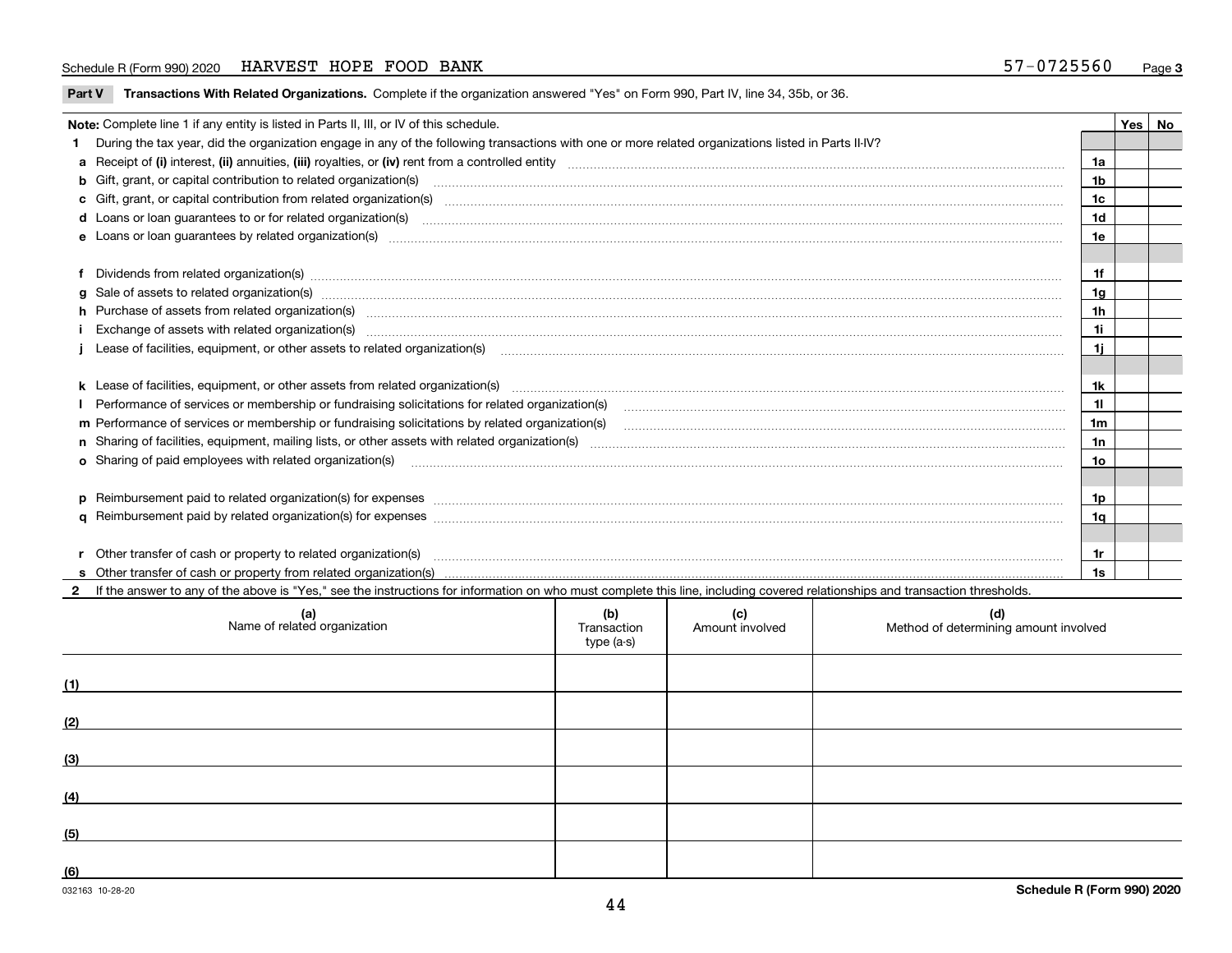#### Schedule R (Form 990) 2020  $\rm{HARKVEST}$  HOPE FOOD BANK 57-0725560 <sub>Page</sub>

**Part VI Unrelated Organizations Taxable as a Partnership. Complete if the organization answered "Yes" on Form 990, Part IV, line 37.** 

Provide the following information for each entity taxed as a partnership through which the organization conducted more than five percent of its activities (measured by total assets or gross revenue) that was not a related organization. See instructions regarding exclusion for certain investment partnerships.

| (a)<br>(b)<br>(f)<br>(k)<br>(c)<br>(d)<br>(g)<br>(h)<br>(i)<br>(i)<br>(e)<br>Are all<br>Name, address, and EIN<br>Legal domicile<br>Dispropor-<br>tionate<br>allocations?<br>Code V-UBI<br>  amount in box 20 managing<br>  of Schedule K-1 partner? ownership<br>  of Schedule K-1 partner? ownership<br>  Yes No<br>Primary activity<br>Share of<br>Predominant income<br>(related, unrelated,<br>excluded from tax under<br>sections 512-514)<br>Share of<br>$\begin{array}{c}\n\text{partners} \text{ sec.} \\ 501(c)(3) \\ \text{orgs.?}\n\end{array}$<br>of entity<br>(state or foreign<br>total<br>end-of-year<br>country)<br>income<br>assets<br>Yes No<br>Yes No<br>YesNO | ັ | ັ<br>ັ |  |  |  |  |  |  |  |
|------------------------------------------------------------------------------------------------------------------------------------------------------------------------------------------------------------------------------------------------------------------------------------------------------------------------------------------------------------------------------------------------------------------------------------------------------------------------------------------------------------------------------------------------------------------------------------------------------------------------------------------------------------------------------------|---|--------|--|--|--|--|--|--|--|
|                                                                                                                                                                                                                                                                                                                                                                                                                                                                                                                                                                                                                                                                                    |   |        |  |  |  |  |  |  |  |
|                                                                                                                                                                                                                                                                                                                                                                                                                                                                                                                                                                                                                                                                                    |   |        |  |  |  |  |  |  |  |
|                                                                                                                                                                                                                                                                                                                                                                                                                                                                                                                                                                                                                                                                                    |   |        |  |  |  |  |  |  |  |
|                                                                                                                                                                                                                                                                                                                                                                                                                                                                                                                                                                                                                                                                                    |   |        |  |  |  |  |  |  |  |
|                                                                                                                                                                                                                                                                                                                                                                                                                                                                                                                                                                                                                                                                                    |   |        |  |  |  |  |  |  |  |
|                                                                                                                                                                                                                                                                                                                                                                                                                                                                                                                                                                                                                                                                                    |   |        |  |  |  |  |  |  |  |
|                                                                                                                                                                                                                                                                                                                                                                                                                                                                                                                                                                                                                                                                                    |   |        |  |  |  |  |  |  |  |
|                                                                                                                                                                                                                                                                                                                                                                                                                                                                                                                                                                                                                                                                                    |   |        |  |  |  |  |  |  |  |
|                                                                                                                                                                                                                                                                                                                                                                                                                                                                                                                                                                                                                                                                                    |   |        |  |  |  |  |  |  |  |
|                                                                                                                                                                                                                                                                                                                                                                                                                                                                                                                                                                                                                                                                                    |   |        |  |  |  |  |  |  |  |
|                                                                                                                                                                                                                                                                                                                                                                                                                                                                                                                                                                                                                                                                                    |   |        |  |  |  |  |  |  |  |
|                                                                                                                                                                                                                                                                                                                                                                                                                                                                                                                                                                                                                                                                                    |   |        |  |  |  |  |  |  |  |
|                                                                                                                                                                                                                                                                                                                                                                                                                                                                                                                                                                                                                                                                                    |   |        |  |  |  |  |  |  |  |
|                                                                                                                                                                                                                                                                                                                                                                                                                                                                                                                                                                                                                                                                                    |   |        |  |  |  |  |  |  |  |
|                                                                                                                                                                                                                                                                                                                                                                                                                                                                                                                                                                                                                                                                                    |   |        |  |  |  |  |  |  |  |
|                                                                                                                                                                                                                                                                                                                                                                                                                                                                                                                                                                                                                                                                                    |   |        |  |  |  |  |  |  |  |
|                                                                                                                                                                                                                                                                                                                                                                                                                                                                                                                                                                                                                                                                                    |   |        |  |  |  |  |  |  |  |
|                                                                                                                                                                                                                                                                                                                                                                                                                                                                                                                                                                                                                                                                                    |   |        |  |  |  |  |  |  |  |
|                                                                                                                                                                                                                                                                                                                                                                                                                                                                                                                                                                                                                                                                                    |   |        |  |  |  |  |  |  |  |
|                                                                                                                                                                                                                                                                                                                                                                                                                                                                                                                                                                                                                                                                                    |   |        |  |  |  |  |  |  |  |
|                                                                                                                                                                                                                                                                                                                                                                                                                                                                                                                                                                                                                                                                                    |   |        |  |  |  |  |  |  |  |
|                                                                                                                                                                                                                                                                                                                                                                                                                                                                                                                                                                                                                                                                                    |   |        |  |  |  |  |  |  |  |
|                                                                                                                                                                                                                                                                                                                                                                                                                                                                                                                                                                                                                                                                                    |   |        |  |  |  |  |  |  |  |
|                                                                                                                                                                                                                                                                                                                                                                                                                                                                                                                                                                                                                                                                                    |   |        |  |  |  |  |  |  |  |
|                                                                                                                                                                                                                                                                                                                                                                                                                                                                                                                                                                                                                                                                                    |   |        |  |  |  |  |  |  |  |
|                                                                                                                                                                                                                                                                                                                                                                                                                                                                                                                                                                                                                                                                                    |   |        |  |  |  |  |  |  |  |
|                                                                                                                                                                                                                                                                                                                                                                                                                                                                                                                                                                                                                                                                                    |   |        |  |  |  |  |  |  |  |
|                                                                                                                                                                                                                                                                                                                                                                                                                                                                                                                                                                                                                                                                                    |   |        |  |  |  |  |  |  |  |
|                                                                                                                                                                                                                                                                                                                                                                                                                                                                                                                                                                                                                                                                                    |   |        |  |  |  |  |  |  |  |
|                                                                                                                                                                                                                                                                                                                                                                                                                                                                                                                                                                                                                                                                                    |   |        |  |  |  |  |  |  |  |
|                                                                                                                                                                                                                                                                                                                                                                                                                                                                                                                                                                                                                                                                                    |   |        |  |  |  |  |  |  |  |
|                                                                                                                                                                                                                                                                                                                                                                                                                                                                                                                                                                                                                                                                                    |   |        |  |  |  |  |  |  |  |
|                                                                                                                                                                                                                                                                                                                                                                                                                                                                                                                                                                                                                                                                                    |   |        |  |  |  |  |  |  |  |
|                                                                                                                                                                                                                                                                                                                                                                                                                                                                                                                                                                                                                                                                                    |   |        |  |  |  |  |  |  |  |
|                                                                                                                                                                                                                                                                                                                                                                                                                                                                                                                                                                                                                                                                                    |   |        |  |  |  |  |  |  |  |
|                                                                                                                                                                                                                                                                                                                                                                                                                                                                                                                                                                                                                                                                                    |   |        |  |  |  |  |  |  |  |
|                                                                                                                                                                                                                                                                                                                                                                                                                                                                                                                                                                                                                                                                                    |   |        |  |  |  |  |  |  |  |
|                                                                                                                                                                                                                                                                                                                                                                                                                                                                                                                                                                                                                                                                                    |   |        |  |  |  |  |  |  |  |
|                                                                                                                                                                                                                                                                                                                                                                                                                                                                                                                                                                                                                                                                                    |   |        |  |  |  |  |  |  |  |
|                                                                                                                                                                                                                                                                                                                                                                                                                                                                                                                                                                                                                                                                                    |   |        |  |  |  |  |  |  |  |
|                                                                                                                                                                                                                                                                                                                                                                                                                                                                                                                                                                                                                                                                                    |   |        |  |  |  |  |  |  |  |

**Schedule R (Form 990) 2020**